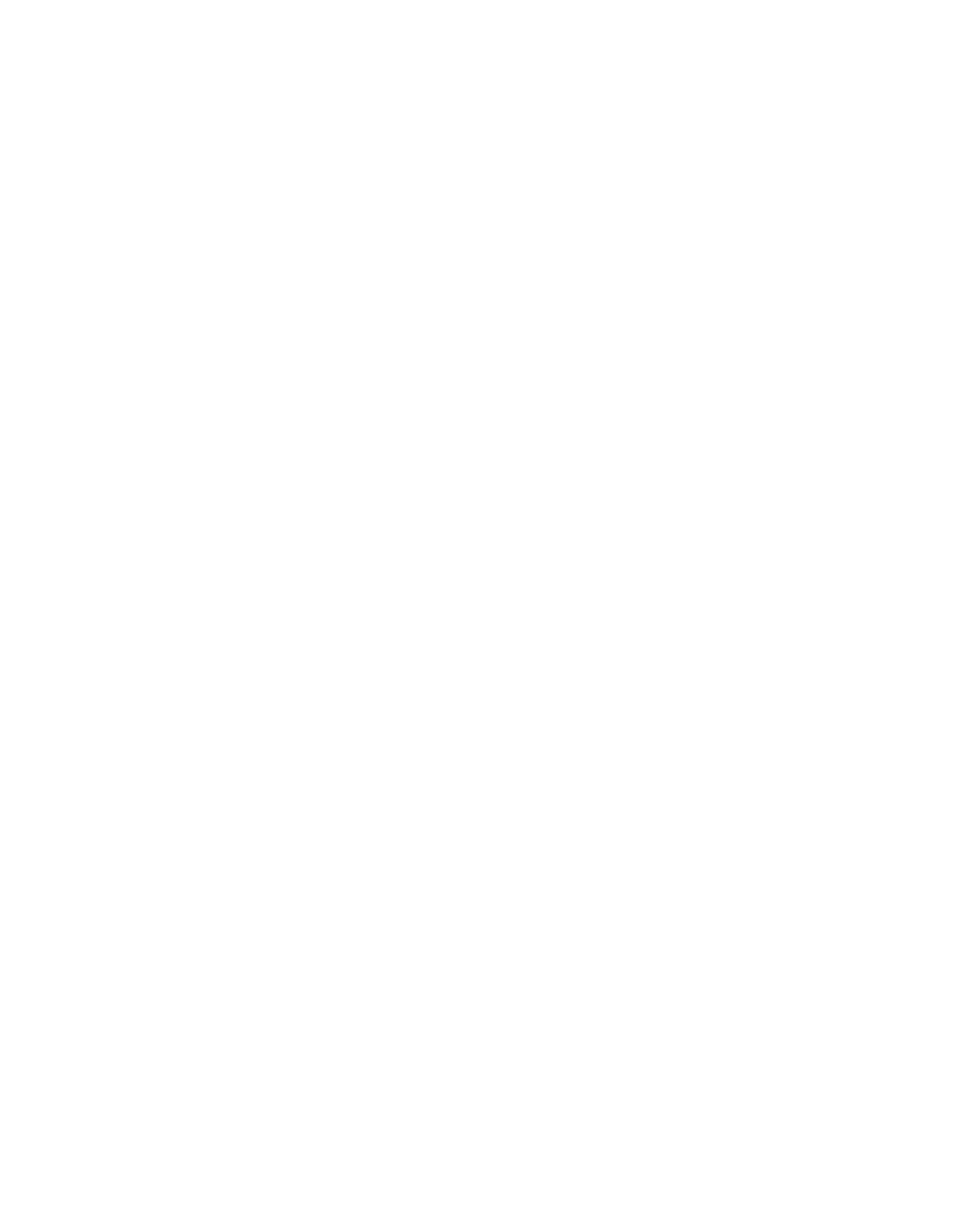## *First Comprehensive Review of the Market Basket Measure of Low Income*

**Final Report** 

*Michael Hatfield, Human Resources and Skills Development Canada Wendy Pyper, Statistics Canada Burton Gustajtis, Statistics Canada* 

*June 2010* 

**SP-953-06-10E (également disponible en français)**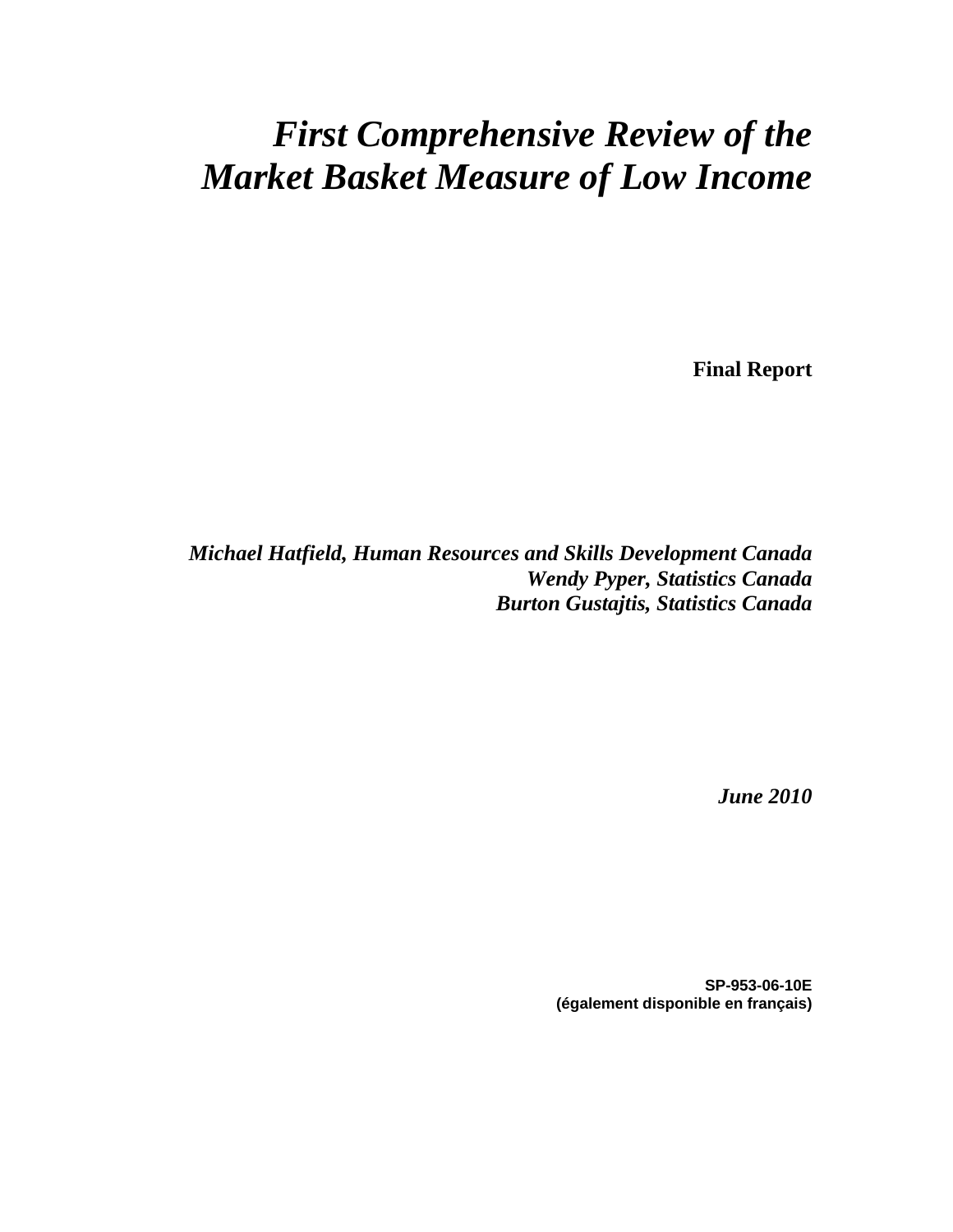Note: the departmental catalogue number is placed on the front cover, bottom left hand side.

You can order this publication by contacting:

Publications Services Human Resources and Skills Development Canada 140 Promenade du Portage Phase IV, 12<sup>th</sup> Floor Gatineau, Quebec K1A 0J9

Fax: 819-953-7260 Online: http://www12.hrsdc.gc.ca

This document is available on demand in alternate formats (Large Print, Braille, Audio Cassette, Audio CD, e-Text Diskette, e-Text CD, or DAISY), by contacting 1 800 O-Canada (1-800-622-6232). If you have a hearing or speech impairment and use a teletypewriter (TTY), call 1-800-926-9105.

© Her Majesty the Queen in right of Canada, 2010

#### **Paper**

ISBN: 978-1-100-16063-4 Cat. No.: HS28-178/2010E

#### **PDF**

ISBN: 978-1-100-16064-1 Cat. No.: HS28-178/2010E-PDF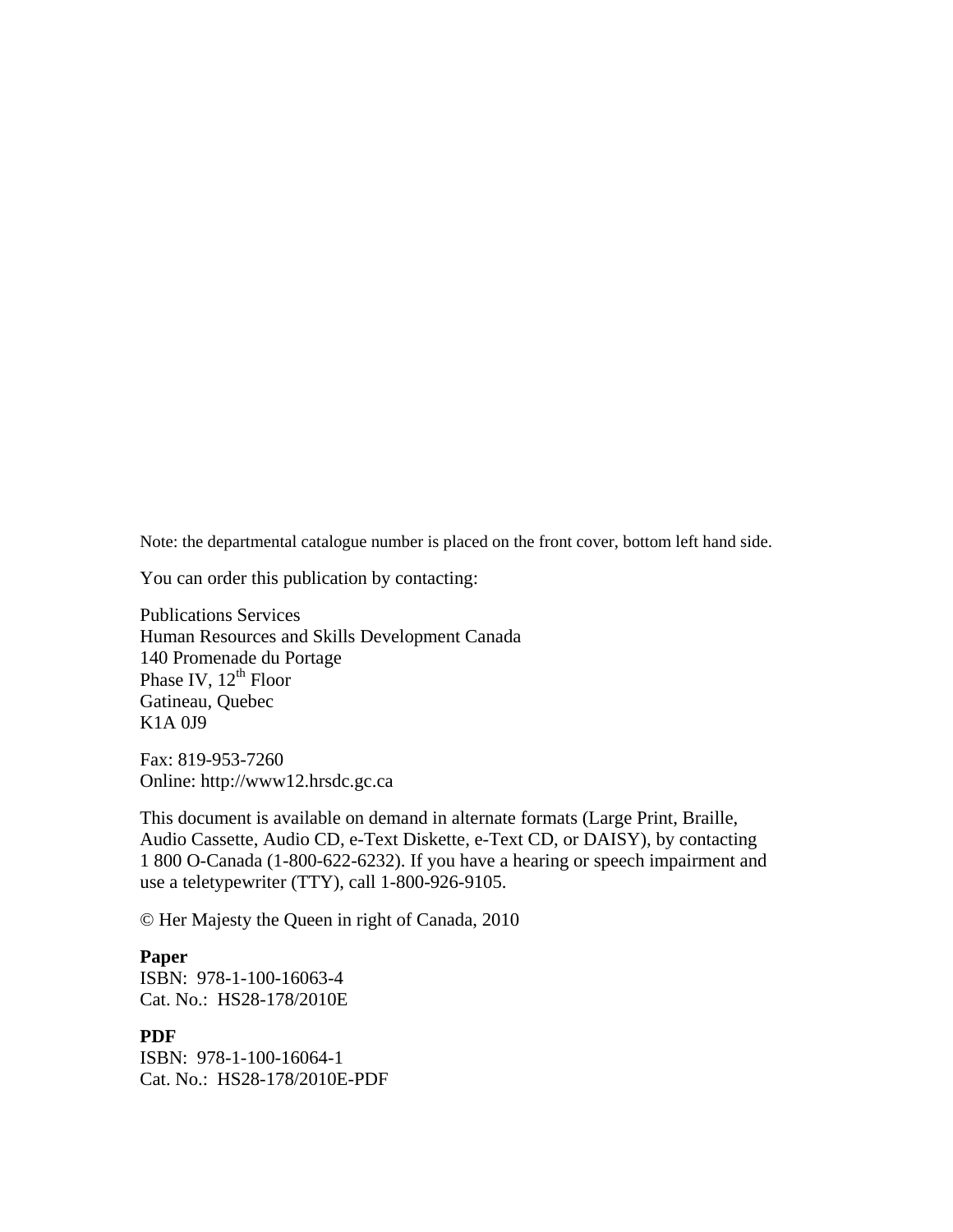## *Table of Contents*

| First Comprehensive Review of the Market Basket Measure of Low Income 1     |  |
|-----------------------------------------------------------------------------|--|
|                                                                             |  |
|                                                                             |  |
| Appendix B: Methodology of the MBM – MBM Components (Statistics Canada)  61 |  |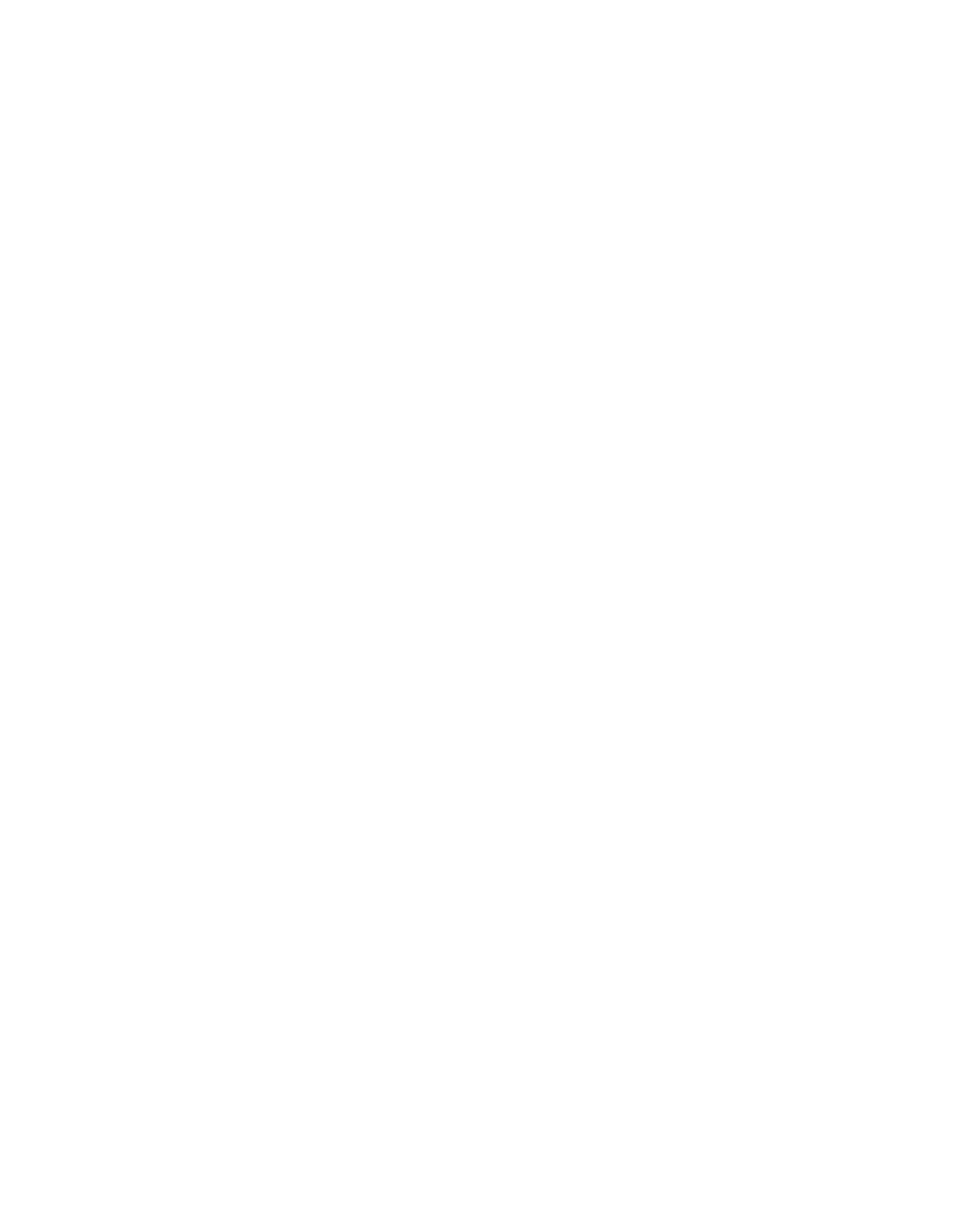## *List of Tables*

| Table 1   |                                                                                                                                                   |
|-----------|---------------------------------------------------------------------------------------------------------------------------------------------------|
| Table 2   | Distribution of dwellings and annual shelter cost, MBM universe,                                                                                  |
| Table 3   | Distribution of dwellings and annual shelter cost, MBM universe,                                                                                  |
| Table 4   |                                                                                                                                                   |
| Table 5   | Impact of the two and three bedroom renters weighted average on the                                                                               |
| Table 6   | Impact of both the two and three bedroom renters and home owners<br>without mortgages weighted average on the Shelter Component,                  |
| Table 7   | Impact of both the two and three bedroom renters and home owners<br>without mortgages weighted average on the MBM Threshold,                      |
| Table 8   | Impact of addition of one child's bus pass on transportation component                                                                            |
| Table 9   | Impact of blended car $(2/3rds)$ Cavalier + 1/3rd Focus) on the Transportation<br>Component and Overall MBM Threshold, by MBM Region, for 2007 41 |
| Table 10  | Transportation component: Differences between 2000 base and                                                                                       |
| Table 11  |                                                                                                                                                   |
| Table 12  |                                                                                                                                                   |
| Table 13  | Other expenses component: Differences between 2000 base and                                                                                       |
| Table 14  | MBM thresholds: Differences between 2000 base and 2008 base,                                                                                      |
| Table A.1 | Cities in which food and clothing prices are collected, by MBM region 61                                                                          |
|           |                                                                                                                                                   |
| Table A.3 | Weekly quantities for food component, MBM reference family,                                                                                       |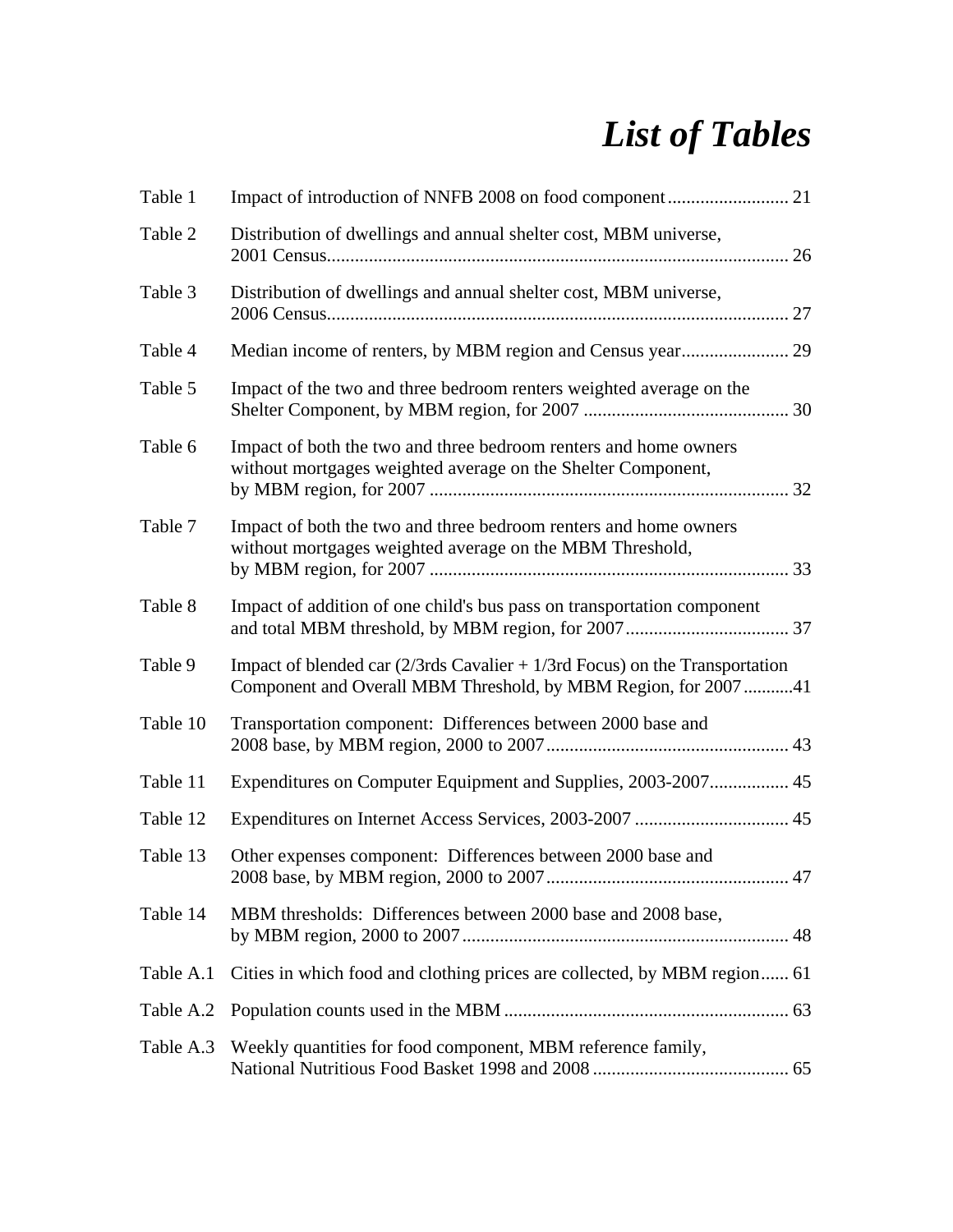|           | Table A.4 Food items priced in January 2010 and the corresponding Provincial Level                                                                    |
|-----------|-------------------------------------------------------------------------------------------------------------------------------------------------------|
|           | Table A.5 Revised Clothing and Footwear component (2005) based on January 2001<br>Social Planning Council of Winnipeg and Winnipeg Harvest Acceptable |
| Table A.6 | Cities in which public transit fares are collected, by MBM region 71                                                                                  |
| Table A.7 | Cities in which private transportation items are collected,                                                                                           |
| Table A.8 |                                                                                                                                                       |
|           |                                                                                                                                                       |
|           |                                                                                                                                                       |
|           | Table A.11 MBM food component: 2008 base, by MBM region, 2000 to 2007 77                                                                              |
|           | Table A.12 MBM food component: 2000 base, by MBM region, 2000 to 2007 78                                                                              |
|           | Table A.13 MBM clothing component: 2008 base, by MBM region, 2000 to 2007  79                                                                         |
|           | Table A.14 MBM clothing component: 2000 base, by MBM region, 2000 to 2007  80                                                                         |
|           | Table A.15 MBM transportation component: 2008 base, by MBM region,                                                                                    |
|           | Table A.16 MBM transportation component: 2000 base, by MBM region,                                                                                    |
|           | Table A.17 MBM shelter component: 2008 base, by MBM region, 2000 to 2007 83                                                                           |
|           | Table A.18 MBM shelter component: 2000 base, by MBM region, 2000 to 2007 84                                                                           |
|           | Table A.19 MBM other expenses component: 2008 base, by MBM region,                                                                                    |
|           | Table A.20 MBM other expenses component: 2000 base, by MBM region,                                                                                    |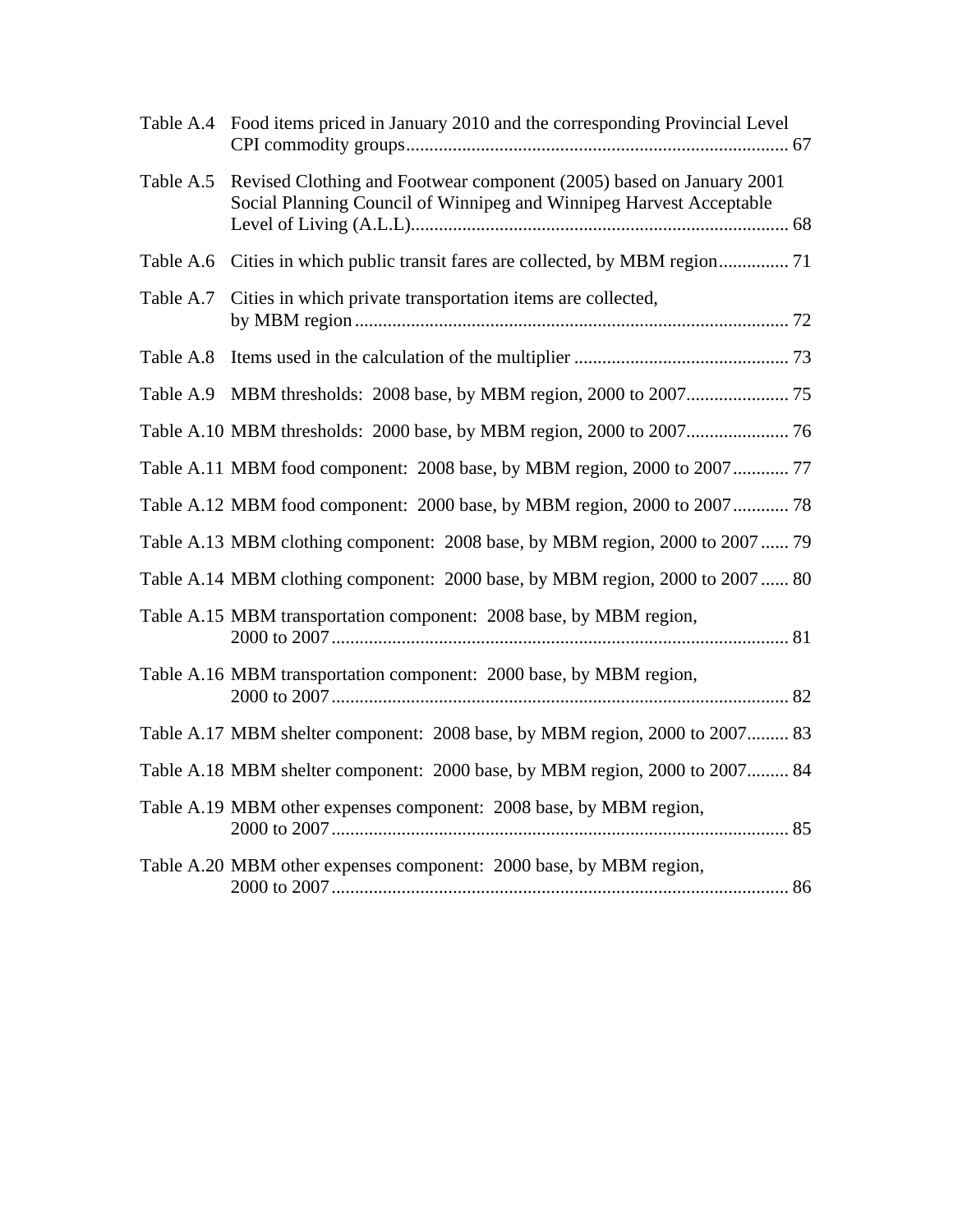## *List of Charts*

| Chart 1 Incidence of low income – Revision to historical MBM low income rates        |  |
|--------------------------------------------------------------------------------------|--|
| Chart 2 Incidence of low income – Revision to historical MBM incidence of low income |  |
| Chart 3 Depth of low income – Revision to historical MBM depth of low income rates   |  |
| Chart 4 Depth of low income – Revision to historical MBM depth of low income         |  |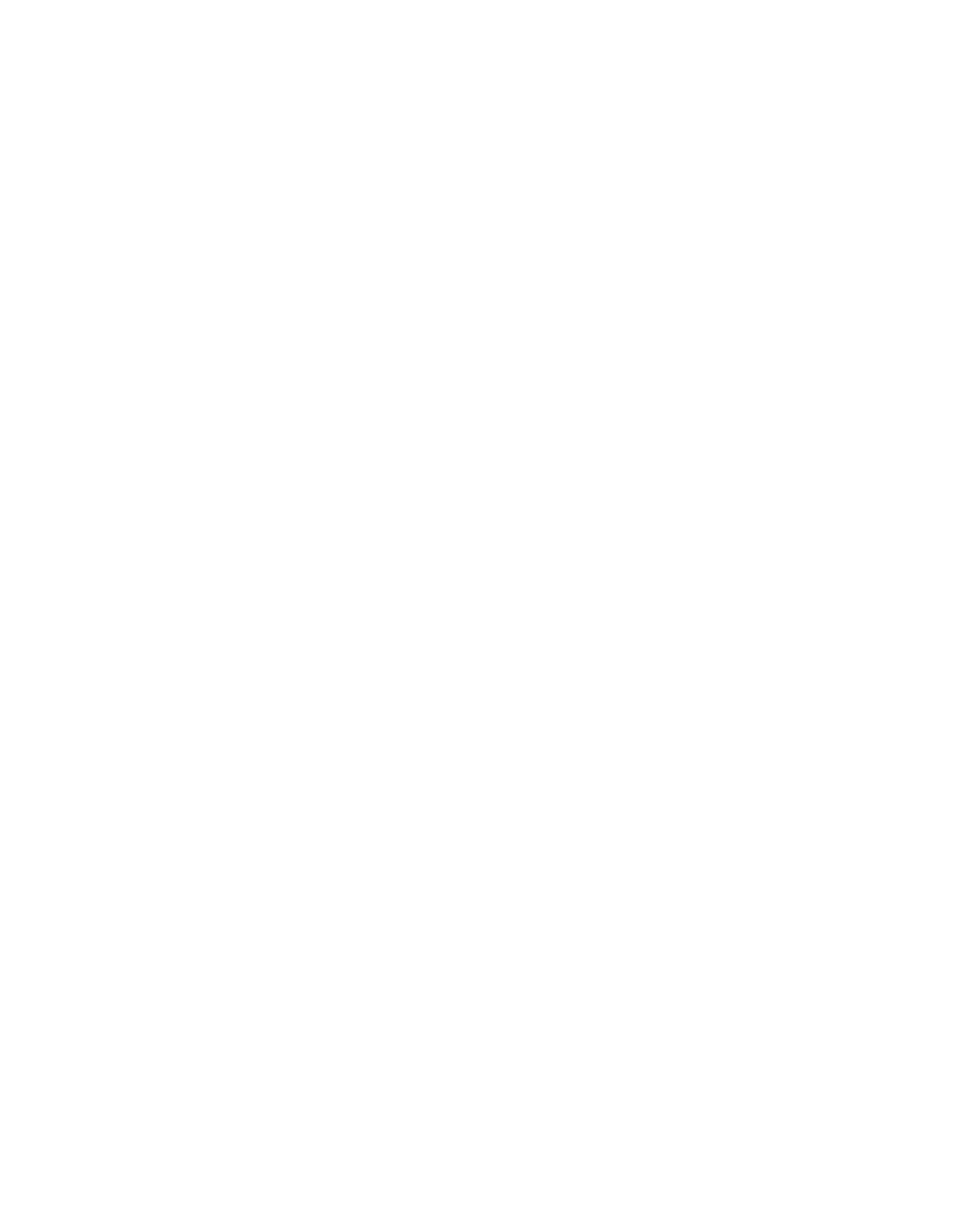## *First Comprehensive Review of the Market Basket Measure of Low Income*

### **Background**

The Market Basket Measure of low income (MBM) was designed by a working group of Federal, Provincial and Territorial officials between 1997 and 1999 at the request of the Federal, Provincial and Territorial Ministers responsible for Social Services. Its initial purpose was to complement the existing Statistics Canada measures of low income, the Low Income Cut-offs (LICOs) and the Low Income Measure (LIM) in monitoring the impact of the National Child Benefit and associated programs on the incidence, depth and persistence of low income among children. However, it was developed as a low income measure for all age groups.

The "value added" of the MBM was to provide a more intuitive and transparent measure of low income based on a basket of goods and services representing a modest, basic standard of living (food, shelter, clothing, footwear, transportation and other common expense such as personal care, household needs, furniture, basic telephone service, school supplies and modest levels of reading material, recreation and entertainment). Its purpose was to measure the cost of this basket for a reference family of one male and one female adult aged 25-49 with two children (a girl aged 9 and a boy aged 13) in 48 geographical areas within the ten Provinces (a  $49<sup>th</sup>$  region was added retroactive to 2005 as part of the current review). The MBM also provided a measure more sensitive to regional differences in living costs, particularly for shelter and transportation, than the LICOs and the LIM.

The intention at the time of the creation of the MBM was that the content of the basket and its definition of disposable income would be reviewed once several years of data had been collected using the original measure. This was necessary to ensure that it continued to embody a modest, basic standard of living within the current Canadian context. Following this initial comprehensive review, it was expected that the content of the basket and its definition of disposable income would be reviewed periodically.

Following the release of the fourth report based on MBM data in December 2008 covering the years from 2000 to 2006 it was determined that sufficient experience with the original measure had been obtained to undertake the first comprehensive review of the measure during 2009 and early 2010. Human Resources and Skills Development Canada (HRSDC) joined with Statistics Canada to carry out the review.

## **The Purpose of the Review**

The purpose of the review is to ensure that the MBM, to the extent feasible, meets the following three criteria: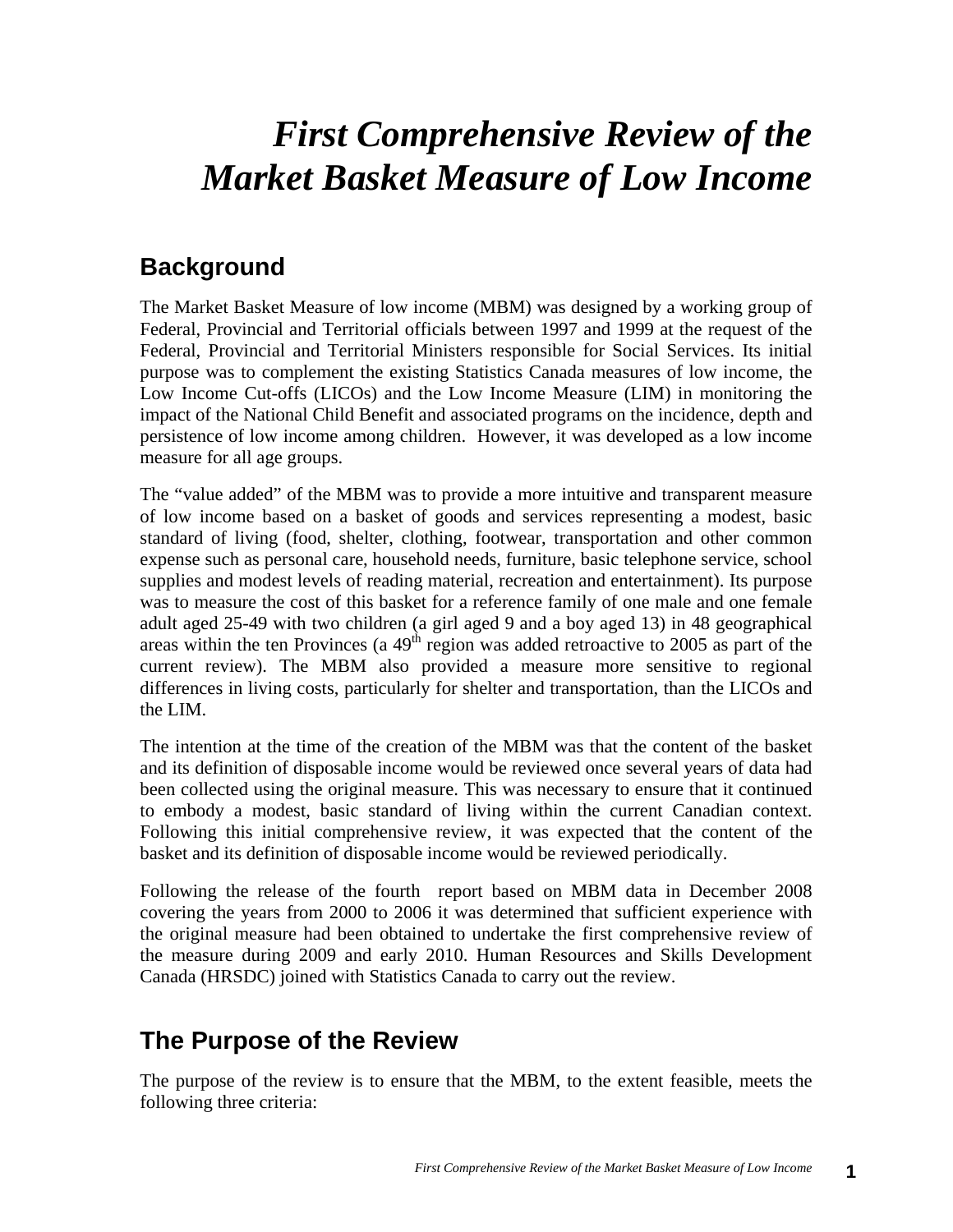- 1) that the MBM "basket" continues to embody a modest basic standard of living in the Canadian context of 2010;
- 2) that the cost of purchasing this standard of living in specific geographical regions within the ten Provinces is estimated as precisely as possible; and
- 3) that the measure takes into account as fully as possible the resources available to households to purchase the content of the 'basket."

Possible changes to the content of the MBM basket and to its definition of disposable income were subjected to the following four tests:

- 1) Is the change necessary to meet at least one of the three criteria referred to above?
- 2) Will the change significantly improve the quality and precision of the measure?
- 3) Will it be feasible to implement the change?
- 4) Is the change consistent in concept with the current goals and methodology of the measure and can it be implemented in such a way as to ensure historical continuity between past and future results using the measure?

#### *Types of Changes Considered*

Four types of changes were considered to the measure –

- 1) changes in the content of the components of the basket (food, clothing and footwear, shelter, transportation and other necessary goods and services);
- 2) changes in the calculation of the cost of the components of the basket;
- 3) changes in the calculation of the disposable income available to purchase the goods and services in the basket; and
- 4) changes in the boundaries of 49 geographical regions where the cost of the basket is estimated.

#### **Decision rule for inclusion of items in the MBM basket**

A decision rule was developed during the review process (described in further detail below) for the addition of items to the MBM basket. Final decision-making authority rests with HRSDC, and the decision rule has two components:

1) the numerical standard for including new items in the basket is that 70% of reference families nationally and in seven of the ten Provinces with at least two-thirds of the national population had expenditures on the item in question; and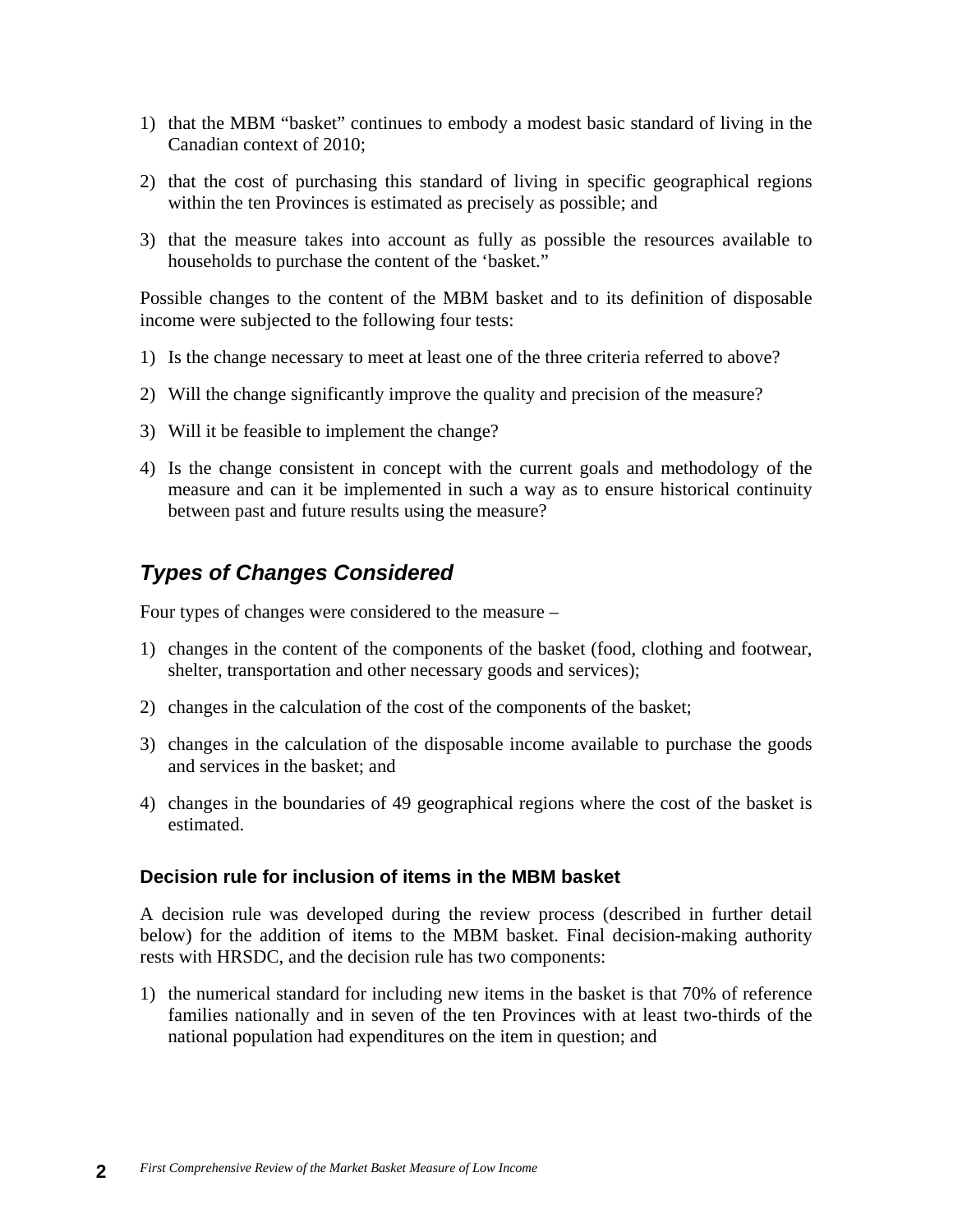2) items considered for inclusion must also meet the test that they contribute to social and economic inclusion and to a modest but basic standard of living in contemporary Canadian society in a way not accounted for in the current basket.

## **The Review Process**

The Review Process occurred over the following four stages:

- 1) Consultation between HRSDC and Statistics Canada on issues identified in the creation of the measure and in the eight years of data collection and analysis using the measure;
- 2) Consultation between HRSDC and Statistics Canada with officials from all 13 Provincial and Territorial governments. Provincial and Territorial officials with an interest or expertise in low-income measurement from a policy and/or statistical perspective met in Ottawa on January  $28<sup>th</sup>$ , 2009, to discuss proposed changes to the measure identified in Stage One and to consider issues raised by Provinces and Territories;
- 3) Consultation between HRSDC and Statistics Canada with other federal government departments and agencies<sup>1</sup> on July 9<sup>th</sup>, 2009 in Gatineau, Québec to discuss issues identified in Stages One and Two and to consider new proposals raised by participants; and,
- 4) Consultation between HRSDC and Statistics Canada with identified experts<sup>2</sup> in low-income measurement from outside government on August  $25<sup>th</sup>$  and  $26<sup>th</sup>$ , 2009, in Gatineau, Québec ensure the methodology used to update the MBM is sound.

#### *Stage One: Initial Consultation between HRSDC and Statistics Canada*

The following changes in the content of the basket were identified for consideration by HRDSC and Statistics Canada drawing on comments by users of the current measure since its initial development and reflecting developments affecting the food and transportation components of the basket:

<sup>1</sup> Departments and agencies represented included Indian and Northern Affairs Canada, Status of Women Canada, Citizenship and Immigration Canada, the Privy Council Office, Finance Canada, Health Canada, Public Health Canada, the Rural Secretariat of Agriculture and Food Canada, Public Safety, Treasury Board, the Policy Research Initiative, Canada Mortgage and Housing Corporation, the Office of Disability Issues, the Homelessness Partnering Strategy, the Income Security and Social Development Branch, the Knowledge and Data Management Directorate and the Strategic Policy and Research Branch of HRSDC and the Income Statistics Branch of Statistics Canada. 2

<sup>&</sup>lt;sup>2</sup> The experts were Charles Beach of the Department of Economics at Queen's University, Miles Corak of the Graduate School of Public and International Affairs at the University of Ottawa and formerly of Statistics Canada; Jean-Yves Duclos of the Department of Economics at Laval University and the Editor-in-chief of the *Journal of Economic Inequality*; Katherine Scott of the Canadian Council on Social Development and John Stapleton of the Metcalf Foundation and formerly of the Ontario Ministry of Community and Social Services.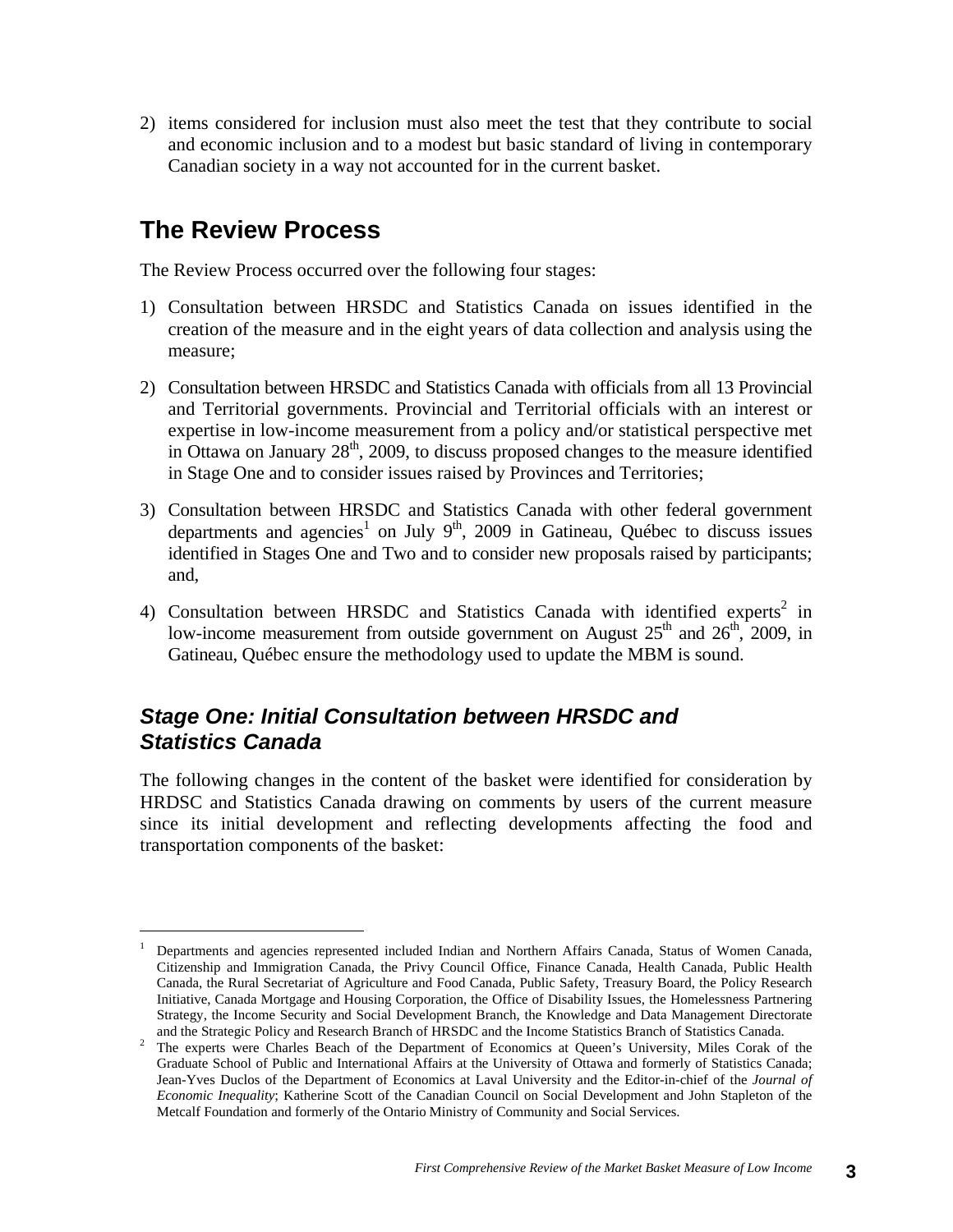- 1) **The Food Component**  The replacement of the 1998 National Nutritious Food Basket by the 2008 version of the basket as developed by the Office of Nutrition Policy and Promotion at Health Canada in consultation with Provincial and Territorial nutritionists.3
- 2) **Median Rental Shelter Costs**  Shelter costs for the MBM are currently calculated as the average of the median rental shelter costs of all two and three-bedroom units (excluding those with zero rents, those in need of major repairs and those where the rental unit is not a collective dwelling) in each geographical area.

Rental shelter costs include the cost of utilities such as water, heat and electricity and the following amenities: a refrigerator, a stove and the use of a washer and dryer.

Three options were proposed : a) maintain the current method; b) use the actual distribution of two and three-bedroom units in each geographic region instead of assuming that half of renting two-adult, two-child families use each type and c) use **half** of the median of combined owned and rented shelter costs in each geographic region.

- 3) **The Transportation Component**  Three distinct issues were identified for consideration for this component of the basket:
	- First, the five-year old Chevrolet Cavalier, the four- passenger used car currently used as a key element of this component of the basket for areas not served by public transit is no longer manufactured by General Motors. A new vehicle would need to be identified.
	- Second, it was proposed that the current standard of having only one of the adults in the reference family being licensed to operate the vehicle be replaced by one where both adults would be licensed to drive the vehicle. The implications of this change on insurance costs would also need to be considered.
	- Third, the Charlottetown metropolitan area did not have a public transit system at the time of the development of the original MBM. However, it has gradually developed such a system over the past few years. Including Charlottetown as an area served by public transit (when the system fully served the metropolitan area) should be considered.
- 4) **The "Other" Component**  Computer and Internet Services- In 1999, computer and internet services were used by fewer than half of reference families in Canada and were not included in the "Other" component of the original MBM basket. Users of the measure have suggested that, given the much more widespread use of these

<sup>3</sup> No changes were proposed to the Clothing and Footwear component of the basket since this component of the basket had already been subjected to a thorough review in 2004 by officials in the prices division of Statistics Canada and officials from HRSDC. Changes to this component were implemented with the 2005 round of data collection and analysis has indicated that they appropriately reflect a standard of consumption for these goods consistent with the intent of the MBM measure.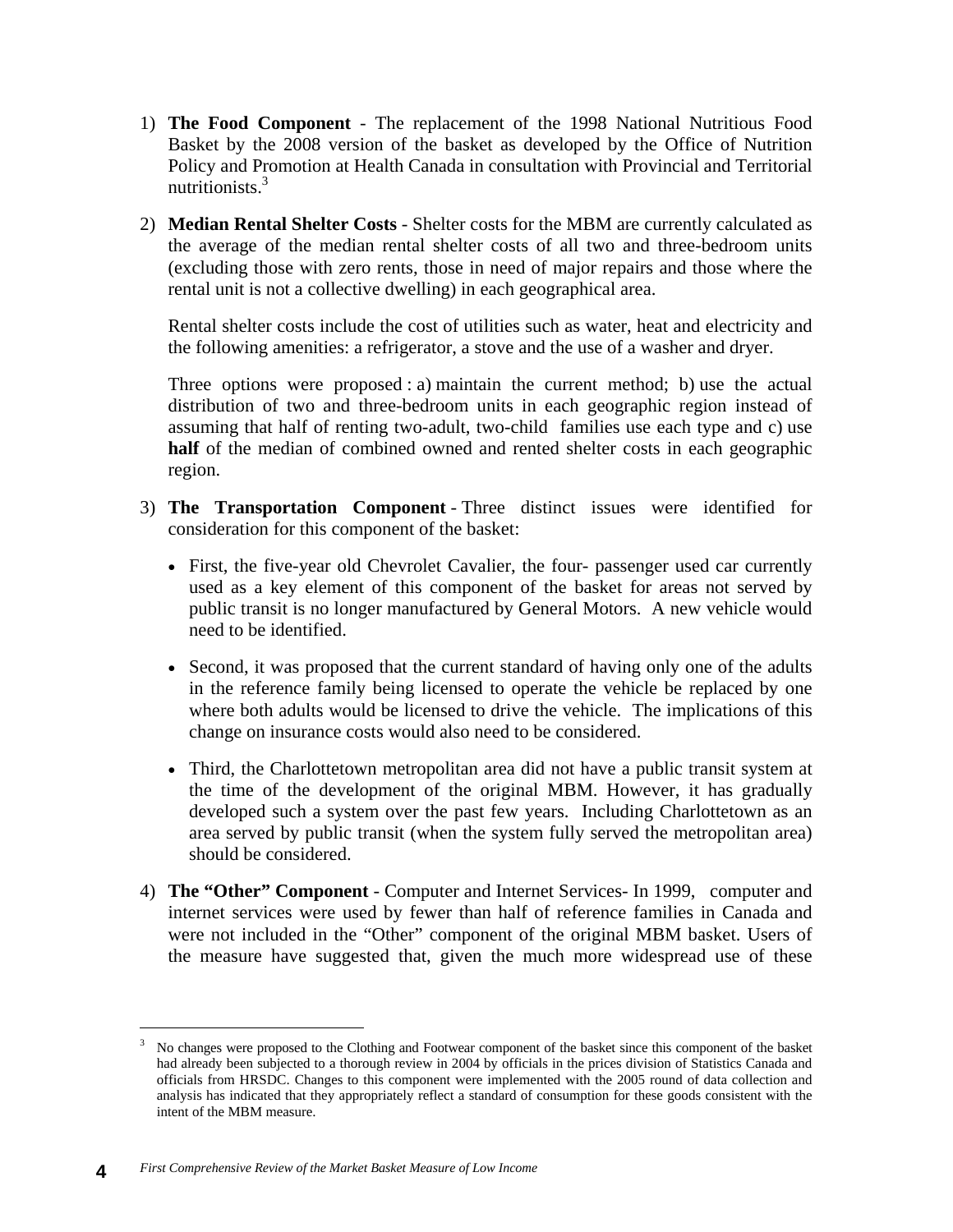services since 1999 and their contribution to family well-being, this decision should be reconsidered.

It was determined that a rule should be established for the inclusion of new items in the basket. HRSDC and Statistics Canada agreed that goods and services should be considered for inclusion in the year when they were used by a substantial majority of reference families in at least two-thirds of the Provinces with at least two-thirds of the national population.<sup>4</sup>

Changes considered in the calculation of disposable income were:

- 1) **Homeowners without mortgages** It was noted that many two adult, two-child families in the lower end of the income distribution in some parts of the country lived in owned rather than rental housing and that in many cases the mortgage had already been paid on this housing. Such families are likely to have lower shelter costs than those attributed to them under the current formula. In Stage One of the review, no specific adjustment was proposed to deal with this issue. But it was highlighted for discussion in the various stages of the consultation process.
- 2) **Tenants in rent-geared-to-income housing**  It was noted that a significant minority of renting two-adult, two-child families resided in rent-geared-to-income housing. That is, their rent is capped at a fixed percentage of their income. Shelter costs for these families would likely be below those estimated using the current MBM formula for rental shelter costs. It was proposed to investigate the feasibility of adding the difference between actual and estimated rental shelter costs to disposable income to take account of the greater ability of such families to purchase the goods and services in the MBM basket.
- 3) **Financial supports for students living outside the parental residence**  Many students living on their own receive significant financial support from their parents through the payment of their tuition and/or housing costs. Questions were introduced into the Survey of Labour and Income Dynamics (SLID) questionnaire in 2006 to attempt to determine the level of this support. It was proposed to evaluate the data quality of this information to determine if reliable estimates could be generated of the impact of parental financial support on the ability of student families to purchase the goods and services in the MBM basket.

#### *Stage Two - Results of Consultation with Provincial and Territorial Officials – January 28, 2009*

To begin the discussion, HRSDC sought Provincial and Territorial concurrence on several general points. Officials agreed that:

<sup>4</sup> This is the requirement for approval for changes to the Canada Pension Plan (that is, in addition to the federal government, two-thirds of the provincial governments with at least two-thirds of the population must approve of the change for it to take effect).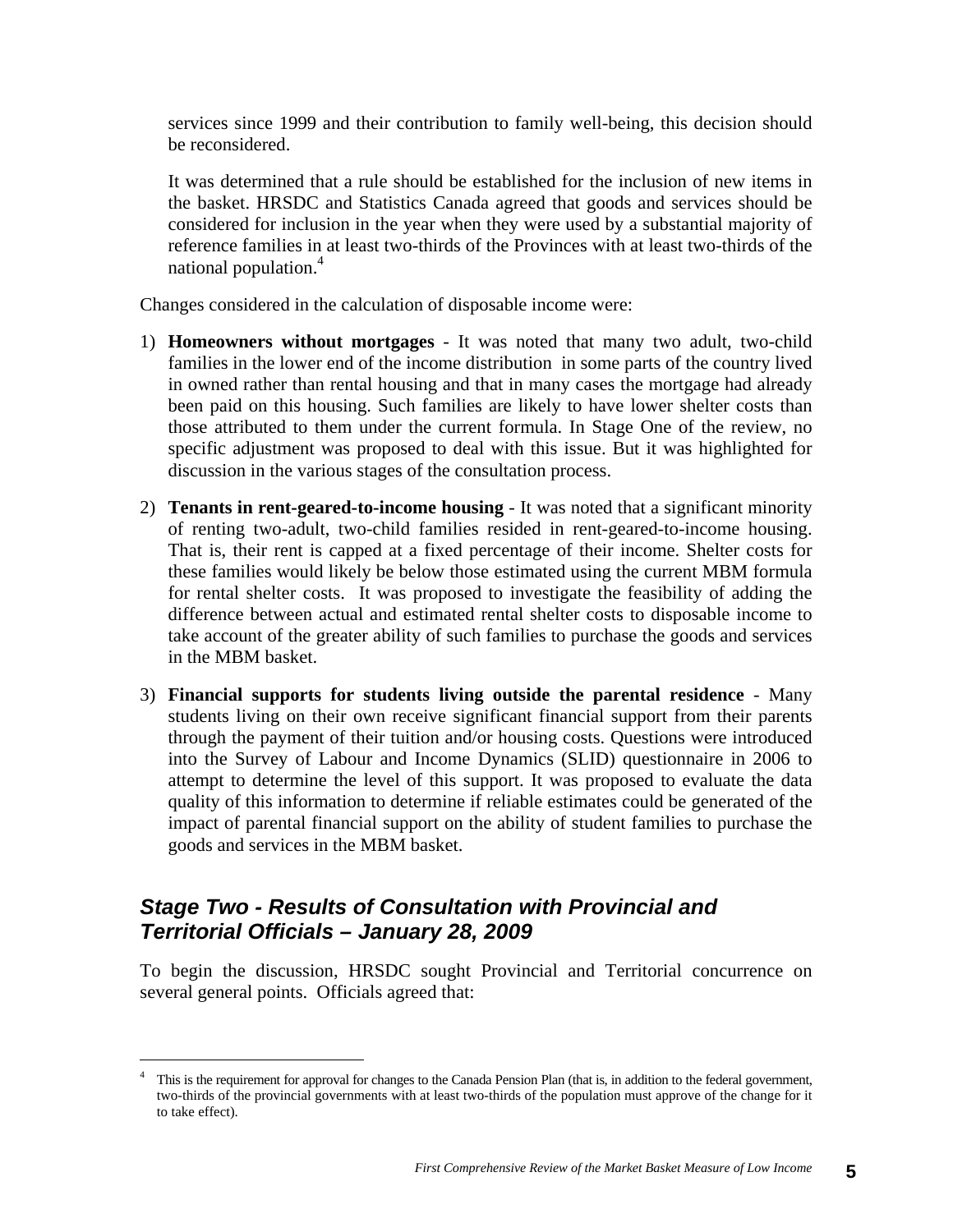- the MBM is a measure of low income based on a basket of goods and services embodying a modest, basic standard of living between subsistence and social inclusion;
- the definition of disposable income used with the MBM should reflect the resources available to purchase the goods and services in the MBM basket;
- the purpose of this first comprehensive periodic review of the MBM is to assess the need to update and refresh it rather than to fundamentally redesign the measure.

With this common understanding, the discussion proceeded to several specific issues.

**Tests for Proposed Changes to the MBM** - It was recommended that HRSDC and Statistics Canada consider adding goods and services to the "Other" component of the basket based on whether they were used by a substantial majority (2/3 to 70% of reference families) in all regions of Canada. Candidates for inclusion must also meet the test that they contribute to social and economic inclusion and to a modest but basic standard of living in contemporary Canadian society in a way not accounted for in the current basket. The final decision will rest with HRSDC based on consultation.

### *The Content of the Basket*

**Computer services and access to the Internet** - Provided they meet the tests proposed for adding goods and services to the "Other" component of the basket it was agreed that computer services and access to the internet be added to this component. The date of inclusion should be set in the year these services first passed the 70%/two-thirds threshold. Some officials suggested that a standard be set for computer and internet services and that they be included as a separate component of the basket. However, the consensus was that inclusion in the broad "Other" component of the basket would better reflect ongoing shifts in the consumption of various information/entertainment products and services (e.g. from newspapers and books to internet news and entertainment services).

**Replacement of the 1998 National Nutritious Food Basket by the 2008 National Nutritious Food Basket** - It was generally agreed that the new National Nutritious Food Basket should be the basis of the food component of the MBM basket. However, some jurisdictions felt that the new basket did not adequately reflect food choices of visible minority, immigrant and Aboriginal Canadians and requested further consideration of this concern.

There was also discussion about the year in which this change should be implemented with the consensus that it should be 2008 if feasible. It was noted that this change would also influence the multiplier for the "Other" component of the basket.<sup>5</sup> HRSDC expressed its preference that future reviews of the measure should take place once data were

<sup>&</sup>lt;sup>5</sup> The cost of the "Other" component of the basket is based on a ratio (calculated on a three-year moving average basis). The numerator of this ratio is the average expenditures on the items in this component by the second lowest income decile of the reference family. The denominator is based on average expenditures in this decile on food, clothing and footwear. This ratio is then multiplied by the combined costs of the food and clothing and footwear components of the basket in each of the 49 geographical regions to determine the cost of the "Other" component in that region.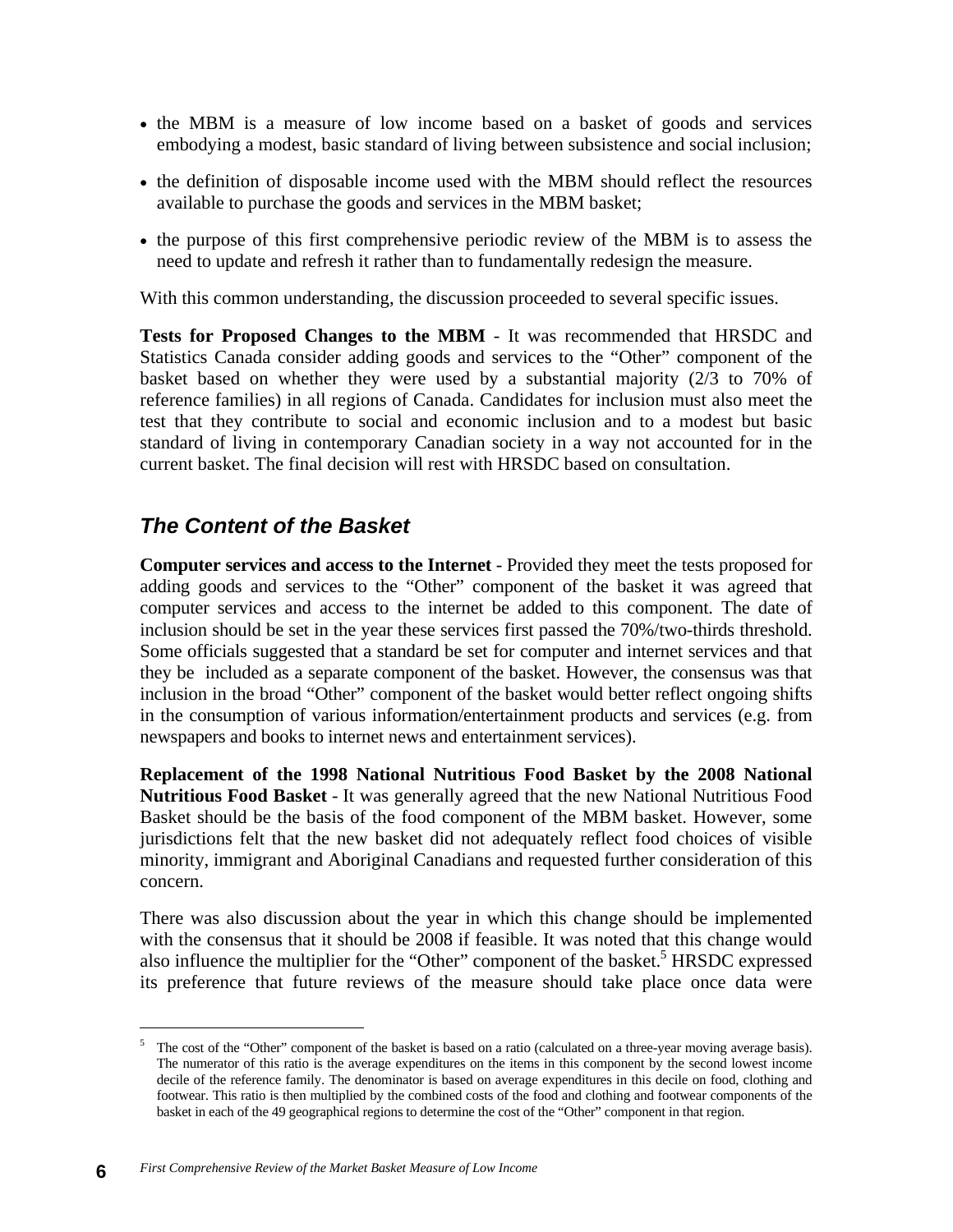available from each five-year Census with any updates to the National Nutritious Food Basket being made at that time.

**Calculation of the Shelter Component of the Basket** - There was a lengthy discussion about the appropriate size of the reference rental unit (two or three bedrooms) with a consensus for some form of a weighted average. Two options were proposed for the reference rental unit size: a) to maintain the current weighting for two and three-bedroom unit rental housing, giving equal weight to each type of unit; and b) to use the actual distribution of two and three-bedroom rental units in each region to make this calculation. One province requested a sensitivity analysis to explore the impact of using a percentage of rental shelter costs other than the median, pointing out that the median is a relative and may be a high standard, especially in jurisdictions with high average shelter costs and wide dispersion of those costs. It was suggested that renter's insurance (content insurance for tenants) be included in the shelter component. Renter's insurance did not meet the 70%/two-thirds threshold for inclusion in the MBM basket.

This discussion concluded with a request that HRSDC and Statistics Canada consider three distinct options for future calculation of the Shelter component of the MBM basket. These were a) to maintain the current formula of using the average of median rental shelter costs for the reference family; b) to use the  $25<sup>th</sup>$  percentile of rental shelter costs in all geographic regions or in selected regions with very high rental shelter costs; and c) to use **half** the median of **combined** owned and rented shelter costs in each geographic region.

**Replacing the Chevrolet Cavalier -** HRSDC and Statistics Canada were advised to consider a range of four-passenger automobiles, dropping the most and least expensive models and choosing the model closest to the median price of the remaining options. There was some discussion of using trucks rather than automobiles in rural and remote regions, but this did not receive consensus support.

**Identifying New Areas Served by Public Transit** - It was agreed that these changes should be made when the entire area comprising the region was served by the public transit system.

**Transit Passes for Children -** It was agreed that the cost of a transit pass or at least a number of transit tickets be added to the transportation component in areas served by public transit systems to take into account the fact that children would need to use the system to access recreational and cultural activities included in the "Other" items component of the basket.

It was noted that school boards in some regions served by public transit did not provide free school bus service to students, requiring them to use the public transit system. However, it was agreed that it would probably not be feasible to identify to what extent this was true in each region and to calculate the resulting cost burden.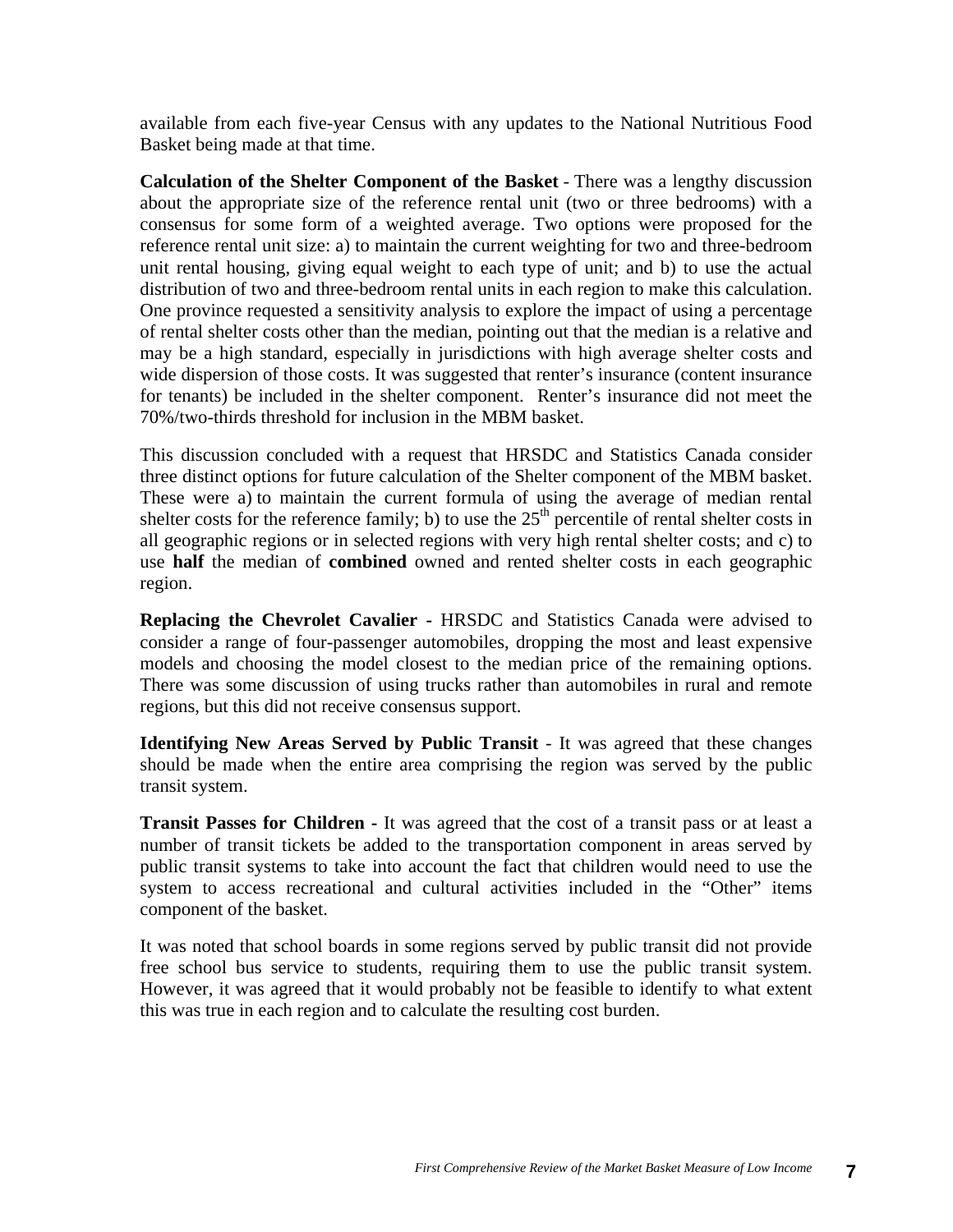**Homeowners without Mortgages -** It was agreed that on a national basis most low-income households were renters and that therefore the cost of rental housing should be the main basis for assessing the cost of shelter in the basket. However, in some rural and small-town communities where homeownership without mortgages was common among reference families in the lower end of the income distribution, failure to include these families in the sample for calculating median shelter costs could distort the estimation of shelter costs. Statistics Canada was asked to investigate including the shelter costs of homeowners without mortgages when calculating the median shelter cost in each region for reference families to determine the impact of basing shelter costs on this broader sample.

**Inclusion of Dental Care -** It was suggested that dental services be included in the MBM basket. Expenditures on dental services and dental insurance plans are already included in the estimate of medical expenses used to calculate disposable income, therefore it is not necessary to add dental services to the MBM basket.

### *The Definition of Disposable Income*

**Renters in Rent-Geared –to-Income Units (RGI)** - Statistics Canada was asked to determine the potential of data from the Survey of Labour and Income Dynamics (SLID) to identify tenants in RGI units and the feasibility of developing a method for estimating the difference between their actual rental shelter costs and those attributed to them by the current MBM formula. Should this prove feasible, the difference could be added to the disposable income of RGI households, providing a more accurate estimate of the resources available to them to purchase the goods and services in the MBM basket. It is not yet possible to make this change but RGI shelter costs will be revisited in the next MBM review.

**Transfers between Parents and Students in Different Households -** It was recognized that many households consisting of full-time students receive significant financial resources from their parents either in the form of direct monetary support or by having their parents pay tuition and shelter costs. Currently these transfers are not counted as income in the hands of the student households, underestimating their ability to purchase the goods and services in the MBM basket. However, questions about these transfers have only been asked on the SLID since 2006. Moreover, these questions are currently answered by individual parents rather than as a family, raising the possibility of double counting of such transfers.

Recognizing that it could take some time to obtain reliable data on these transfers, the consensus was that they should be considered as income for the receiving household, but **not** deducted from the income of the household providing the transfer unless (as is currently the practice) the transfer resulted from a legal obligation such as alimony or child support. It is not yet technically feasible to count transfers to students but this will be revisited in the next MBM review.

These considerations would also apply to the suggestion by one jurisdiction that parentto-child transfers between persons residing inside and outside Canada also be considered under this heading.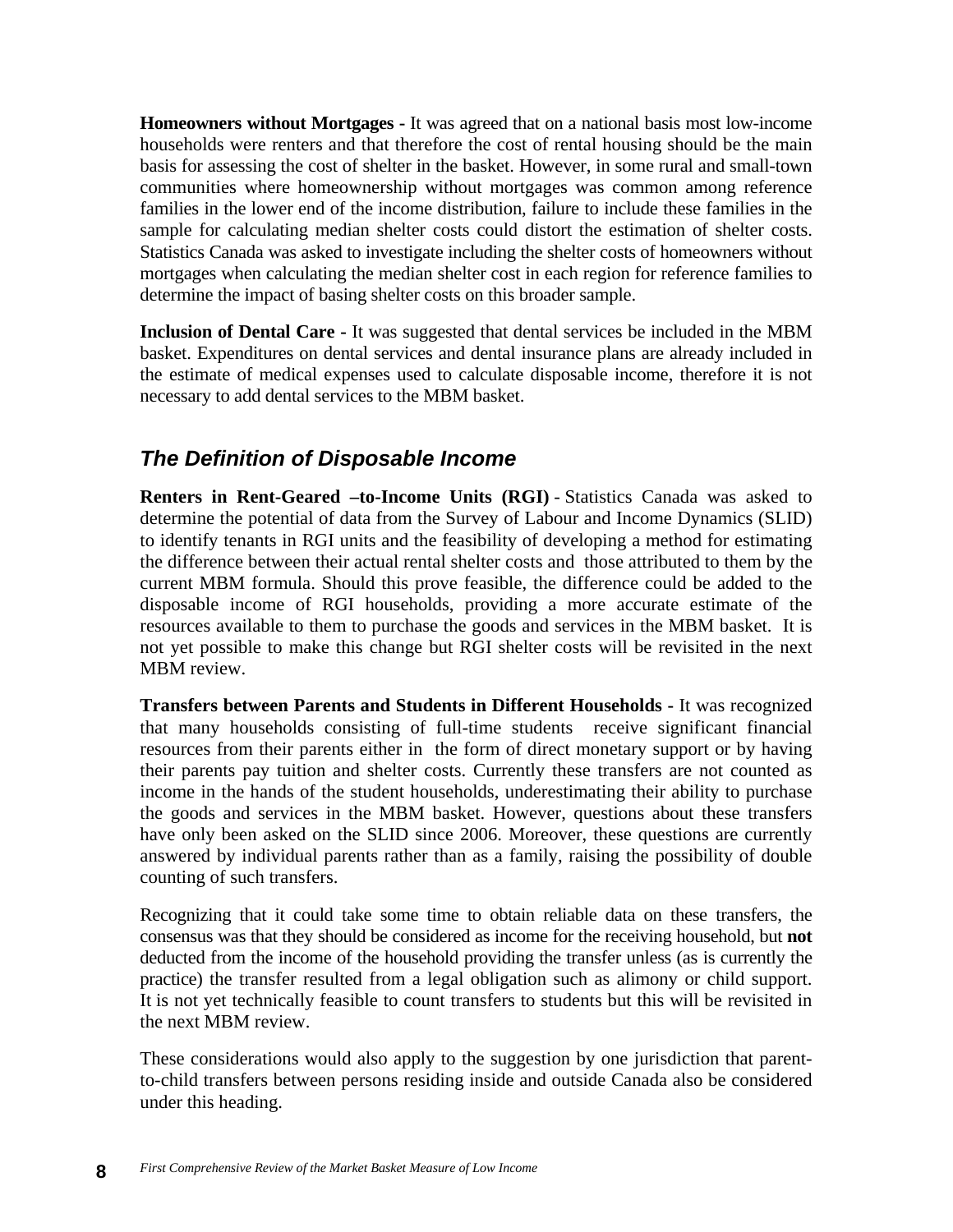#### *Other Issues*

**New MBM Regions in Northern Canada** - All three Territories as well as Provinces including Newfoundland and Labrador (Labrador), Quebec, Ontario, Manitoba, Saskatchewan, Alberta and British Columbia would like to add the 3 northern Territories and the northern parts of their Provinces to the current 49 geographic regions where the cost of the MBM basket is estimated. Costs for things such as food are often very different in northern regions compared to rural areas in the southern parts of these Provinces. It was acknowledged that such a change, if feasible, would lead to more precise estimations of the cost of the basket in such regions. However, Statistics Canada cautioned that collecting cost data in these large geographical areas with small and scattered populations where costs might vary widely would be very difficult and that the data collected might not be statistically reliable for estimating the cost of the basket in such regions. Their view was that resolution of this issue in the current review was unlikely on feasibility grounds. HRSDC is assessing the feasibility of adding MBM geographic regions in northern Canada.

**Provincial MBMs and Generating data for more intra-provincial regions -** Newfoundland and Labrador is in the process of developing an MBM-type measure specifically for their jurisdiction in consultation with Statistics Canada. Quebec and Newfoundland and Labrador would also like to generate data for more geographic regions within their Provinces than the national MBM currently does.

HRSDC noted that the larger samples necessary to generate such intra-provincial regional data could only be found in income tax files which means that analysis would have to be on the basis of census rather than economic families.

However, this will not be an important difference in the future as Statistics Canada begins reporting low income results for individuals in households rather than by economic family types to become more consistent with international practice.

HRSDC had no objection to Provinces or Territories developing MBM-type measures specific to their jurisdictions as complements to rather than "replacements" for the national MBM .The need for a national MBM remained to provide a consistent standard across the country for comparing the cost of the basket and estimating the percentage of regional and Provincial populations who lacked the resources to purchase it.

### *Follow-up to Stages One and Two of the MBM Review*

Statistics Canada investigated the issues and suggestions raised by Provincial and Territorial officials. Based on Statistics Canada's research, officials from HRSDC and Statistics Canada made the following decisions:

**Rule for inclusion of new "Other Items"**- The numerical standard for including new items in the basket would be that 70% of reference families nationally and in seven of the ten Provinces with at least two-thirds of the national population had expenditures on the item in question. Under this rule, it was decided to add computer and internet services to the "Other Items" component of the basket in the year where use of these services met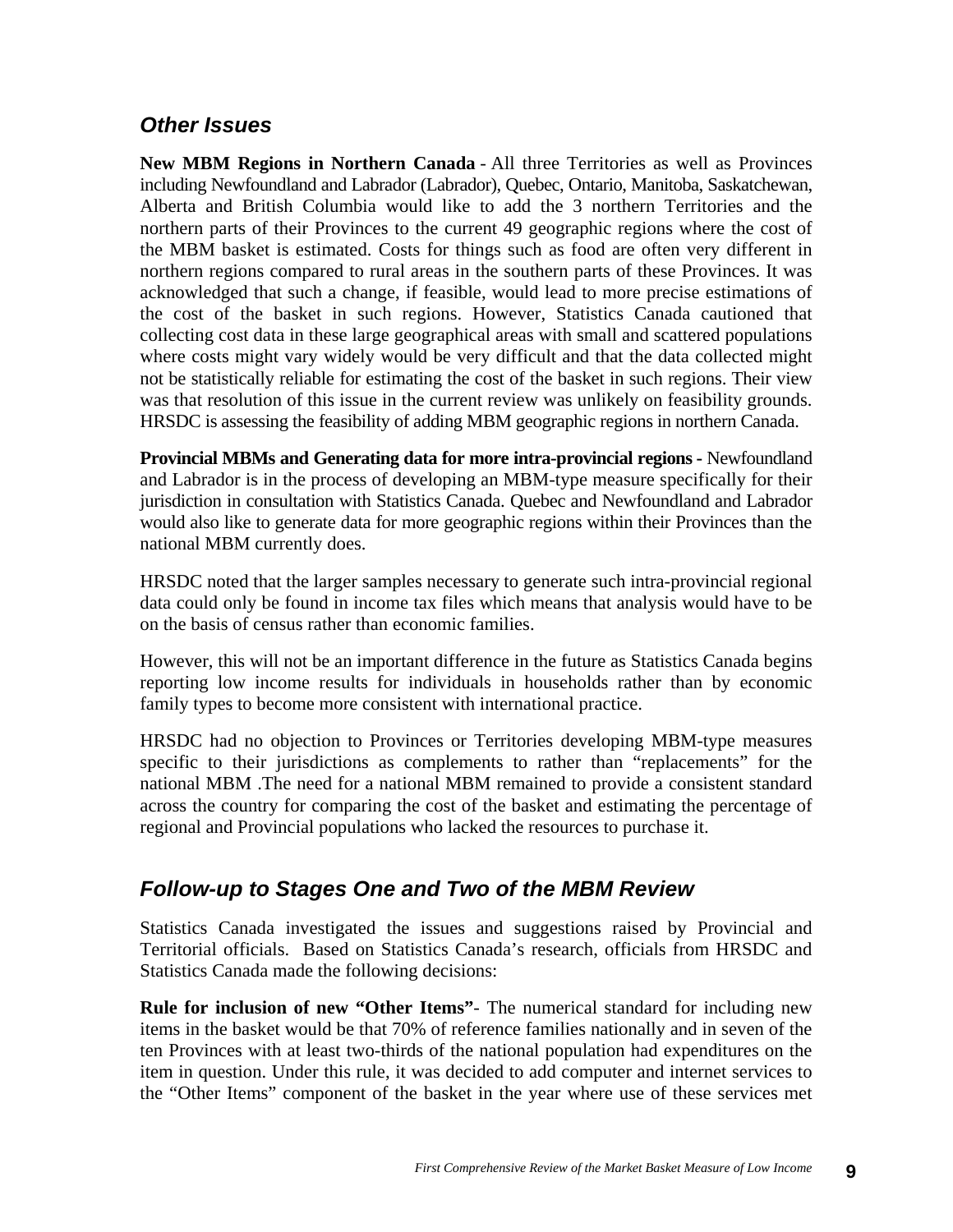that threshold. The Survey of Household Spending group was asked to review other possible candidates for inclusion using this formula.

**Replacing the Chevrolet Cavalier** - A list of four-passenger compact cars from the 2004 Auto Guide were reviewed as potential candidates to replace the Chevrolet Cavalier in the Transportation component of the basket in regions not served by public transit systems. Cars on the list were required to be widely available in all Provinces and likely to continue as standard products of their manufacturers. The two most expensive cars were removed from the list and a median was calculated for the remaining cars. The car closest to the median was the Ford Focus which was chosen as the replacement vehicle.

**Addition of SHS code 3060** - The purchase of tires, batteries and other standard parts are necessary for the maintenance of a car in safe operating condition. Through an oversight at the time of the creation of the original MBM, these items covered by Survey of Household Spending code 3060 are not included in the Transportation component for regions not served by public transit systems. It was decided to add them to the Transportation component.

**Standard for Drivers' Licenses** - Currently only one of the adults in the reference family in areas not served by public transit is assumed to have a driver's license. It was agreed that this should be changed to the assumption that both adults have a driver's license. The impact of this change on the cost of automobile insurance will be determined.

**Formula for Calculating Rental Shelter Costs and Treatment of Homeowners without Mortgages** - After extensive discussion of the alternatives suggested at the consultation with Provincial and Territorial officials it was agreed that the average of median shelter costs for two and three-bedroom dwellings should continue to be the basis for the calculation of the Shelter component of the MBM basket. However, instead of assuming an equal distribution of such units in each MBM region, the actual distribution of two and three-bedroom dwellings in each region will be used in this calculation.

Statistics Canada officials suggested that the shelter costs (utilities and property taxes) of homeowners without mortgages among reference families be included in the calculation of shelter costs as described above.

**Treatment of Renters in Rent-Geared-to-Income (RGI) Housing** - Statistics Canada will test the feasibility of determining the difference between actual shelter costs and median rental shelter costs using the formula described under the previous heading. If actual costs are higher than those calculated using the formula, no action would be necessary. If actual costs were lower than those calculated using the formula, the intention would be to add the difference to the disposable incomes of the families affected.

Further investigation determined that at this time it is not possible to adjust the MBM to account for tenants in RGI housing units. This will be considered again in future reviews.

**Inter-Household Transfers** - HRSDC and Statistics Canada confirmed agreement in principle with the decision reached at the consultation with Provincial and Territorial officials that such transfers (most commonly from parents to full-time students maintaining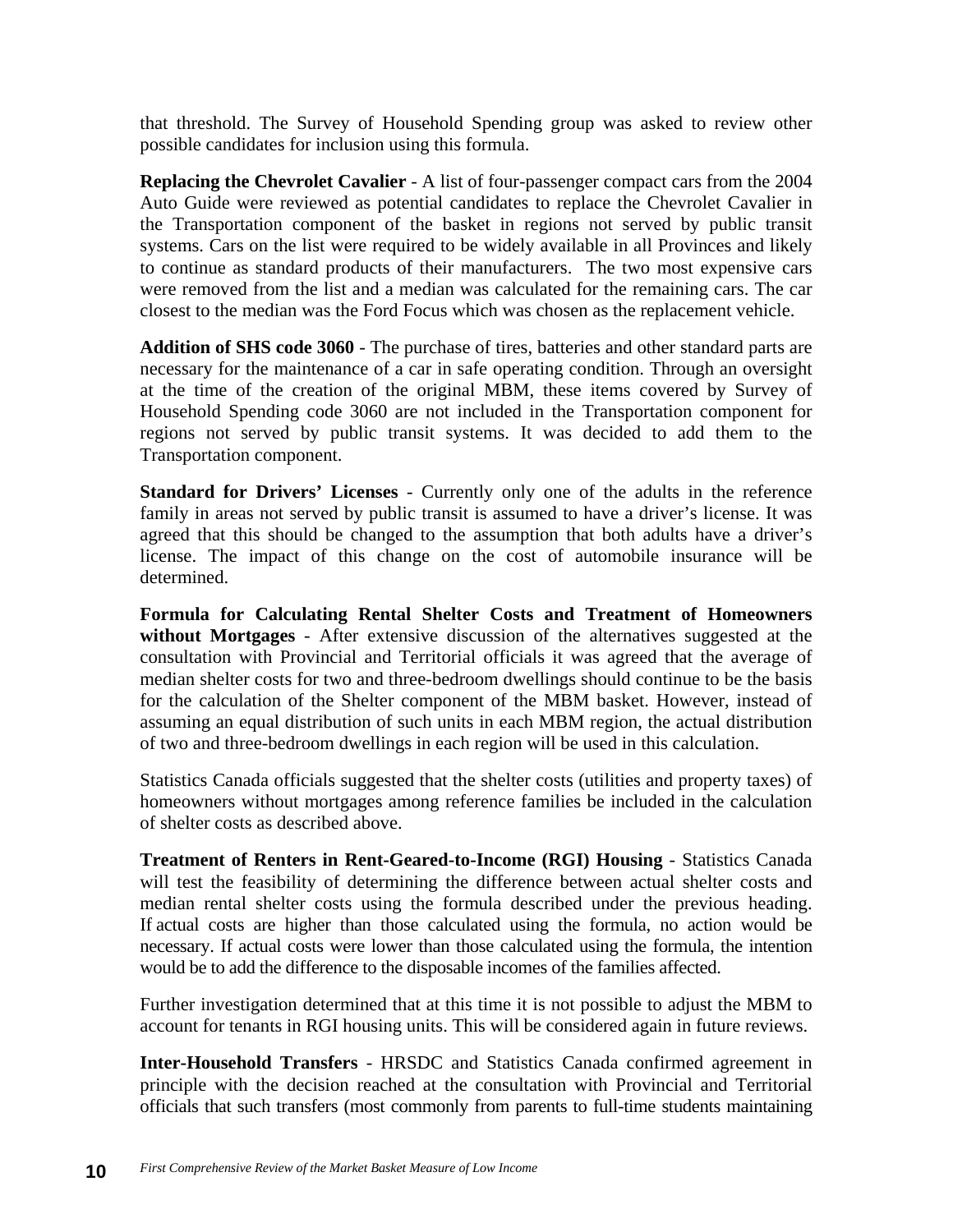their own household) should be added to the disposable income of recipients, but not deducted from the disposable incomes of donor households unless they arose from a legal obligation. It was agreed that implementing such a change would require a change in the current question to donor families on the SLID to a family from an individual basis to avoid double counting. This means that the earliest feasible date for implementing the change would be in 2011 for 2009 data.

#### *Stage Three - Results of Consultation with other Federal Government Departments and Agencies, July 9, 2009*

A consultation paper summarizing Stage One and Stage Two was circulated in advance to participants in this stage. There was general concurrence with the decisions made to date to deal with the issues identified. The following alternatives were also suggested:

**Shelter Costs -** One participant suggested an alternative method for dealing with the weighting of two and three-bedroom units for the calculation of shelter costs. This would be to use the two-bedroom median for two-adult, two-child families where both children were of the same sex and to use the three bedroom median where they were not.

However, this solution would work only for two-adult, two-child families and would not provide a single shelter cost estimate for reference families which could be applied to families of other sizes and configurations through the use of the LIM equivalence scale.<sup>6</sup>

**Replacement of the Chevrolet Cavalier with the Ford Focus -** It was suggested that trucks be considered along with four-passenger compact cars. However, four passenger trucks generally cost more than cars and are not as suitable as family vehicles.

**The 2008 National Nutritious Food Basket -** Some participants objected that a number of the items in the basket were not commonly consumed. However, the intent of this component of the basket is to measure the cost of a nutritious diet comprised of foods commonly available, not the cost of commonly-consumed food.

### *Stage Four - Consultation with selected experts on low- income measurement, August 25-26, 2009*

An updated version of the consultation paper used in Stage Three was used in this stage. Issues discussed were as follows:

<sup>6</sup> The cost of the basket for families of other sizes and configurations is calculated using the Low Income Measure equivalence scale under which the first adult in the family counts as 1.0, all other adults and the first child in a loneparent family count as 0.4 and all other children under age 16 count as 0.3.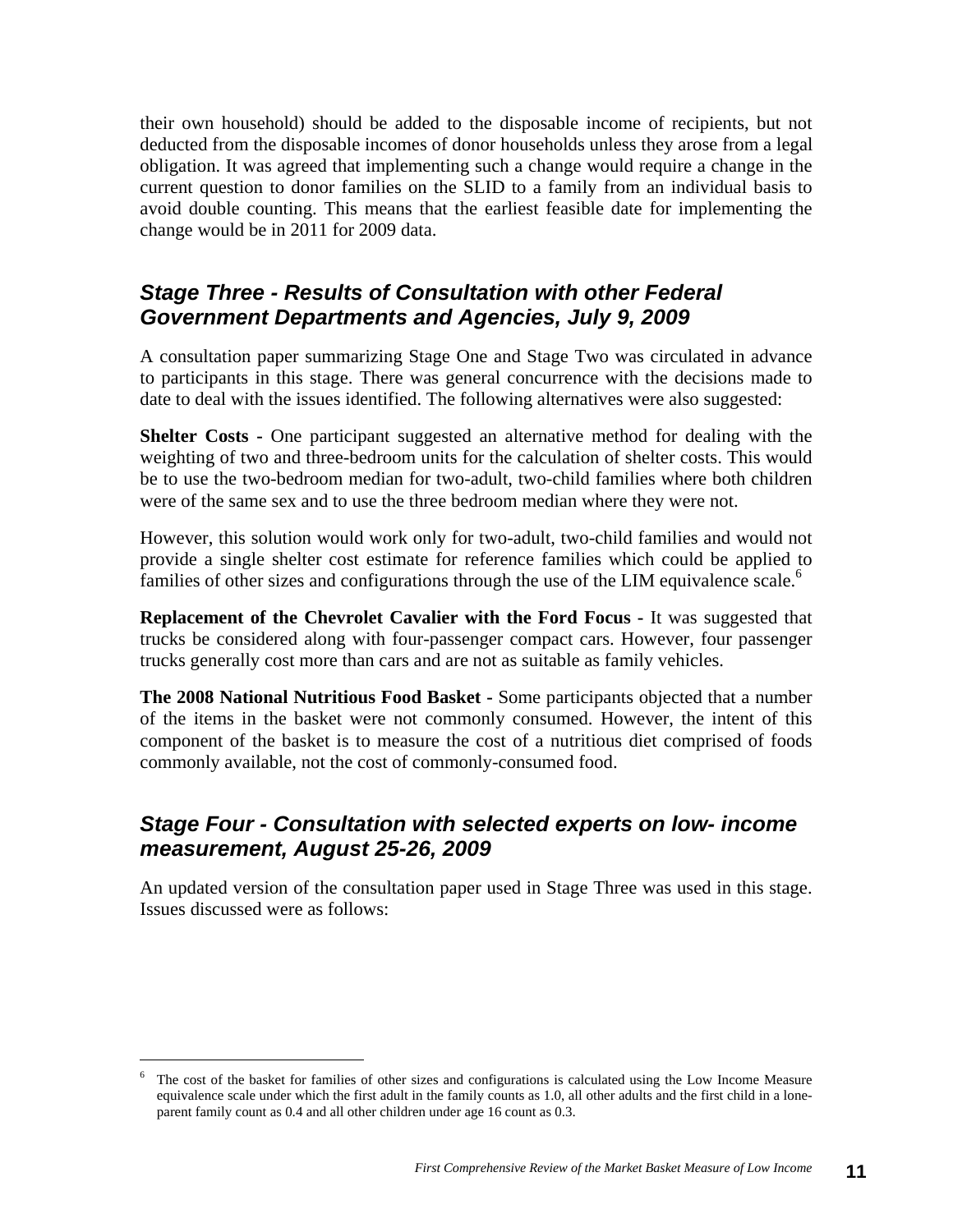**Frequency of MBM Reviews** - HRSDC and Statistics Canada stated that the current plan was to review the MBM every five years, following the Census. There was support for a longer period between reviews. Suggestions ranged from seven to ten years. However, there was a consensus that the next review should occur after information from the 2011 census becomes available in 2013 to capture impacts of the 2008-2009 recession.

**Rule for adding new items to the "Other Items" component - General support was** expressed for making such decisions on the basis of a transparent rule and for the rule adopted (i.e. 70% of reference families nationally and in at least seven of the ten Provinces with two-thirds of the national population had expenditures on the item in question **and** the item materially adds to social and economic inclusion and the quality of life in the judgement of HRSDC.) Experts emphasized the importance of fully documenting the review process and the rationale for decisions taken. HRSDC and Statistics Canada gave assurances that this would be done.

**Rules for deciding what year changes should be applied** - The tentative preference of Statistics Canada and HRSDC was to apply conceptual changes and changes to methodology retroactively to all years (e.g. including homeowners without mortgages to determine median shelter costs and using the actual distribution of two and three-bedroom renters in each region instead of assuming an equal weighting).

However, such changes as switching to the 2008 National Nutritious Food Basket would be implemented for the 2008 income year if feasible. The impact of each individual change and of all changes combined to the MBM basket are included as appendices to this paper.

**Support for Consultation with low income persons and persons with disabilities on the content of the basket -** Some experts supported reviewing the current content of the basket and proposed changes to it with focus groups of low income persons and persons with disabilities from rural, remote and urban areas. As the review process dealt with technical adjustments to the MBM, rather than changes to the MBM's underlying concept, HRSDC did not undertake broad public consultations.

**Addition of Computer and Internet Services to the MBM Basket -** There was general support for this decision but some discussion as to which year the change should be introduced or whether it should be phased in over a period of years. Further investigation determined that the 70%/two-thirds threshold was reached in 2005.

**Including a Child's Bus Pass -** There was general support for including a bus pass for the 13 year-old child.

**Difference in level of transportation service for areas served and not served by public transit -** One expert raised the issue that owners of used cars had better and more flexible transit service than users of public transit in metropolitan centres. This was acknowledged by HRSDC but the purpose of this component was to measure the cost of getting around one's community for shopping, getting to work, recreation and medical appointments. There was no intermediate alternative to owning a used car to meet this standard in areas not served by public transit.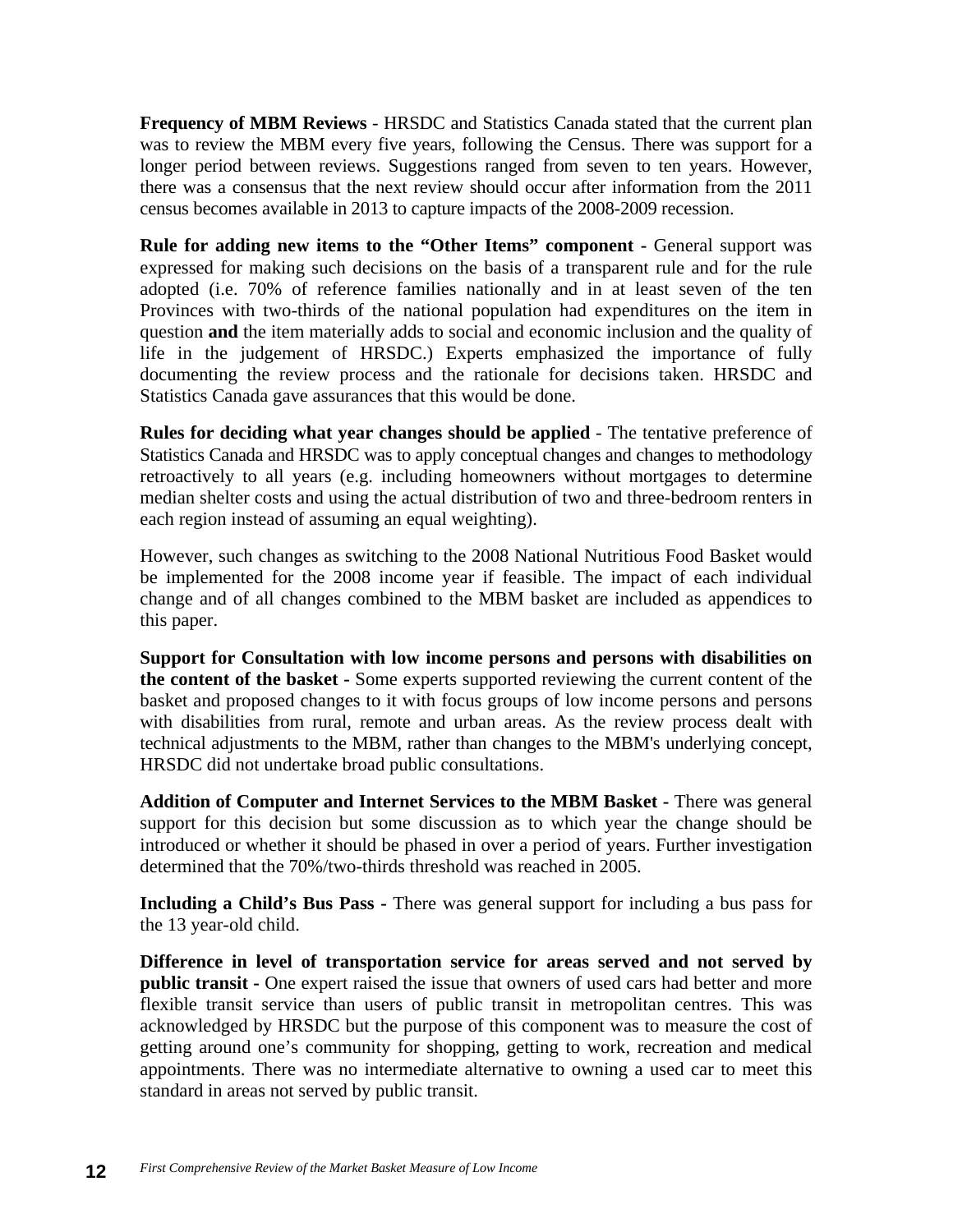**Standard versus automatic used car -** A standard Chevrolet Cavalier has been the vehicle used up to now. Experts asked whether a standard version of the Ford Focus is available, and, if so, what percentage of sales it represents. It was determined that a standard version of the Ford Focus is widely available. No data are available on percentage of sales represented by standard and automatic versions.

**The 2008 National Nutritious Food Basket -** Some of the same concerns expressed in the consultation with officials from other federal departments and agencies were raised. The new basket contains more raw foods and foods less generally consumed among the low income population. On the other hand the new basket does acknowledge that a growing immigrant population is affecting what nutritious foods people actually eat. On balance the shift to the new basket was recognized as having a solid scientific basis as representing nutritious foods that people actually eat.

**Using the median as the standard for shelter costs - Following discussion of various** alternatives including an average of the median and actual rental shelter costs in the second income decile, it was generally agreed that the median should remain the standard. There was also general support for including the shelter costs of homeowners without mortgages in the population for counting the median. One expert, however, noted that many other families might have small mortgages which would make their shelter costs comparable to those with no mortgages. Statistics Canada noted that while it was possible to identify homeowners without mortgages, it was not possible to identify the size of the mortgage for families with mortgages.

**Rent-Geared-to-Income renters -** There was general agreement that an adjustment should be made to disposable income to reflect the financial advantage of living in such housing. However, one expert cautioned that for persons on social assistance the advantage of being in an RGI rental unit should not be calculated as the difference between the RGI rent and median rental shelter costs, but the social assistance cash shelter allowance which would otherwise be paid in the applicable Province or Territory. As previously noted, it is not possible to make this change at this time, but RGI shelter costs will be revisited in the next MBM review.

**Transfers from Parents to Full-Time Students -** There was general support for implementing this change provided the problem of obtaining reliable data could be resolved. It was recognized that this likely would not be possible for implementation in 2010.

**The LIM Equivalence Scale -** There was broad support for the use of this scale in calculating the cost of the basket for family sizes and configurations different from the reference family. However, experts suggested that the growth of multi-generational households might require re-visiting this scale to determine if it remains empirically valid. Recent research in Manitoba and Quebec supports its current validity.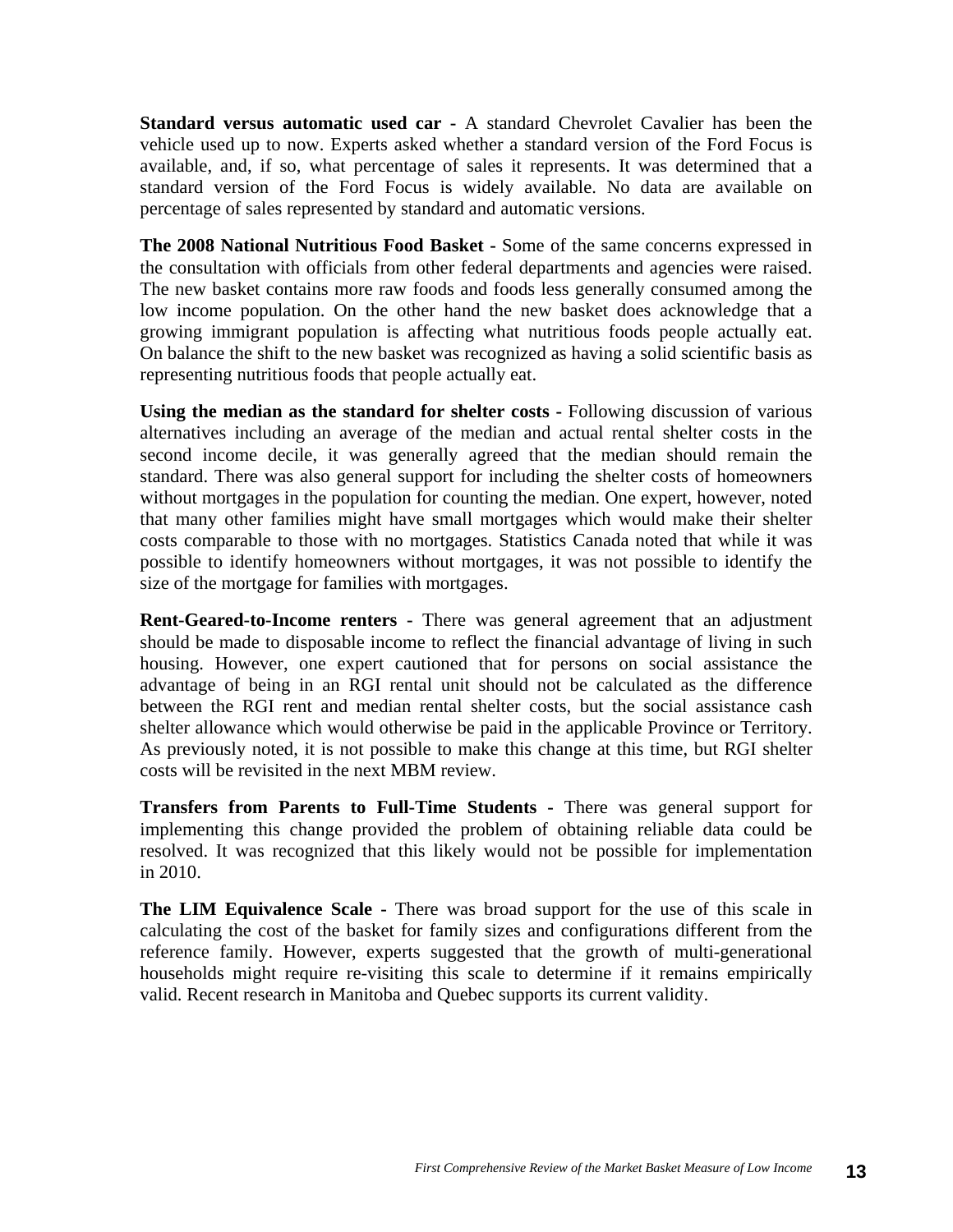## **Summary of Final Changes Made As A Result of the MBM Review**

Following further work by Statistics Canada arising from issues discussed at Stages Two, Three and Four of the consultation process and a thorough examination of the calculation of the existing basket, HRSDC and Statistics Canada officials made the following changes to the calculation of the MBM:

## *Food*

**Implementation of 2008 National Nutritious Food Basket (NNFB08) -** The implementation of the 2008 NNFB will be phased in. For the reference year 2008, the cost of the food component will be two-thirds of the cost using the 1998 National Nutritious Food Basket (NNFB 98) and one-third of the cost using the 2008 NNFB. For reference year 2009 the cost of the food component will be one-third of the NNFB98 and two-thirds of the NNFB08. For reference year 2010 the 2008 NNFB will be used exclusively. This strategy was decided upon when it became clear that there was a significant difference in the cost of the two baskets.

**Five percent increase in the cost of the National Nutritious Food Basket to allow for "miscellaneous foods such as coffee, tea, condiments, seasoning, spices and cooking materials such as baking powder" -** Health Canada has consistently recommended this adjustment to the cost of both the 1998 and 2008 National Nutritious Food Basket (NNFB), but through oversight this has not been part of the calculation of the cost of the Food component of the basket. This adjustment was made retroactively to the year 2000. In addition, corrections were made to faulty data collected on the cost of the food basket in Prince George, British Columbia for the years 2004 to 2007.

**Substitution of some items in the 2008 (NNFB) -** A few items in the 2008 NNFB have not been priced by Statistics Canada. Substitutes and, if necessary, an imputation process was negotiated with Health Canada so that data collection could begin on the 2008 NNFB in January  $2010$ .<sup>7</sup>

### *Clothing and Footwear*

**Correction of Processing Error of cost of Clothing and Footwear and Other Items Components of the Basket 2005-2007 -** The three-year moving averages for these components were incorrectly in current rather than in constant dollars over this period. This error has been corrected.

<sup>7</sup> Data collection began in January 2010 for items not previously priced by the Consumer Prices Division. For reference year 2008 some items in the National Nutritious Food Basket 2008 will be substituted for with similar items priced in 2008. The 2008 prices for a small number of items will be imputed using January 2010 prices and the appropriate Consumer Price Index.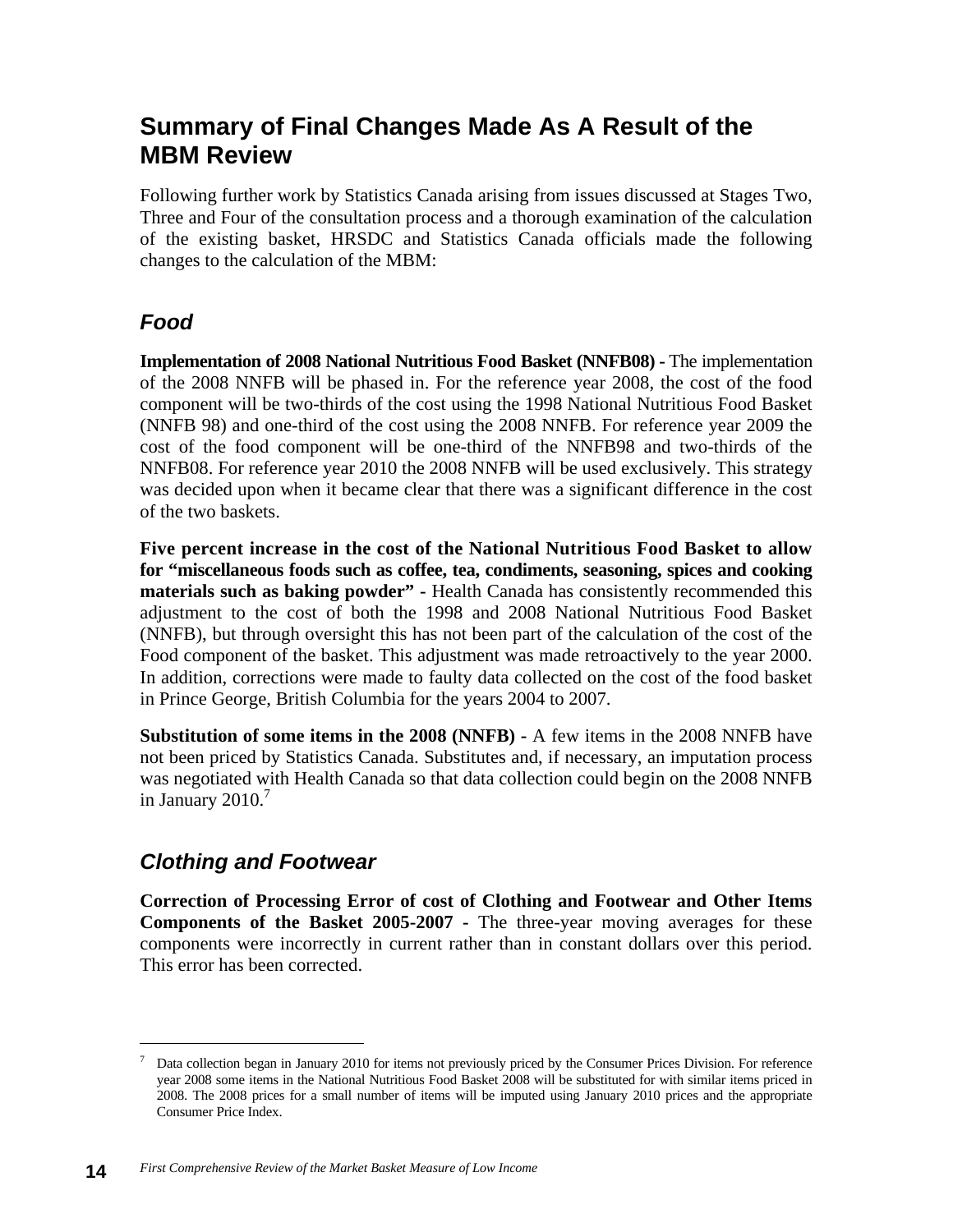### *Transportation*

**Revised data for Gasoline (2001-2003) and Vehicle Insurance (2005-2007)** - Revisions have been made to the data for gasoline costs from 2001 to 2003 and for vehicle insurance costs from 2005 to 2007. These revisions have been incorporated in the cost of the basket for these years in areas not served by public transit systems.

**Substituting the Ford Focus for the Chevrolet Cavalier -** In 2007 and 2008 a blended cost for the two vehicles was used with a full transition to the Focus occurring in the 2009 reference year.

**Addition of Second Adult Driver -** This change was implemented retroactively back to the year 2000. Changes to insurance have been imputed for the period from 2000 to 2005 and actual new insurance costs are calculated beginning in 2006. There is no longer access to the insurance database for 2000 to 2005.

**Including "tires, batteries and other automotive parts" in the Transportation component** - This change has been made retroactive to the year 2000 with a three-year moving average of expenditures on these items in the second decile of the two-parent, two-child family income distribution.

**Shifting the Charlottetown Metro Area from private to public transportation -** Evidence has been received that the entire metropolitan area has been served by public transit since September, 2008. This change will be implemented beginning in 2009.

**Adding a Child's Bus Pass -** The cost of a bus pass for the 13-year old child has been added going back to 2000 imputing if necessary on the ratio of the cost of an adult to a child pass in the first year for which data are available.

### *Shelter*

**Calculation of Median Rental Shelter Costs -** The weights for two and three-bedroom rental shelter costs have been calculated to reflect the actual distribution of such units in each MBM region retroactively to 2000.

**Adjusting Disposable Income to account for Subsidized Rent (RGI Housing) -** Investigation by Statistics Canada has revealed that the quality of SLID data on such units is not reliable for identifying such units or calculating the value of the subsidy. This issue will have to be revisited during the next MBM review after the 2011 Census which will have the capacity to identify such units.

**Final revised shelter cost calculation** - Two-adult; two-child homeowner households without mortgages are now included in the calculation of the median shelter costs for two and three-bedroom units retroactive to 2000. However, to be included in the sample for this calculation, both renting households and homeowners without mortgages had to have a total income equal to or less than the median income for renting two-adult, two-child households in their MBM region. Shelter costs for owners without mortgages include property taxes and utilities (heat, water and electricity). As decided earlier, the shelter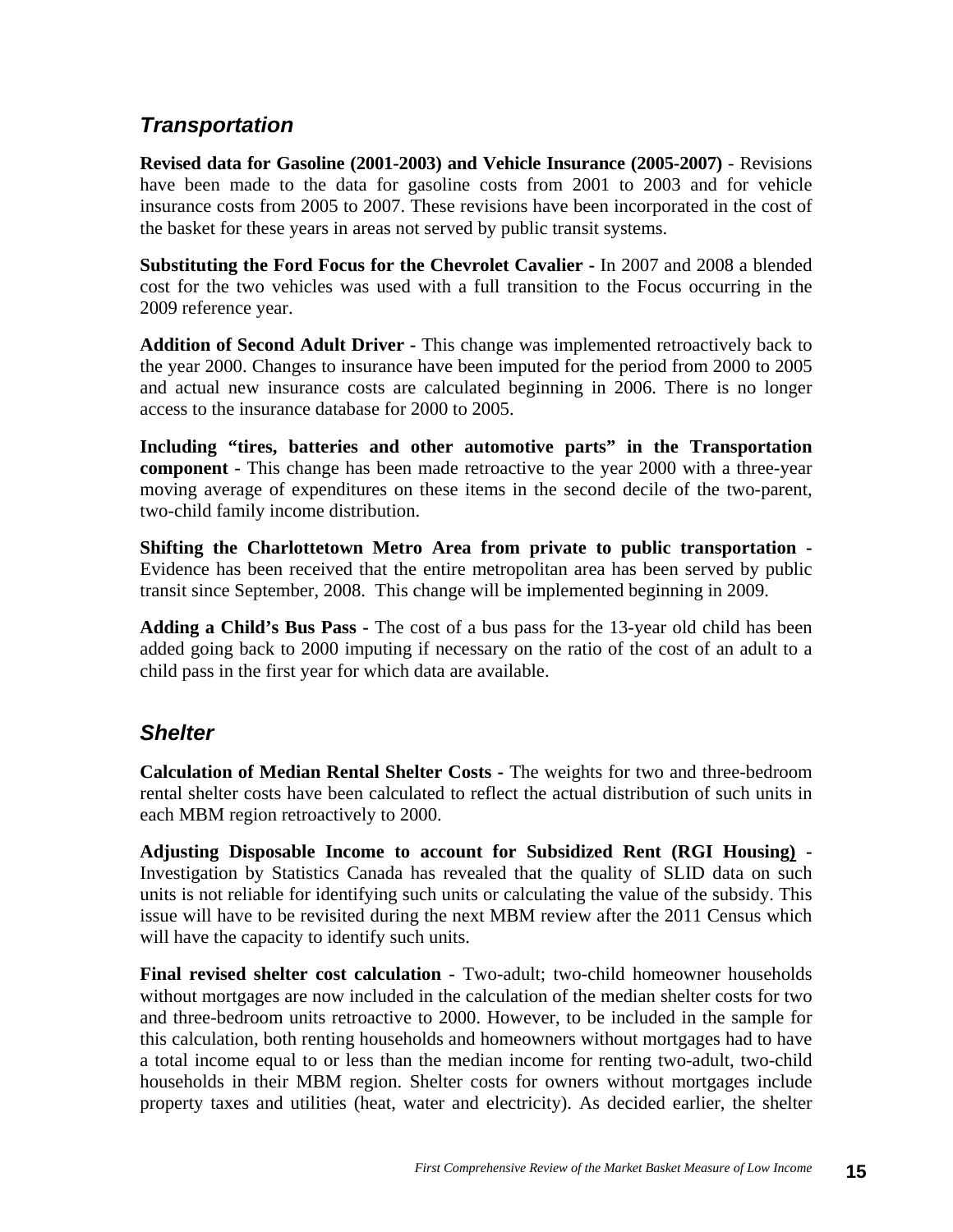costs of two-adult, two-child families are a weighted average in each region of the median costs for two and three-bedroom units based on the actual distribution of two and three-bedroom units among two-adult, two- child households meeting the household income test just described. This change has been applied going back to 2000 using data from the 2001 and 2006 censuses and price indices for shelter costs for owners and renters in the years between censuses.

#### *Other*

**Calculation errors in the Cost of the "Other Items" Component -** Only one-quarter as opposed to the correct value of one-half of expenditures on food purchased in restaurants and board paid to private households were included in the denominator in calculating the ratio of expenditures on other items to expenditures on food and clothing and footwear in the second decile of two-adult, two-child families between 2005 and 2007. Also video games and DVD expenditures were double counted in the numerator from 2004 to 2007. Both these errors were corrected in the historical revision done as part of this review.

**Using post-income tax deciles in the calculation of the "Other Items" component -** It was agreed to explore this issue during the next review cycle following the 2011 census as such a change would be feasible only when three years of data are available after the Survey of Household Spending links to tax files beginning in 2009.

**Adding Other Items in addition to Computer and Internet Services -** The only other two items meeting the test of 70% of reference families in at least seven Provinces with two-thirds of the population having expenditures on them, were cellular phones and garden supplies and services. Since land line telephone service is already part of the basket it was decided not to add cellular phones. Garden supplies and services were not considered at this time to be part of a modest, but basic standard of living. However, this category is flagged for discussion in the next review of the MBM. No items were removed from the "other" component of the basket in this review.

**Timing of the addition of Computer and Internet Services -** The addition of computer and internet services has been backdated to 2005, the year 70% of reference families nationally and in at least seven Provinces with two-thirds of the national population first had expenditures on these items.

**Inter-household Transfers (Parents to Full-Time Students living outside the parental home) -** Data quality problems preclude making this change in the current review. Only after several years of data have been gathered based on questions asked at the family level on the SLID can this change be considered. This will be revisited during the next MBM review.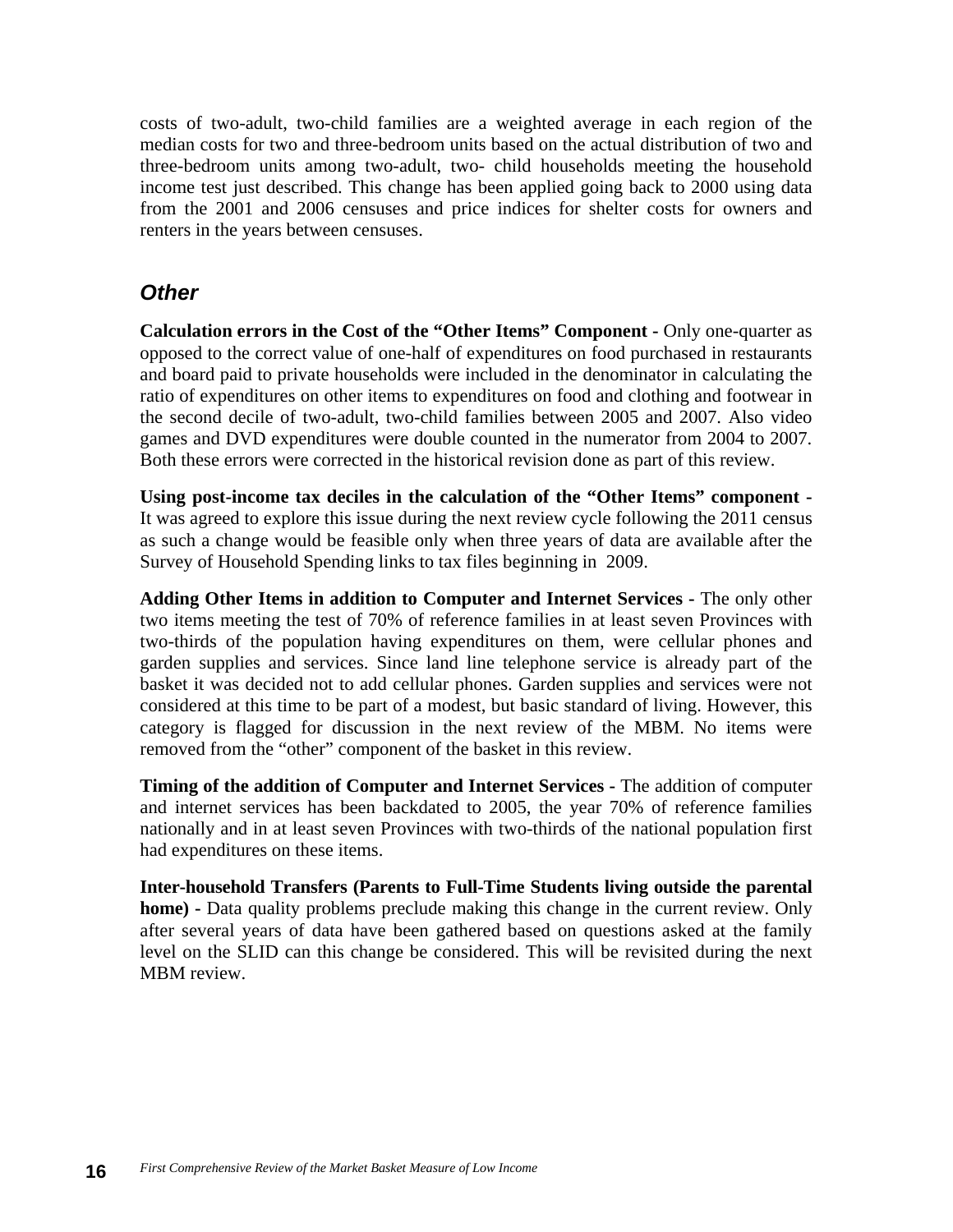#### *Additional Changes*

**Addition of a 49th Region -** A new region for Census Agglomerations with a population between 30,000 and 99,999 has been added in New Brunswick. According to the 2006 census at least one urban area now falls into that population category (Bathurst). Thresholds have been calculated for this region beginning in 2005 to be consistent with the Low Income Cut-offs community sizes.

**Calculating the impact of Changes -** Statistics Canada has calculated the impact of these changes on the incidence and depth of low income as well the cost of the basket. This information is included as an appendix to this paper.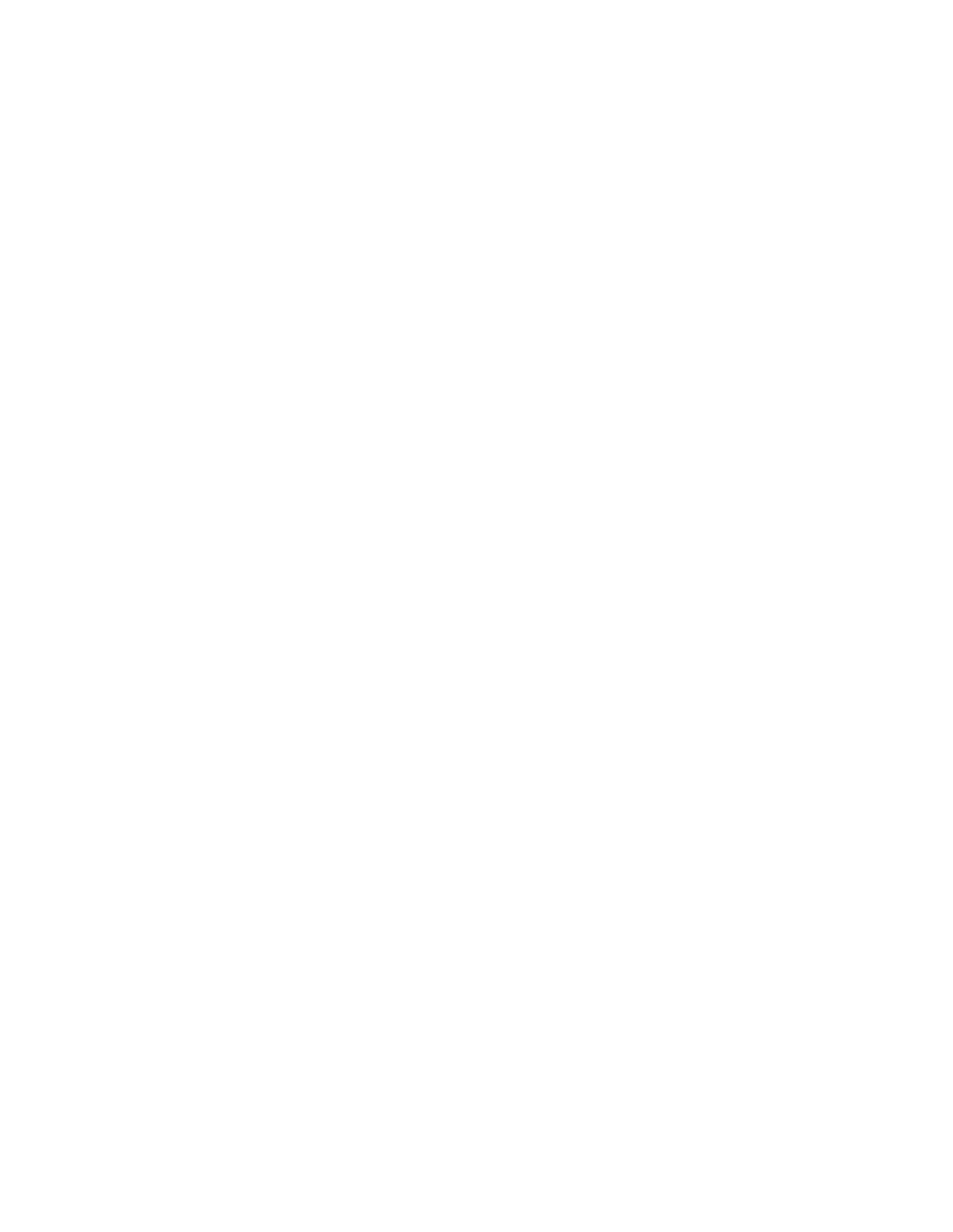## *Appendix A: Methodology of the MBM (Statistics Canada)*

In 2000, HRDC asked Prices Division of Statistics Canada to collect prices that would be required to calculate the MBM. Some questions to determine disposable income were also collected by the Survey of Labour and Income Dynamics (Statistics Canada 2009 SLID Survey Overview). At the same time, Statistics Canada documented the methodology behind the MBM (Michaud et al 2004).

In 2009, HRSDC began a consultation process to examine the contents of the basket and the calculation of disposable income. This process, described in the preceding sections of this document, consisted of a series of meetings with Federal, Provincial and Territorial representatives, various Federal departments and a group of academics and other experts on low income.

As a result of this consultation process, the MBM was rebased, meaning changes were made to the content of the basket. This review process also allowed Statistics Canada to incorporate some revisions, namely to integrate revised input data into the MBM and to make minor methodological improvements to the processing of the MBM.

While some of these rebasing decisions and revisions were implemented beginning only in 2008, some were made to the entire series of lines back to 2000, the beginning of the MBM. Additionally, some changes affected only certain years.

This appendix details each component of the basket, along with the methodology utilized to calculate their costs. The original basket is briefly described, along with any changes made due to the rebasing and revision exercise. The impact of the changes on the cost of the basket and its components is explained. Additionally, the incidence and depth of low income are compared based on several low income lines - the original MBM, the 2008 rebased MBM and the low income cut-off (LICO).

## **New region**

Based on the 2006 Census, the population of Bathurst, New Brunswick increased to a level where it became part of the 30,000 to 99,999 urban size category. Since New Brunswick did not have a region of this size code in the original MBM, a new category needed to be created in the 2008-based MBM.

Following each Census, the Survey of Labour and Income Dynamics undergoes a revision to its geography variables. With the 2008 SLID release, geography will be based on the 2006 Census- based geography design. In SLID, the standard treatment of changes to geography stemming from new Census data is to introduce any new geographical classifications beginning in the year prior to the Census year. In order to produce the required statistics on low income, the MBM thresholds are merged onto the SLID database. For this reason, the new MBM region was introduced beginning in 2005.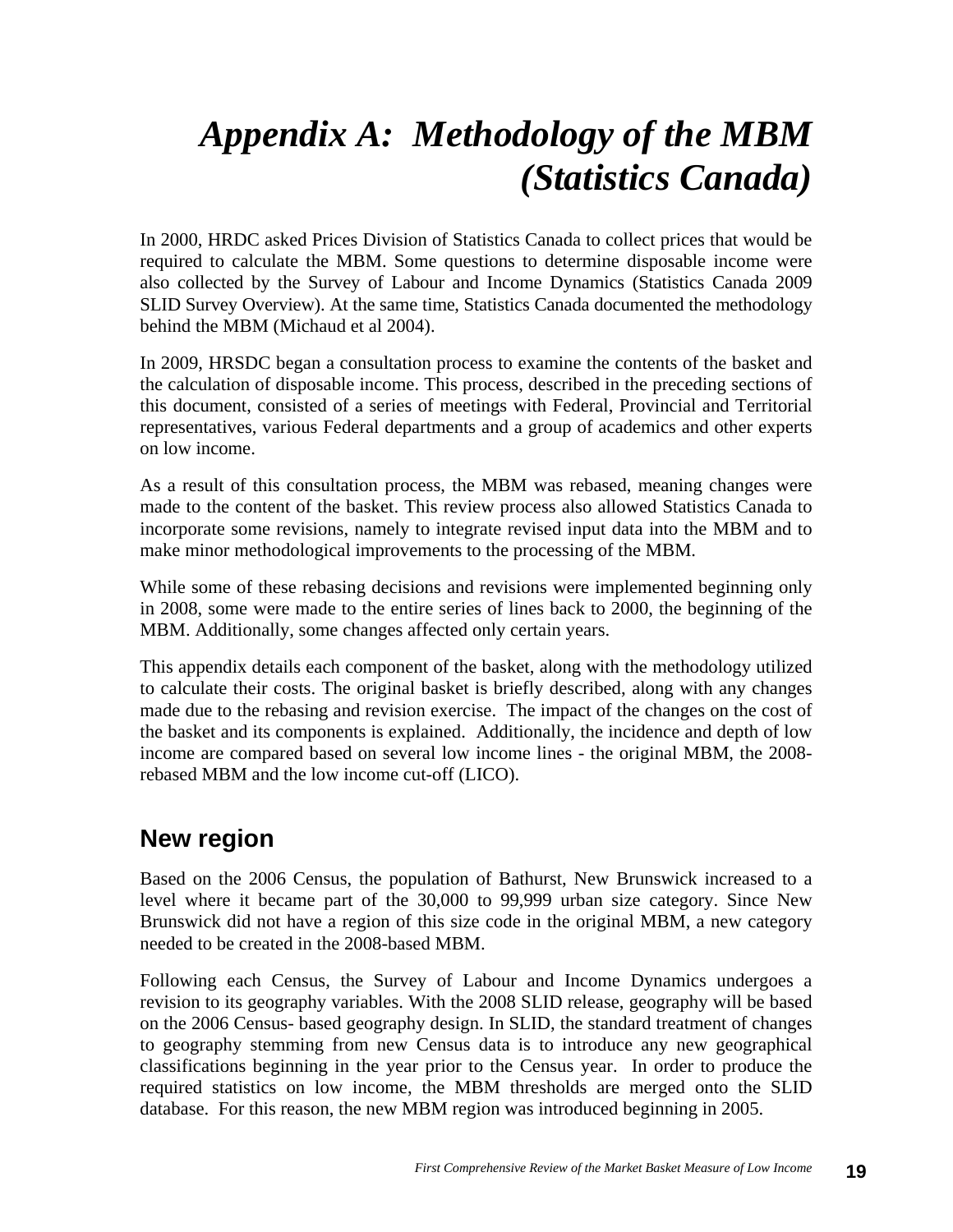## **Food Component**

The Federal/Provincial/Territorial (FPT) working group specified the National Nutritious Food Basket (NNFB) for a family of four to represent a basket of food that would be appropriate for the MBM (Health Canada 1998). In 2000, Prices Division began to collect prices each month in 38 cities in order to provide the annual cost of purchasing the basket in those cities (Table A.1). For some items, prices are collected for more than one product to allow for pricing of a branded item and a generic item. Prices are collected from selected outlets in each city and the geometric mean  $\delta$  for each item is calculated for each city.

The weekly quantities are converted to annual quantities and the prices are applied to calculate the annual cost of each item. These are then summed to calculate the cost of the food basket for each city.

To convert these city-based costs to the MBM-geography classification, population counts from the Census are used to weight the city-based costs to the MBM regions (Table A.2).

#### **Rebasing the food component**

To reflect the most current food consumption data and the latest dietary guidance, the NNFB was revised in 2008 (Health Canada 2009). As part of the extensive review of the content of the MBM, it was decided to replace the 1998 NNFB by the 2008 NNFB. The items in the 1998 and 2008 NNFBs, along with the purchase units and suggested weekly quantities for the reference family are provided in Table A.3.

When it became clear that there were significant differences in the cost of the two baskets, it was decided that the switch to the 2008 NNFB would occur over several years. For 2008, the cost of the food component is made up of two-thirds of the cost based on the 1998 NNFB and one-third of the cost based on the 2008 NNFB. For 2009, this mix will become one-third of the cost based on the 1998 NNFB and two-thirds of the cost based on the 2008 NNFB. In 2010, the cost will be based entirely on the specifications of the 2008 NNFB.

<sup>8</sup> The geometric mean tends to dampen the effect of very high and very low values which could otherwise bias the average.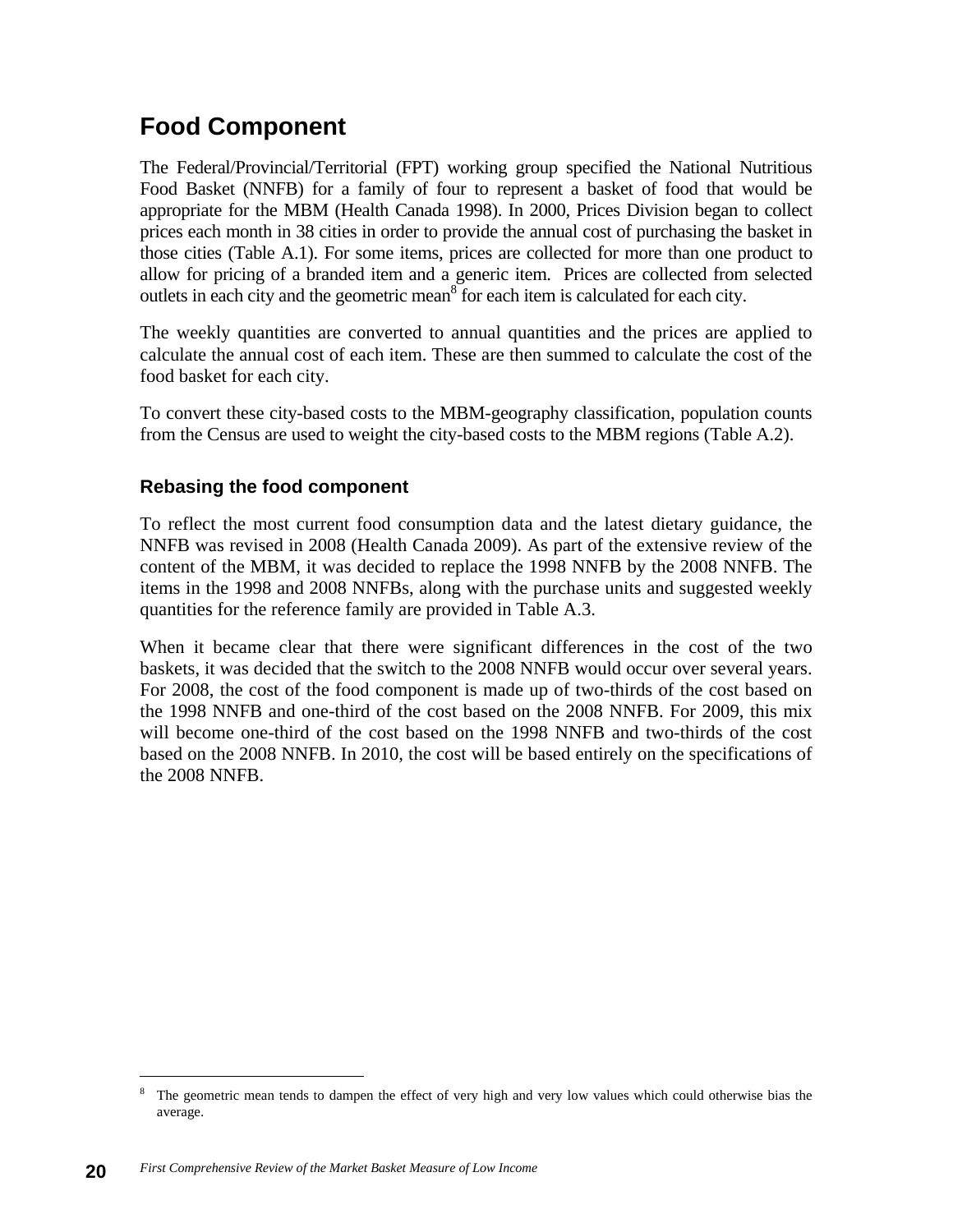#### **Impact of rebasing the food component**

Since both the items included in the basket and quantities were changed in the rebasing, there was a substantial difference between the cost of the food component based on the 1998 and 2008 NNFB. However, by gradually introducing the new food component specifications, this difference was lessened.

Comparing the food component cost in 2007 based on the 1998 NNFB with the 2008 cost based on the 2008 NNFB, there was an average increase of 22.8% (Table 1). This compares to an average increase of 5.0% holding the NNFB to the 1998 specifications. By phasing in the new specifications, the cost of the food component increased by an average of 11.0% between 2007 and 2008. Since the cost of the food component is used to calculate the other expenses component, the impact of changing from the 1998 NNFB to the blended NNFB on the MBM thresholds is 1.7%, on average.

| <b>Table 1</b>                                        |                     |             |                |             |                 |                    |                      |                  |  |  |
|-------------------------------------------------------|---------------------|-------------|----------------|-------------|-----------------|--------------------|----------------------|------------------|--|--|
| Impact of introduction of NNFB 2008 on food component |                     |             |                |             |                 |                    |                      |                  |  |  |
|                                                       |                     |             | cost based on: |             |                 | % change based on: |                      |                  |  |  |
|                                                       |                     |             |                |             |                 | 1998               |                      | % change -       |  |  |
|                                                       |                     |             |                |             |                 | NNFB in            |                      | <b>1998 NNFB</b> |  |  |
|                                                       |                     |             |                |             | 1998            | 2007 and           | cost                 | in 2007 and      |  |  |
|                                                       |                     |             |                |             | <b>NNFB</b> in  | 2008               | based on             | blended          |  |  |
|                                                       |                     | <b>NNFB</b> | <b>NNFB</b>    | <b>NNFB</b> | both            | <b>NNFB</b> in     | blended <sup>1</sup> | basket in        |  |  |
|                                                       | <b>MBM Geo-Code</b> | 1998        | 1998           | 2008        | years           | 2008<br>2007 to    | basket               | 2008<br>2007 to  |  |  |
| Province                                              | Region              | 2007        | 2008           | 2008        | 2007 to<br>2008 | 2008               | 2008                 | 2008             |  |  |
| Newfoundland and                                      | rural               | 8,765       | 9,142          | 10,660      | 4.3%            | 21.6%              | 9,648                | 10.1%            |  |  |
| Labrador                                              | < 30,000            | 8,765       | 9,142          | 10,660      | 4.3%            | 21.6%              | 9,648                | 10.1%            |  |  |
|                                                       | St. John's          | 8,521       | 8,931          | 10,424      | 4.8%            | 22.3%              | 9,429                | 10.6%            |  |  |
| <b>Prince Edward Island</b>                           | rural               | 8,150       | 8,568          | 10,057      | 5.1%            | 23.4%              | 9,064                | 11.2%            |  |  |
|                                                       | < 30,000            | 8,150       | 8,568          | 10,057      | 5.1%            | 23.4%              | 9,064                | 11.2%            |  |  |
|                                                       | Charlottetown       | 8,150       | 8,568          | 10,057      | 5.1%            | 23.4%              | 9,064                | 11.2%            |  |  |
| Nova Scotia                                           | rural               | 8.427       | 8,872          | 10,503      | 5.3%            | 24.6%              | 9,416                | 11.7%            |  |  |
|                                                       | < 30,000            | 8,427       | 8,872          | 10,503      | 5.3%            | 24.6%              | 9,416                | 11.7%            |  |  |
|                                                       | 30,000 to 99,999    | 8,427       | 8,872          | 10,503      | 5.3%            | 24.6%              | 9,416                | 11.7%            |  |  |
|                                                       | Halifax             | 8,183       | 8,563          | 9,868       | 4.6%            | 20.6%              | 8,998                | 10.0%            |  |  |
|                                                       | Cape Breton         | 8,162       | 8,593          | 9,982       | 5.3%            | 22.3%              | 9,056                | 11.0%            |  |  |
| <b>New Brunswick</b>                                  | rural               | 8,308       | 8,746          | 10,020      | 5.3%            | 20.6%              | 9,170                | 10.4%            |  |  |
|                                                       | < 30,000            | 8,308       | 8,746          | 10,020      | 5.3%            | 20.6%              | 9,170                | 10.4%            |  |  |
|                                                       | 30,000 to 99,999    | 8,308       | 8,746          | 10,020      | 5.3%            | 20.6%              | 9,170                | 10.4%            |  |  |
|                                                       | Fredericton         | 8,255       | 8,706          | 10,319      | 5.5%            | 25.0%              | 9,243                | 12.0%            |  |  |
|                                                       | Saint John          | 8,202       | 8,693          | 10,171      | 6.0%            | 24.0%              | 9,186                | 12.0%            |  |  |
|                                                       | Moncton             | 7,861       | 8,339          | 9,760       | 6.1%            | 24.2%              | 8,813                | 12.1%            |  |  |
| Québec                                                | rural               | 7,611       | 8,062          | 9,671       | 5.9%            | 27.1%              | 8,598                | 13.0%            |  |  |
|                                                       | < 30,000            | 7,611       | 8.062          | 9,671       | 5.9%            | 27.1%              | 8,598                | 13.0%            |  |  |
|                                                       | 30,000 to 99,999    | 7,611       | 8,062          | 9,671       | 5.9%            | 27.1%              | 8,598                | 13.0%            |  |  |
|                                                       | 100,000 to 499,999  | 7,611       | 8,062          | 9,671       | 5.9%            | 27.1%              | 8,598                | 13.0%            |  |  |
|                                                       | Québec City         | 7,669       | 8,122          | 9,620       | 5.9%            | 25.4%              | 8,621                | 12.4%            |  |  |
|                                                       | Montréal            | 7,775       | 8,209          | 9,784       | 5.6%            | 25.8%              | 8,734                | 12.3%            |  |  |
| Ontario                                               | rural               | 7,216       | 7,636          | 8,767       | 5.8%            | 21.5%              | 8,013                | 11.1%            |  |  |
|                                                       | < 30,000            | 7,216       | 7,636          | 8,767       | 5.8%            | 21.5%              | 8,013                | 11.1%            |  |  |
|                                                       | 30,000 to 99,999    | 7,216       | 7,636          | 8,767       | 5.8%            | 21.5%              | 8,013                | 11.1%            |  |  |
|                                                       | 100,000 to 499,999  | 7,309       | 7,759          | 9,066       | 6.2%            | 24.0%              | 8,194                | 12.1%            |  |  |
|                                                       | Ottawa              | 7,409       | 7,816          | 9,094       | 5.5%            | 22.7%              | 8,242                | 11.2%            |  |  |
|                                                       | Hamilton/Burlington | 6,903       | 7,379          | 8,761       | 6.9%            | 26.9%              | 7,840                | 13.6%            |  |  |
|                                                       | Toronto             | 7,343       | 7,748          | 9,068       | 5.5%            | 23.5%              | 8,188                | 11.5%            |  |  |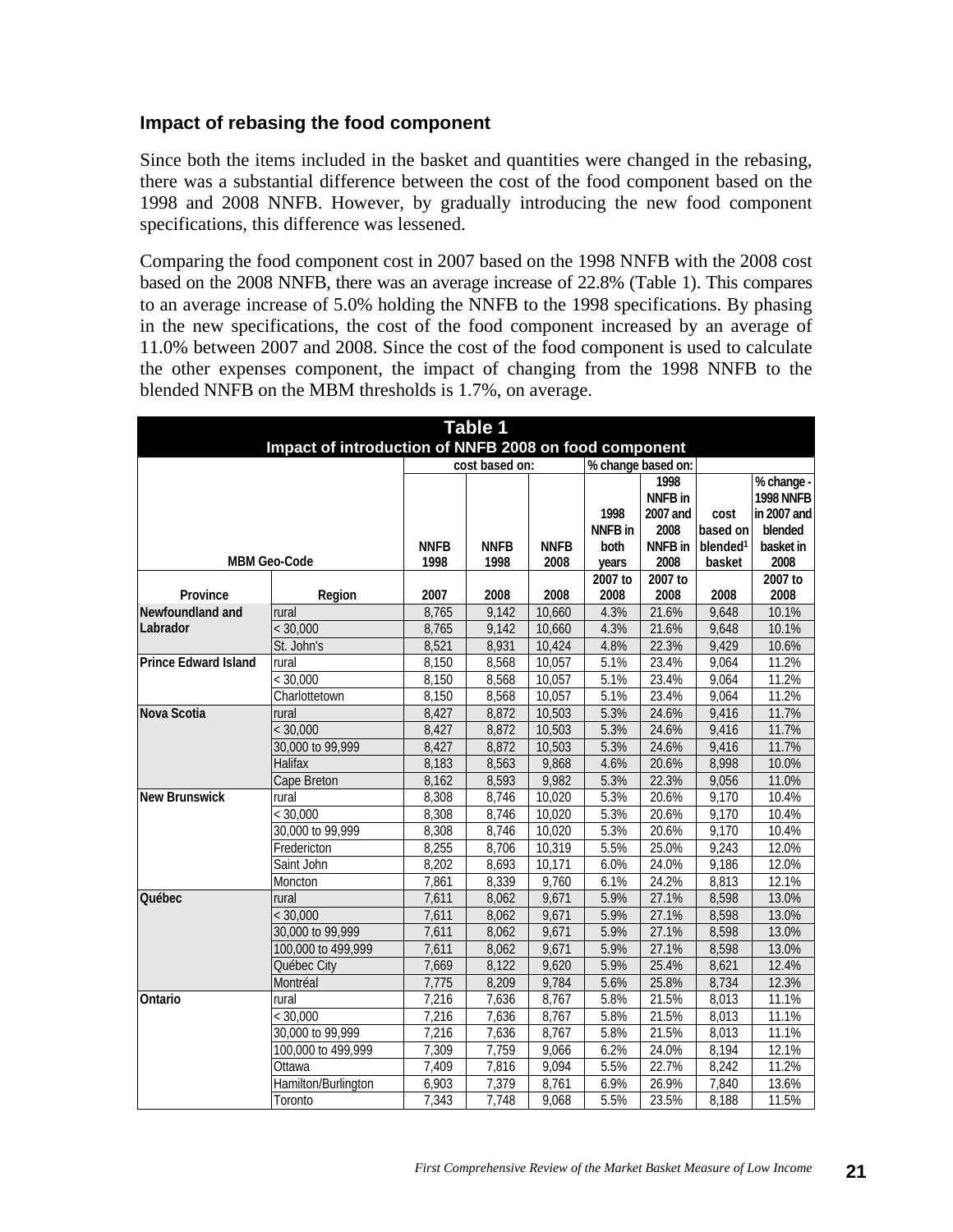| Table 1 (cont'd)                                |                      |                     |                     |                     |                                    |                         |                                               |                              |  |  |
|-------------------------------------------------|----------------------|---------------------|---------------------|---------------------|------------------------------------|-------------------------|-----------------------------------------------|------------------------------|--|--|
|                                                 |                      | cost based on:      |                     |                     | % change based on:                 |                         |                                               |                              |  |  |
|                                                 |                      |                     |                     | 1998                | 1998<br><b>NNFB</b> in<br>2007 and | cost                    | % change -<br><b>1998 NNFB</b><br>in 2007 and |                              |  |  |
|                                                 | <b>MBM Geo-Code</b>  | <b>NNFB</b><br>1998 | <b>NNFB</b><br>1998 | <b>NNFB</b><br>2008 | NNFB in<br>both<br>years           | 2008<br>NNFB in<br>2008 | based on<br>blended <sup>1</sup><br>basket    | blended<br>basket in<br>2008 |  |  |
| Province                                        | 2007                 | 2008                | 2008                | 2007 to<br>2008     | 2007 to<br>2008                    | 2008                    | 2007 to<br>2008                               |                              |  |  |
| Manitoba                                        | rural                | 7,883               | 8,158               | 9,420               | 3.5%                               | 19.5%                   | 8,578                                         | 8.8%                         |  |  |
|                                                 | $\overline{<}30,000$ | 7,883               | 8,158               | 9,420               | 3.5%                               | 19.5%                   | 8,578                                         | 8.8%                         |  |  |
|                                                 | <b>Brandon</b>       | 7,883               | 8,158               | 9,420               | 3.5%                               | 19.5%                   | 8,578                                         | 8.8%                         |  |  |
|                                                 | Winnipeg             | 7,677               | 8,035               | 9,224               | 4.7%                               | 20.2%                   | 8,432                                         | 9.8%                         |  |  |
| Saskatchewan                                    | rural                | 7,674               | 8,075               | 9,455               | 5.2%                               | 23.2%                   | 8,535                                         | 11.2%                        |  |  |
|                                                 | < 30,000             | 7,674               | 8,075               | 9,455               | 5.2%                               | 23.2%                   | 8,535                                         | 11.2%                        |  |  |
|                                                 | 30,000 to 99,999     | 7,674               | 8,075               | 9,455               | 5.2%                               | 23.2%                   | 8,535                                         | 11.2%                        |  |  |
|                                                 | Saskatoon            | 7.795               | 8.207               | 9,364               | 5.3%                               | 20.1%                   | 8,593                                         | 10.2%                        |  |  |
|                                                 | Regina               | 7,628               | 7,993               | 9,292               | 4.8%                               | 21.8%                   | 8,426                                         | 10.5%                        |  |  |
| Alberta                                         | rural                | 8,033               | 8,420               | 10,121              | 4.8%                               | 26.0%                   | 8,987                                         | 11.9%                        |  |  |
|                                                 | < 30,000             | 8,033               | 8,420               | 10,121              | 4.8%                               | 26.0%                   | 8,987                                         | 11.9%                        |  |  |
|                                                 | 30,000 to 99,999     | 8,033               | 8,420               | 10,121              | 4.8%                               | 26.0%                   | 8,987                                         | 11.9%                        |  |  |
|                                                 | Edmonton             | 7,750               | 8.109               | 9.289               | 4.6%                               | 19.9%                   | 8,502                                         | 9.7%                         |  |  |
|                                                 | Calgary              | 7,971               | 8,371               | 9,619               | 5.0%                               | 20.7%                   | 8,787                                         | 10.2%                        |  |  |
| <b>British Columbia</b>                         | rural                | 8,139               | 8,373               | 9,804               | 2.9%                               | 20.4%                   | 8,850                                         | 8.7%                         |  |  |
|                                                 | < 30.000             | 8,139               | 8,373               | 9,804               | 2.9%                               | 20.4%                   | 8,850                                         | 8.7%                         |  |  |
|                                                 | 30,000 to 99,999     | 8,139               | 8,373               | 9,804               | 2.9%                               | 20.4%                   | 8,850                                         | 8.7%                         |  |  |
|                                                 | 100,000 to 499,999   | 8,428<br>8,275      | 8,744               | 10,066              | 3.8%                               | 19.4%                   | 9,185                                         | 9.0%                         |  |  |
|                                                 | Vancouver            | 8,693               | 10,032              | 5.0%                | 21.2%                              | 9,139                   | 10.4%                                         |                              |  |  |
| 5.0%<br>22.8%<br>11.0%<br>Average change:       |                      |                     |                     |                     |                                    |                         |                                               |                              |  |  |
|                                                 |                      |                     | Maximum change:     | 6.9%                | 27.1%                              |                         | 13.6%                                         |                              |  |  |
|                                                 |                      |                     |                     | Minimum change:     | 2.9%                               | 19.4%                   |                                               | 8.7%                         |  |  |
| Blended Basket = (2/3 1998 NNFB, 1/3 2008 NNFB) |                      |                     |                     |                     |                                    |                         |                                               |                              |  |  |

As a result of the timing of the release of details in the 2008 NNFB and the lead time required for Consumer Prices Division (CPD) to collect prices, the prices of some items have been imputed for 2008 and will need to be imputed for 2009. These items are sweet potatoes, whole grain pita bread, Italian salad dressing, frozen strawberries, bran flakes with raisins, toasted Os cereal and dry lentils. Prices for these items were first collected in January 2010 and these prices were converted to 2008 dollars using the applicable annual provincial CPIs for 2008 and January 2010 (Table A.4).

Several of the new items specified in the 2008 NNFB had close substitutes already priced by CPD. These substitutes were shelled peanuts (instead of dry roasted peanuts), frozen mixed vegetables (instead of frozen snap beans and frozen peas), tomato juice (instead of vegetable juice cocktail) and fruit cocktail (instead of canned peaches). The prices of the close substitutes were utilized instead of the specified items.

#### **Revision to food component**

To account for the cost of miscellaneous foods used in meal preparations, Health Canada recommends that an additional five percent be added to the cost of the food basket (Health Canada 1998 and Health Canada 2009). These miscellaneous items include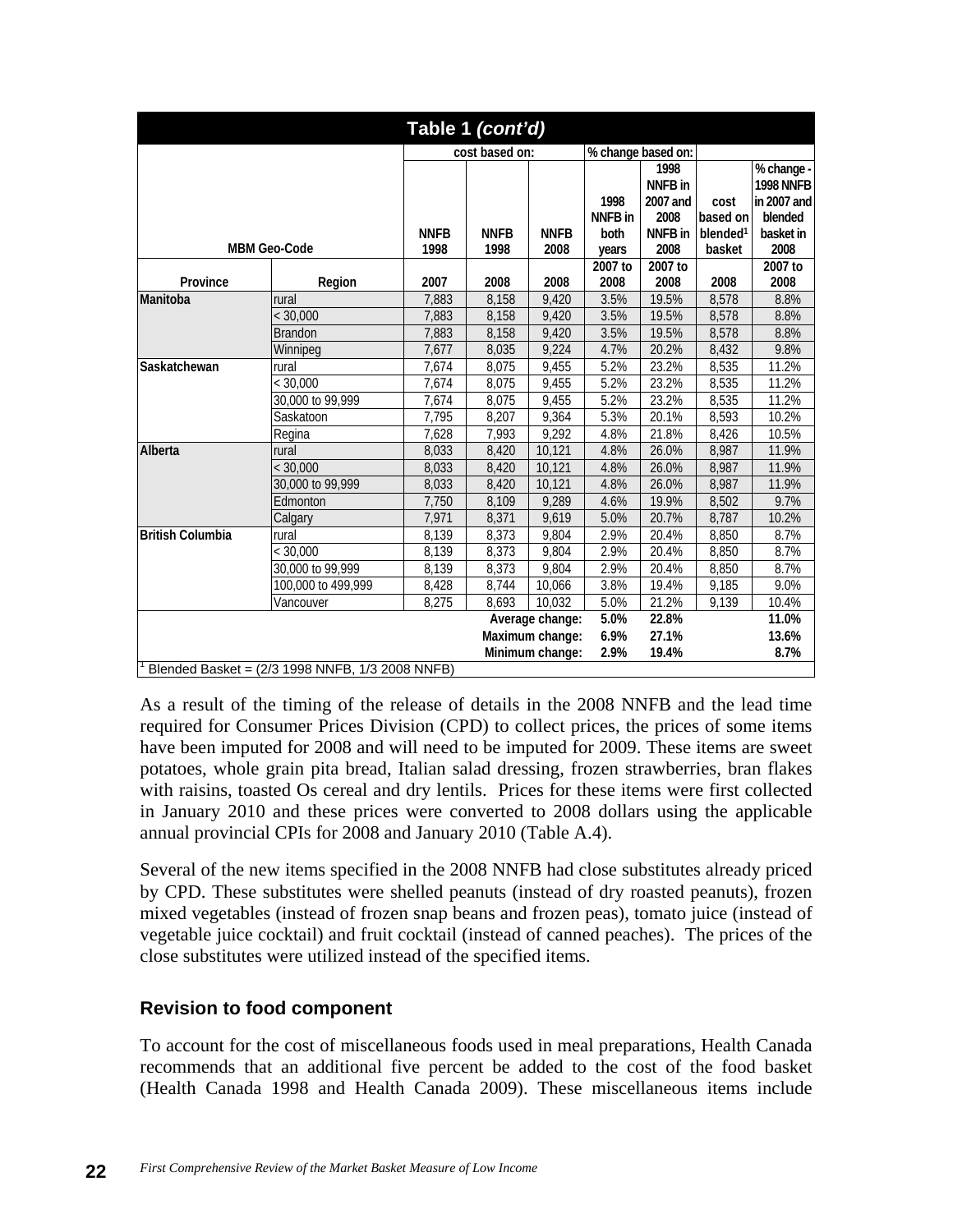spices, seasonings, condiments, baking supplies, soup, coffee and tea. While Health Canada's 1998 NNFB included this top-up, through oversight the original version of the MBM did not include this amount. During the rebasing process, the cost of the food component has been revised to include the five percent increase retroactively to 2000.

Due to data revisions, the value of the food basket for the three smallest community sizes in British Columbia has been revised for 2004 to 2007. Prices for these community sizes are all based on Prince George.

#### **Impact of revisions to food component**

The increase in the cost of the food component to account for miscellaneous foods caused an increase of five percent for each MBM-region. When combined with the impact on the other expenses component, the impact of this change on the total cost of the MBM averaged 2.3% in 2007.

The impact of the data revision for Prince George, British Columbia on the food component ranges from 3.1% in 2004 to 4.9% in 2007. When combined with the impact on the other expenses component, the total impact of this revision on the MBM thresholds in the three regions in British Columbia ranges from 1.3% in 2004 to 2.4% in 2007.

The impact of using prices from January 2010 for items which had not previously been priced or of substituting items is unknown. However, using the imputation methods described, in 2008, these items contribute roughly 6.3% of the cost of the food basket. Imprecision introduced by this imputation is minimal.

#### **Overall impact of rebasing and revisions**

On the whole, the food component increased by 5% across all the MBM regions, with the exception of the MBM regions within British Colombia that included the Prince George revision.

## **Clothing Component**

Initially in 2000, the clothing and footwear component was composed of items specified by the Winnipeg Social Planning Council. These items made up the Acceptable Level of Living (A.L.L.) basket and were chosen as they were the most recent clothing and footwear basket developed in Canada and they reflected a similar standard to that of the MBM – clothing and footwear for common work, school and social occasions. Additionally, the development of the content had significant input from low-income persons.

However, because of price collection difficulties and because the basket represented a standard of consumption somewhat above the level that the MBM was to reflect, an alternative clothing and footwear component was developed in 2002 (Hatfield 2002). The quantity and quality of the items was defined more specifically and a different replacement schedule was utilized.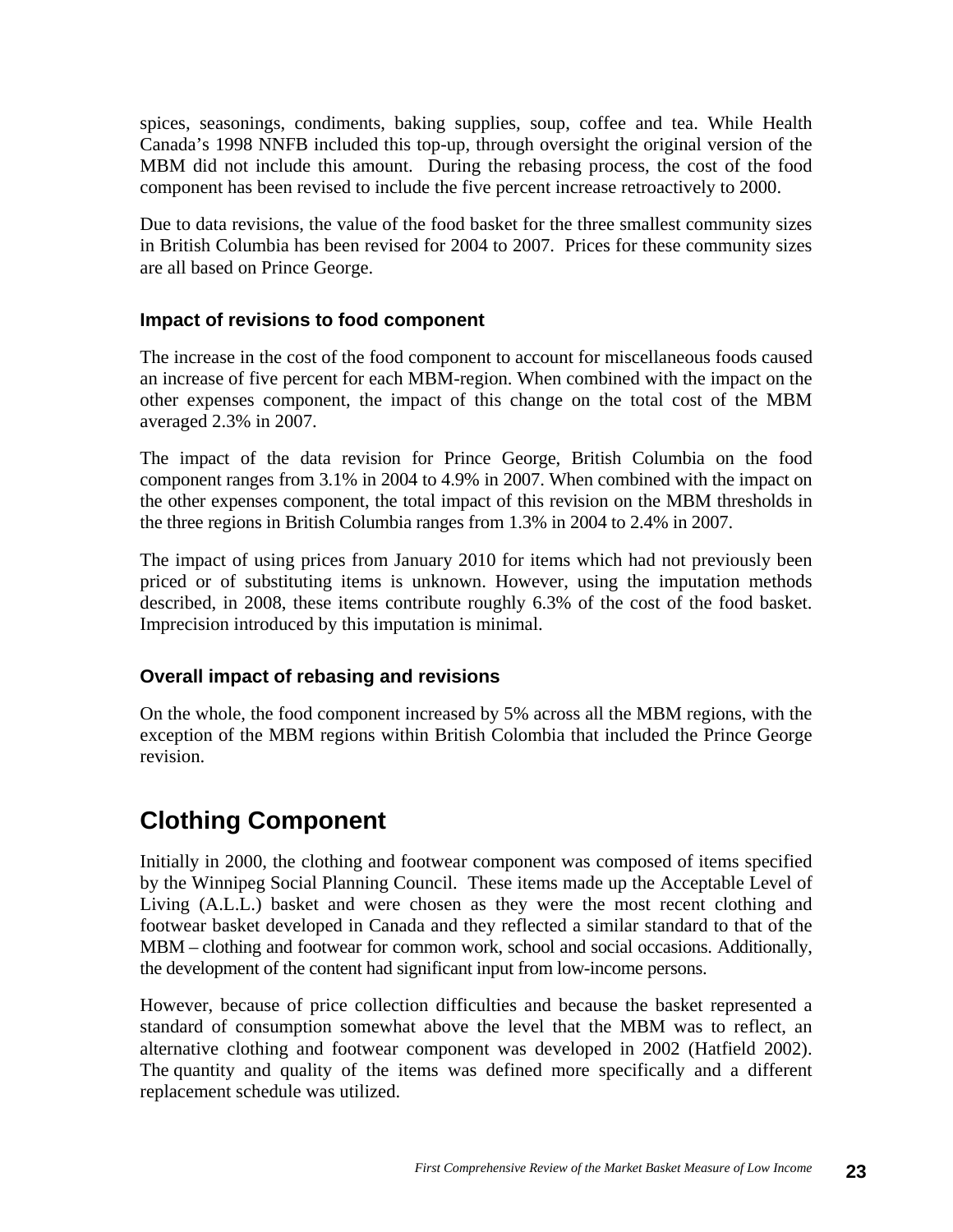In 2005, Statistics Canada began to collect prices for this new specification. Prices were collected from outlets<sup>9</sup> and the arithmetic mean of the cheapest three price observations in the year is calculated for each item for each of the 11 cities used in the MBM (Table A.1).

These prices, combined with the quantities specified and the replacement schedule result in the cost of the basket items (Table A.5). Since the current sample size for clothing prices is small, the cost of the clothing component is based on a three-year moving average.

Because prices prior to 2005 were not available for the new specification, the costs of the clothing component for 2000 to 2004 were calculated based on the 2005 values and then adjusted using the provincial CPI for clothing and footwear.

#### **Rebasing the clothing component**

Because the clothing component was subject to a thorough review in 2004, there were no proposed changes in this rebasing exercise.

#### **Revisions to the clothing component**

Minor data revisions were necessary for 2000 to 2005 due to minor revisions of the prices of one item in the clothing basket. For 2005 to 2007, the three year moving average was calculated using current dollars instead of constant dollars.

#### **Impact of revisions to clothing component**

The impact of the data revision to the clothing basket is minor. For example, in 2005 the impact on the clothing component of these revisions ranged from -1.2% for New Brunswick to 0.8% for Saskatchewan. The impact on the overall MBM was negligible, at around +/- 0.1%.

The impact of the methodological correction was also minor. For example, in 2007 the impact<sup>10</sup> on the clothing component was in the range of -1.9% for Saskatchewan to 0.3% for Prince Edward Island. The impact on the overall MBM was negligible, with a range of - 0.16% to 0.03%.

#### **Overall impact of rebasing and revisions**

On the whole, the average impact of all revisions to the clothing component on the component ranged from -2.7% for Toronto in 2006 to 0.8% for regions in Saskatchewan in 2005.

## **Shelter Component**

In the original MBM, the FPT Working Group recommended that the shelter cost for the reference family of four be based on the average of the median prices for rental units with

<sup>&</sup>lt;sup>9</sup> The number of outlets varies by item.

<sup>&</sup>lt;sup>10</sup> This includes the impact of the data revision.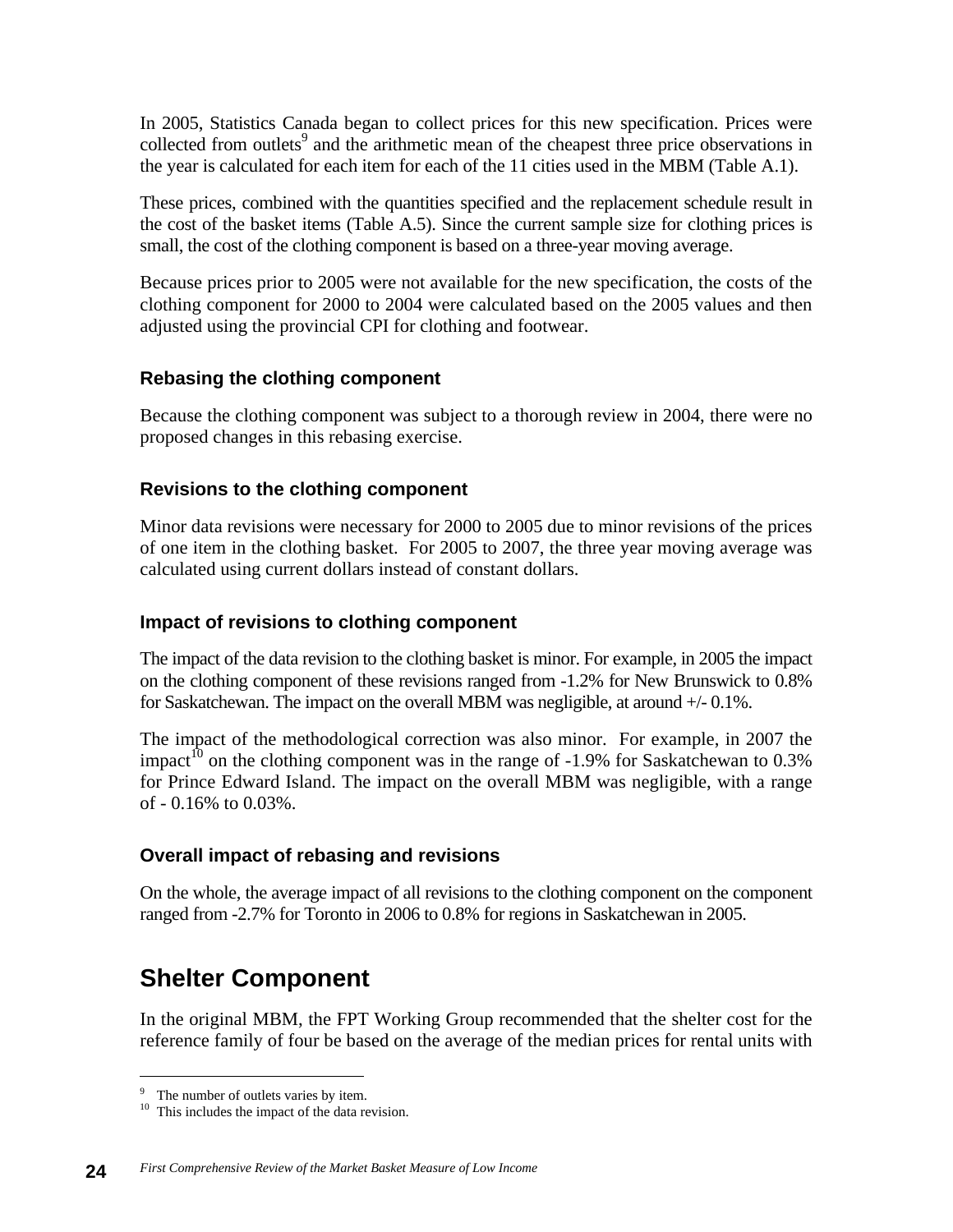two or three bedrooms including utilities (electricity, heat and water) and some amenities (refrigerator, stove, clothes washer and dryer). Excluded from this calculation are collective dwellings, those in need of major repairs and rent-free units.

Data was drawn from several sources.

1) The Canadian Census of Population

The Census of Population is conducted every five years and has a large sample size allowing examination at a detailed geographical level. The long form (asked of 20 % of households in Canada) includes several questions on housing: tenure (rented or owned), the number of bedrooms and the requirements for repairs and renovations. For renters, it asked whether electricity, heat and water costs are included in the rent and if not, it asks the costs for these utilities, along with the rental price. There is no information on whether or not the rent reported by the respondent is subsidised. For owners, it asks the amount of property taxes, utilities and the mortgage payment.

2) The LFS Rent Supplement Survey

The Labour Force Survey (LFS) Rent Supplement collects a broad range of information on rental dwellings. Of interest to the MBM, it asks respondents about what is included in the rent, in particular refrigerators, stoves, washers and dryers. It does not ask, however, the cost of elements not included in rent.

The Rent Supplement Survey has the same population coverage and restrictions as the Labour Force Survey. In particular, military barracks, Indian reserves, collective dwellings and dwellings located in special areas (such as institutions and remote areas) are excluded. The LFS Rent Supplement is conducted on a monthly basis, with one-sixth of the sample replaced each month. As such, its sample size is too small to produce reliable estimates at the level of province/community size level. Estimates used in the MBM are at the provincial level.

#### 3) The Survey of Household Spending (SHS)

The SHS is an annual survey that began in 1997 as a redesign of the Family Expenditure Survey (FAMEX). SHS provides data for expenditures on household furnishings, appliances and equipment. In 2008, the SHS sampled 15,443 households. For Canada as a whole, the average expenditure on fridges, stoves and washers and dryers is calculated for households of two adults and two children in the second income decile. Due to the small sample sizes, a three-year moving average is calculated for appliance costs.

For each MBM region, the average of the median serviced rent (including appliances) of two and three bedroom units was calculated. Amounts for 2000 were based on the 1996 Census, adjusted using the appropriate CPIs<sup>11</sup>. Amounts for 2002 to 2005 were a blend of the 2001 and 2006 results. 2007 was based on the 2006 Census with adjustments using the appropriate CPIs.

<sup>&</sup>lt;sup>11</sup> Each portion of shelter cost is adjusted by the appropriate CPI. Rents were adjusted using the CPI for rented accommodations. Expenditures on appliances were adjusted using the CPI for household equipment.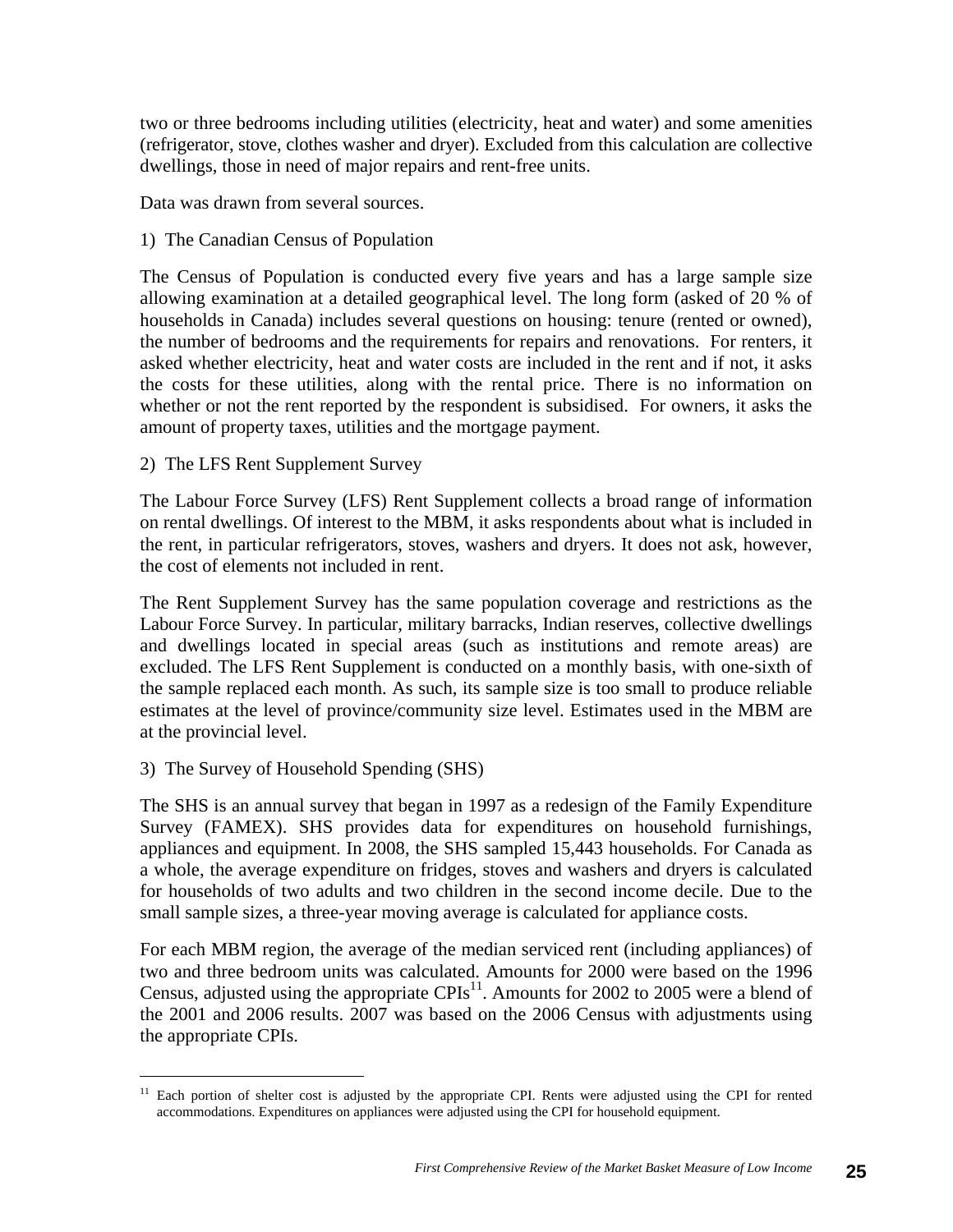#### **Rebasing the Shelter Component**

There were two changes recommended during the consultation process. Firstly, since dwellings are not equally distributed between two- and three-bedroom units, it was recommended that a weighted average of shelter costs be utilized. Based on the MBM restrictions and the 2006 Census, two-thirds of rental dwellings were two bedroom units in 35 of the 49 MBM regions (Table 3). The rural areas in most provinces were more evenly split between two- and three-bedroom units. A similar pattern was observed in the rental dwelling counts generated from the 2001 Census (Table 2).

| <b>Table 2</b>                                                               |                         |                           |                    |                   |      |                |         |                       |                                  |        |        |  |
|------------------------------------------------------------------------------|-------------------------|---------------------------|--------------------|-------------------|------|----------------|---------|-----------------------|----------------------------------|--------|--------|--|
| Distribution of dwellings and annual shelter cost, MBM universe, 2001 Census |                         |                           |                    |                   |      |                |         |                       |                                  |        |        |  |
|                                                                              |                         | Distribution of dwellings |                    |                   |      |                |         |                       | Annual shelter cost <sup>1</sup> |        |        |  |
|                                                                              |                         | <b>Owners without</b>     |                    |                   |      | <b>Owners</b>  |         | <b>Owners without</b> |                                  |        |        |  |
|                                                                              |                         | mortgages<br>Renters      |                    | without           |      | mortgages      |         | Renters               |                                  |        |        |  |
|                                                                              | <b>MBM Geo-Code</b>     | 2 Bdrm                    | 3 Bdrm             |                   |      | mort-<br>gages | Renters |                       | 2 Bdrm 3 Bdrm                    | 2 Bdrm | 3 Bdrm |  |
| Province                                                                     | Region                  |                           | 2 Bdrm 3 Bdrm<br>% |                   |      |                | \$      |                       |                                  |        |        |  |
| Newfoundland                                                                 | rural                   | 33.9                      | 66.1               | $\overline{51.4}$ | 48.6 | 78.8           | 21.2    | 2,112                 | 2,520                            | 5,400  | 5,844  |  |
| and Labrador                                                                 | < 30,000                | 33.7                      | 66.3               | 53.8              | 46.2 | 47.0           | 53.0    | 2,700                 | 3,012                            | 5,784  | 5,640  |  |
|                                                                              | St. John's              | 31.8                      | 68.2               | 62.1              | 37.9 | 31.5           | 68.5    | 3,204                 | 3,600                            | 6,600  | 6,180  |  |
| <b>Prince Edward</b>                                                         | rural                   | 39.2                      | 60.8               | 61.5              | 38.5 | 76.6           | 23.4    | 2,496                 | 2,556                            | 5,940  | 5,820  |  |
| <b>Island</b>                                                                | < 30,000                | 35.0                      | 65.0               | 60.2              | 39.8 | 36.8           | 63.2    | 3,000                 | 3,048                            | 6,336  | 6,456  |  |
|                                                                              | Charlottetown           | 37.3                      | 62.7               | 72.3              | 27.7 | 27.6           | 72.4    | 3,276                 | 3,660                            | 6,780  | 7,680  |  |
| Nova Scotia                                                                  | rural                   | 44.2                      | 55.8               | 53.0              | 47.0 | 79.8           | 20.2    | 2,364                 | 2,652                            | 6,000  | 6,120  |  |
|                                                                              | < 30,000                | 41.6                      | 58.4               | 72.6              | 27.4 | 41.5           | 58.5    | 2,928                 | 3,264                            | 6,300  | 6,312  |  |
|                                                                              | 30,000 to 99,999        | 40.6                      | 59.4               | 73.3              | 26.7 | 56.0           | 44.0    | 2,580                 | 3,168                            | 6,600  | 6,900  |  |
|                                                                              | <b>Halifax</b>          | 38.8                      | 61.2               | 74.7              | 25.3 | 33.5           | 66.5    | 2,952                 | 3,708                            | 7,524  | 8,340  |  |
|                                                                              | Cape Breton             | 39.8                      | 60.2               | 60.5              | 39.5 | 42.6           | 57.4    | 2,928                 | 3,384                            | 6,348  | 6,600  |  |
| New Brunswick rural                                                          |                         | 44.7                      | 55.3               | 62.9              | 37.1 | 74.9           | 25.1    | 2,196                 | 2,460                            | 5,220  | 5,400  |  |
|                                                                              | < 30,000                | 44.1                      | 55.9               | 73.9              | 26.1 | 43.1           | 56.9    | 2,880                 | 3,096                            | 5,700  | 4,956  |  |
|                                                                              | Fredericton             | 44.9                      | 55.1               | 79.5              | 20.5 | 44.6           | 55.4    | 2,664                 | 3,168                            | 7,320  | 7,500  |  |
|                                                                              | Saint John              | 45.3                      | 54.7               | 67.0              | 33.0 | 38.5           | 61.5    | 2,976                 | 3,276                            | 5,808  | 5,772  |  |
|                                                                              | Moncton                 | 43.0                      | 57.0               | 77.6              | 22.4 | 39.0           | 61.0    | 2,976                 | 3,612                            | 6,900  | 7,200  |  |
| Québec                                                                       | rural                   | 47.1                      | 52.9               | 67.2              | 32.8 | 65.1           | 34.9    | 2,328                 | 2,592                            | 4,800  | 5,280  |  |
|                                                                              | < 30,000                | 41.7                      | 58.3               | 73.5              | 26.5 | 36.5           | 63.5    | 2,952                 | 3,096                            | 5,040  | 5,364  |  |
|                                                                              | 30,000 to 99,999        | 42.3                      | 57.7               | 74.7              | 25.3 | 28.9           | 71.1    | 3,108                 | 3,372                            | 5,328  | 5,856  |  |
|                                                                              | 100,000 to<br>499,999   | 43.9                      | 56.1               | 74.5              | 25.5 | 25.4           | 74.6    | 3,000                 | 3,372                            | 5,520  | 6,000  |  |
|                                                                              | Québec City             | 46.9                      | 53.1               | 80.4              | 19.6 | 26.9           | 73.1    | 3,204                 | 3,672                            | 6,000  | 6,540  |  |
|                                                                              | Montréal                | 44.2                      | 55.8               | 76.1              | 23.9 | 25.2           | 74.8    | 3,756                 | 4,404                            | 6,348  | 7,200  |  |
| Ontario                                                                      | rural                   | 43.1                      | 56.9               | 55.2              | 44.8 | 78.1           | 21.9    | 3,072                 | 3,576                            | 6,912  | 7,740  |  |
|                                                                              | < 30,000                | 40.5                      | 59.5               | 72.5              | 27.5 | 51.5           | 48.5    | 3,384                 | 3,744                            | 7,104  | 7,596  |  |
|                                                                              | 30,000 to 99,999        | 38.9                      | 61.1               | 72.7              | 27.3 | 47.8           | 52.2    | 3,336                 | 3,804                            | 7,200  | 8,100  |  |
|                                                                              | 100,000 to<br>499,999   | 36.5                      | 63.5               | 72.8              | 27.2 | 46.2           | 53.8    | 3,576                 | 4,104                            | 7,800  | 8,736  |  |
|                                                                              | Ottawa                  | 37.5                      | 62.5               | 66.8              | 33.2 | 33.4           | 66.6    | 3,504                 | 4,596                            | 9,192  | 10,608 |  |
|                                                                              | Hamilton/<br>Burlington | 34.3                      | 65.7               | 71.2              | 28.8 | 49.1           | 50.9    | 3,840                 | 4,476                            | 8.040  | 9,000  |  |
|                                                                              | Toronto                 | 35.8                      | 64.2               | 74.4              | 25.6 | 43.7           | 56.3    | 3,600                 | 4,800                            | 10,500 | 11,964 |  |
| Manitoba                                                                     | rural                   | 48.8                      | 51.2               | 56.9              | 43.1 | 78.9           | 21.1    | 2,292                 | 2,688                            | 4,968  | 4,380  |  |
|                                                                              | < 30,000                | 52.3                      | 47.7               | 72.5              | 27.5 | 55.6           | 44.4    | 2,592                 | 3,132                            | 6,000  | 5,844  |  |
|                                                                              | <b>Brandon</b>          | 39.9                      | 60.1               | 72.7              | 27.3 | 35.8           | 64.2    | 3,072                 | 3,300                            | 6,540  | 5,496  |  |
|                                                                              | Winnipeg                | 47.2                      | 52.8               | 77.4              | 22.6 | 43.5           | 56.5    | 3,228                 | 4,044                            | 6,576  | 6,432  |  |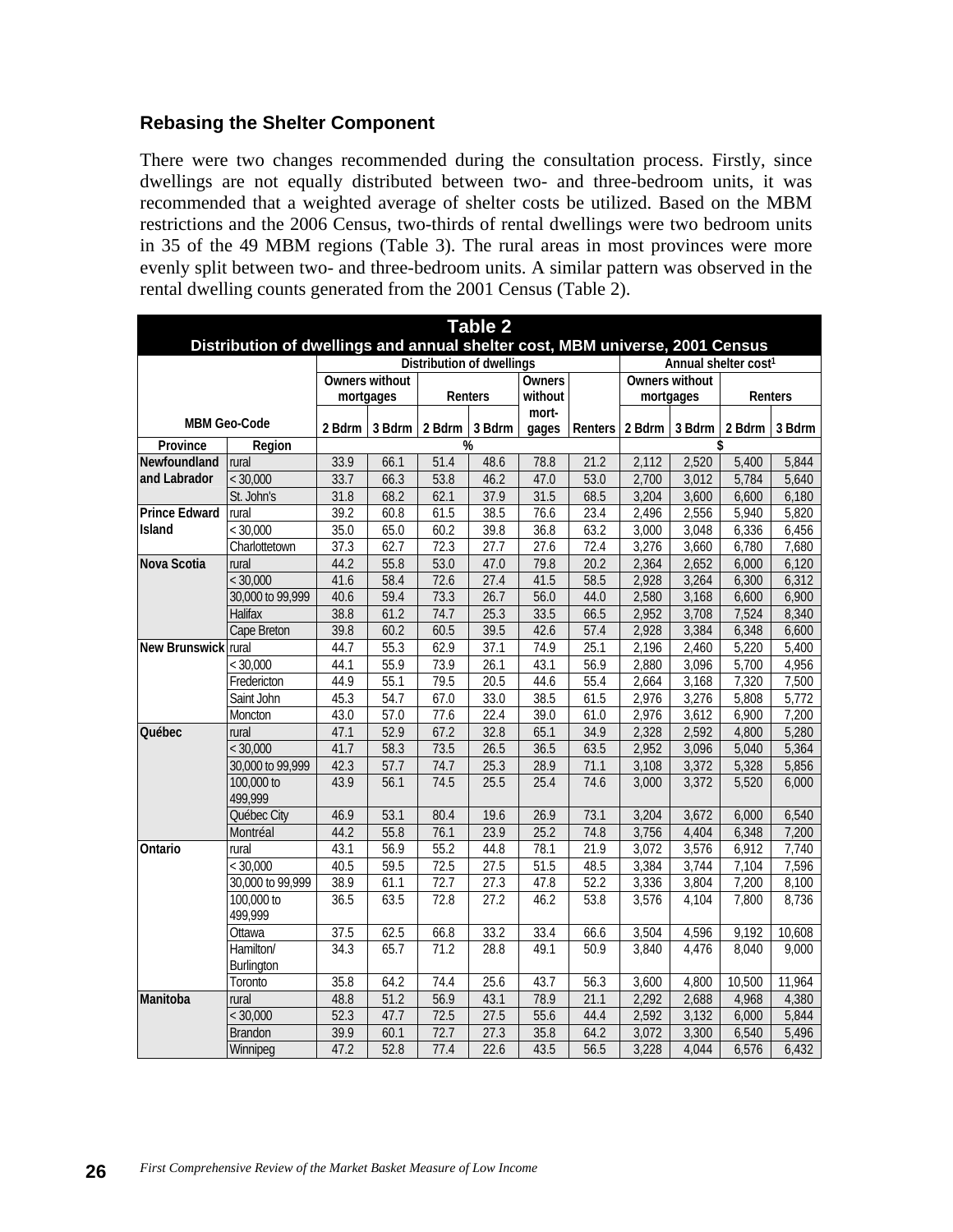|                     |                                                                                                  |                           |                      | Table 2 (cont'd) |        |                |         |                                  |           |       |               |  |
|---------------------|--------------------------------------------------------------------------------------------------|---------------------------|----------------------|------------------|--------|----------------|---------|----------------------------------|-----------|-------|---------------|--|
|                     |                                                                                                  | Distribution of dwellings |                      |                  |        |                |         | Annual shelter cost <sup>1</sup> |           |       |               |  |
|                     |                                                                                                  | Owners without            |                      | Owners           |        | Owners without |         |                                  |           |       |               |  |
|                     |                                                                                                  |                           | Renters<br>mortgages |                  |        | without        |         |                                  | mortgages |       | Renters       |  |
|                     |                                                                                                  |                           |                      |                  |        | mort-          |         |                                  |           |       |               |  |
| <b>MBM Geo-Code</b> |                                                                                                  | 2 Bdrm                    | 3 Bdrm               | 2 Bdrm           | 3 Bdrm | gages          | Renters | 2 Bdrm                           | 3 Bdrm    |       | 2 Bdrm 3 Bdrm |  |
| Province            | Region                                                                                           |                           |                      |                  | %      |                |         |                                  |           |       |               |  |
| Saskatchewan        | rural                                                                                            | 47.4                      | 52.6                 | 46.6             | 53.4   | 80.2           | 19.8    | 2,556                            | 2,868     | 4,644 | 5,304         |  |
|                     | < 30,000                                                                                         | 48.1                      | 51.9                 | 67.7             | 32.3   | 59.4           | 40.6    | 2,796                            | 3,276     | 5,544 | 5,976         |  |
|                     | 30,000 to 99,999                                                                                 | 45.8                      | 54.2                 | 66.1             | 33.9   | 35.5           | 64.5    | 2.748                            | 3,516     | 5,844 | 6,132         |  |
|                     | Saskatoon                                                                                        | 44.8                      | 55.2                 | 71.5             | 28.5   | 31.1           | 68.9    | 2,820                            | 3,660     | 6,600 | 7,680         |  |
|                     | Regina                                                                                           | 44.1                      | 55.9                 | 70.9             | 29.1   | 35.8           | 64.2    | 3,288                            | 3,996     | 6,660 | 6,900         |  |
| Alberta             | rural                                                                                            | 45.0                      | 55.0                 | 51.7             | 48.3   | 75.9           | 24.1    | 2,856                            | 3,168     | 6,000 | 6,696         |  |
|                     | $<$ 30.000                                                                                       | 43.7                      | 56.3                 | 66.9             | 33.1   | 50.9           | 49.1    | 3,144                            | 3,696     | 6,696 | 8,280         |  |
|                     | 30,000 to 99,999                                                                                 | 42.6                      | 57.4                 | 67.1             | 32.9   | 38.7           | 61.3    | 2,640                            | 3,324     | 7,320 | 8,700         |  |
|                     | Edmonton                                                                                         | 37.6                      | 62.4                 | 68.4             | 31.6   | 40.2           | 59.8    | 3,060                            | 3,804     | 7,260 | 8,604         |  |
|                     | Calgary                                                                                          | 39.8                      | 60.2                 | 67.5             | 32.5   | 39.7           | 60.3    | 3,096                            | 4,020     | 8,952 | 10,332        |  |
| <b>British</b>      | rural                                                                                            | 54.3                      | 45.7                 | 62.1             | 37.9   | 71.0           | 29.0    | 2,100                            | 2,496     | 7,200 | 7,896         |  |
| Columbia            | < 30,000                                                                                         | 52.1                      | 47.9                 | 66.0             | 34.0   | 54.4           | 45.6    | 2,328                            | 2,952     | 6,804 | 8,160         |  |
|                     | 30,000 to 99,999                                                                                 | 55.1                      | 44.9                 | 68.0             | 32.0   | 47.9           | 52.1    | 1.992                            | 2,976     | 7,080 | 8,724         |  |
|                     | 100,000 to                                                                                       | 62.0                      | 38.0                 | 75.7             | 24.3   | 52.1           | 47.9    | 2,004                            | 3,444     | 8,340 | 9,960         |  |
|                     | 499.999                                                                                          |                           |                      |                  |        |                |         |                                  |           |       |               |  |
|                     | Vancouver                                                                                        | 51.0                      | 49.0                 | 72.4             | 27.6   | 46.0           | 54.0    | 2,232                            | 3,900     | 9,120 | 11,400        |  |
|                     | $1$ For renters = rent + hydro + heat + water For owners = property taxes + hydro + heat + water |                           |                      |                  |        |                |         |                                  |           |       |               |  |

| Table 3<br>Distribution of dwellings and annual shelter cost, MBM universe, 2006 Census |                       |        |                |                           |         |        |         |                                  |           |        |         |  |
|-----------------------------------------------------------------------------------------|-----------------------|--------|----------------|---------------------------|---------|--------|---------|----------------------------------|-----------|--------|---------|--|
|                                                                                         |                       |        |                | Distribution of dwellings |         |        |         | Annual shelter cost <sup>1</sup> |           |        |         |  |
|                                                                                         |                       |        | Owners without |                           |         | Owners |         | Owners without                   |           |        |         |  |
|                                                                                         |                       |        | mortgages      |                           | Renters |        |         |                                  | mortgages |        | Renters |  |
|                                                                                         |                       |        |                |                           |         | mort-  |         |                                  |           |        |         |  |
| <b>MBM Geo-Code</b>                                                                     |                       | 2 Bdrm | 3 Bdrm         | 2 Bdrm                    | 3 Bdrm  | gages  | Renters | 2 Bdrm                           | 3 Bdrm    | 2 Bdrm | 3 Bdrm  |  |
| Province                                                                                | Region                |        | %              |                           |         |        |         |                                  |           | \$     |         |  |
| Newfoundland                                                                            | rural                 | 35.0   | 65.0           | 54.0                      | 46.0    | 76.1   | 23.9    | 2.676                            | 2.976     | 5.964  | 6.264   |  |
| and Labrador                                                                            | < 30,000              | 33.8   | 66.2           | 59.8                      | 40.2    | 44.6   | 55.4    | 3,156                            | 3,624     | 6,276  | 6,000   |  |
|                                                                                         | St. John's            | 37.5   | 62.5           | 63.0                      | 37.0    | 28.9   | 71.1    | 3,696                            | 4,476     | 7,200  | 7,356   |  |
| <b>Prince Edward</b>                                                                    | rural                 | 45.1   | 54.9           | 60.5                      | 39.5    | 74.9   | 25.1    | 3.300                            | 3,504     | 7.200  | 6,804   |  |
| <b>Island</b>                                                                           | < 30,000              | 38.5   | 61.5           | 68.4                      | 31.6    | 33.0   | 67.0    | 3,792                            | 4,236     | 6,900  | 8,400   |  |
|                                                                                         | Charlottetown         | 32.8   | 67.2           | 77.6                      | 22.4    | 26.9   | 73.1    | $\overline{3,}504$               | 4,764     | 7,788  | 9,300   |  |
| Nova Scotia                                                                             | rural                 | 43.8   | 56.2           | 54.5                      | 45.5    | 78.4   | 21.6    | 2.796                            | 3.240     | 6.696  | 6,996   |  |
|                                                                                         | < 30.000              | 41.0   | 59.0           | 74.2                      | 25.8    | 37.3   | 62.7    | 3,684                            | 3,876     | 7,200  | 7,404   |  |
|                                                                                         | 30,000 to 99,999      | 39.4   | 60.6           | 74.5                      | 25.5    | 52.5   | 47.5    | 3,096                            | 3,504     | 7,320  | 7,656   |  |
|                                                                                         | Halifax               | 43.3   | 56.7           | 74.1                      | 25.9    | 33.4   | 66.6    | 3.396                            | 4.440     | 8.640  | 9.564   |  |
|                                                                                         | Cape Breton           | 41.7   | 58.3           | 58.7                      | 41.3    | 46.9   | 53.1    | 3,336                            | 4,104     | 6,900  | 6,900   |  |
| New Brunswick rural                                                                     |                       | 47.1   | 52.9           | 61.0                      | 39.0    | 72.2   | 27.8    | 2,496                            | 2,928     | 5,976  | 5,640   |  |
|                                                                                         | < 30,000              | 42.6   | 57.4           | 73.3                      | 26.7    | 41.8   | 58.2    | 3.252                            | 3.564     | 6.120  | 6.000   |  |
|                                                                                         | 30,000 to 99,999      | 47.6   | 52.4           | 74.5                      | 25.5    | 46.0   | 54.0    | 3,408                            | 3,204     | 5,760  | 4,800   |  |
|                                                                                         | Fredericton           | 40.2   | 59.8           | 80.1                      | 19.9    | 38.2   | 61.8    | 3,036                            | 3,852     | 8,784  | 9,096   |  |
|                                                                                         | Saint John            | 45.4   | 54.6           | 69.1                      | 30.9    | 37.0   | 63.0    | 3,408                            | 4,104     | 6,660  | 6,996   |  |
|                                                                                         | Moncton               | 42.0   | 58.0           | 80.3                      | 19.7    | 33.6   | 66.4    | 3,456                            | 4,032     | 7,764  | 8,400   |  |
| Québec                                                                                  | rural                 | 47.0   | 53.0           | 69.6                      | 30.4    | 65.7   | 34.3    | 2.808                            | 3,156     | 5,340  | 5,904   |  |
|                                                                                         | < 30,000              | 41.4   | 58.6           | 75.4                      | 24.6    | 34.0   | 66.0    | 3,360                            | 3,576     | 5,496  | 5,724   |  |
|                                                                                         | 30,000 to 99,999      | 41.8   | 58.2           | 75.5                      | 24.5    | 30.2   | 69.8    | 3,348                            | 3,756     | 5,940  | 6,420   |  |
|                                                                                         | 100,000 to<br>499.999 | 46.2   | 53.8           | 77.1                      | 22.9    | 24.6   | 75.4    | 3,456                            | 3.804     | 6,180  | 6,780   |  |
|                                                                                         | Québec City           | 47.8   | 52.2           | 80.6                      | 19.4    | 28.5   | 71.5    | 3.552                            | 3.996     | 6.900  | 7.500   |  |
|                                                                                         | Montréal              | 45.2   | 54.8           | 77.6                      | 22.4    | 26.2   | 73.8    | 3,996                            | 4,800     | 7,416  | 8,304   |  |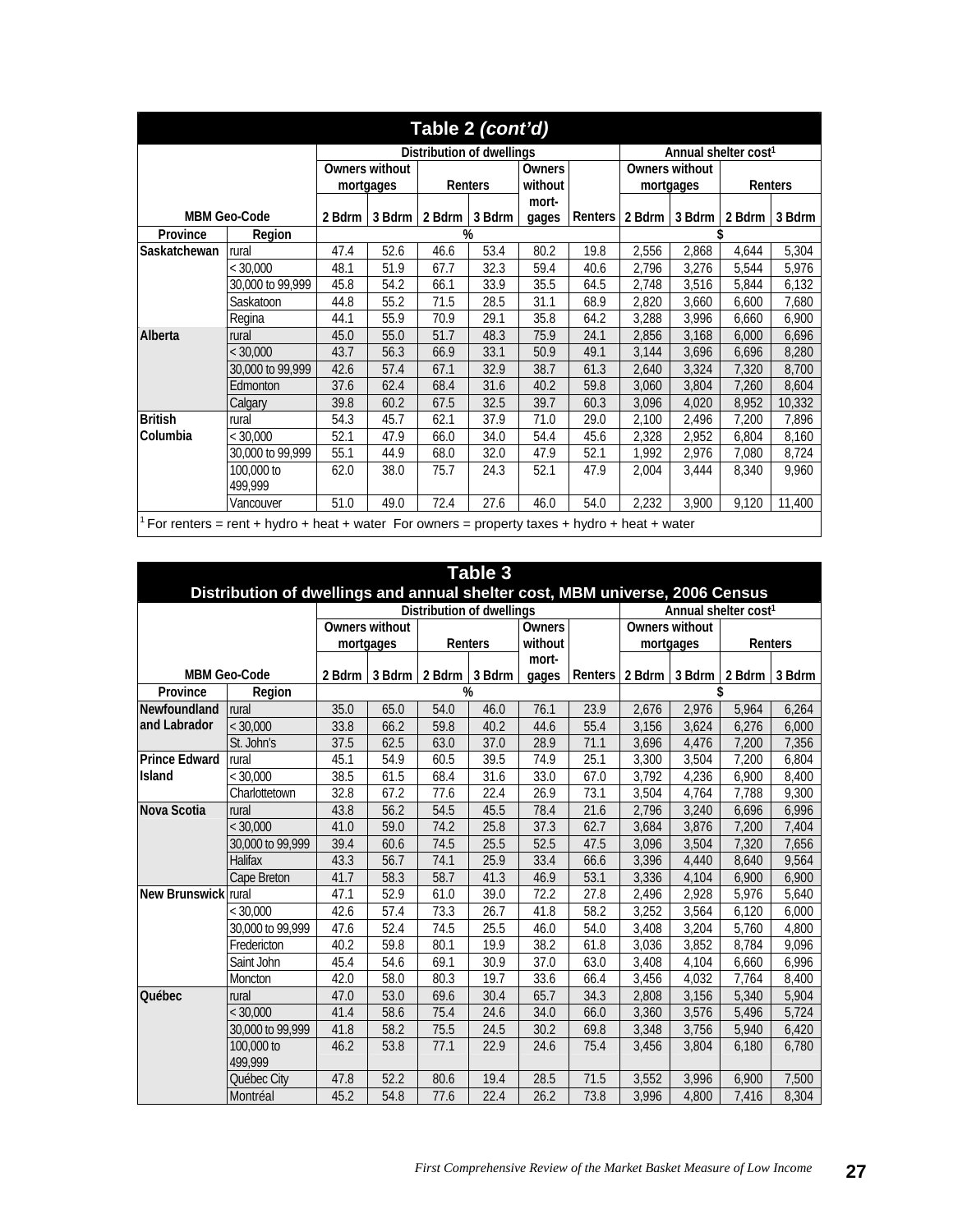|                |                                                                                                  |        |                       | Table 3 (cont'd)                 |        |                   |               |        |                    |                                  |         |  |
|----------------|--------------------------------------------------------------------------------------------------|--------|-----------------------|----------------------------------|--------|-------------------|---------------|--------|--------------------|----------------------------------|---------|--|
|                |                                                                                                  |        |                       | <b>Distribution of dwellings</b> |        |                   |               |        |                    | Annual shelter cost <sup>1</sup> |         |  |
|                |                                                                                                  |        | <b>Owners without</b> |                                  |        |                   | <b>Owners</b> |        | Owners without     |                                  |         |  |
|                |                                                                                                  |        | mortgages             | Renters                          |        | without           |               |        | mortgages          |                                  | Renters |  |
|                |                                                                                                  |        |                       |                                  |        | mort-             |               |        |                    |                                  |         |  |
|                | <b>MBM Geo-Code</b>                                                                              | 2 Bdrm | 3 Bdrm 2 Bdrm         |                                  | 3 Bdrm | qaqes             | Renters       | 2 Bdrm | 3 Bdrm             | 2 Bdrm 3 Bdrm                    |         |  |
| Province       | Region                                                                                           |        |                       | %                                |        |                   |               |        |                    | \$                               |         |  |
| Ontario        | rural                                                                                            | 42.6   | 57.4                  | 57.1                             | 42.9   | 79.1              | 20.9          | 3,816  | 4,428              | 7,740                            | 8,724   |  |
|                | < 30,000                                                                                         | 42.2   | 57.8                  | 73.9                             | 26.1   | 49.2              | 50.8          | 4,224  | 4,716              | 7,800                            | 8,148   |  |
|                | 30,000 to 99,999                                                                                 | 38.3   | 61.7                  | 74.3                             | 25.7   | 45.3              | 54.7          | 4,152  | 4,812              | 8,100                            | 8,940   |  |
|                | 100,000 to<br>499,999                                                                            | 37.6   | 62.4                  | 71.7                             | 28.3   | 42.4              | 57.6          | 4,332  | 5,004              | 8,880                            | 9,600   |  |
|                | Ottawa                                                                                           | 36.6   | 63.4                  | 68.4                             | 31.6   | 33.5              | 66.5          | 3,996  | 5,352              | 10,368                           | 12,000  |  |
|                | Hamilton/                                                                                        | 35.9   | 64.1                  | 71.6                             | 28.4   | 45.3              | 54.7          | 4,488  | $\overline{5,}448$ | 9,084                            | 10,500  |  |
|                | Burlington                                                                                       |        |                       |                                  |        |                   |               |        |                    |                                  |         |  |
|                | Toronto                                                                                          | 36.5   | 63.5                  | 74.8                             | 25.2   | 41.6              | 58.4          | 3,900  | 5,736              | 11,448                           | 13,200  |  |
| Manitoba       | rural                                                                                            | 48.5   | 51.5                  | 56.2                             | 43.8   | 80.3              | 19.7          | 2,496  | 3,024              | 5,940                            | 5,100   |  |
|                | < 30,000                                                                                         | 48.4   | 51.6                  | 73.2                             | 26.8   | 51.5              | 48.5          | 2,988  | 3,624              | 6,792                            | 5,844   |  |
|                | <b>Brandon</b>                                                                                   | 44.1   | 55.9                  | 76.8                             | 23.2   | 35.7              | 64.3          | 3,288  | 3,480              | 7,200                            | 6,504   |  |
|                | Winnipeg                                                                                         | 45.2   | 54.8                  | 77.9                             | 22.1   | 44.0              | 56.0          | 3,384  | 4,296              | 7,788                            | 7,344   |  |
| Saskatchewan   | rural                                                                                            | 40.8   | 59.2                  | 54.6                             | 45.4   | 82.8              | 17.2          | 3,360  | 3,756              | 5,580                            | 6,204   |  |
|                | < 30,000                                                                                         | 44.4   | 55.6                  | 69.0                             | 31.0   | $\overline{57.6}$ | 42.4          | 3,612  | 4,284              | 6,300                            | 7,080   |  |
|                | 30,000 to 99,999                                                                                 | 44.0   | 56.0                  | 64.9                             | 35.1   | 34.1              | 65.9          | 3,408  | 4,248              | 6,576                            | 7,584   |  |
|                | Saskatoon                                                                                        | 48.5   | $\overline{5}1.5$     | 71.4                             | 28.6   | 30.3              | 69.7          | 3,216  | 4,704              | 7,380                            | 8,604   |  |
|                | Regina                                                                                           | 44.4   | 55.6                  | 69.4                             | 30.6   | 36.0              | 64.0          | 3,612  | 4,896              | 7,596                            | 8,040   |  |
| Alberta        | rural                                                                                            | 44.0   | 56.0                  | 45.8                             | 54.2   | 79.3              | 20.7          | 3,504  | 3,972              | 7,236                            | 7,800   |  |
|                | < 30,000                                                                                         | 45.4   | 54.6                  | 70.3                             | 29.7   | 49.6              | 50.4          | 3,816  | 4,500              | 7,956                            | 9,480   |  |
|                | 30,000 to 99,999                                                                                 | 44.4   | 55.7                  | 67.8                             | 32.2   | 41.6              | 58.4          | 3,180  | 4,020              | 8,400                            | 10,296  |  |
|                | Edmonton                                                                                         | 39.9   | 60.1                  | 67.8                             | 32.2   | 40.0              | 60.0          | 3,600  | 4,608              | 8,832                            | 10,680  |  |
|                | Calgary                                                                                          | 41.9   | 58.1                  | 65.5                             | 34.5   | 38.5              | 61.5          | 3,396  | 4,704              | 9,864                            | 11,400  |  |
| <b>British</b> | rural                                                                                            | 54.0   | 46.0                  | 60.6                             | 39.4   | 75.6              | 24.4          | 2,292  | 2,736              | 7,200                            | 8,400   |  |
| Columbia       | < 30,000                                                                                         | 50.7   | 49.3                  | 69.1                             | 30.9   | 56.7              | 43.3          | 2,676  | 3,276              | 7,200                            | 8,316   |  |
|                | 30,000 to 99,999                                                                                 | 56.5   | 43.5                  | 69.6                             | 30.4   | 51.0              | 49.0          | 2,328  | 3,456              | 7,920                            | 9,600   |  |
|                | 100,000 to<br>499,999                                                                            | 59.6   | $\overline{40.4}$     | 77.1                             | 22.9   | 51.1              | 48.9          | 2,208  | 3,996              | 9,456                            | 12,000  |  |
|                | Vancouver                                                                                        | 52.2   | 47.8                  | 73.6                             | 26.4   | 48.0              | 52.0          | 2,400  | 4,584              | 10,056                           | 12,360  |  |
|                | $1$ For renters = rent + hydro + heat + water For owners = property taxes + hydro + heat + water |        |                       |                                  |        |                   |               |        |                    |                                  |         |  |

Secondly, the consultation process concluded that homeowners without mortgages should be included in the shelter component since, especially in rural and small communities, homeownership without mortgages is common among reference families in the lower part of the income distribution. HRSDC recommended that to be included in this calculation, both renting households and homeowners without mortgages would have to meet an income test. Their household income would have to be less than or equal to the median household income of renters of 2- and 3- bedroom units (Table 4).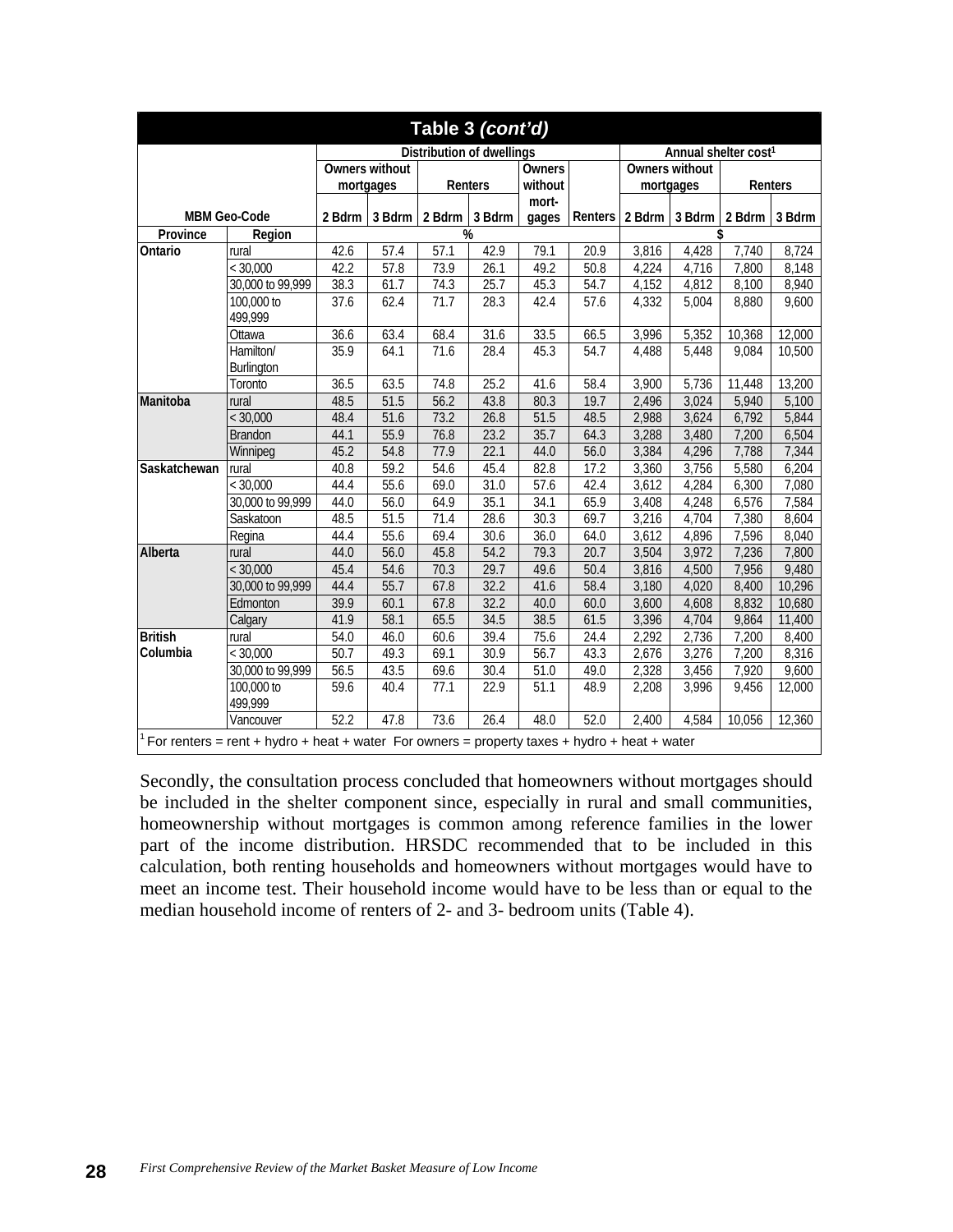|                                               | Table 4<br>Median income of renters, by MBM region and Census year |                  |                  |
|-----------------------------------------------|--------------------------------------------------------------------|------------------|------------------|
|                                               | <b>MBM Geo-Code</b>                                                | 2001             | 2006             |
| <b>Province</b>                               | <b>Region</b>                                                      | current \$       |                  |
| Newfoundland and Labrador                     | rural                                                              | 20,560           | 22,933           |
|                                               | < 30,000                                                           | 20,286           | 24,208           |
|                                               | St. John's                                                         | 24,853           | 27,462           |
| <b>Prince Edward Island</b>                   | rural                                                              | 28,011           | 28,986           |
|                                               | < 30,000                                                           | 27,402           | 31,363           |
|                                               | Charlottetown                                                      | 28,871           | 31,288           |
| Nova Scotia                                   | rural                                                              | 25,312           | 29,521           |
|                                               | < 30,000                                                           | 24,930           | 28,866           |
|                                               | 30,000 to 99,999                                                   | 25,634           | 29,712           |
|                                               | <b>Halifax</b>                                                     | 32,817           | 37,400           |
|                                               | Cape Breton                                                        | 17,966           | 23,171           |
| <b>New Brunswick</b>                          | rural                                                              | 23,633           | 24,969           |
|                                               | $\frac{1}{5}$ 30,000                                               | 24,506           | 27,868           |
|                                               | 30,000 to 99,999                                                   |                  | 26,691           |
|                                               | Fredericton                                                        | 32,757           | 32,626           |
|                                               | Saint John                                                         | 25,893           | 30,473           |
|                                               | Moncton                                                            | 29,298           | 31,664           |
| Québec                                        | rural                                                              | 26,421           | 29,688           |
|                                               | < 30,000                                                           | 25,746           | 29,075           |
|                                               | 30,000 to 99,999                                                   | 27,017           | 31,361           |
|                                               | 100,000 to 499,999                                                 | 28,439           | 31,678           |
|                                               | Québec City                                                        | 32,176           | 37,358           |
|                                               | Montréal                                                           | 33,987           | 37,422           |
| Ontario                                       | rural                                                              | 33,517           | 37,997           |
|                                               | < 30,000                                                           | 30,209           | 33,412           |
|                                               | 30,000 to 99,999                                                   | 28,812           | 33,233           |
|                                               | 100,000 to 499,999                                                 | 33,312           | 36,187           |
|                                               | Ottawa                                                             | 44,127           | 43,927           |
|                                               | Hamilton/Burlington                                                | 34,335           | 36,980           |
|                                               | Toronto                                                            | 44,000           | 44,085           |
| Manitoba                                      | rural<br>< 30,000                                                  | 26,906<br>26,969 | 32,955<br>30,557 |
|                                               | <b>Brandon</b>                                                     | 27,110           | 33,803           |
|                                               | Winnipeg                                                           | 30,655           | 35,171           |
| Saskatchewan                                  |                                                                    | 28,830           | 31,317           |
|                                               | rural<br>< 30,000                                                  | 26,904           | 31,029           |
|                                               | 30,000 to 99,999                                                   | 25,299           | 29,905           |
|                                               | Saskatoon                                                          | 27,605           | 31,088           |
|                                               | Regina                                                             | 28,644           | 33,885           |
| Alberta                                       | rural                                                              | 37,427           | 44,580           |
|                                               | < 30,000                                                           | 36,164           | 43,239           |
|                                               | 30,000 to 99,999                                                   | 36,774           | 43,642           |
|                                               | Edmonton                                                           | 36,873           | 42,891           |
|                                               | Calgary                                                            | 40,750           | 43,581           |
| <b>British Columbia</b>                       | rural                                                              | 31,320           | 34,126           |
|                                               | < 30,000                                                           | 29,756           | 34,908           |
|                                               | 30,000 to 99,999                                                   | 27,400           | 33,130           |
|                                               | 100,000 to 499,999                                                 | 35,960           | 40,319           |
|                                               | Vancouver                                                          | 41,624           | 45,333           |
| not available for a specific reference period |                                                                    |                  |                  |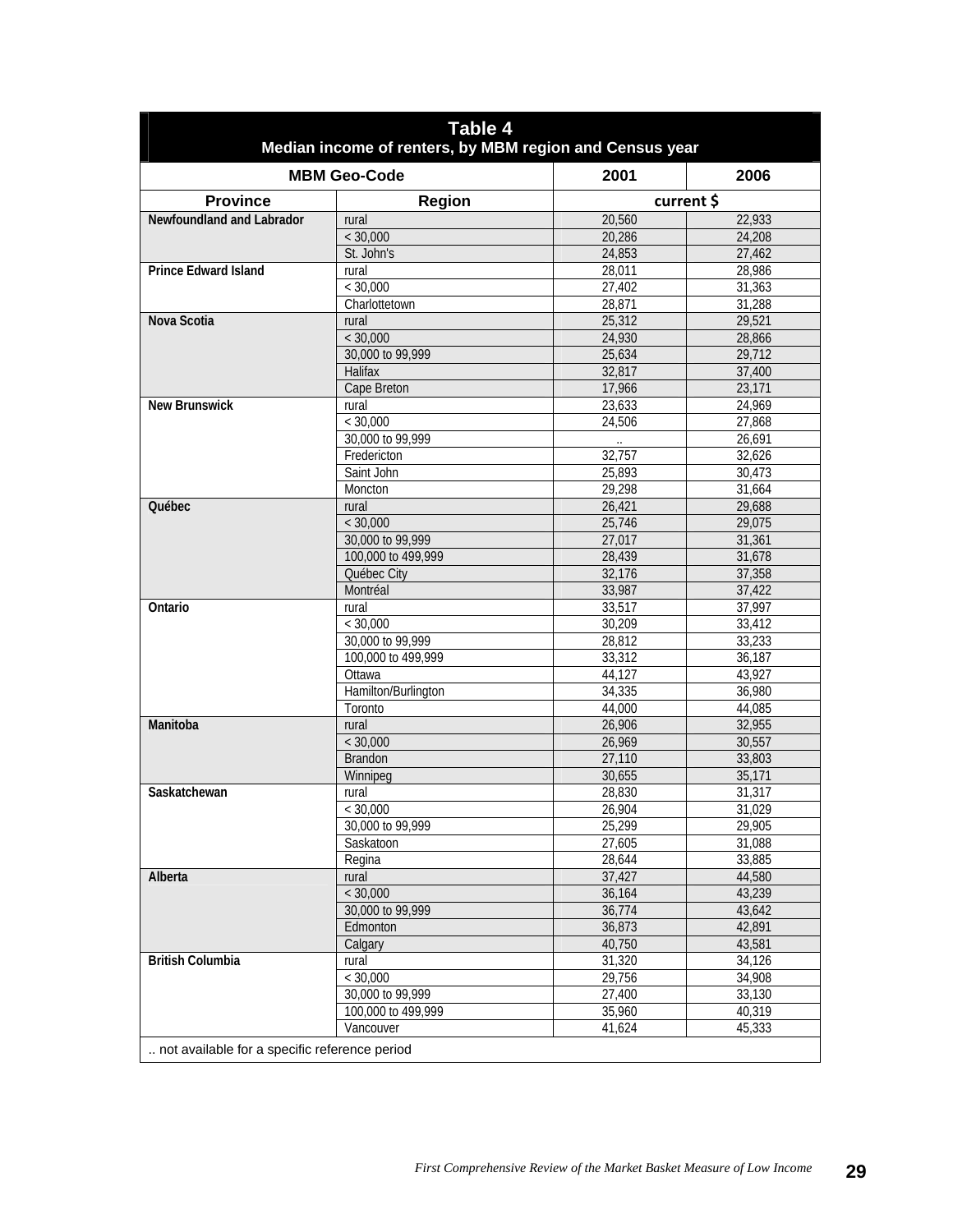Shelter cost for homeowners without mortgages were obtained from the 2001 and 2006 Census. These costs include property taxes, utilities (heat, water and electricity) and the full amount of expenditures on appliances by reference families in the second income decile. As expected, these costs are substantially lower than shelter cost for renters.

#### **Impact of rebasing**

In 2007, the impact of using the weighted average of two- and three-bedroom rental units on the shelter component ranged from an increase of 0.9% (\$67) in rural PEI to a decrease of 12% (-\$1,475) in Vancouver (Table 5).

| <b>Table 5</b><br>Impact of the two and three bedroom renters weighted average on the<br>Shelter Component, by MBM region, for 2007 |                     |               |                    |          |         |  |  |  |  |  |
|-------------------------------------------------------------------------------------------------------------------------------------|---------------------|---------------|--------------------|----------|---------|--|--|--|--|--|
|                                                                                                                                     |                     | <b>Before</b> | Weighted Average - |          |         |  |  |  |  |  |
| <b>MBM Geo-Code</b>                                                                                                                 |                     | Rebasing      | Renters            | Change   |         |  |  |  |  |  |
| Province                                                                                                                            | Region              | \$            | \$                 | \$       | %       |  |  |  |  |  |
| Newfoundland and Labrador                                                                                                           | rural               | 6,422         | 6,223              | $-199$   | $-3.1$  |  |  |  |  |  |
|                                                                                                                                     | < 30,000            | 6,934         | 6,285              | $-649$   | $-9.4$  |  |  |  |  |  |
|                                                                                                                                     | St. John's          | 8,381         | 7,382              | $-999$   | $-11.9$ |  |  |  |  |  |
| <b>Prince Edward Island</b>                                                                                                         | rural               | 7,128         | 7,195              | 67       | 0.9     |  |  |  |  |  |
|                                                                                                                                     | < 30,000            | 7.990         | 7.529              | $-461$   | $-5.8$  |  |  |  |  |  |
|                                                                                                                                     | Charlottetown       | 9,052         | 8,290              | $-762$   | $-8.4$  |  |  |  |  |  |
| Nova Scotia                                                                                                                         | rural               | 7,451         | 6,961              | $-490$   | $-6.6$  |  |  |  |  |  |
|                                                                                                                                     | < 30,000            | 7.729         | 7,380              | $-349$   | $-4.5$  |  |  |  |  |  |
|                                                                                                                                     | 30,000 to 99,999    | 7,934         | 7,534              | $-400$   | $-5.0$  |  |  |  |  |  |
|                                                                                                                                     | Halifax             | 10,034        | 9,016              | $-1,018$ | $-10.1$ |  |  |  |  |  |
|                                                                                                                                     | Cape Breton         | 7,584         | 7,028              | $-556$   | $-7.3$  |  |  |  |  |  |
| <b>New Brunswick</b>                                                                                                                | rural               | 6,437         | 5,995              | $-442$   | $-6.9$  |  |  |  |  |  |
|                                                                                                                                     | < 30.0001           | 6,908         | 6,084              | $-824$   | $-11.9$ |  |  |  |  |  |
|                                                                                                                                     | Fredericton         | 9,729         | 9,011              | $-718$   | $-7.4$  |  |  |  |  |  |
|                                                                                                                                     | Saint John          | 7,482         | 6,918              | $-564$   | $-7.5$  |  |  |  |  |  |
|                                                                                                                                     | Moncton             | 8,811         | 8.048              | $-763$   | $-8.7$  |  |  |  |  |  |
| <b>Québec</b>                                                                                                                       | rural               | 6,201         | 5,798              | $-403$   | $-6.5$  |  |  |  |  |  |
|                                                                                                                                     | < 30,000            | 6,304         | 5,839              | $-465$   | $-7.4$  |  |  |  |  |  |
|                                                                                                                                     | 30,000 to 99,999    | 6,851         | 6,350              | $-501$   | $-7.3$  |  |  |  |  |  |
|                                                                                                                                     | 100,000 to 499,999  | 6,790         | 6.613              | $-177$   | $-2.6$  |  |  |  |  |  |
|                                                                                                                                     | Québec City         | 7,901         | 7,321              | $-580$   | $-7.3$  |  |  |  |  |  |
|                                                                                                                                     | Montréal            | 8.509         | 7,927              | $-582$   | $-6.8$  |  |  |  |  |  |
| Ontario                                                                                                                             | rural               | 8,893         | 8,349              | $-544$   | $-6.1$  |  |  |  |  |  |
|                                                                                                                                     | < 30,000            | 8,881         | 8,072              | $-809$   | $-9.1$  |  |  |  |  |  |
|                                                                                                                                     | 30,000 to 99,999    | 9,287         | 8,501              | $-786$   | $-8.5$  |  |  |  |  |  |
|                                                                                                                                     | 100,000 to 499,999  | 10,366        | 9,278              | $-1,088$ | $-10.5$ |  |  |  |  |  |
|                                                                                                                                     | Ottawa              | 12,373        | 11,097             | $-1,276$ | $-10.3$ |  |  |  |  |  |
|                                                                                                                                     | Hamilton/Burlington | 10,863        | 9,684              | $-1,179$ | $-10.9$ |  |  |  |  |  |
|                                                                                                                                     | Toronto             | 13,477        | 12,113             | $-1,364$ | $-10.1$ |  |  |  |  |  |
| Manitoba                                                                                                                            | rural               | 6.149         | 5,750              | $-399$   | $-6.5$  |  |  |  |  |  |
|                                                                                                                                     | < 30,000            | 7,357         | 6,728              | $-629$   | $-8.5$  |  |  |  |  |  |
|                                                                                                                                     | <b>Brandon</b>      | 7,839         | 7,237              | $-602$   | $-7.7$  |  |  |  |  |  |
|                                                                                                                                     | Winnipeg            | 8,961         | 7,899              | $-1,062$ | $-11.9$ |  |  |  |  |  |
| Saskatchewan                                                                                                                        | rural               | 6,414         | 6,054              | $-360$   | $-5.6$  |  |  |  |  |  |
|                                                                                                                                     | < 30,000            | 7,443         | 6,747              | $-696$   | $-9.4$  |  |  |  |  |  |
|                                                                                                                                     | 30,000 to 99,999    | 7,682         | 7,144              | $-538$   | $-7.0$  |  |  |  |  |  |
|                                                                                                                                     | Saskatoon           | 8,968         | 7,961              | $-1,007$ | $-11.2$ |  |  |  |  |  |
|                                                                                                                                     | Regina              | 8,883         | 7,963              | $-920$   | $-10.4$ |  |  |  |  |  |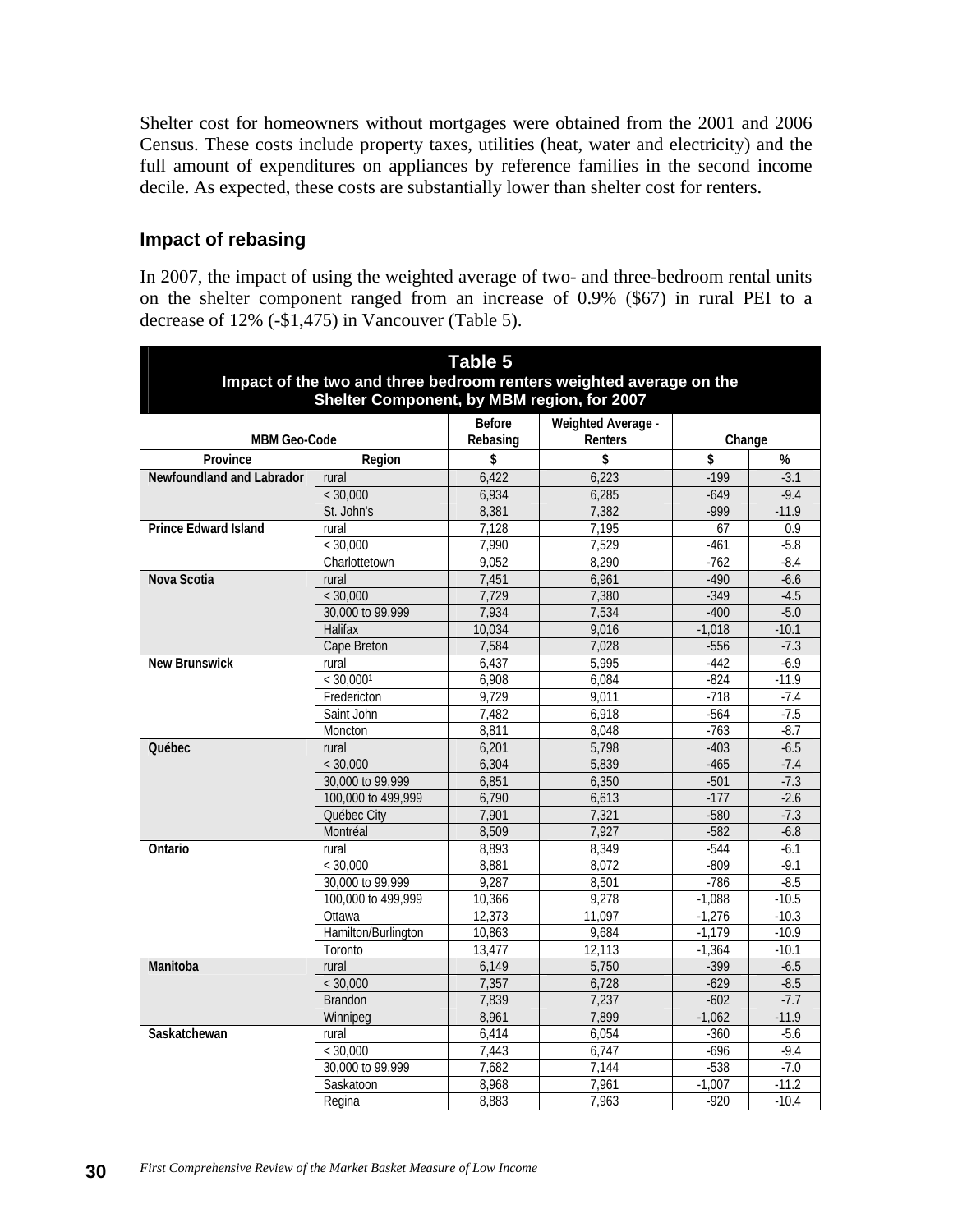| Table 5 <i>(cont'd)</i>                                                                                                                     |                    |                           |                               |          |         |  |  |  |  |  |
|---------------------------------------------------------------------------------------------------------------------------------------------|--------------------|---------------------------|-------------------------------|----------|---------|--|--|--|--|--|
| <b>MBM Geo-Code</b>                                                                                                                         |                    | <b>Before</b><br>Rebasing | Weighted Average -<br>Renters | Change   |         |  |  |  |  |  |
| Province                                                                                                                                    | Region             | \$                        |                               | \$       | %       |  |  |  |  |  |
| Alberta                                                                                                                                     | rural              | 8,658                     | 8,066                         | $-592$   | $-6.8$  |  |  |  |  |  |
|                                                                                                                                             | $<$ 30.000         | 10.187                    | 8.989                         | $-1.198$ | $-11.8$ |  |  |  |  |  |
|                                                                                                                                             | 30,000 to 99,999   | 10,887                    | 9,627                         | $-1.260$ | $-11.6$ |  |  |  |  |  |
|                                                                                                                                             | Edmonton           | 11,015                    | 10,070                        | $-945$   | $-8.6$  |  |  |  |  |  |
|                                                                                                                                             | Calgary            | 12.002                    | 11.096                        | $-906$   | $-7.5$  |  |  |  |  |  |
| <b>British Columbia</b>                                                                                                                     | rural              | 8,456                     | 7.826                         | $-630$   | $-7.5$  |  |  |  |  |  |
|                                                                                                                                             | $<$ 30.000         | 8.632                     | 7.697                         | -935     | $-10.8$ |  |  |  |  |  |
|                                                                                                                                             | 30,000 to 99,999   | 9.379                     | 8.593                         | -786     | $-8.4$  |  |  |  |  |  |
|                                                                                                                                             | 100,000 to 499,999 | 11,504                    | 10,222                        | $-1.282$ | $-11.1$ |  |  |  |  |  |
|                                                                                                                                             | Vancouver          | 12,329                    | 10.854                        | $-1,475$ | $-12.0$ |  |  |  |  |  |
| In order to do a consistent comparison between the 2000 base and 2008 base, Bathurst had to be regrouped<br>into the " $<$ 30,000" category |                    |                           |                               |          |         |  |  |  |  |  |

The inclusion of homeowners without mortgages had a substantial impact on the shelter component. The degree of the impact depended on various factors including distributions of dwellings and shelter cost differences. In general, MBM regions that had more homeowners without mortgages than renters combined with large difference in shelter costs between renters and homeowners without mortgages experienced the greatest impacts. For example, a rural area may have a large difference in terms of dwelling counts between homeowners without mortgages and renters, but rural areas tend to have smaller differences in their relative costs compared to urban areas, with respect to the shelter costs of homeowners without mortgages and the shelter costs of renters. Therefore, the overall impact is lessened. Regions that had even, or almost even, distributions of dwelling counts for homeowners without mortgages and renters may still experience large differences stemming from the rebasing, depending on the relative differences between the shelter costs of owning or renting.

The addition of homeowners without mortgages overshadowed the change to the weighted average of two and three bedroom units. In 2007, the combined impact of these two rebasing decisions on the shelter component ranged from a decrease of 12% (-\$814) in Québec cities with a population of 100,000 to 499,999, to a decrease of 52.4% (-\$4,428) in rural British Colombia (Table 6). When looking at the total MBM threshold, these impacts ranged from a decrease of 3.3% in Québec cities to a decrease of almost 16% in British Columbian cities with a population of 100,000 to 499,999 (Table 7).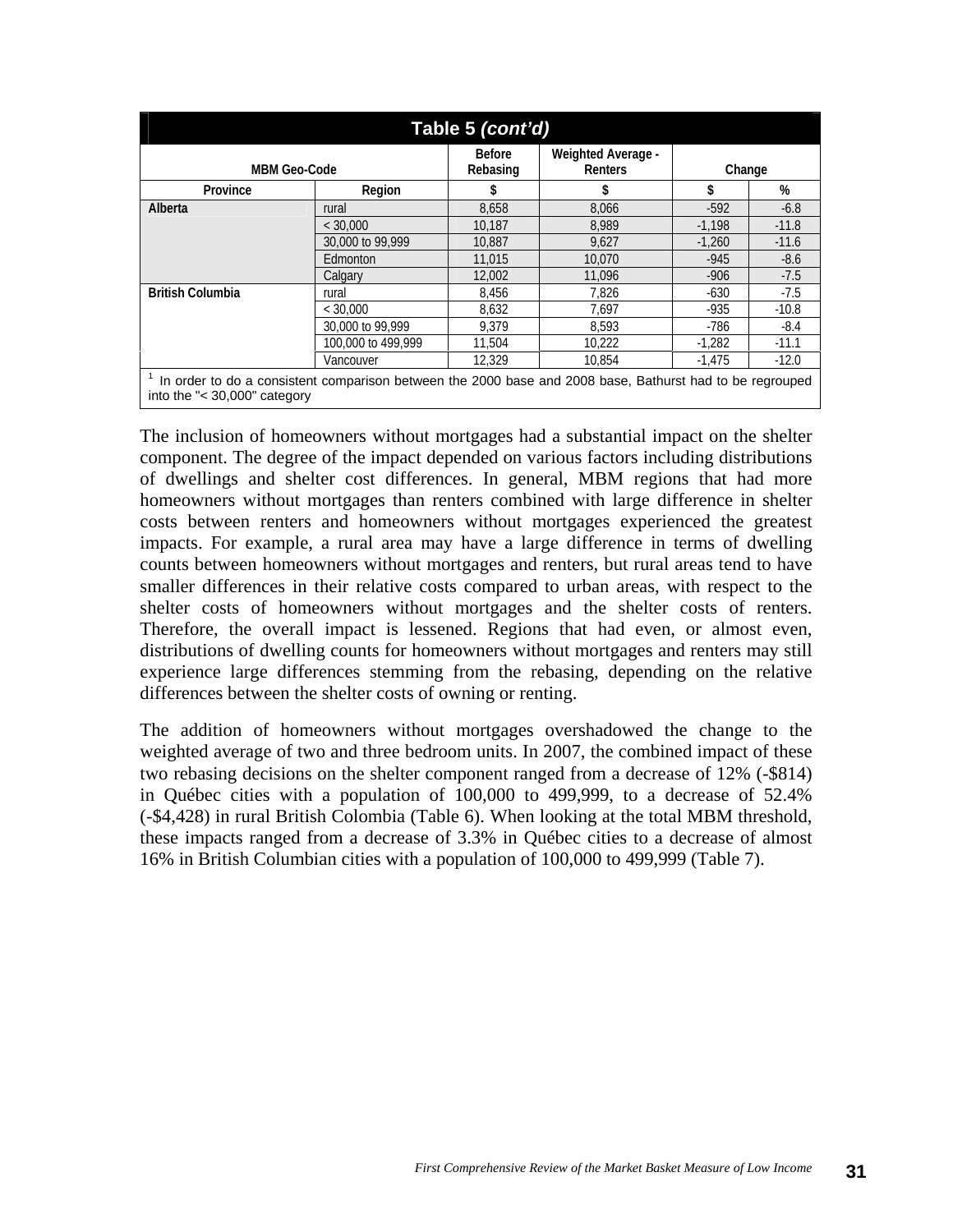|                                                                                                                                              |                     | Table 6                   |                                                                                 |          |         |  |  |
|----------------------------------------------------------------------------------------------------------------------------------------------|---------------------|---------------------------|---------------------------------------------------------------------------------|----------|---------|--|--|
| Impact of both the two and three bedroom renters and home owners without mortgages                                                           |                     |                           | weighted average on the Shelter Component, by MBM region, for 2007              |          |         |  |  |
| <b>MBM Geo-Code</b>                                                                                                                          |                     | <b>Before</b><br>Rebasing | Weight Average -<br>both Renters and<br><b>Home Owners</b><br>without mortgages | Change   |         |  |  |
| Province                                                                                                                                     | Region              | \$                        | \$                                                                              | \$       | %       |  |  |
| Newfoundland and Labrador                                                                                                                    | rural               | 6,422                     | 3,931                                                                           | $-2,491$ | $-38.8$ |  |  |
|                                                                                                                                              | < 30,000            | 6,934                     | 5,190                                                                           | $-1,744$ | $-25.2$ |  |  |
|                                                                                                                                              | St. John's          | 8,381                     | 6,570                                                                           | $-1,811$ | $-21.6$ |  |  |
| <b>Prince Edward Island</b>                                                                                                                  | rural               | 7,128                     | 4.606                                                                           | $-2,522$ | $-35.4$ |  |  |
|                                                                                                                                              | < 30.000            | 7,990                     | 6,501                                                                           | $-1,489$ | $-18.6$ |  |  |
|                                                                                                                                              | Charlottetown       | 9,052                     | 7,325                                                                           | $-1,727$ | $-19.1$ |  |  |
| Nova Scotia                                                                                                                                  | rural               | 7,451                     | 4,181                                                                           | $-3,270$ | $-43.9$ |  |  |
|                                                                                                                                              | < 30,000            | 7,729                     | 6,193                                                                           | $-1,536$ | $-19.9$ |  |  |
|                                                                                                                                              | 30,000 to 99,999    | 7,934                     | 5,534                                                                           | $-2,400$ | $-30.2$ |  |  |
|                                                                                                                                              | Halifax             | 10,034                    | 7,476                                                                           | $-2,558$ | $-25.5$ |  |  |
|                                                                                                                                              | Cape Breton         | 7,584                     | 5,694                                                                           | $-1,890$ | $-24.9$ |  |  |
| <b>New Brunswick</b>                                                                                                                         | rural               | 6,437                     | 3,847                                                                           | $-2,590$ | $-40.2$ |  |  |
|                                                                                                                                              | < 30,0001           | 6,908                     | 5,093                                                                           | $-1,815$ | $-26.3$ |  |  |
|                                                                                                                                              | Fredericton         | 9,729                     | 7,034                                                                           | $-2.695$ | $-27.7$ |  |  |
|                                                                                                                                              | Saint John          | 7,482                     | 5,878                                                                           | $-1,604$ | $-21.4$ |  |  |
|                                                                                                                                              | Moncton             | 8,811                     | 6,723                                                                           | $-2,088$ | $-23.7$ |  |  |
| Québec                                                                                                                                       | rural               | 6,201                     | 4,185                                                                           | $-2,016$ | $-32.5$ |  |  |
|                                                                                                                                              | < 30,000            | 6,304                     | 5,166                                                                           | $-1,138$ | $-18.1$ |  |  |
|                                                                                                                                              | 30,000 to 99,999    | 6,851                     | 5,629                                                                           | $-1,222$ | $-17.8$ |  |  |
|                                                                                                                                              | 100,000 to 499,999  | 6,790                     | 5,976                                                                           | $-814$   | $-12.0$ |  |  |
|                                                                                                                                              | Québec City         | 7,901                     | 6,421                                                                           | $-1,480$ | $-18.7$ |  |  |
|                                                                                                                                              | Montréal            | 8,509                     | 7,120                                                                           | $-1,389$ | $-16.3$ |  |  |
|                                                                                                                                              | rural               | 8,893                     | 5,333                                                                           | $-3,560$ | $-40.0$ |  |  |
| Ontario                                                                                                                                      | < 30,000            | 8,881                     | 6,506                                                                           | $-2,375$ | $-26.7$ |  |  |
|                                                                                                                                              | 30,000 to 99,999    | 9,287                     | 6,887                                                                           | $-2,400$ | $-25.8$ |  |  |
|                                                                                                                                              | 100,000 to 499,999  | 10,366                    | 7,522                                                                           | $-2,844$ | $-27.4$ |  |  |
|                                                                                                                                              | Ottawa              | 12,373                    | 9,134                                                                           | $-3,239$ | $-26.2$ |  |  |
|                                                                                                                                              | Hamilton/Burlington | 10,863                    | 7,791                                                                           | $-3,072$ | $-28.3$ |  |  |
|                                                                                                                                              | Toronto             | 13,477                    | 9,346                                                                           | $-4.131$ | $-30.7$ |  |  |
| Manitoba                                                                                                                                     | rural               | 6,149                     | 3,660                                                                           | $-2,489$ | $-40.5$ |  |  |
|                                                                                                                                              | < 30,000            | 7,357                     | 5,181                                                                           | $-2,176$ | $-29.6$ |  |  |
|                                                                                                                                              | <b>Brandon</b>      | 7,839                     | 6,013                                                                           | $-1,826$ | $-23.3$ |  |  |
|                                                                                                                                              | Winnipeg            | 8,961                     | 6,325                                                                           | $-2,636$ | $-29.4$ |  |  |
| Saskatchewan                                                                                                                                 | rural               | 6,414                     | 4,598                                                                           | $-1,816$ | $-28.3$ |  |  |
|                                                                                                                                              | < 30,000            | 7,443                     | 5,590                                                                           | $-1,853$ | $-24.9$ |  |  |
|                                                                                                                                              | 30,000 to 99,999    | 7,682                     | 6,282                                                                           | $-1,400$ | $-18.2$ |  |  |
|                                                                                                                                              | Saskatoon           | 8,968                     | 6,983                                                                           | $-1,985$ | $-22.1$ |  |  |
|                                                                                                                                              | Regina              | 8,883                     | 6,941                                                                           | $-1,942$ | $-21.9$ |  |  |
| Alberta                                                                                                                                      | rural               | 8,658                     | 5,292                                                                           | $-3,366$ | $-38.9$ |  |  |
|                                                                                                                                              | < 30,000            | 10,187                    | 7,037                                                                           | $-3,150$ | $-30.9$ |  |  |
|                                                                                                                                              | 30,000 to 99,999    | 10,887                    | 7,465                                                                           | $-3,422$ | $-31.4$ |  |  |
|                                                                                                                                              | Edmonton            | 11,015                    | 8,070                                                                           | $-2,945$ | $-26.7$ |  |  |
|                                                                                                                                              | Calgary             | 12,002                    | 8,758                                                                           | $-3,244$ | $-27.0$ |  |  |
| <b>British Columbia</b>                                                                                                                      | rural               | 8,456                     | 4,028                                                                           | $-4,428$ | $-52.4$ |  |  |
|                                                                                                                                              | < 30,000            | 8,632                     | 5,198                                                                           | $-3,434$ | $-39.8$ |  |  |
|                                                                                                                                              | 30,000 to 99,999    | 9,379                     | 5,810                                                                           | $-3,569$ | $-38.1$ |  |  |
|                                                                                                                                              | 100,000 to 499,999  | 11,504                    | 6,655                                                                           | $-4,849$ | $-42.2$ |  |  |
|                                                                                                                                              | Vancouver           | 12,329                    | 7,455                                                                           | $-4,874$ | $-39.5$ |  |  |
|                                                                                                                                              |                     |                           |                                                                                 |          |         |  |  |
| $1$ In order to do a consistent comparison between the 2000 base and 2008 base, Bathurst had to be regrouped<br>into the "< 30,000" category |                     |                           |                                                                                 |          |         |  |  |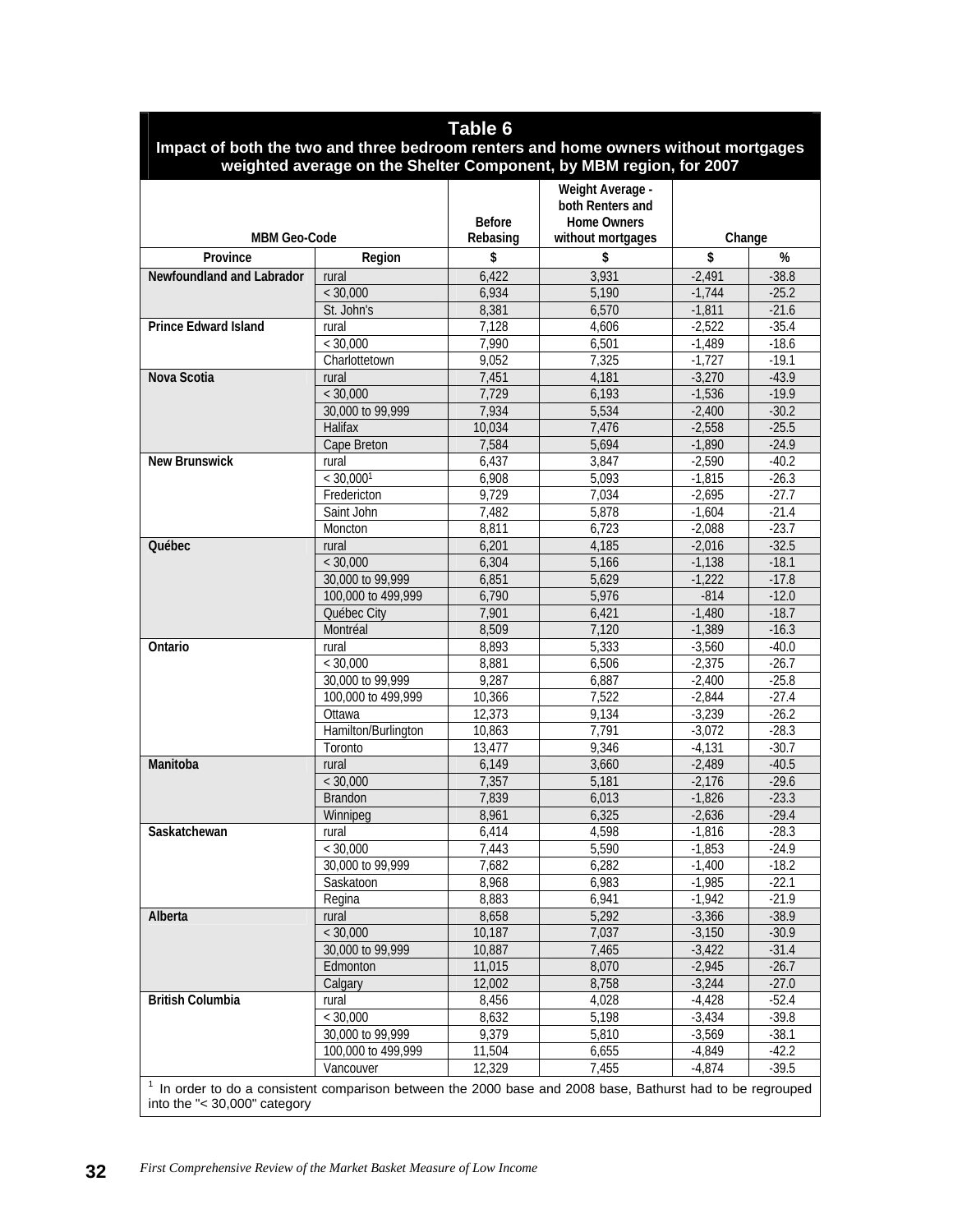| Table 7<br>Impact of both the two and three bedroom renters and home owners without                                                          |                     |                  |                                                                          |                      |                  |  |  |  |  |
|----------------------------------------------------------------------------------------------------------------------------------------------|---------------------|------------------|--------------------------------------------------------------------------|----------------------|------------------|--|--|--|--|
|                                                                                                                                              |                     |                  |                                                                          |                      |                  |  |  |  |  |
|                                                                                                                                              |                     |                  | mortgages weighted average on the MBM Threshold, by MBM region, for 2007 |                      |                  |  |  |  |  |
|                                                                                                                                              |                     |                  | Weight Average -                                                         |                      |                  |  |  |  |  |
|                                                                                                                                              |                     |                  | both Renters and                                                         |                      |                  |  |  |  |  |
|                                                                                                                                              |                     | <b>Before</b>    | <b>Home Owners</b>                                                       |                      |                  |  |  |  |  |
| <b>MBM Geo-Code</b>                                                                                                                          |                     | Rebasing         | without mortgages                                                        | Change               |                  |  |  |  |  |
| Province                                                                                                                                     | Region              | \$               | \$                                                                       | \$                   | %                |  |  |  |  |
| <b>Newfoundland and Labrador</b>                                                                                                             | rural               | 29,308           | 26,817                                                                   | $-2,491$             | $-8.5$           |  |  |  |  |
|                                                                                                                                              | < 30,000            | 29,820           | 28,076                                                                   | $-1,744$             | $-5.8$           |  |  |  |  |
| <b>Prince Edward Island</b>                                                                                                                  | St. John's          | 28,544           | 26,733                                                                   | $-1,811$             | $-6.3$           |  |  |  |  |
|                                                                                                                                              | rural<br>< 30,000   | 28,603<br>29,465 | 26,081<br>27,976                                                         | $-2,522$<br>$-1,489$ | $-8.8$<br>$-5.1$ |  |  |  |  |
|                                                                                                                                              | Charlottetown       | 30,527           | 28,800                                                                   | $-1,727$             | $-5.7$           |  |  |  |  |
| Nova Scotia                                                                                                                                  | rural               | 29,967           | 26,697                                                                   | $-3,270$             | $-10.9$          |  |  |  |  |
|                                                                                                                                              | < 30,000            | 30,245           | 28,709                                                                   | $-1,536$             | $-5.1$           |  |  |  |  |
|                                                                                                                                              | 30,000 to 99,999    | 28,012           | 25,612                                                                   | $-2,400$             | $-8.6$           |  |  |  |  |
|                                                                                                                                              | <b>Halifax</b>      | 29,761           | 27,203                                                                   | $-2,558$             | $-8.6$           |  |  |  |  |
|                                                                                                                                              | Cape Breton         | 27,037           | 25,147                                                                   | $-1,890$             | $-7.0$           |  |  |  |  |
| New Brunswick                                                                                                                                | rural               | 28,893           | 26,303                                                                   | $-2,590$             | $-9.0$           |  |  |  |  |
|                                                                                                                                              | < 30.0001           | 29,364           | 27,549                                                                   | $-1,815$             | $-6.2$           |  |  |  |  |
|                                                                                                                                              | Fredericton         | 29,681           | 26,986                                                                   | $-2,695$             | $-9.1$           |  |  |  |  |
|                                                                                                                                              | Saint John          | 27,202           | 25,598                                                                   | $-1,604$             | $-5.9$           |  |  |  |  |
|                                                                                                                                              | Moncton             | 27,946           | 25,858                                                                   | $-2,088$             | $-7.5$           |  |  |  |  |
| Québec                                                                                                                                       | rural               | 25.861           | 23,845                                                                   | $-2,016$             | $-7.8$           |  |  |  |  |
|                                                                                                                                              | < 30,000            | 25,964           | 24,826                                                                   | $-1,138$             | $-4.4$           |  |  |  |  |
|                                                                                                                                              | 30,000 to 99,999    | 24,283           | 23,061                                                                   | $-1,222$             | $-5.0$           |  |  |  |  |
|                                                                                                                                              | 100,000 to 499,999  | 24,492           | 23,678                                                                   | $-814$               | $-3.3$           |  |  |  |  |
|                                                                                                                                              | Québec City         | 25,810           | 24,330                                                                   | $-1,480$             | $-5.7$           |  |  |  |  |
|                                                                                                                                              | Montréal            | 26,560           | 25,171                                                                   | $-1.389$             | $-5.2$           |  |  |  |  |
| Ontario                                                                                                                                      | rural               | 28,440           | 24,880                                                                   | $-3,560$             | $-12.5$          |  |  |  |  |
|                                                                                                                                              | < 30,000            | 28,428           | 26,053                                                                   | $-2,375$             | $-8.4$           |  |  |  |  |
|                                                                                                                                              | 30,000 to 99,999    | 26,478           | 24,078                                                                   | $-2,400$             | $-9.1$           |  |  |  |  |
|                                                                                                                                              | 100,000 to 499,999  | 27,856           | 25,012                                                                   | $-2,844$             | $-10.2$          |  |  |  |  |
|                                                                                                                                              | Ottawa              | 30,032           | 26,793                                                                   | $-3,239$             | $-10.8$          |  |  |  |  |
|                                                                                                                                              | Hamilton/Burlington | 27,538           | 24,466                                                                   | $-3,072$             | $-11.2$          |  |  |  |  |
|                                                                                                                                              | Toronto             | 31,729           | 27,598<br>24,703                                                         | $-4,131$             | $-13.0$          |  |  |  |  |
| Manitoba                                                                                                                                     | rural               | 27,192           | 26,224                                                                   | $-2,489$             | $-9.2$<br>$-7.7$ |  |  |  |  |
|                                                                                                                                              | < 30,000<br>Brandon | 28,400<br>26,156 | 24,330                                                                   | $-2,176$<br>$-1,826$ | $-7.0$           |  |  |  |  |
|                                                                                                                                              | Winnipeg            | 27,256           | 24,620                                                                   | $-2,636$             | $-9.7$           |  |  |  |  |
| Saskatchewan                                                                                                                                 | rural               | 27,018           | 25,202                                                                   | $-1,816$             | $-6.7$           |  |  |  |  |
|                                                                                                                                              | < 30,000            | 28,047           | 26,194                                                                   | $-1,853$             | -6.6             |  |  |  |  |
|                                                                                                                                              | 30,000 to 99,999    | 25,596           | 24,196                                                                   | $-1,400$             | $-5.5$           |  |  |  |  |
|                                                                                                                                              | Saskatoon           | 27,292           | 25,307                                                                   | $-1,985$             | $-7.3$           |  |  |  |  |
|                                                                                                                                              | Regina              | 26,835           | 24,893                                                                   | $-1,942$             | $-7.2$           |  |  |  |  |
| Alberta                                                                                                                                      | rural               | 29,200           | 25,834                                                                   | $-3,366$             | $-11.5$          |  |  |  |  |
|                                                                                                                                              | < 30,000            | 30,729           | 27,579                                                                   | $-3,150$             | $-10.3$          |  |  |  |  |
|                                                                                                                                              | 30,000 to 99,999    | 29,355           | 25,933                                                                   | $-3,422$             | $-11.7$          |  |  |  |  |
|                                                                                                                                              | Edmonton            | 29,215           | 26,270                                                                   | $-2,945$             | $-10.1$          |  |  |  |  |
|                                                                                                                                              | Calgary             | 30,951           | 27,707                                                                   | $-3,244$             | $-10.5$          |  |  |  |  |
| <b>British Columbia</b>                                                                                                                      | rural               | 29,219           | 24,791                                                                   | $-4,428$             | $-15.2$          |  |  |  |  |
|                                                                                                                                              | < 30,000            | 29,395           | 25,961                                                                   | $-3,434$             | $-11.7$          |  |  |  |  |
|                                                                                                                                              | 30,000 to 99,999    | 27,575           | 24,006                                                                   | $-3,569$             | $-12.9$          |  |  |  |  |
|                                                                                                                                              | 100,000 to 499,999  | 30,956           | 26,107                                                                   | $-4,849$             | $-15.7$          |  |  |  |  |
|                                                                                                                                              | Vancouver           | 31,768           | 26,894                                                                   | $-4,874$             | $-15.3$          |  |  |  |  |
| $1$ In order to do a consistent comparison between the 2000 base and 2008 base, Bathurst had to be regrouped<br>into the "< 30,000" category |                     |                  |                                                                          |                      |                  |  |  |  |  |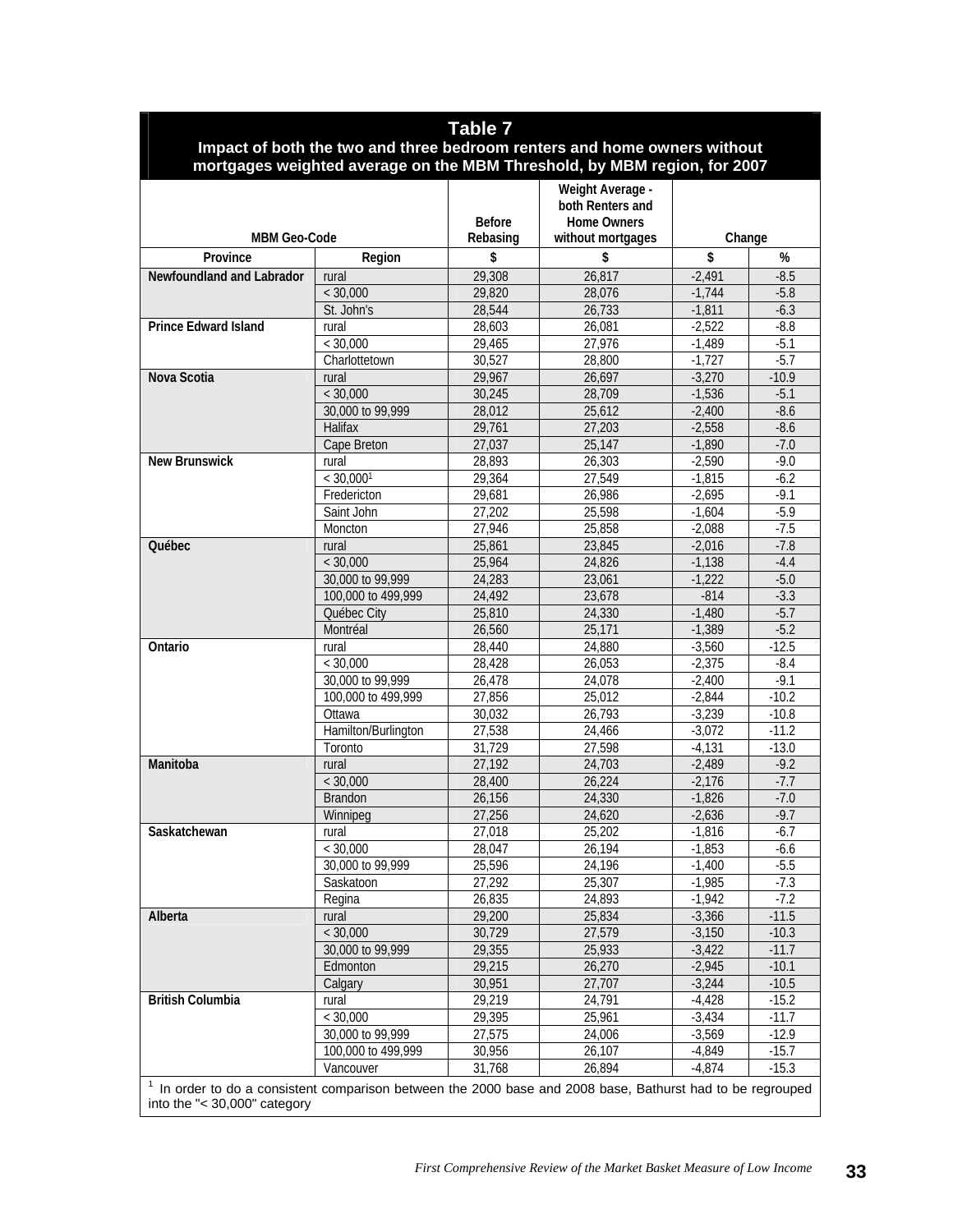In Quebec, the smaller impacts seem to be due to the smaller differences in cost between renters and homeowners without mortgages. For British Columbia, the larger cost differences between renters and owners, combined with the relatively even split between owners and renters in urban areas with 30,000 persons or more led to the large decreases in the shelter component costs.

Differences due to the rebasing of the shelter component were the most prominent in British Columbia, where all regions experienced the largest decreases. The cost of the shelter component decreased by over 38% in each region in BC and the overall cost of the MBM decreased by over 11% in each region in BC (Table 7).

## **Revisions**

There were only minor revisions made to the shelter component. Firstly, estimates from the 2001 Census were used for 2000, with adjustments made using the appropriate CPIs. Secondly, for 2000 to 2002, the SHS underwent a rebasing of its survey weights. The MBM (2008 base) used estimates based on these new SHS estimates. These revisions had a negligible effect on the cost of the shelter component.

# **Transportation Component**

The MBM includes a component to meet the basic transportation needs of the reference family members for work, school, shopping and participation in community activities. The transportation component was specified by the FPT Working Group as one of the following:

- in urban areas served by public transit: 2 monthly adult transit passes and 12 round trip taxi trips per year (Table A.6)
- in areas not served by public transit: the cost of operating a vehicle and of purchasing a five-year-old car once every five years (Table A.7).

#### **Original recommendations on where to apply public and private Transit**

The MBM transportation component calls for a separate calculation for public and private transit. In defining the original MBM content, coverage of the Canadian population by public transit systems was determined using data from the Canadian Urban Transit Association and the Quebec Ministry of Transportation. Coverage rates indicate that:

- Rural areas, as expected, had virtually no coverage
- Less than one-third of all urban areas under 30,000 were served by public transit, though estimates vary from province to province
- The vast majority of all urban areas with 30,000+ population were served by public transit.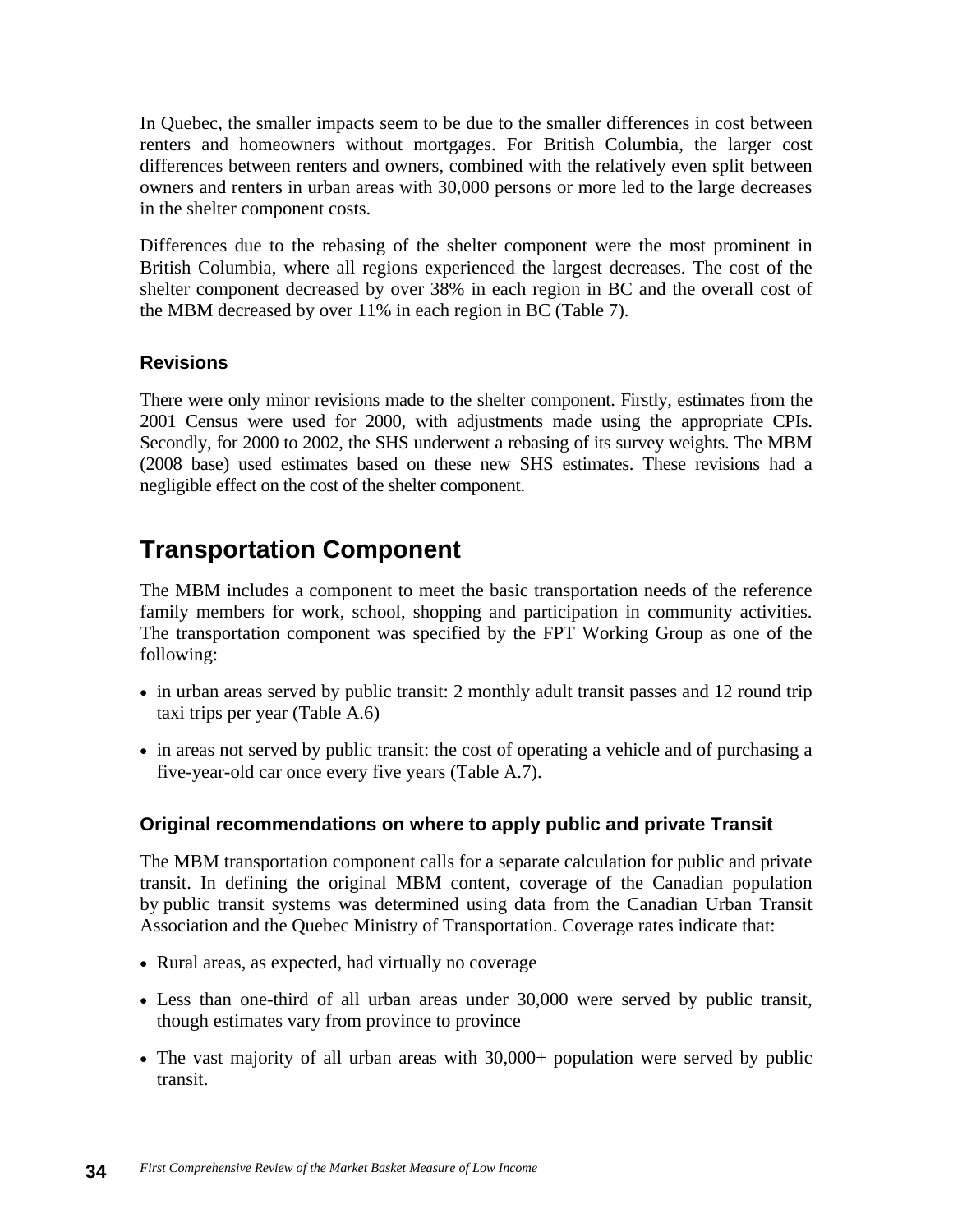Based on these results, the following treatment was applied at the time of the initial construction of the MBM:

- Urban areas  $500,000+$  and Urban areas  $100,000 499,999$  The public transportation component applied since transit systems were present in every urban centre in these categories.
- Urban areas  $30,000 99,999$ , except Charlottetown Of the 49 centres in this category, 46 had public transit systems. It was proposed that the public transportation component be applied to all centres in this size class except for Charlottetown.
- Charlottetown, P.E.I. At the time of the initial construction of the MBM, Charlottetown was not served by public transit. Since Charlottetown was the only centre of this size in the province, it was recommended that the private transportation component be applied.
- Urban areas less than 30,000 and rural areas The private transportation component applied to these two categories. There was a separate private transportation calculation for each province.

# **Public Transportation Component**

The transportation component is based on public transit in 27 of the MBM regions including all urban areas with populations over 100,000 and most in the 30,000 to 99,999 size category. It consists of the total annual cost of two monthly adult transit passes and 12 round-taxi trips per year.

## **Public transit fares**

Public transit fares collected in 49 cities are used in the MBM. Since transit fares are priced twice yearly<sup>12</sup>, the average of the two observations represents the monthly cost of one adult pass. This is multiplied by 24 (2 adults x 12 months) to give an annual value. Where monthly passes are not available, 40 adult ticket fares substitute for one monthly adult pass in the calculation.

Whenever public transit quotes are available from CPD from more than one city in an urban size category in a province, the public transit estimate is based on a populationweighted average of the surveyed cities.

#### **Taxi fares**

The MBM specifies 12 taxi fares per reference family per year. In 2000, the cost was set at \$16 each or \$192 per year in all urban size categories where public transportation applies. This amount is updated annually using the movement in the provincial CPIs for taxis and other local and commuter transportation.

 $12$  If an increase is expected in a non-pricing month, an extra pricing is done.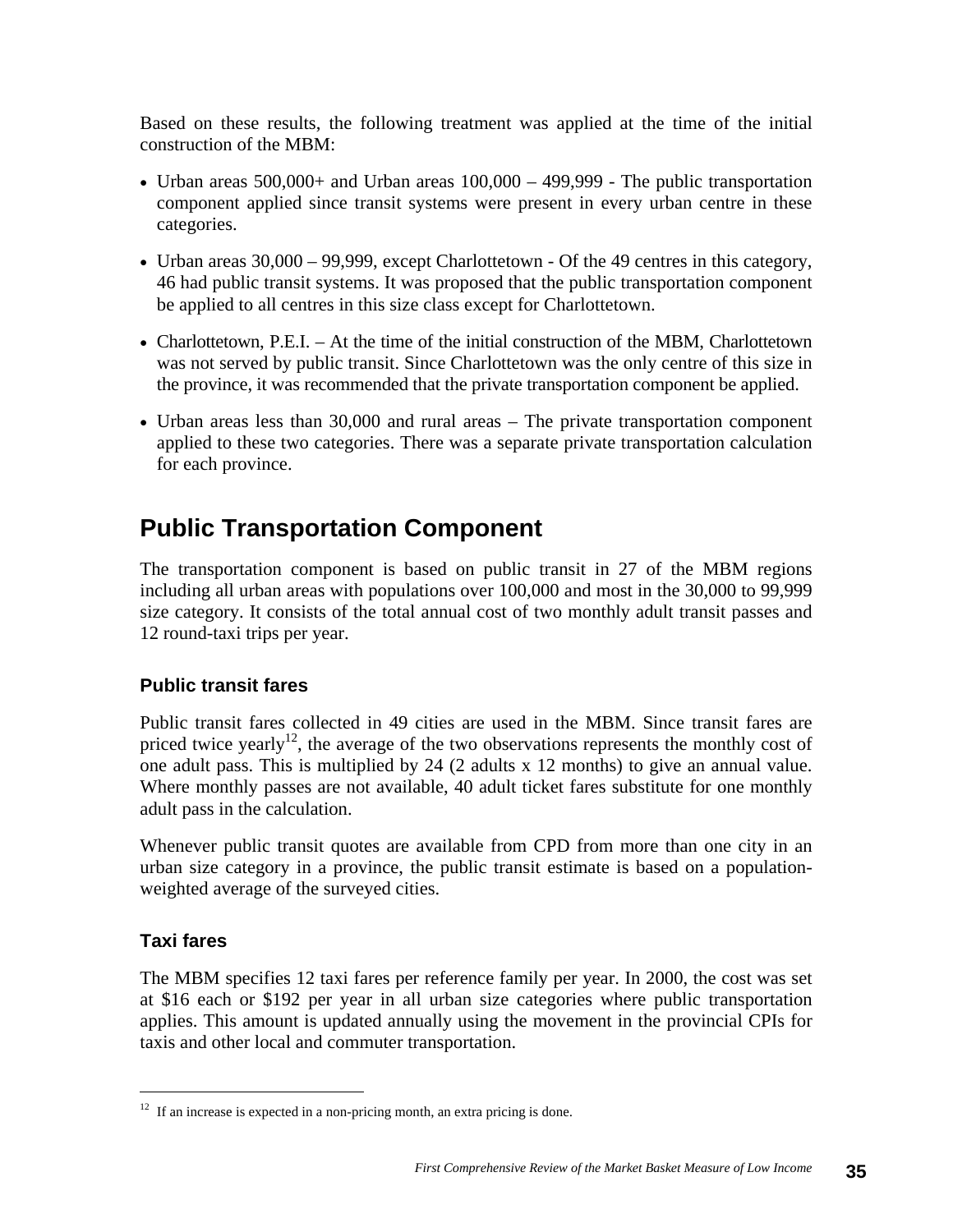#### **Total public transportation component**

The annual public transit fare values calculated for each urban size category are combined with the annual amount for taxi fares, giving the total public transportation component cost for each urban size category within each province.

#### **Rebasing public transportation**

Children living in areas served by public transportation may need to use the transit system to access various activities included in the MBM (such as museums and sporting events). During the consultation process, it was recommended to include the cost of one transit pass for the 13 year old. This change was applied retroactively starting in 2000.

Since prices for children's bus passes were not available prior to 2007, the values were imputed by computing a ratio of the price of an adult pass to the price of the child's pass in 2007. This ratio was then applied to the cost of an adult pass in 2000 to 2006 to estimate the cost of a children's bus pass in 2000 to 2006.

Beginning in 2005, the Census Agglomeration (CA) of Charlottetown began to have some public transit service, starting in the city of Charlottetown itself in September. Charlottetown, however, is only one part of the CA, making up just over half of the population of the CA in 2006. Service in the rest of the CA began in 2008 and by September 2008, coverage extended to the other two cities (towns) making up the CA of Charlottetown. As such, Charlottetown remains part of the private transportation component until 2009 when it will be switched to the public transportation component.

#### **Impact of rebasing public transportation component**

For 2007, the inclusion of one child's bus pass increased the cost of the transportation component by an average of almost 31% (Table 8). The impact ranged from 23% in Montréal to 38% in Toronto. In terms of the impact on the total cost of the MBM, the inclusion of the child's bus pass led to an average increase of almost 2%. Urban areas in British Columbia with populations between 30,000 and 499,999 were impacted the least (1.4%) while Toronto was impacted the most at 3.2%.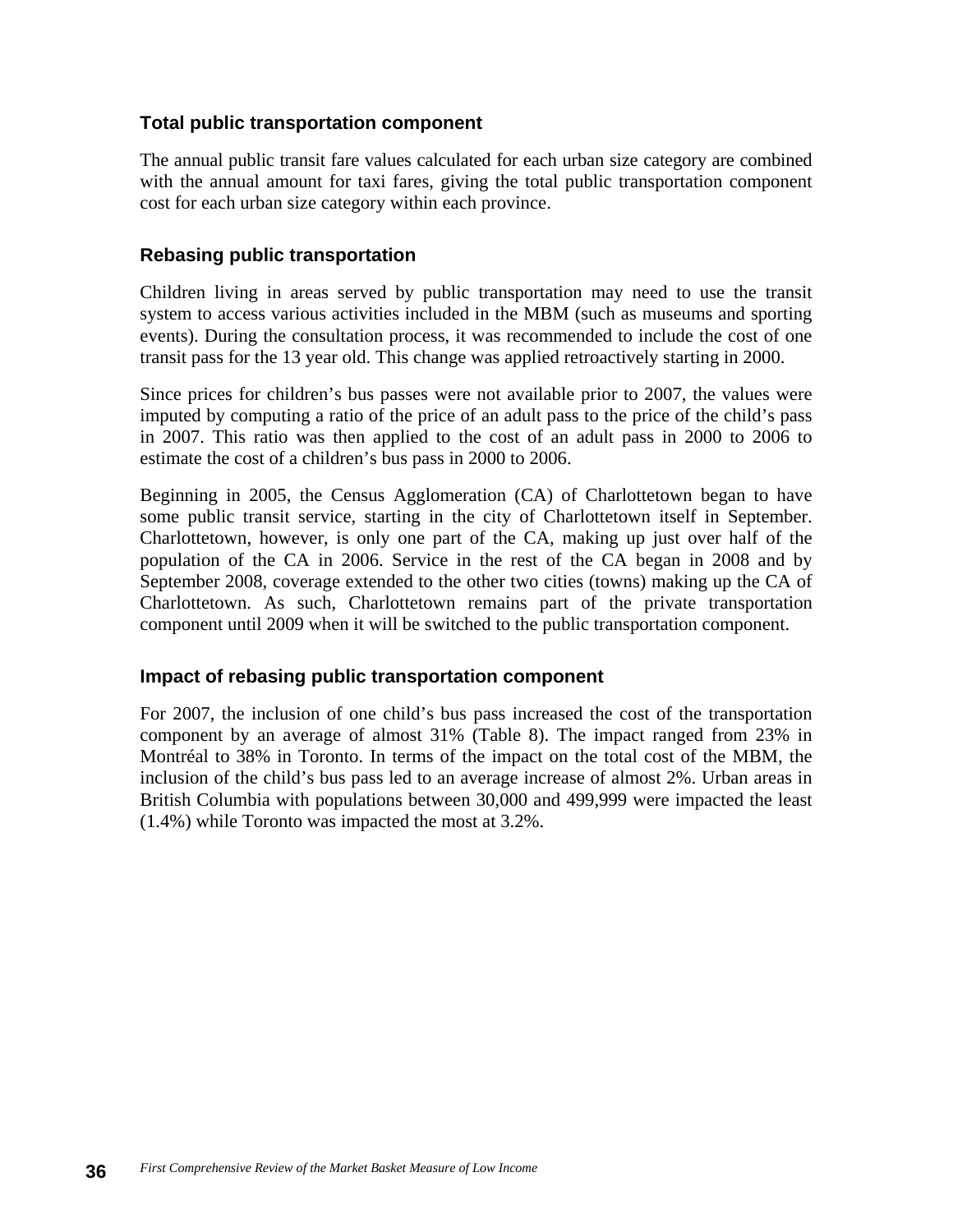| Table 8                                                                                                                    |                     |        |                           |                                                  |      |                                  |                                                  |        |  |  |  |
|----------------------------------------------------------------------------------------------------------------------------|---------------------|--------|---------------------------|--------------------------------------------------|------|----------------------------------|--------------------------------------------------|--------|--|--|--|
| Impact of addition of one child's bus pass on transportation component and total MBM<br>threshold, by MBM region, for 2007 |                     |        |                           |                                                  |      |                                  |                                                  |        |  |  |  |
|                                                                                                                            |                     |        |                           | <b>Transportation Component</b>                  |      |                                  | <b>Total MBM Threshold</b>                       |        |  |  |  |
| <b>MBM Geo-Code</b>                                                                                                        |                     | Change | <b>Before</b><br>Rebasing | <b>Only Public</b><br>Transportation<br>Rebasing |      | <b>Before</b><br>Change Rebasing | <b>Only Public</b><br>Transportation<br>Rebasing | Change |  |  |  |
| Province                                                                                                                   | Region              | \$     | \$                        | \$                                               | %    | \$                               | \$                                               | %      |  |  |  |
| Newfoundland and<br>Labrador                                                                                               | St. John's          | 456    | 1,734                     | 2,190                                            | 26.3 | 28,544                           | 29,000                                           | 1.6    |  |  |  |
| Nova Scotia                                                                                                                | 30,000 to 99,999    | 499    | 1,631                     | 2,130                                            | 30.6 | 28,012                           | 28,511                                           | 1.8    |  |  |  |
|                                                                                                                            | Halifax             | 504    | 1,684                     | 2,188                                            | 30.0 | 29,761                           | 30,265                                           | 1.7    |  |  |  |
|                                                                                                                            | Cape Breton         | 480    | 1,444                     | 1,924                                            | 33.3 | 27,037                           | 27,517                                           | 1.8    |  |  |  |
| <b>New Brunswick</b>                                                                                                       | Fredericton         | 480    | 1,816                     | 2,296                                            | 26.4 | 29,681                           | 30,161                                           | 1.6    |  |  |  |
|                                                                                                                            | Saint John          | 468    | 1,672                     | 2,140                                            | 28.0 | 27,202                           | 27,670                                           | 1.7    |  |  |  |
|                                                                                                                            | Moncton             | 528    | 1,648                     | 2,176                                            | 32.0 | 27,946                           | 28,474                                           | 1.9    |  |  |  |
| <b>Ouébec</b>                                                                                                              | 30,000 to 99,999    | 415    | 1,463                     | 1,878                                            | 28.3 | 24,283                           | 24,697                                           | 1.7    |  |  |  |
|                                                                                                                            | 100,000 to 499,999  | 548    | 1,733                     | 2,281                                            | 31.6 | 24,492                           | 25,039                                           | 2.2    |  |  |  |
|                                                                                                                            | Québec City         | 534    | 1,843                     | 2,377                                            | 29.0 | 25,810                           | 26,344                                           | 2.1    |  |  |  |
|                                                                                                                            | Montréal            | 420    | 1,810                     | 2,230                                            | 23.2 | 26,560                           | 26,980                                           | 1.6    |  |  |  |
| Ontario                                                                                                                    | 30,000 to 99,999    | 660    | 1,807                     | 2,467                                            | 36.5 | 26,478                           | 27,138                                           | 2.5    |  |  |  |
|                                                                                                                            | 100,000 to 499,999  | 671    | 1,952                     | 2,623                                            | 34.4 | 27,856                           | 28,527                                           | 2.4    |  |  |  |
|                                                                                                                            | Ottawa              | 717    | 1,957                     | 2,674                                            | 36.7 | 30,032                           | 30,749                                           | 2.4    |  |  |  |
|                                                                                                                            | Hamilton/Burlington | 672    | 1,807                     | 2,479                                            | 37.2 | 27,538                           | 28,210                                           | 2.4    |  |  |  |
|                                                                                                                            | Toronto             | 1,005  | 2,641                     | 3,646                                            | 38.1 | 31,729                           | 32,735                                           | 3.2    |  |  |  |
| Manitoba                                                                                                                   | <b>Brandon</b>      | 588    | 1,622                     | 2,210                                            | 36.3 | 26,156                           | 26,744                                           | 2.2    |  |  |  |
|                                                                                                                            | Winnipeg            | 578    | 1,940                     | 2,518                                            | 29.8 | 27,256                           | 27,834                                           | 2.1    |  |  |  |
| Saskatchewan                                                                                                               | 30,000 to 99,999    | 452    | 1,491                     | 1,943                                            | 30.3 | 25,596                           | 26,048                                           | 1.8    |  |  |  |
|                                                                                                                            | Saskatoon           | 528    | 1,700                     | 2,228                                            | 31.1 | 27,292                           | 27,820                                           | 1.9    |  |  |  |
|                                                                                                                            | Regina              | 480    | 1,604                     | 2,084                                            | 30.0 | 26,835                           | 27,315                                           | 1.8    |  |  |  |
| Alberta                                                                                                                    | 30,000 to 99,999    | 504    | 1,462                     | 1,966                                            | 34.5 | 29,355                           | 29,859                                           | 1.7    |  |  |  |
|                                                                                                                            | Edmonton            | 504    | 1,661                     | 2,165                                            | 30.3 | 29,215                           | 29,719                                           | 1.7    |  |  |  |
|                                                                                                                            | Calgary             | 564    | 2,045                     | 2,609                                            | 27.6 | 30,951                           | 31,515                                           | 1.8    |  |  |  |
| <b>British Columbia</b>                                                                                                    | 30,000 to 99,999    | 380    | 1,477                     | 1,857                                            | 25.7 | 27,575                           | 27,954                                           | 1.4    |  |  |  |
|                                                                                                                            | 100,000 to 499,999  | 427    | 1,660                     | 2,087                                            | 25.7 | 30,956                           | 31,383                                           | 1.4    |  |  |  |
|                                                                                                                            | Vancouver           | 480    | 1,898                     | 2,378                                            | 25.3 | 31,768                           | 32,248                                           | 1.5    |  |  |  |
|                                                                                                                            |                     |        |                           | Average change:                                  | 30.7 |                                  |                                                  | 1.9    |  |  |  |
|                                                                                                                            |                     |        |                           | Maximum change:                                  | 38.1 |                                  |                                                  | 3.2    |  |  |  |
|                                                                                                                            |                     |        |                           | Minimum change:                                  | 23.2 |                                  |                                                  | 1.4    |  |  |  |

#### **Revisions to public transportation component**

No revisions were necessary to the public transportation component.

# **Private transportation component**

Calculation of the private transportation component involves estimating values for each of the private transportation items identified by the MBM specifications, and then summing to give the total private transportation component. Various sources were used which cover different geographic areas and have different frequencies.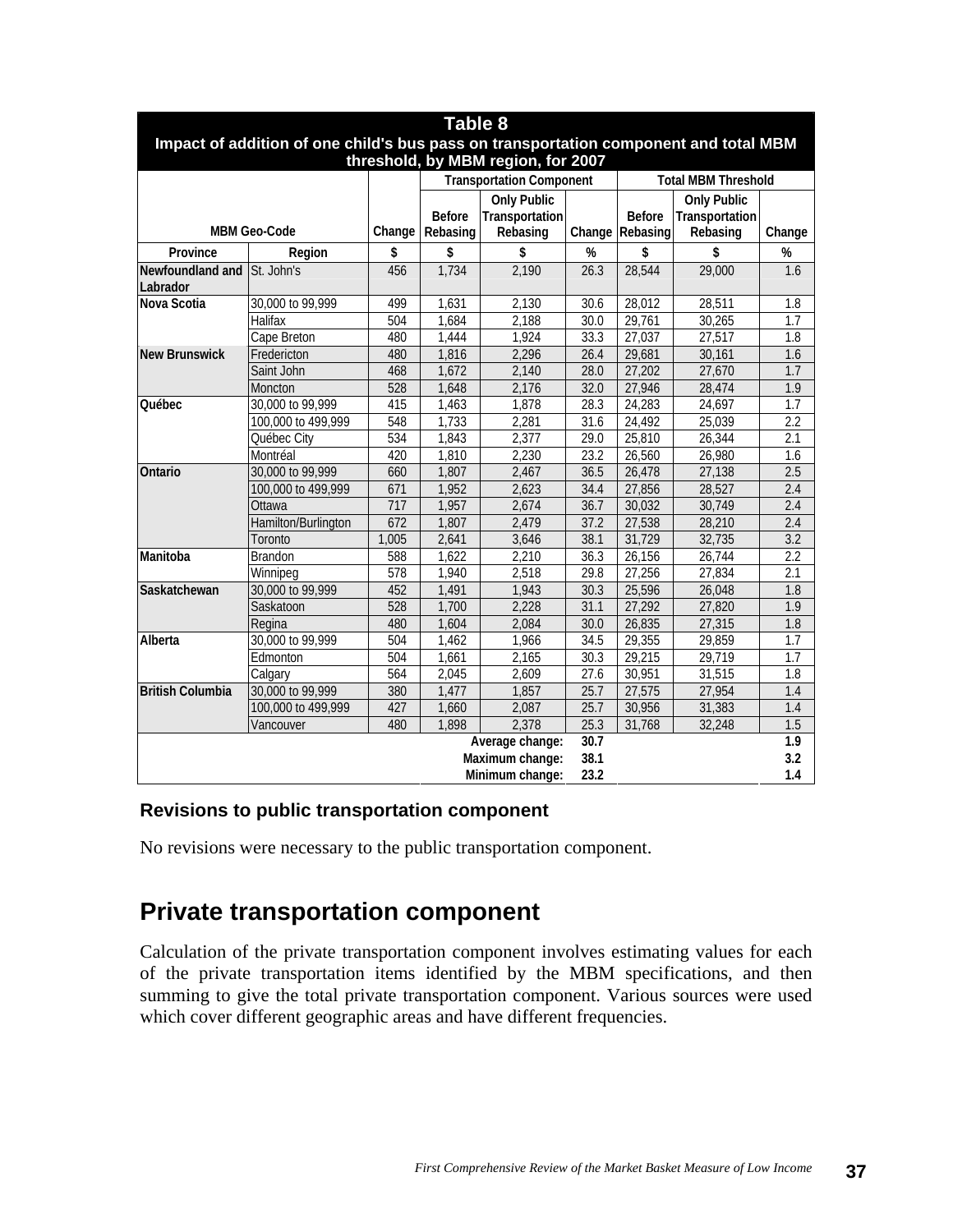### **Annual private transportation component:**

#### **Private Transportation Component**

- *= (***1/5 X** *Cost of a five year old car, including interest charges)*
- *+ (Annual drivers license fee) + (Annual vehicle registration fee)*
- *+ (Annual mandatory vehicle) + (Cost of* **1,500** *litres of gasoline)*
- *+ (cost of two oil changes and one tune up)*

#### **Purchase price of a used car**

The MBM specifications for the private transportation component allow for the purchase of a five-year-old, four-door compact car, once every five years. Purchase price includes interest charges for a 36-month loan on the entire purchase amount. The source of the price for the used vehicle is the *Canadian Red Book – Official Used Car Valuations*, an acceptable benchmark for used vehicle valuations in the automobile sector.

The make and model specified by HRDC was a four-door, four-cylinder Chevrolet Cavalier. Prices published in the *Red Book* are based on Toronto prices but factors are provided for adjusting for provincial price variations. Using these prices and adjustment factors along with the appropriate sales taxes, monthly<sup>13</sup> vehicle price estimates by province are calculated. The monthly prices are then averaged to convert them to an annual average price.

Interest charges are added to cover the cost of a loan for the entire purchase price. Since loan rates vary with time, depending on market conditions, an average annual interest rate is calculated. This rate is based on monthly quotes provided by representative financial institutions. The annual interest rate then determines total interest charges for a 36-month loan for the vehicle's entire purchase price. Total interest charges, divided by five, give the annual interest charge for the loan. The annual purchase price plus the annual interest charge gives the total annual price, by province, of purchasing the MBM-specified vehicle.

#### **Driver's license**

Provincial driver's licence fees are surveyed annually by CPD. Where licence fees cover more than one year, an annual rate is calculated.

#### **Vehicle registration**

Provincial and territorial vehicle registration fees are priced annually by CPD.

<sup>&</sup>lt;sup>13</sup> The Red Book changed its publication frequency to nine times per year in 2009.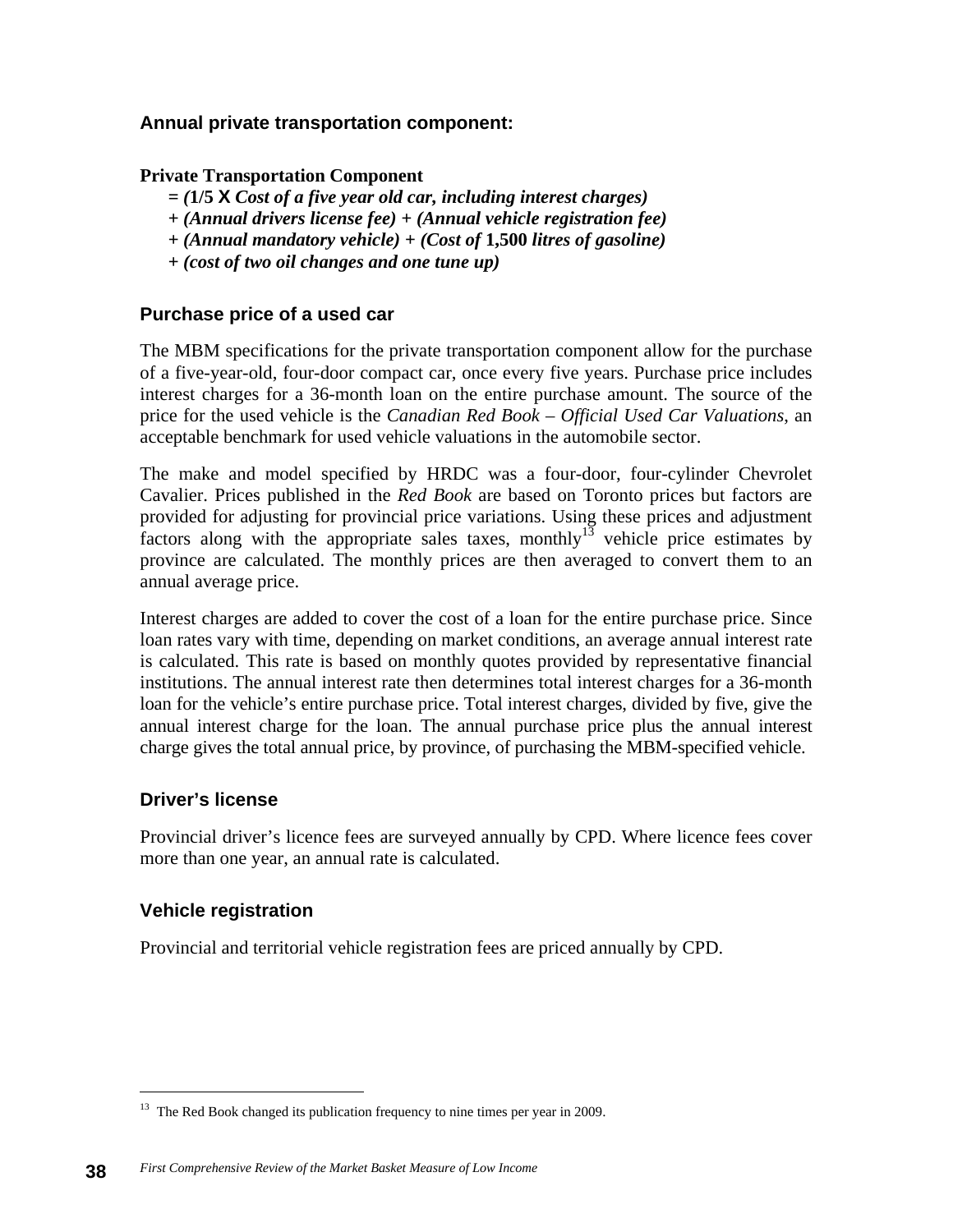#### **Mandated vehicle insurance**

The MBM specifies mandated vehicle insurance, meaning only the basic insurance required by law, including coverage to drive a vehicle to work. Specifications assume that the drivers have had six years without an accident. There are separate MBM mandated vehicle insurance calculations for each province. Where only one centre is surveyed in a province, prices quoted for that centre represent mandated vehicle insurance for the entire province.

Where price quotes are available from more than one urban centre in a province, the cost is based on a population-weighted average of the smaller cities surveyed. There are two reasons for omitting the larger cities. First, many of the centres surveyed are classified in larger urban areas where the public transportation component applies, and insurance quotes should be restricted as much as possible to centres where the private transportation component applies. Second, insurance rates tend to be higher in the larger, more trafficcongested urban areas: if price quotes from the largest centres were incorporated, they would overestimate vehicle insurance costs in the smaller urban and rural areas where the private transportation component applies.

Annual mandated insurance prices are derived from CPD vehicle insurance quotes. In some jurisdictions, mandatory insurance is included with driver's licences (Manitoba and Québec), while in others, vehicle owners must arrange for their own auto insurance coverage. Price quotes in each province are adjusted to take individual provincial situations into account.

#### **Gasoline**

The MBM specifies 1,500 litres of gasoline for the private transportation component. Gasoline is surveyed monthly by CPD. Given the variability in gasoline prices over time, the individual city values provided by CPD are the arithmetic mean of the monthly geometric mean prices, multiplied by 1,500.

Calculation of gasoline prices is also restricted to the smallest surveyed centres in each province. As with price quotes for other items, most of the centres surveyed for gasoline are the larger urban areas. Restricting gasoline estimates to smaller centres minimizes the potential price impact of greater competition among outlets in larger centres. As a result, gasoline prices are based on quotes from only one urban centre in seven provinces (PEI, Nova Scotia, New Brunswick, Ontario, Manitoba, Alberta, BC) and from two or three in the other provinces.

#### **Vehicle maintenance**

The MBM specifies annual vehicle maintenance as one annual tune-up and two oil changes. These items are priced twice a year by CPD. The estimates for annual tune-ups and oil changes are based on population-weighted averages of the surveyed centres.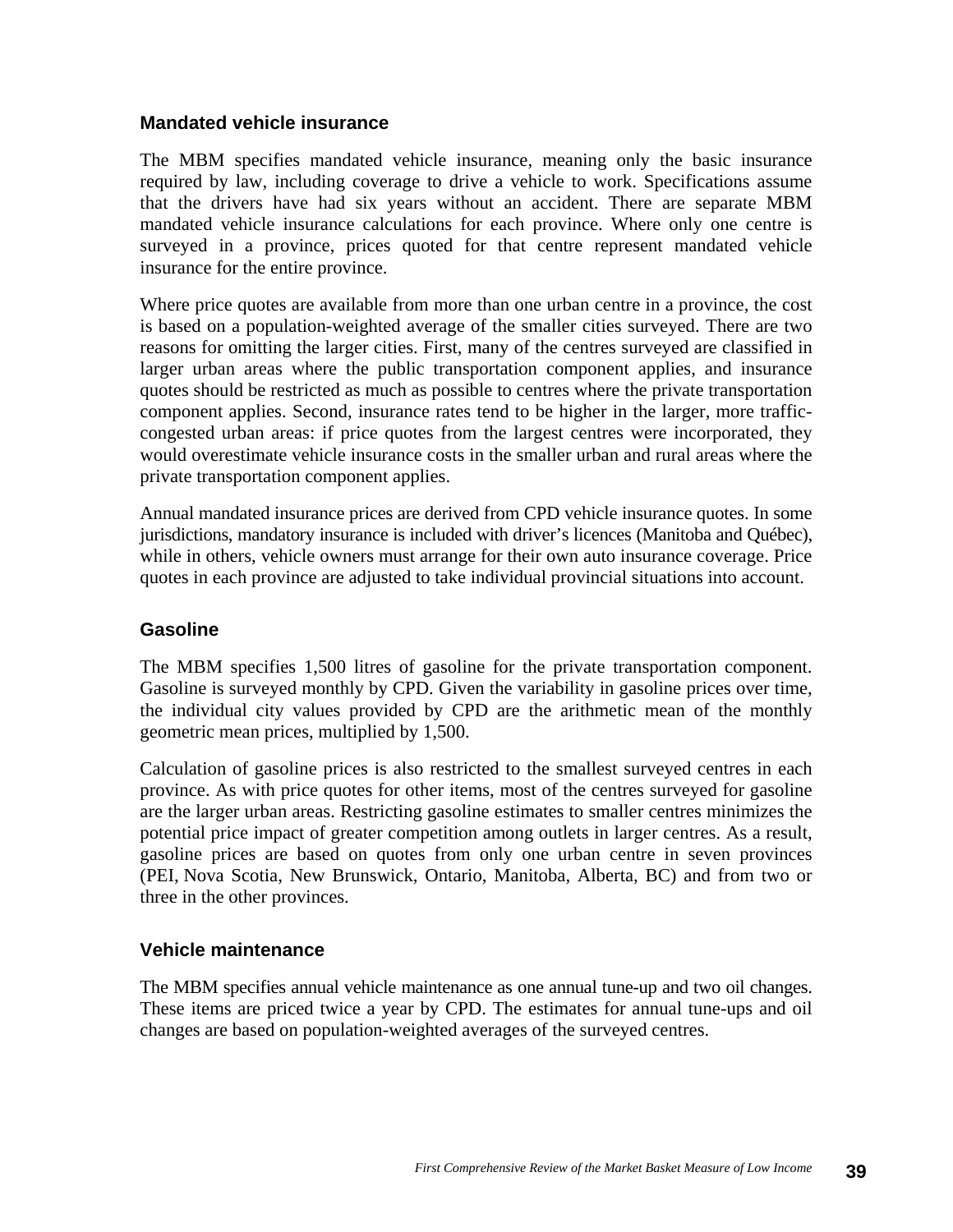### **Total private transportation component**

The annual estimate of each private transportation item is summed within each MBM region, producing the MBM private transportation component value.

### **Rebasing private transportation component**

The consultation process undertaken by HRSDC recommended several changes to the private transportation basket. Since the reference family is comprised of two adults, HRSDC agreed to the suggestion that the basket should contain the costs associated with both adults being drivers. This includes the addition of the cost of a second driver's licence and any additional insurance costs. Since it was not possible to determine the cost of insurance for two drivers for the years 2000 to 2005, it was decided that the first year (2006) in which insurance for two drivers was available would be pushed back using the provincial CPIs for automotive vehicle insurance premiums.

For 2007, the impact of adding the cost of an additional driver's licence and additional insurance costs to the reference family means a change ranging from -4.4% to 2.1% on the transportation component, and a change ranging from -0.7% to 0.3% on the overall MBM threshold.

In the 2000-base MBM, the automobile was a four-door, four-cylinder Chevrolet Cavalier. In 2005, Chevrolet ceased manufacturing the Cavalier so it needed to be replaced in the MBM. Using the Canadian Consumer Buying Guide, a list was compiled of "small sedans". Models no longer offered in 2008 were eliminated and prices were obtained using the Red Book for the remaining models. Two models appeared to be outliers – more expensive imported cars beyond the definition of a basic model specified by the MBM. The model selected for the MBM was the car whose value was closest to the median value of the remaining six automobiles. The model chosen was the four-door Ford Focus sedan.

Looking at the 2007 Red Book values for  $2002<sup>14</sup>$  automobiles, there is a significant difference in the values of these two automobiles. While the annual average price of the Cavalier was about \$4,800, for the Focus, it was almost \$6,400. This difference (33%) would result in a noticeable break in the private transportation component. To smooth the transition between the Cavalier and Focus, the Focus was introduced gradually to the basket. Up to 2006, the Cavalier was used. However, in 2007, two-thirds of the value of the Cavalier and one-third of the value of the Focus were used. In 2008, one-third of the value of the Cavalier and two-thirds of the value of the Focus were used. Beginning in 2009, the full value of the Focus will be used in the MBM. Similarly, insurance costs for the Focus were introduced on a gradual basis.

<sup>14</sup> Model year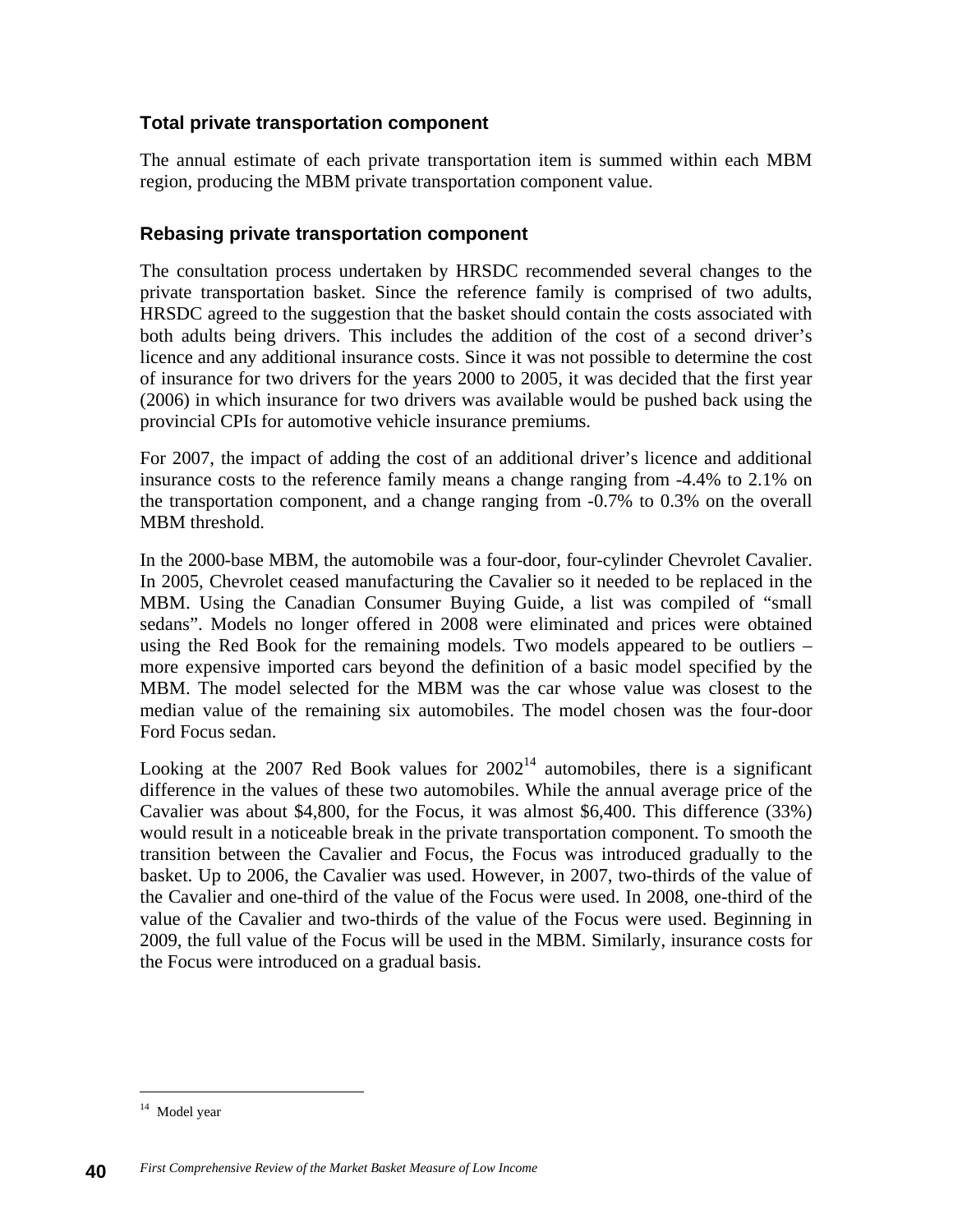For 2007, the impact of changing the automobile in the transportation component was on average 3.7%, or \$147 (Table 9). As this change is introduced on a phased-in basis, the impact was moderated. The impact of changing the automobile to the MBM basket as a whole was roughly half-a-percent.

| Table 9                                                                                                                                     |                     |        |               |                                 |     |                            |                    |        |  |
|---------------------------------------------------------------------------------------------------------------------------------------------|---------------------|--------|---------------|---------------------------------|-----|----------------------------|--------------------|--------|--|
| Impact of blended car (2/3rds Cavalier + 1/3rd Focus) on the Transportation Component<br>and Overall MBM Threshold, by MBM Region, for 2007 |                     |        |               |                                 |     |                            |                    |        |  |
|                                                                                                                                             |                     |        |               | <b>Transportation Component</b> |     | <b>Total MBM Threshold</b> |                    |        |  |
|                                                                                                                                             |                     |        | <b>Before</b> | <b>Blended Car</b>              |     | <b>Before</b>              | <b>Blended Car</b> |        |  |
|                                                                                                                                             | <b>MBM Geo-Code</b> | Change | Rebasing      | Only                            |     | Change Rebasing            | Only               | Change |  |
| Province                                                                                                                                    | Region              | \$     | \$            | \$                              | %   | \$                         | \$                 | %      |  |
| Newfoundland and                                                                                                                            | <b>Irural</b>       | 152    | 4,055         | 4.207                           | 3.7 | 29,308                     | 29,459             | 0.5    |  |
| Labrador                                                                                                                                    | < 30.000            | 152    | 4,055         | 4.207                           | 3.7 | 29.820                     | 29.971             | 0.5    |  |
| <b>Prince Edward</b>                                                                                                                        | rural               | 152    | 3,703         | 3,855                           | 4.1 | 28,603                     | 28,756             | 0.5    |  |
| <b>Island</b>                                                                                                                               | < 30,000            | 152    | 3,703         | 3,855                           | 4.1 | 29,465                     | 29,618             | 0.5    |  |
|                                                                                                                                             | Charlottetown       | 152    | 3,703         | 3,855                           | 4.1 | 30,527                     | 30.680             | 0.5    |  |
| Nova Scotia                                                                                                                                 | rural               | 149    | 4,069         | 4,218                           | 3.7 | 29,967                     | 30,116             | 0.5    |  |
|                                                                                                                                             | < 30.000            | 149    | 4,069         | 4,218                           | 3.7 | 30,245                     | 30.394             | 0.5    |  |
| <b>New Brunswick</b>                                                                                                                        | rural               | 149    | 4,231         | 4,380                           | 3.5 | 28,893                     | 29.041             | 0.5    |  |
|                                                                                                                                             | < 30.000            | 149    | 4,231         | 4,380                           | 3.5 | 29,485                     | 29.633             | 0.5    |  |
|                                                                                                                                             | 30,000 to 99,999    | 149    | 4,231         | 4,380                           | 3.5 | 28,899                     | 29.047             | 0.5    |  |
| Québec                                                                                                                                      | rural               | 146    | 3,691         | 3,837                           | 4.0 | 25,861                     | 26,006             | 0.6    |  |
|                                                                                                                                             | < 30,000            | 146    | 3,691         | 3,837                           | 4.0 | 25,964                     | 26,109             | 0.6    |  |
| Ontario                                                                                                                                     | rural               | 146    | 4,163         | 4,309                           | 3.5 | 28,440                     | 28,586             | 0.5    |  |
|                                                                                                                                             | < 30.000            | 146    | 4,163         | 4,309                           | 3.5 | 28,428                     | 28,574             | 0.5    |  |
| Manitoba                                                                                                                                    | rural               | 145    | 4,348         | 4,493                           | 3.3 | 27,192                     | 27,337             | 0.5    |  |
|                                                                                                                                             | < 30,000            | 145    | 4,348         | 4,493                           | 3.3 | 28,400                     | 28,545             | 0.5    |  |
| Saskatchewan                                                                                                                                | rural               | 145    | 4,181         | 4,326                           | 3.5 | 27,018                     | 27,163             | 0.5    |  |
|                                                                                                                                             | < 30,000            | 145    | 4.181         | 4,326                           | 3.5 | 28,047                     | 28.192             | 0.5    |  |
| Alberta                                                                                                                                     | rural               | 138    | 3,536         | 3,674                           | 3.9 | 29,200                     | 29,338             | 0.5    |  |
|                                                                                                                                             | < 30.000            | 138    | 3,536         | 3,674                           | 3.9 | 30,729                     | 30.867             | 0.5    |  |
| <b>British Columbia</b>                                                                                                                     | rural               | 149    | 4,044         | 4.193                           | 3.7 | 29,219                     | 29,367             | 0.5    |  |
|                                                                                                                                             | < 30,000            | 149    | 4.044         | 4,193                           | 3.7 | 29,395                     | 29,543             | 0.5    |  |
|                                                                                                                                             |                     |        |               | Average change:                 | 3.7 |                            |                    | 0.5    |  |
|                                                                                                                                             |                     |        |               | Maximum change:                 | 4.1 |                            |                    | 0.6    |  |
|                                                                                                                                             |                     |        |               | Minimum change:                 | 3.3 |                            |                    | 0.5    |  |

While the 2000-base MBM includes oil changes and a tune-up, it does not include any other expenses related to the maintenance of the automobile. To cover these costs, expenditures on tires, batteries and other automotive parts were added to the private transportation component retroactively to 2000. These expenditures were obtained from the Survey of Household Spending item number 30600. To stay in line with the methodology of the MBM, spending was restricted to those in the  $2<sup>nd</sup>$  income decile for the reference family. Because of the small sample size, this was based on the three-year moving average at the Canada-wide level.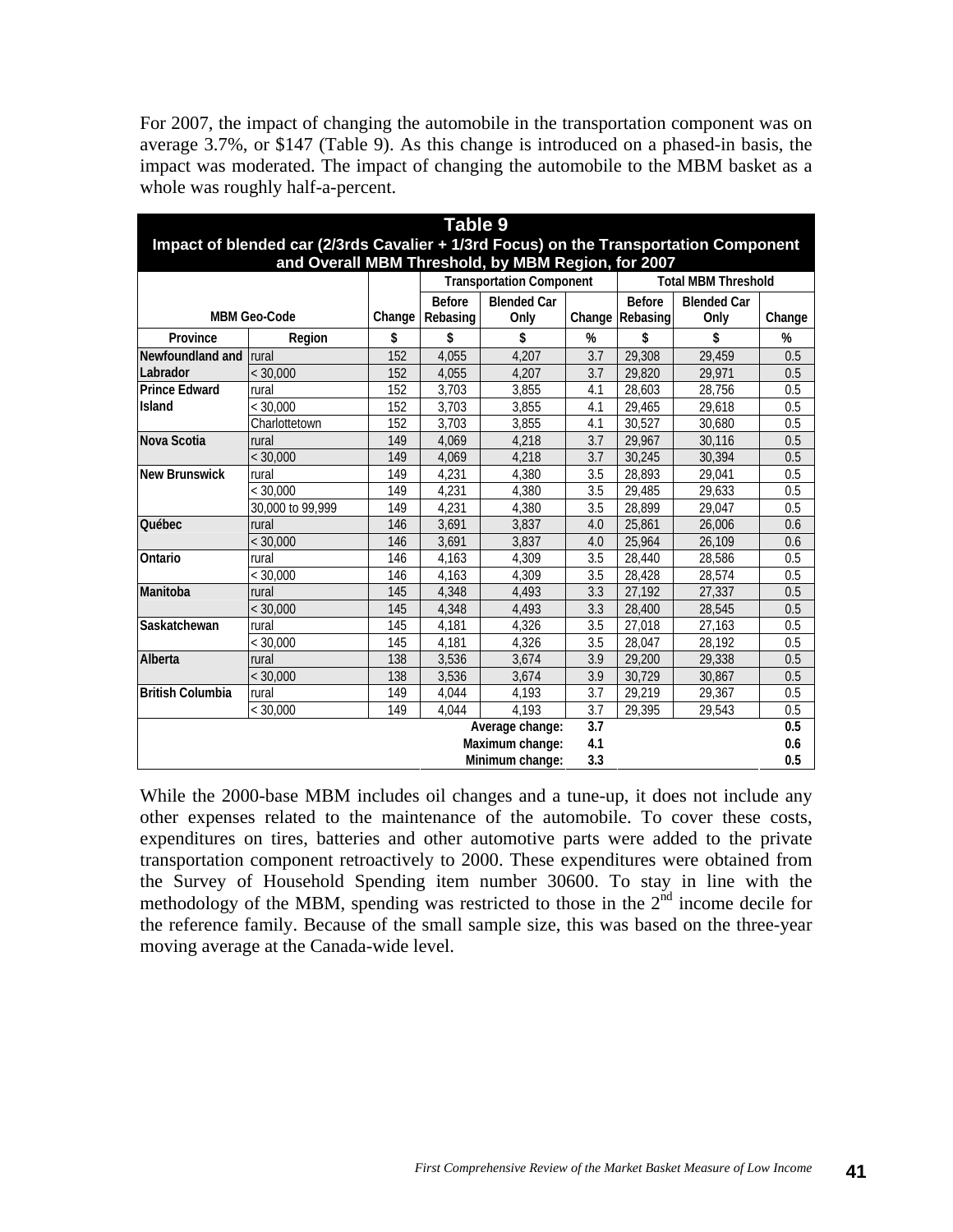The impact of adding the additional maintenance costs (\$289) to the basket increased the cost of the transportation component from 6.6% in Manitoba to 8.2% in Alberta for 2007. As the three-year moving average is used, this impact is fairly stable over time. In terms of the overall cost of the basket, this addition added roughly 1% to the MBM, in 2007.

The addition of an extra driver, and therefore the cost of another driver's licence and insurance, impacted the transportation component by roughly half-a-percentage point across all MBM regions, for 2007 and had a negligible impact on the overall MBM thresholds.

When taken together<sup>15</sup>, the impact of changing the car led to a change in the transportation component ranging from -2.0% in both Nova Scotia and Manitoba to 6.2% in Ontario for 2007. In 2007, the impact on the overall MBM thresholds ranges from -0.3% in both Nova Scotia and Manitoba to 0.9% in Ontario.

#### **Revising the private transportation component**

There were two areas where price revisions were necessary. The prices of gasoline between 2001 and 2003 were revised, leading to almost a half-percentage point decrease in the cost of the Transportation Component. Insurance costs were revised for 2005 to 2007. The largest impact of the revised insurance cost was seen in Manitoba (-4.9%), compared to an increase of 2.4 percentage points in Ontario, for 2007.

## **Overall impact of rebasing and revisions**

In general, after all the rebasing and revisions, regions covered by public transportation experienced a greater impact than those covered by private transportation. The average impact over all years on the transportation component for these regions, was about 31% and had an average range of 23% to 43%, for all the rebased years (Table 10). These changes were entirely due to the addition of one child's bus pass to the transportation component.

<sup>&</sup>lt;sup>15</sup> This includes the blended value of the car, the blended price of insurance for both cars and the additional driver.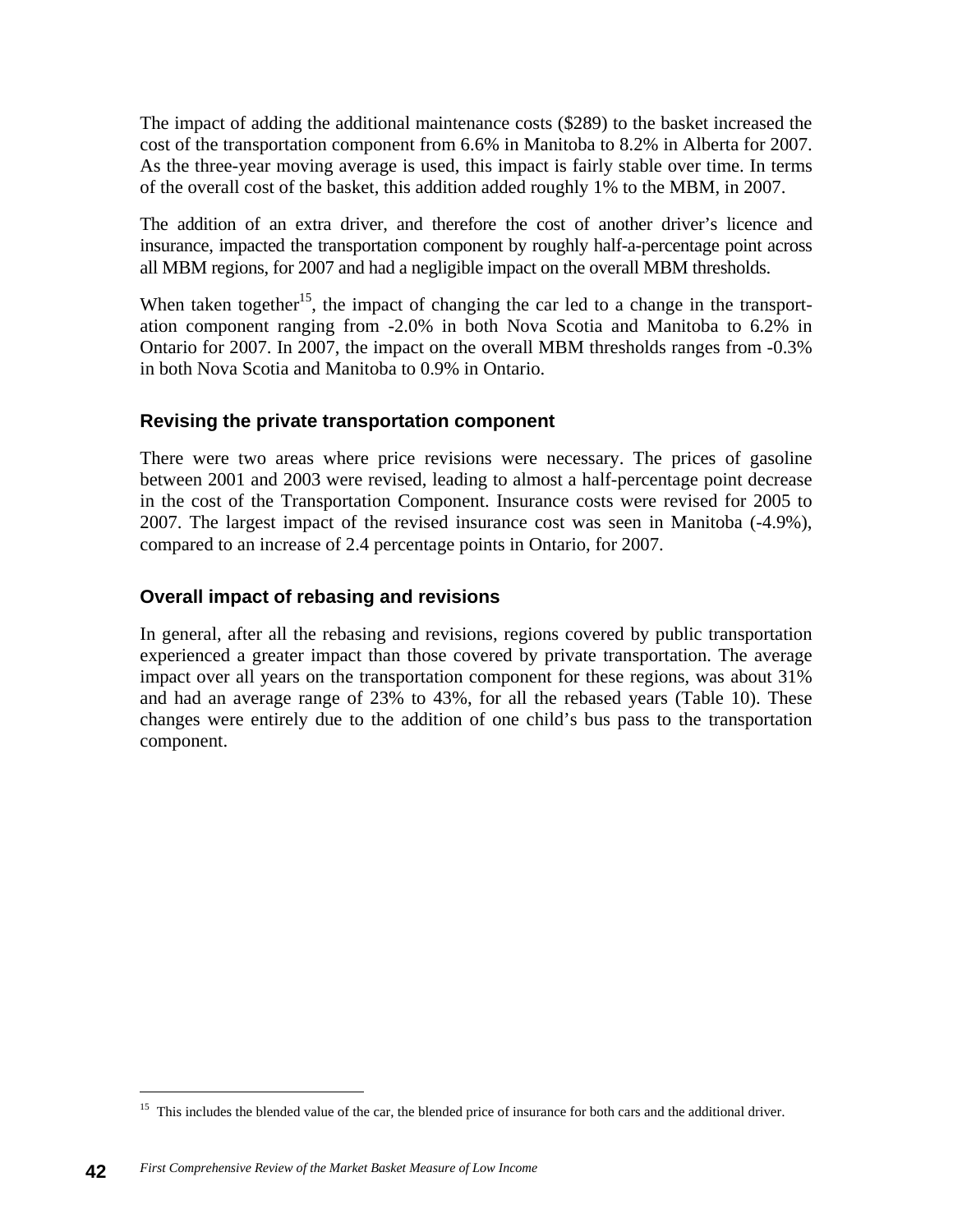| <b>I QUIC IV</b><br>Transportation component: Differences between 2000 base and 2008 base,<br>by MBM region, 2000 to 2007 |                                                                                                           |            |                  |               |            |            |               |            |             |  |
|---------------------------------------------------------------------------------------------------------------------------|-----------------------------------------------------------------------------------------------------------|------------|------------------|---------------|------------|------------|---------------|------------|-------------|--|
| Public:                                                                                                                   |                                                                                                           |            |                  |               |            |            |               |            |             |  |
|                                                                                                                           | MBM Geo-Code                                                                                              | 2000       | 2001             | 2002          | 2003       | 2004       | 2005          | 2006       | 2007        |  |
| Province                                                                                                                  | Region                                                                                                    |            |                  |               | %          |            |               |            |             |  |
| Newfoundland and<br>Labrador                                                                                              | St. John's                                                                                                | 27.3       | 26.2             | 26.2          | 26.4       | 26.3       | 26.1          | 26.3       | 26.3        |  |
| Nova Scotia                                                                                                               | 30,000 to 99,999                                                                                          | 31.4       | 31.2             | 31.2          | 31.0       | 30.7       | 30.6          | 30.5       | 30.6        |  |
|                                                                                                                           | Halifax                                                                                                   | 30.7       | 30.6             | 30.5          | 30.4       | 30.1       | 30.0          | 30.0       | 30.0        |  |
|                                                                                                                           | Cape Breton                                                                                               | 34.0       | 33.8             | 33.8          | 33.6       | 33.2       | 33.1          | 32.8       | 33.3        |  |
| <b>New Brunswick</b>                                                                                                      | Fredericton                                                                                               | 25.9       | 26.5             | 26.5          | 26.5       | 26.3       | 26.5          | 26.1       | 26.4        |  |
|                                                                                                                           | Saint John                                                                                                | 31.6       | 29.0             | 29.0          | 28.7       | 28.5       | 28.4          | 28.7       | 28.0        |  |
|                                                                                                                           | Moncton                                                                                                   | 29.9       | 32.0             | 31.9          | 31.6       | 31.4       | 31.4          | 31.9       | 32.0        |  |
| Québec                                                                                                                    | 30,000 to 99,999                                                                                          | 28.6       | 28.3             | 29.0          | 29.0       | 28.6       | 28.4          | 28.4       | 28.3        |  |
|                                                                                                                           | 100,000 to 499,999                                                                                        | 33.0       | 31.9             | 31.9          | 31.9       | 31.8       | 31.7          | 31.4       | 31.6        |  |
|                                                                                                                           | Québec City                                                                                               | 29.8       | 29.2             | 29.4          | 29.4       | 29.3       | 29.1          | 28.9       | 29.0        |  |
|                                                                                                                           | Montréal                                                                                                  | 23.3       | 23.1             | 23.3          | 23.4       | 23.6       | 23.5          | 23.3       | 23.2        |  |
| Ontario                                                                                                                   | 30,000 to 99,999                                                                                          | 45.8       | 43.5             | 43.5          | 43.2       | 43.2       | 43.6          | 43.4       | 36.5        |  |
|                                                                                                                           | 100,000 to 499,999                                                                                        | 34.7       | 34.6             | 34.6          | 34.4       | 34.5       | 34.3          | 34.0       | 34.4        |  |
|                                                                                                                           | Ottawa                                                                                                    | 37.1       | 37.7             | 37.8          | 37.6       | 37.5       | 37.3          | 37.7       | 36.7        |  |
|                                                                                                                           | Hamilton/Burlington                                                                                       | 34.1       | 35.0             | 35.2          | 35.1       | 35.0       | 34.8          | 34.6       | 37.2        |  |
|                                                                                                                           | Toronto                                                                                                   | 35.1       | 35.4             | 35.4          | 35.4       | 35.3       | 35.2          | 35.0       | 38.1        |  |
| Manitoba                                                                                                                  | Brandon                                                                                                   | 24.7       | 24.5             | 24.8          | 24.8       | 25.2       | 25.0          | 25.0       | 36.3        |  |
|                                                                                                                           | Winnipeg                                                                                                  | 29.7       | 29.7             | 29.7          | 29.8       | 29.9       | 29.8          | 29.8       | 29.8        |  |
| Saskatchewan                                                                                                              | 30,000 to 99,999                                                                                          | 29.5       | 30.6             | 30.3          | 30.3       | 30.7       | 30.7          | 30.6       | 30.3        |  |
|                                                                                                                           | Saskatoon                                                                                                 | 33.5       | 33.4             | 33.4          | 33.6       | 33.9       | 34.0          | 34.2       | 31.1        |  |
|                                                                                                                           | Regina                                                                                                    | 29.2       | 29.9             | 29.8          | 30.0       | 30.1       | 30.0          | 30.0       | 30.0        |  |
| Alberta                                                                                                                   | 30,000 to 99,999                                                                                          | 31.7       | 32.2             | 32.2          | 32.2       | 32.1       | 32.1          | 32.0       | 34.5        |  |
|                                                                                                                           | Edmonton                                                                                                  | 38.0       | 39.0             | 38.9          | 39.1       | 39.0       | 38.9          | 38.5       | 30.3        |  |
|                                                                                                                           | Calgary                                                                                                   | 29.4       | 29.0             | 29.2          | 29.7       | 29.5       | 29.7          | 29.4       | 27.6        |  |
| <b>British Columbia</b>                                                                                                   | 30,000 to 99,999                                                                                          | 24.9       | 26.4             | 26.4          | 26.4       | 26.3       | 26.2          | 25.8       | 25.7        |  |
|                                                                                                                           | 100,000 to 499,999                                                                                        | 24.5       | 25.7             | 25.7          | 25.6       | 25.7       | 25.8          | 25.6       | 25.7        |  |
|                                                                                                                           | Vancouver                                                                                                 | 25.7       | 25.4             | 25.3          | 25.3       | 25.2       | 25.4          | 25.1       | 25.3        |  |
| <b>Private:</b>                                                                                                           |                                                                                                           |            |                  |               |            |            |               |            |             |  |
| Newfoundland and rural                                                                                                    |                                                                                                           | 5.2        | 4.2              | 4.7           | 8.0        | 8.3        | 7.9           | 8.1        | 11.2        |  |
| Labrador                                                                                                                  | < 30,000                                                                                                  | 5.2        | 4.2              | 4.7           | 8.0        | 8.3        | 7.9           | 8.1        | 11.2        |  |
| <b>Prince Edward</b><br>Island                                                                                            | rural                                                                                                     | 6.4        | 5.4              | 6.1           | 5.9        | 7.7        | 7.6           | 9.4        | 12.0        |  |
|                                                                                                                           | < 30,000                                                                                                  | 6.4        | 5.4              | 6.1           | 5.9<br>5.9 | 7.7<br>7.7 | 7.6           | 9.4        | 12.0        |  |
| Nova Scotia                                                                                                               | Charlottetown                                                                                             | 6.4<br>0.0 | 5.4<br>$-0.9$    | 6.1<br>$-1.8$ | $-3.3$     |            | 7.6<br>$-1.0$ | 9.4        | 12.0<br>5.1 |  |
|                                                                                                                           | rural<br>< 30,000                                                                                         | 0.0        | $-0.9$           | $-1.8$        | $-3.3$     | 0.6<br>0.6 | $-1.0$        | 0.6<br>0.6 | 5.1         |  |
| <b>New Brunswick</b>                                                                                                      |                                                                                                           | 7.0        | 5.9              | 4.1           | 3.4        | 5.3        | 4.0           | 5.8        | 7.9         |  |
|                                                                                                                           | rural<br>$< 30,000$ <sup>1</sup>                                                                          | 7.0        | 5.9              | 4.1           | 3.4        | 5.3        |               |            |             |  |
| Québec                                                                                                                    | rural                                                                                                     | 3.7        | 3.1              | 3.2           | 5.6        | 7.0        | 6.4           | 8.2        | 11.7        |  |
|                                                                                                                           | < 30,000                                                                                                  | 3.7        | $\overline{3.1}$ | 3.2           | 5.6        | 7.0        | 6.4           | 8.2        | 11.7        |  |
| Ontario                                                                                                                   | rural                                                                                                     | 8.6        | 8.3              | 5.9           | 6.5        | 7.5        | 6.2           | 7.6        | 13.2        |  |
|                                                                                                                           | < 30,000                                                                                                  | 8.6        | 8.3              | 5.9           | 6.5        | 7.5        | 6.2           | 7.6        | 13.2        |  |
| Manitoba                                                                                                                  | rural                                                                                                     | 3.7        | 3.2              | 2.4           | 2.0        | 3.2        | 2.1           | 1.6        | 4.6         |  |
|                                                                                                                           | < 30,000                                                                                                  | 3.7        | 3.2              | 2.4           | 2.0        | 3.2        | 2.1           | 1.6        | 4.6         |  |
| Saskatchewan                                                                                                              | rural                                                                                                     | 8.0        | 8.3              | 7.0           | 6.8        | 8.2        | 7.6           | 8.7        | 10.9        |  |
|                                                                                                                           | < 30,000                                                                                                  | 8.0        | 8.3              | 7.0           | 6.8        | 8.2        | 7.6           | 8.7        | 10.9        |  |
| Alberta                                                                                                                   | rural                                                                                                     | 1.9        | 1.4              | 2.6           | 5.4        | 6.9        | 7.8           | 10.5       | 13.6        |  |
|                                                                                                                           | < 30,000                                                                                                  | 1.9        | 1.4              | 2.6           | 5.4        | 6.9        | 7.8           | 10.5       | 13.6        |  |
| <b>British Columbia</b>                                                                                                   | rural                                                                                                     | 4.2        | 3.9              | 4.1           | 4.4        | 5.7        | 7.0           | 7.9        | 11.6        |  |
|                                                                                                                           | < 30,000                                                                                                  | 4.2        | 3.9              | 4.1           | 4.4        | 5.7        | 7.0           | 7.9        | 11.6        |  |
| base and 2008 base                                                                                                        | Starting in 2005, the creation of the "30,000 to 99,999" category prevented a comparison between the 2000 |            |                  |               |            |            |               |            |             |  |

**Table 10** 

.. not available for a specific reference period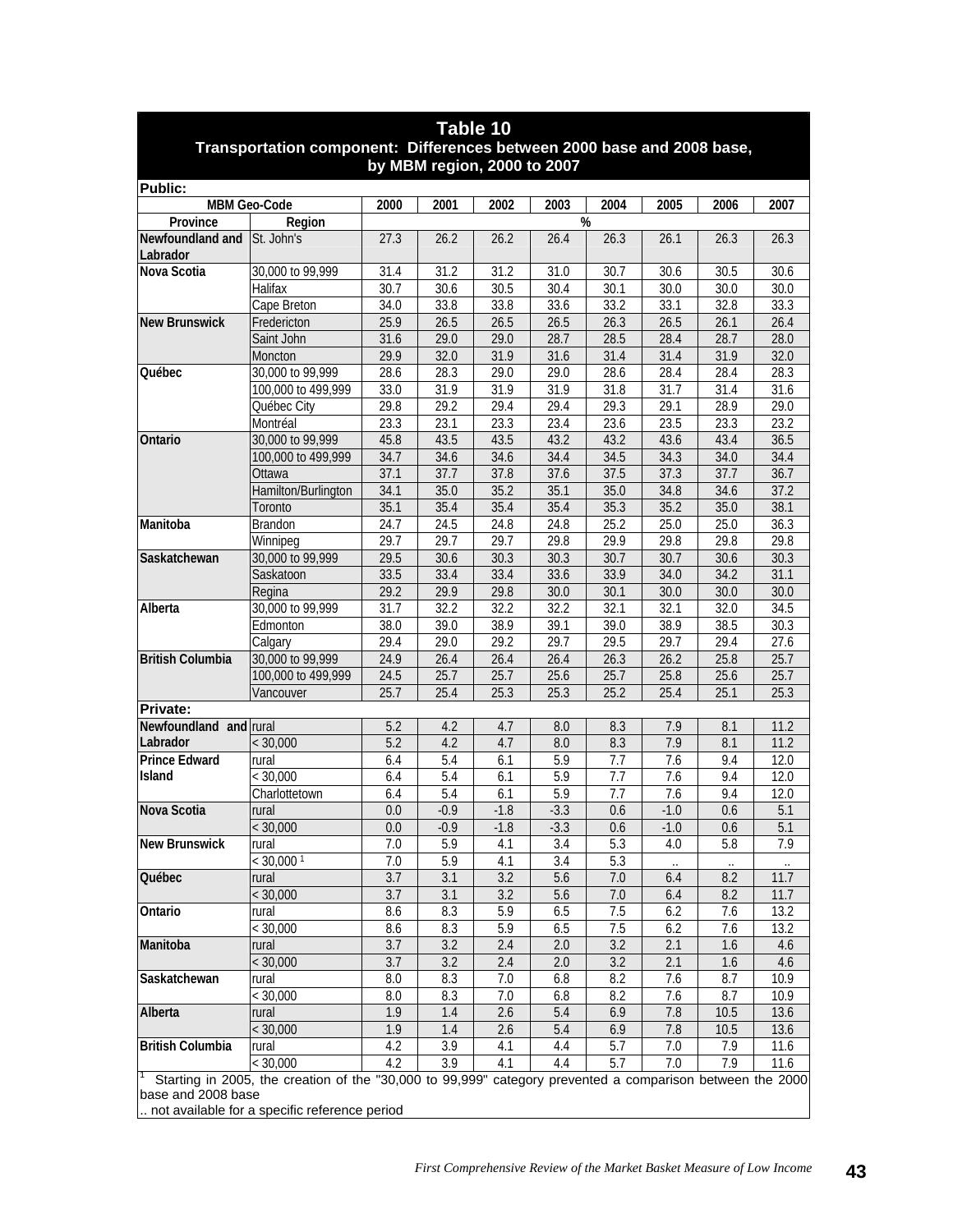The average impact over all years on the transportation component for all MBM regions that had private transportation was about 5.8% and had an average range of -0.1% to 9%, for all the rebased years. The averages for MBM regions having private transportation were slightly skewed because of the introduction of the blended new car in 2007. In 2007, the average impact on the transportation component for all regions having private transportation was 10.3% and ranged from 4.6% in regions in Manitoba to 13.6 % in regions in Alberta.

# **Other expenses component**

The MBM has a final component defined for other expenses, to cover other goods and services that would be considered necessities according to the current societal norms. The methodology for pricing other expenses does not utilize the pricing of items as other parts of the MBM does. Instead, it is based on expenditures on selected other items and items of food and clothing. These, together with the cost of the food and clothing components, result in an estimate of the cost of other expenses.

All calculations of expenditures are based on the reference families (two parents, two children for the whole year) in the second income (before tax) decile of the SHS. A multiplier is calculated as the ratio of the average spending on other goods and services to the average spending on food and clothing (Table A.8).

*Average expenditures on other goods and services Multiplier = Average expenditures on food and clothing*

To help reduce variability due to the small sample size (reference families in the second decile), the multiplier is calculated for the reference year and the two previous years and these values are averaged. Then this multiplier is applied to the cost of the food and clothing component to estimate the cost of other expenses.

#### *Other expenses component*

#### *=* **3** *year average multiplier* **x** *(cost of food* **+** *clothing component)*

While the multiplier is at the Canada-level, it is applied to the MBM-region level cost of the food and clothing components. This means that the other expenses component is region-specific.

#### **Rebasing other expenses component**

During the consultation process, it was recommended that a complete examination of spending patterns for reference families be undertaken. If more than 70% of reference families in 7 out of 10 provinces and for Canada spent on an item, it would be considered for inclusion in the other expenses component. Not all items meeting that threshold would be included, as the items also needed to materially add to the quality of life to be measured by the MBM.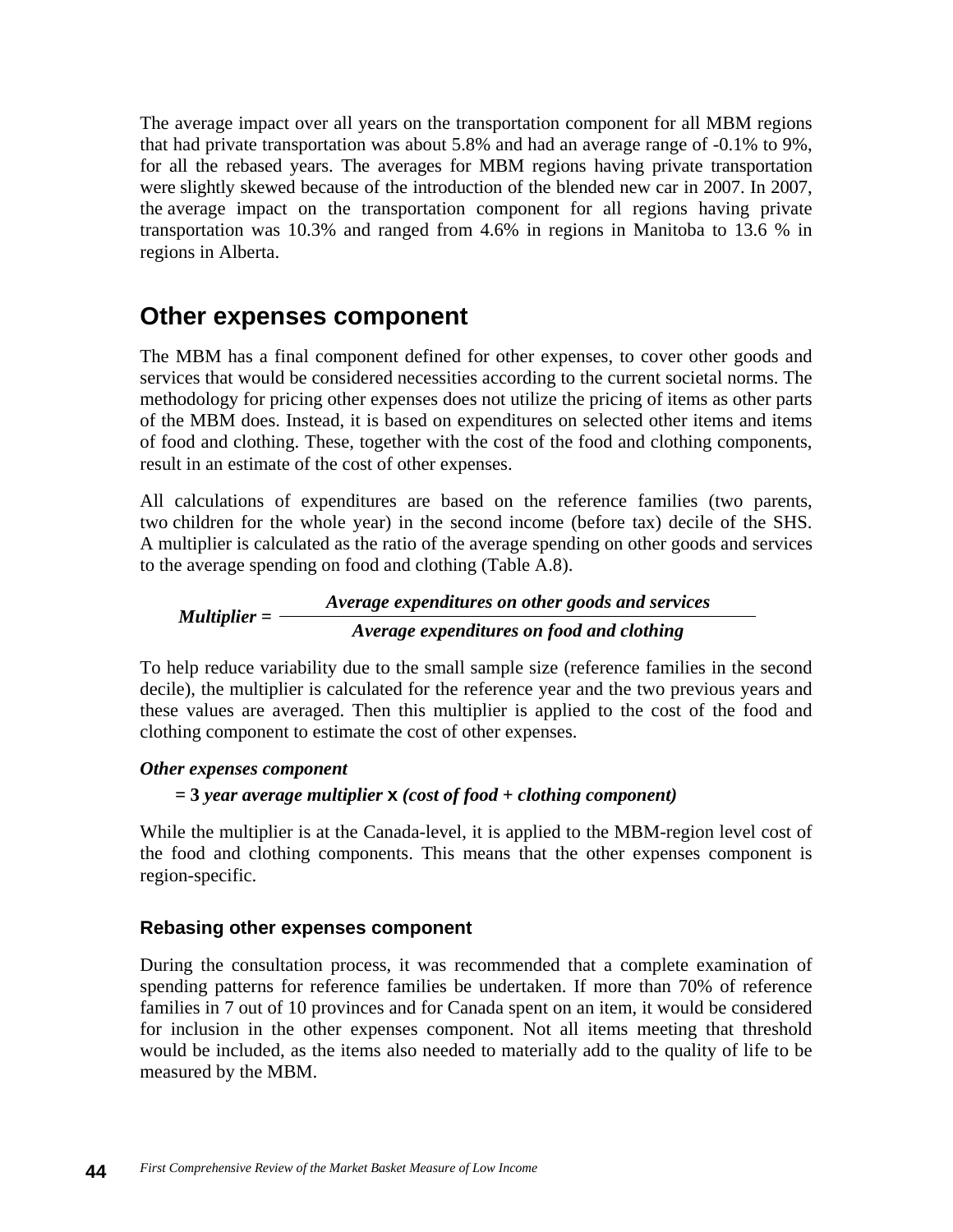Two items ("Computer equipment and supplies" and "internet access services") fulfilled these requirements, reaching the 70% threshold in eight and nine provinces respectively starting in 2005 (Tables 11 and 12).

| Table 11<br><b>Expenditures on Computer Equipment and Supplies, 2003-2007</b> |       |       |       |       |       |  |  |  |  |  |
|-------------------------------------------------------------------------------|-------|-------|-------|-------|-------|--|--|--|--|--|
| Percentage of Reference Families who spent:                                   | 2003  | 2004  | 2005  | 2006  | 2007  |  |  |  |  |  |
| Newfoundland and Labrador                                                     | 68%   | 69%   | 77%   | 81%   | 75%   |  |  |  |  |  |
| Prince Edward Island                                                          | 69%   | 66%   | 72%   | 75%   | 59%   |  |  |  |  |  |
| Nova Scotia                                                                   | 74%   | 76%   | 75%   | 82%   | 78%   |  |  |  |  |  |
| New Brunswick                                                                 | 64%   | 61%   | 58%   | 61%   | 77%   |  |  |  |  |  |
| Ouébec                                                                        | 60%   | 67%   | 71%   | 77%   | 68%   |  |  |  |  |  |
| Ontario                                                                       | 75%   | 67%   | 79%   | 82%   | 83%   |  |  |  |  |  |
| Manitoba                                                                      | 67%   | 60%   | 67%   | 76%   | 74%   |  |  |  |  |  |
| Saskatchewan                                                                  | 72%   | 72%   | 70%   | 83%   | 73%   |  |  |  |  |  |
| Alberta                                                                       | 73%   | 73%   | 75%   | 84%   | 80%   |  |  |  |  |  |
| <b>British Columbia</b>                                                       | 74%   | 82%   | 75%   | 87%   | 80%   |  |  |  |  |  |
| CANADA                                                                        | 70%   | 70%   | 75%   | 81%   | 78%   |  |  |  |  |  |
|                                                                               |       |       |       |       |       |  |  |  |  |  |
| Average expenditure of 2nd decile reference families:                         | 2003  | 2004  | 2005  | 2006  | 2007  |  |  |  |  |  |
| CANADA                                                                        | \$213 | \$318 | \$273 | \$396 | \$299 |  |  |  |  |  |
| Source: SHS                                                                   |       |       |       |       |       |  |  |  |  |  |

| Table 12<br><b>Expenditures on Internet Access Services, 2003-2007</b> |       |       |       |       |       |  |
|------------------------------------------------------------------------|-------|-------|-------|-------|-------|--|
| Percentage of Reference Families who spent:                            | 2003  | 2004  | 2005  | 2006  | 2007  |  |
| Newfoundland and Labrador                                              | 59%   | 66%   | 72%   | 87%   | 82%   |  |
| Prince Edward Island                                                   | 49%   | 76%   | 77%   | 82%   | 76%   |  |
| Nova Scotia                                                            | 48%   | 72%   | 86%   | 87%   | 91%   |  |
| New Brunswick                                                          | 55%   | 60%   | 67%   | 68%   | 88%   |  |
| <b>Ouébec</b>                                                          | 60%   | 67%   | 77%   | 84%   | 77%   |  |
| Ontario                                                                | 68%   | 76%   | 80%   | 89%   | 90%   |  |
| Manitoba                                                               | 61%   | 70%   | 80%   | 78%   | 78%   |  |
| Saskatchewan                                                           | 56%   | 69%   | 81%   | 79%   | 74%   |  |
| Alberta                                                                | 73%   | 76%   | 82%   | 90%   | 89%   |  |
| <b>British Columbia</b>                                                | 60%   | 82%   | 81%   | 95%   | 89%   |  |
| CANADA                                                                 | 64%   | 74%   | 79%   | 87%   | 85%   |  |
|                                                                        |       |       |       |       |       |  |
| Average expenditure of 2nd decile reference families:                  | 2003  | 2004  | 2005  | 2006  | 2007  |  |
| CANADA                                                                 | \$141 | \$245 | \$265 | \$352 | \$302 |  |
| Source: SHS                                                            |       |       |       |       |       |  |

#### **Impact of rebasing other expenses component**

The addition of computer equipment and supplies and internet access services added \$273 and \$265 in 2005 respectively, the first year of inclusion. By 2007, the MBM reference families spent, on average, about \$300 on each of these categories. Since the multiplier is a three-year average, the full impact of the addition of these two items was not felt until 2007.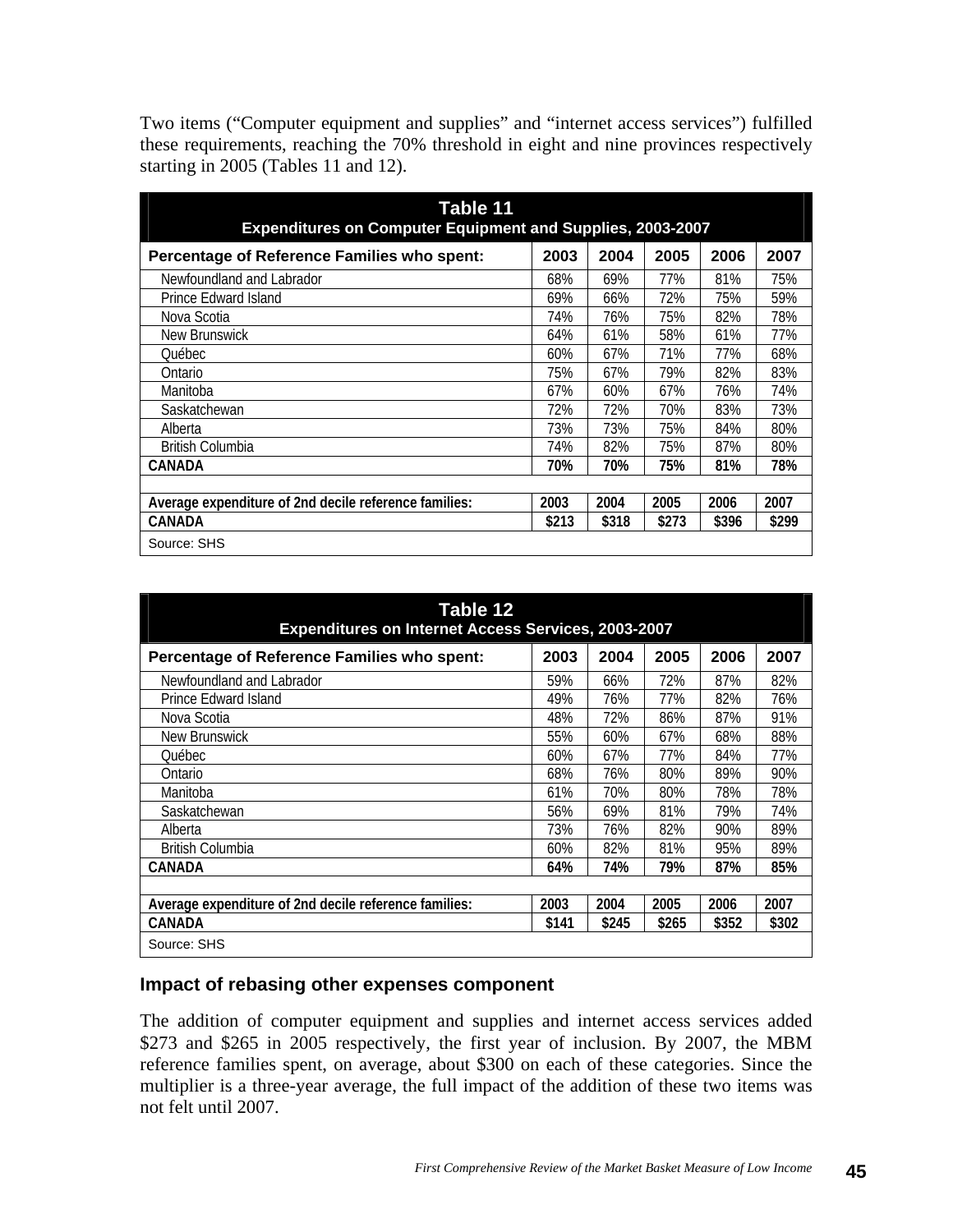#### **Revisions of other expenses component**

For reference years 2005 to 2007, only one-quarter as opposed to one-half of expenditures on food purchased in restaurants and board paid to private households was included in the denominator of the other expenses multiplier.

For reference years 2004 to 2007, expenditure on videos, DVDs and games were doublecounted in the numerator of the other expenses multiplier.

For reference years 2000 to 2002, the values generated by the Survey of Household Spending were reweighted, and affected both the numerator and the denominator for the reference years 2000 to 2004, since the multiplier is based on a three-year moving average.

#### **Impact of revisions**

The impact of including only one-quarter as opposed to one-half of expenditures of food purchases from restaurants and board paid to private households caused a 1.4% decrease in the other expenses component, in 2005, the first year the error occurred. There was no significant impact on the MBM threshold overall. Since the multiplier is a three-year moving average, the largest discrepancies were found in 2007, with the impact causing a 4% decrease in the other expenses component and a 1% decrease in the overall MBM threshold.

The impact of double-counting the expenditures on video, DVDs and games caused a half-a-percent increase in the other expenses component of the MBM, across all regions for 2004. In 2007, this double-counting caused around a 1.5% increase in the other expenses component, across all regions. There was no significant impact on the overall MBM threshold, for any of the affected years.

The impact of the reweighting on the other expenses component was negligible, at a little less than half-a-percent, and there was almost no impact on the overall MBM threshold for 2002. Reference year 2002 experienced the greatest effect of the SHS reweighting, as all three years in its moving average were impacted.

#### **Overall impact of rebasing and revisions**

In general, the average impact of all the rebasing and revisions on the other expenses component ranged from 0.8% to 11.1% between 2000 to 2007 (Table 13). The smallest differences occurred in 2000, but the lines started to diverge in the subsequent years. The largest impacts occurred in the years after 2005, when more of the newly-added expenses (Computer equipment and internet access services) began to be realized.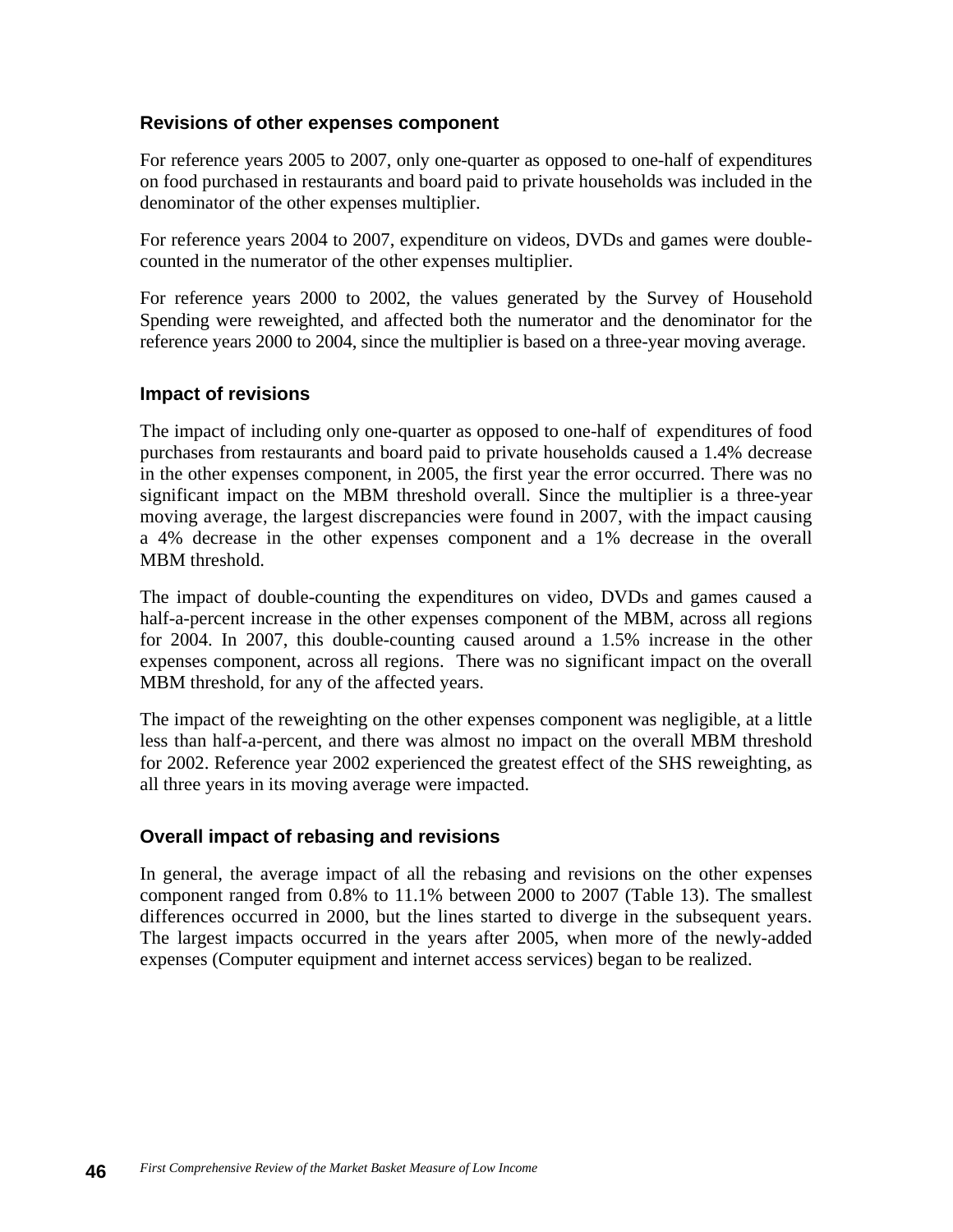| Table 13                                                                                              |                      |                  |                  |                  |                  |                  |                  |      |                  |
|-------------------------------------------------------------------------------------------------------|----------------------|------------------|------------------|------------------|------------------|------------------|------------------|------|------------------|
| Other expenses component: Differences between 2000 base and 2008 base,<br>by MBM region, 2000 to 2007 |                      |                  |                  |                  |                  |                  |                  |      |                  |
|                                                                                                       | <b>MBM Geo-Code</b>  | 2000             | 2001             | 2002             | 2003             | 2004             | 2005             | 2006 | 2007             |
| Province                                                                                              | Region               |                  |                  |                  |                  | %                |                  |      |                  |
| Newfoundland                                                                                          | rural                | 1.0              | 3.9              | 4.4              | 4.4              | 3.8              | 4.2              | 11.1 | 8.6              |
| and Labrador                                                                                          | < 30,000             | 1.0              | 3.9              | 4.4              | 4.4              | 3.8              | 4.2              | 11.1 | 8.6              |
|                                                                                                       | St. John's           | 0.9              | 3.8              | 4.3              | 4.4              | 3.8              | 4.2              | 11.1 | 8.6              |
| <b>Prince Edward</b>                                                                                  | rural                | 0.7              | 3.6              | 4.0              | 4.1              | 3.5              | 4.0              | 11.0 | 8.8              |
| <b>Island</b>                                                                                         | < 30,000             | 0.7              | $\overline{3.6}$ | 4.0              | 4.1              | $\overline{3.5}$ | 4.0              | 11.0 | $\overline{8.8}$ |
|                                                                                                       | Charlottetown        | 0.7              | 3.6              | 4.0              | 4.1              | 3.5              | 4.0              | 11.0 | 8.8              |
| Nova Scotia                                                                                           | rural                | 0.6              | 3.5              | 4.0              | 4.1              | 3.5              | 4.1              | 10.6 | 8.7              |
|                                                                                                       | < 30,000             | 0.6              | 3.5              | 4.0              | 4.1              | 3.5              | 4.1              | 10.6 | 8.7              |
|                                                                                                       | 30,000 to 99,999     | 0.6              | 3.5              | 4.0              | 4.1              | 3.5              | 4.1              | 10.6 | 8.7              |
|                                                                                                       | Halifax              | 0.6              | 3.5              | 4.0              | 4.1              | 3.5              | 4.1              | 10.6 | 8.7              |
|                                                                                                       | Cape Breton          | 0.6              | 3.5              | 4.0              | 4.0              | 3.5              | 4.0              | 10.6 | 8.7              |
| <b>New Brunswick</b>                                                                                  | rural                | 0.4              | 3.3              | 3.8              | 3.9              | 3.3              | 3.7              | 10.8 | 8.6              |
|                                                                                                       | < 30,000             | 0.4              | 3.3              | 3.8              | 3.9              | 3.3              | 3.7              | 10.8 | 8.6              |
|                                                                                                       | Fredericton          | 0.4              | 3.3              | 3.8              | 3.8              | 3.3              | 3.7              | 10.8 | 8.6              |
|                                                                                                       | Saint John           | 0.4              | 3.3              | 3.8              | 3.8              | 3.3              | 3.7              | 10.8 | 8.6              |
|                                                                                                       | Moncton              | 0.4              | 3.3              | 3.8              | 3.8              | 3.2              | 3.6              | 10.7 | 8.6              |
| <b>Ouébec</b>                                                                                         | rural                | 0.8              | 3.8              | 4.2              | 4.3              | 3.7              | 4.2              | 11.2 | 8.7              |
|                                                                                                       | < 30,000             | $\overline{0.8}$ | 3.8              | 4.2              | 4.3              | 3.7              | 4.2              | 11.2 | 8.7              |
|                                                                                                       | 30,000 to 99,999     | 0.8              | $\overline{3.8}$ | 4.2              | 4.3              | $\overline{3.7}$ | 4.2              | 11.2 | 8.7              |
|                                                                                                       | 100,000 to 499,999   | 0.8              | 3.8              | 4.2              | 4.3              | 3.7              | 4.2              | 11.2 | 8.7              |
|                                                                                                       | Québec City          | 0.8              | 3.8              | 4.2              | 4.3              | 3.7              | 4.2              | 11.2 | 8.7              |
|                                                                                                       | Montréal             | 0.8              | 3.8              | 4.2              | 4.3              | 3.7              | 4.2              | 11.2 | 8.7              |
| Ontario                                                                                               | rural                | 0.3              | 3.3              | 3.7              | 3.8              | 3.3              | 3.9              | 10.4 | 8.7              |
|                                                                                                       | < 30,000             | 0.3              | 3.3              | 3.7              | 3.8              | 3.3              | 3.9              | 10.4 | 8.7              |
|                                                                                                       | 30,000 to 99,999     | 0.3              | 3.3              | $\overline{3.7}$ | 3.8              | 3.3              | 3.9              | 10.4 | 8.7              |
|                                                                                                       | 100,000 to 499,999   | 0.4              | $\overline{3.3}$ | 3.8              | $\overline{3.9}$ | $\overline{3.3}$ | $\overline{3.9}$ | 10.4 | 8.7              |
|                                                                                                       | Ottawa               | 0.5              | 3.4              | 3.9              | 4.0              | 3.3              | 3.9              | 10.4 | 8.7              |
|                                                                                                       | Hamilton/Burlington  | 0.3              | 3.2              | 3.7              | 3.8              | 3.2              | 3.8              | 10.4 | 8.7              |
|                                                                                                       | Toronto              | 0.5              | 3.4              | 3.9              | 4.0              | 3.4              | 3.9              | 10.5 | 8.7              |
| Manitoba                                                                                              | rural                | $\overline{0.8}$ | $\overline{3.7}$ | 4.2              | 4.3              | 3.7              | 4.2              | 10.7 | 8.5              |
|                                                                                                       | $\overline{<}30,000$ | 0.8              | 3.7              | 4.2              | 4.3              | 3.7              | 4.2              | 10.7 | 8.5              |
|                                                                                                       | <b>Brandon</b>       | 0.8              | 3.7              | 4.2              | 4.3              | 3.7              | 4.2              | 10.7 | 8.5              |
|                                                                                                       | Winnipeg             | 0.8              | 3.8              | 4.2              | 4.3              | 3.7              | 4.2              | 10.7 | 8.5              |
| Saskatchewan                                                                                          | rural                | 1.0              | 3.9              | 4.4              | 4.4              | $\overline{3.8}$ | 4.3              | 10.6 | 8.3              |
|                                                                                                       | < 30,000             | 1.0              | 3.9              | 4.4              | 4.4              | $\overline{3.8}$ | 4.3              | 10.6 | 8.3              |
|                                                                                                       | 30,000 to 99,999     | $1.0\,$          | $\overline{3.9}$ | 4.4              | 4.4              | 3.8              | 4.3              | 10.6 | 8.3              |
|                                                                                                       | Saskatoon            | 1.0              | 4.0              | 4.4              | 4.5              | 3.9              | 4.3              | 10.6 | $8.4\,$          |
|                                                                                                       | Regina               | 1.0              | 3.9              | 4.4              | 4.4              | 3.8              | 4.3              | 10.6 | 8.3              |
| Alberta                                                                                               | rural                | 1.0              | 3.9              | 4.3              | 4.4              | 3.8              | 4.1              | 11.0 | 8.8              |
|                                                                                                       | < 30,000             | 1.0              | 3.9              | 4.3              | 4.4              | 3.8              | 4.1              | 11.0 | 8.8              |
|                                                                                                       | 30,000 to 99,999     | 1.0              | 3.9              | 4.3              | 4.4              | $\overline{3.8}$ | 4.1              | 11.0 | 8.8              |
|                                                                                                       | Edmonton             | 0.9              | 3.9              | 4.3              | 4.4              | 3.8              | 4.1              | 10.9 | 8.8              |
|                                                                                                       | Calgary              | 0.9              | 3.8              | 4.3              | 4.4              | 3.8              | 4.1              | 11.0 | 8.8              |
| British Columbia rural                                                                                |                      | 1.1              | 3.9              | 4.4              | 4.4              | 6.2              | 7.1              | 15.1 | 12.7             |
|                                                                                                       |                      |                  |                  |                  |                  |                  |                  |      |                  |
|                                                                                                       | < 30,000             | 1.1              | 3.9              | 4.4              | 4.4              | 6.2              | 7.1              | 15.1 | 12.7             |
|                                                                                                       | 30,000 to 99,999     | 1.1              | 3.9              | 4.4              | 4.4              | 6.2              | 7.1              | 15.1 | 12.7             |
|                                                                                                       | 100,000 to 499,999   | 1.1              | 4.0              | 4.4              | 4.5              | 3.8              | 4.3              | 11.2 | $8.8\,$          |
|                                                                                                       | Vancouver            | 1.0              | 3.9              | 4.4              | 4.4              | $3.8\,$          | 4.2              | 11.2 | $\,8.8$          |
|                                                                                                       | Average change:      | $0.8\,$          | 3.7              | 4.1              | 4.2              | 3.7              | 4.3              | 11.1 | 8.9              |
|                                                                                                       | Maximum change:      | 1.1              | 4.0              | 4.4              | 4.5              | 6.2              | 7.1              | 15.1 | 12.7             |
|                                                                                                       | Minimum change:      | 0.3              | 3.2              | 3.7              | 3.8              | 3.2              | 3.6              | 10.4 | 8.3              |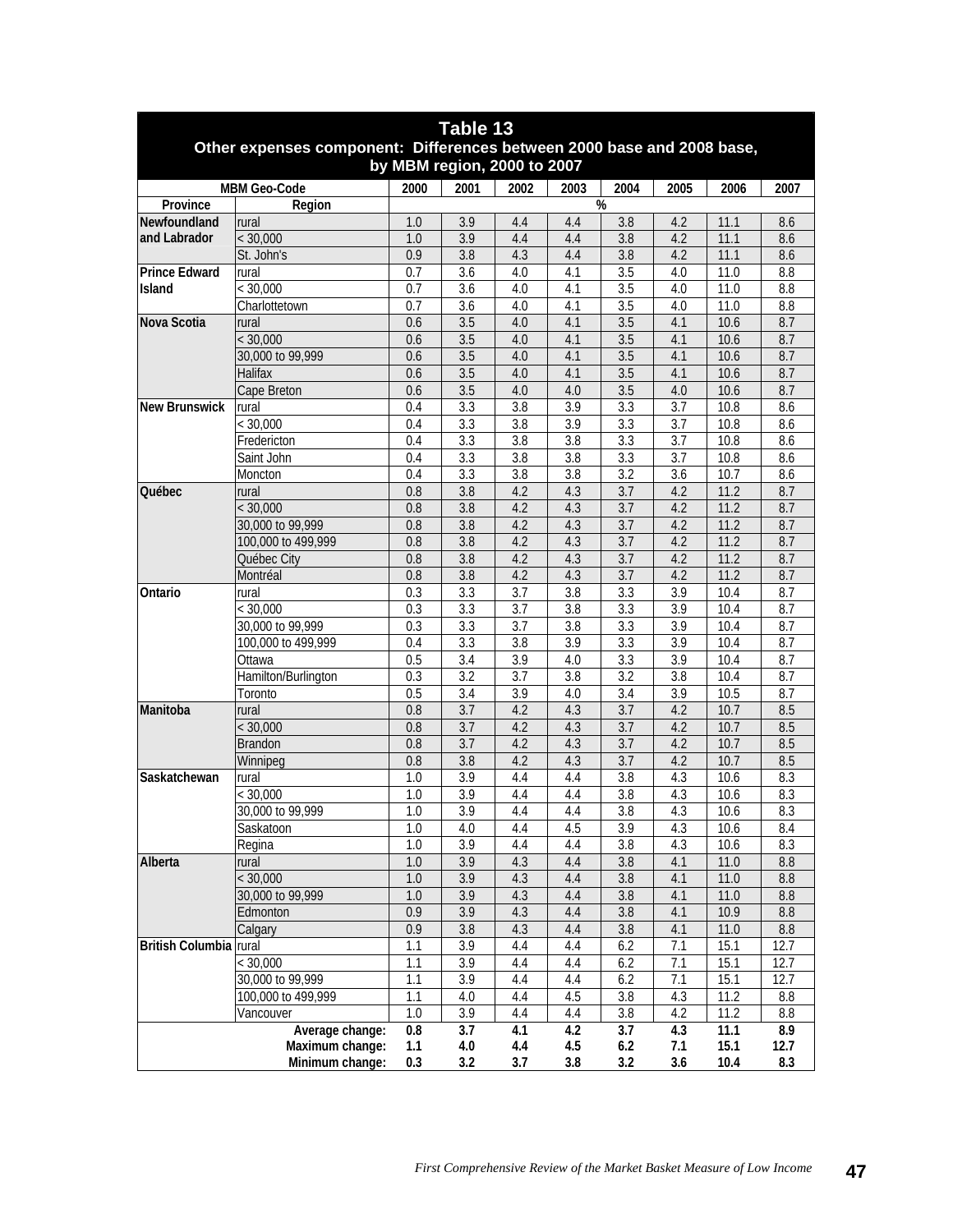# **Overall MBM Threshold**

All five components that comprise the overall MBM threshold have in some way been rebased or revised. Each component's impact on the MBM total varied in magnitude, with the shelter component having the largest influence and the clothing component having the smallest.

The combined effects of all the components tended to push the overall MBM threshold levels down across all regions, and for most years. Average decreases over the period for most provinces ranged from 3.3% to 7.2% (Table 14). Two provinces were outside of this range. In Québec, the impact of the changes to the threshold was the smallest with an overall average decrease of 1.4%. At the other extreme, thresholds in British Columbia decreased the most (10% on average).

| Table 14<br>MBM thresholds: Differences between 2000 base and 2008 base,<br>by MBM region, 2000 to 2007 |                                                                             |         |         |         |         |         |        |        |        |
|---------------------------------------------------------------------------------------------------------|-----------------------------------------------------------------------------|---------|---------|---------|---------|---------|--------|--------|--------|
|                                                                                                         | <b>MBM Geo-Code</b><br>2000<br>2001<br>2002<br>2003<br>2004<br>2005<br>2006 |         |         |         |         |         | 2007   |        |        |
| Province                                                                                                | %<br>Region                                                                 |         |         |         |         |         |        |        |        |
| Newfoundland                                                                                            | rural                                                                       | $-7.9$  | $-7.0$  | $-6.8$  | $-6.4$  | $-5.9$  | $-5.5$ | $-3.3$ | $-3.2$ |
| and Labrador                                                                                            | < 30,000                                                                    | $-5.5$  | $-4.0$  | $-3.7$  | $-3.3$  | $-3.0$  | $-2.7$ | $-0.7$ | $-0.7$ |
|                                                                                                         | St. John's                                                                  | $-3.9$  | $-2.7$  | $-2.7$  | $-2.7$  | $-2.8$  | $-2.6$ | $-0.5$ | $-1.0$ |
| <b>Prince Edward</b>                                                                                    | rural                                                                       | $-7.0$  | $-7.7$  | $-7.3$  | $-7.2$  | $-6.4$  | $-5.7$ | $-3.5$ | $-3.6$ |
| Island                                                                                                  | < 30,000                                                                    | $-4.0$  | $-3.2$  | $-2.9$  | $-2.8$  | $-2.3$  | $-1.9$ | 0.1    | 0.0    |
|                                                                                                         | Charlottetown                                                               | $-3.4$  | $-3.5$  | $-3.3$  | $-3.3$  | $-2.9$  | $-2.5$ | $-0.7$ | $-0.7$ |
| Nova Scotia                                                                                             | rural                                                                       | $-10.2$ | $-9.7$  | $-9.9$  | $-10.2$ | $-9.6$  | $-9.3$ | $-7.4$ | $-6.6$ |
|                                                                                                         | < 30,000                                                                    | $-4.5$  | $-4.9$  | $-4.7$  | $-4.7$  | $-3.9$  | $-3.5$ | $-1.4$ | $-0.8$ |
|                                                                                                         | 30,000 to 99,999                                                            | $-6.0$  | $-5.9$  | $-5.8$  | $-5.7$  | $-5.6$  | $-5.1$ | $-3.0$ | $-2.9$ |
|                                                                                                         | Halifax                                                                     | $-4.5$  | $-4.9$  | $-4.9$  | $-5.1$  | $-5.2$  | $-5.0$ | $-3.4$ | $-3.4$ |
|                                                                                                         | Cape Breton                                                                 | $-4.3$  | $-3.0$  | $-3.1$  | $-3.3$  | $-3.4$  | $-3.2$ | $-1.5$ | $-1.3$ |
| <b>New Brunswick</b>                                                                                    | rural                                                                       | $-6.7$  | $-6.8$  | $-6.9$  | $-7.0$  | $-6.6$  | $-6.4$ | $-4.0$ | $-4.2$ |
|                                                                                                         | < 30,000 <sup>1</sup>                                                       | $-2.8$  | $-3.6$  | $-3.8$  | $-3.9$  | $-3.6$  |        |        |        |
|                                                                                                         | Fredericton                                                                 | $-6.9$  | $-7.1$  | $-6.9$  | $-6.7$  | $-6.5$  | $-6.0$ | $-3.7$ | $-3.9$ |
|                                                                                                         | Saint John                                                                  | $-2.3$  | $-2.3$  | $-2.2$  | $-2.3$  | $-2.3$  | $-2.1$ | 0.4    | $-0.3$ |
|                                                                                                         | Moncton                                                                     | $-3.6$  | $-4.5$  | $-4.4$  | $-4.5$  | $-4.5$  | $-4.1$ | $-1.7$ | $-2.0$ |
| <b>Québec</b>                                                                                           | rural                                                                       | $-6.3$  | $-5.6$  | $-5.7$  | $-5.3$  | $-5.1$  | $-4.7$ | $-2.6$ | $-2.5$ |
|                                                                                                         | < 30,000                                                                    | $-2.2$  | $-2.2$  | $-2.1$  | $-1.7$  | $-1.5$  | $-1.2$ | 0.9    | 0.9    |
|                                                                                                         | 30,000 to 99,999                                                            | $-1.6$  | $-0.9$  | $-0.8$  | $-0.9$  | $-1.1$  | $-0.9$ | 1.0    | 0.5    |
|                                                                                                         | 100,000 to 499,999                                                          | $-1.9$  | $-1.0$  | $-0.6$  | $-0.2$  | 0.2     | 0.9    | 3.2    | 2.7    |
|                                                                                                         | Québec City                                                                 | $-2.0$  | $-1.0$  | $-1.0$  | $-1.2$  | $-1.4$  | $-1.3$ | 0.4    | 0.0    |
|                                                                                                         | Montréal                                                                    | $-2.1$  | $-1.5$  | $-1.5$  | $-1.5$  | $-1.5$  | $-1.4$ | 0.4    | $-0.1$ |
| Ontario                                                                                                 | rural                                                                       | $-12.4$ | $-10.3$ | $-10.9$ | $-10.9$ | $-10.3$ | $-9.7$ | $-8.0$ | $-7.4$ |
|                                                                                                         | < 30,000                                                                    | $-7.9$  | $-6.3$  | $-6.7$  | $-6.6$  | $-6.0$  | $-5.6$ | $-3.8$ | $-3.3$ |
|                                                                                                         | 30,000 to 99,999                                                            | $-8.3$  | $-6.3$  | $-6.2$  | $-6.0$  | $-5.4$  | $-4.3$ | $-2.4$ | $-3.2$ |
|                                                                                                         | 100,000 to 499,999                                                          | $-8.9$  | $-7.4$  | $-7.3$  | $-7.1$  | $-6.8$  | $-6.2$ | $-4.4$ | $-4.5$ |
|                                                                                                         | Ottawa                                                                      | $-6.7$  | $-6.3$  | $-6.5$  | $-6.8$  | $-6.8$  | $-6.5$ | $-5.1$ | $-5.3$ |
|                                                                                                         | Hamilton/Burlington                                                         | $-9.2$  | $-8.7$  | $-8.5$  | $-8.3$  | $-7.9$  | $-7.3$ | $-5.6$ | $-5.6$ |
|                                                                                                         | Toronto                                                                     | $-8.6$  | $-9.6$  | $-9.5$  | $-9.3$  | $-9.1$  | $-8.7$ | $-7.1$ | $-7.0$ |
| Manitoba                                                                                                | rural                                                                       | $-6.2$  | $-6.3$  | $-6.7$  | $-6.9$  | $-6.7$  | $-6.6$ | $-5.2$ | $-4.9$ |
|                                                                                                         | < 30,000                                                                    | $-5.8$  | $-6.0$  | $-6.1$  | $-6.0$  | $-5.7$  | $-5.4$ | $-3.9$ | $-3.6$ |
|                                                                                                         | <b>Brandon</b>                                                              | $-4.1$  | $-3.4$  | $-3.3$  | $-3.3$  | $-3.3$  | $-3.1$ | $-1.5$ | $-1.1$ |
|                                                                                                         | Winnipeg                                                                    | $-4.9$  | $-4.9$  | $-5.2$  | $-5.4$  | $-5.5$  | $-5.4$ | $-3.9$ | $-4.1$ |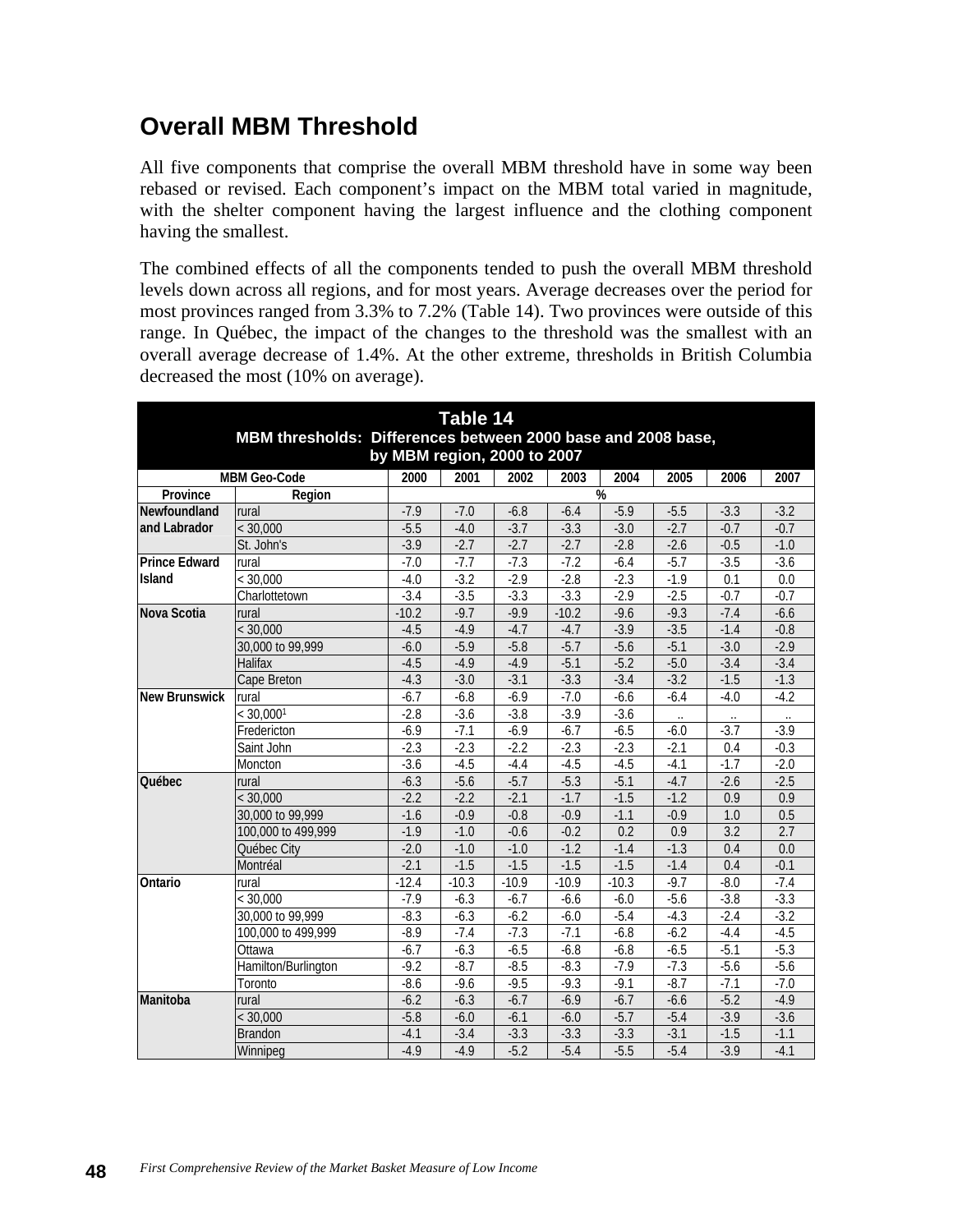| Table 14 (cont'd)                                                                                              |                                                                             |         |         |         |         |         |         |         |         |
|----------------------------------------------------------------------------------------------------------------|-----------------------------------------------------------------------------|---------|---------|---------|---------|---------|---------|---------|---------|
|                                                                                                                | <b>MBM Geo-Code</b><br>2000<br>2001<br>2002<br>2003<br>2004<br>2005<br>2006 |         |         |         |         |         |         | 2007    |         |
| Province                                                                                                       | Region                                                                      |         |         |         |         | %       |         |         |         |
| Saskatchewan                                                                                                   | rural                                                                       | $-5.0$  | $-4.8$  | $-5.2$  | $-5.2$  | $-4.6$  | $-4.4$  | $-2.7$  | $-1.7$  |
|                                                                                                                | $<$ 30,000                                                                  | $-5.1$  | $-4.8$  | $-5.1$  | $-5.0$  | $-4.5$  | $-4.2$  | $-2.5$  | $-1.8$  |
|                                                                                                                | 30,000 to 99,999                                                            | $-2.4$  | $-2.2$  | $-2.3$  | $-2.2$  | $-2.0$  | $-1.7$  | $-0.2$  | $-0.2$  |
|                                                                                                                | Saskatoon                                                                   | $-2.3$  | $-3.7$  | $-3.7$  | $-3.6$  | $-3.5$  | $-3.3$  | $-1.7$  | $-2.0$  |
|                                                                                                                | Regina                                                                      | $-2.8$  | $-4.5$  | $-4.4$  | $-4.3$  | $-4.1$  | $-3.9$  | $-2.3$  | $-2.1$  |
| Alberta                                                                                                        | rural                                                                       | $-8.3$  | $-8.8$  | $-9.4$  | $-9.4$  | $-9.4$  | $-9.5$  | $-6.9$  | $-6.4$  |
|                                                                                                                | < 30,000                                                                    | $-7.1$  | $-7.3$  | $-7.8$  | $-7.7$  | $-7.8$  | $-7.9$  | $-5.7$  | $-5.4$  |
|                                                                                                                | 30,000 to 99,999                                                            | $-4.4$  | $-6.6$  | $-7.2$  | $-7.5$  | $-7.9$  | $-8.3$  | $-6.4$  | $-6.5$  |
|                                                                                                                | Edmonton                                                                    | $-4.1$  | $-5.3$  | $-5.7$  | $-6.0$  | $-6.1$  | $-6.1$  | $-4.2$  | $-5.0$  |
|                                                                                                                | Calgary                                                                     | $-3.7$  | $-7.8$  | $-7.8$  | $-7.6$  | $-7.6$  | $-7.2$  | $-5.1$  | $-5.4$  |
| <b>British Columbia Irural</b>                                                                                 |                                                                             | $-11.3$ | $-11.7$ | $-12.3$ | $-12.7$ | $-10.9$ | $-10.3$ | $-8.1$  | $-8.0$  |
|                                                                                                                | < 30.000                                                                    | $-9.2$  | $-8.6$  | $-8.9$  | $-9.3$  | $-7.5$  | $-6.9$  | $-4.7$  | $-4.6$  |
|                                                                                                                | 30,000 to 99,999                                                            | $-10.5$ | $-8.5$  | $-8.9$  | $-9.3$  | $-7.8$  | $-7.4$  | $-5.2$  | $-5.7$  |
|                                                                                                                | 100,000 to 499,999                                                          | $-14.0$ | $-12.2$ | $-12.5$ | $-12.5$ | $-12.6$ | $-12.5$ | $-10.6$ | $-10.9$ |
|                                                                                                                | Vancouver                                                                   | $-12.7$ | $-12.3$ | $-12.4$ | $-12.4$ | $-12.4$ | $-12.0$ | $-10.2$ | $-10.5$ |
| $-5.9$<br>$-5.8$<br>$-5.9$<br>$-5.9$<br>$-5.6$<br>$-5.3$<br>$-3.4$<br>Average change:                          |                                                                             |         |         |         | $-3.4$  |         |         |         |         |
| Maximum change:<br>$-0.9$<br>$-0.2$<br>0.2<br>0.9<br>3.2<br>$-1.6$<br>$-0.6$                                   |                                                                             |         |         |         | 2.7     |         |         |         |         |
| Minimum change: -14.0<br>$-12.7$<br>$-12.6$<br>$-10.9$<br>$-12.3$<br>$-12.5$<br>$-12.5$<br>$-10.6$             |                                                                             |         |         |         |         |         |         |         |         |
| Starting in 2005, the creation of the "30,000 to 99,999" category prevented a comparison between the 2000 base |                                                                             |         |         |         |         |         |         |         |         |

and 2008 base

.. not available for a specific reference period

Smaller differences between the 2000- and 2008-based MBM thresholds in Québec can be attributed to the shelter component where the rebasing and revisions had the least impact. On average over the period, within the regions in Québec, the cost of the shelter component was 20% lower in the 2008-base, substantially smaller than in any other province.

In general, British Columbia experienced the largest decreases in terms of percentage change, when comparing the overall MBM threshold costs before and after rebasing. Vancouver and large urban areas in British Colombia (100,000 and 499,999) experienced the greatest percentage differences, with decreases of 11% each in 2007. Once again the driving factor influencing these large differences was the change in methodology of the shelter component. For instance, the average decrease in British Colombia for the shelter component was 42%, while the other provinces experienced an average decrease of 27%. Within the province of British Colombia, rural areas experienced the greatest decreases between the before and after rebasing numbers for the shelter component, at 52%. However, this difference was tempered by the revision of the food component and the resulting adjustment to the other expenses component for Prince George beginning in 2004. As a result, the post-rebasing difference in the overall MBM threshold for this region narrowed through the mid-2000s.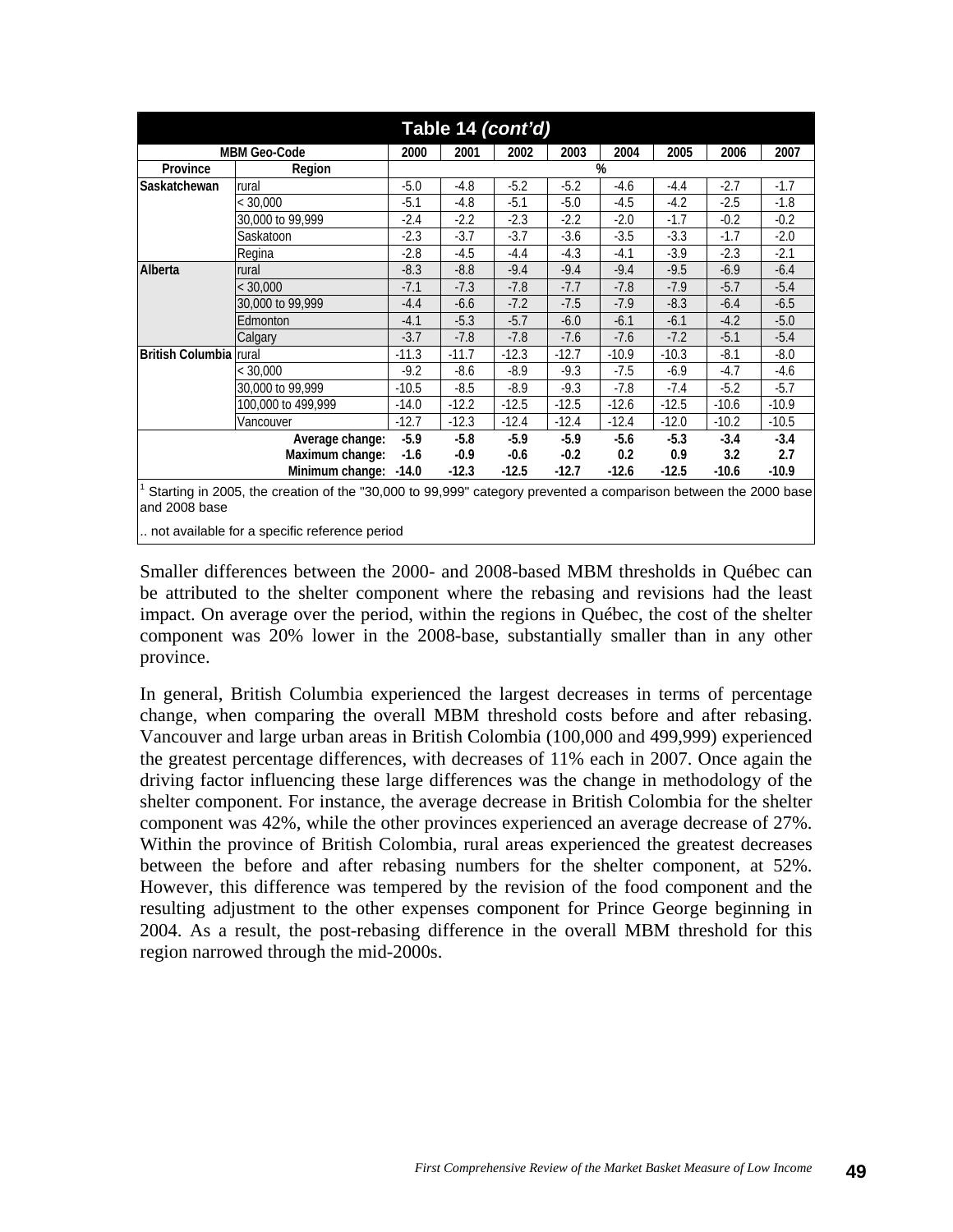# **Determination of MBM disposable income**

## **MBM definition of disposable income**

The income concept used for MBM is the income available to purchase the goods and services that are contained in the MBM basket. The general approach is to begin with total income and to subtract income taxes and other non-discretionary expenses from that amount. This extends the traditional after-tax income concept, which takes income taxes into account but does not consider any other expenses.

**Total Income** refers to income from all sources including government transfers.

To calculate MBM income, subtract the following from Total Income.

- **Income tax,** that is, federal and provincial taxes on income, capital gains and RRSP withdrawals, after taking into account exemptions, deductions, non-refundable tax credits, and the refundable Quebec abatement.
- **CPP/QPP contributions** that are deducted from earnings due to paid employment. (*Receipts* from CPP/QPP are included in Total Income.)
- **Employment Insurance (EI) contributions** that are deducted from earnings due to paid employment. (*Receipts* from EI are included in Total Income.)
- **Registered Pension Plan (RPP) contributions** that are deducted from earnings due to paid employment.
- **Union and professional dues** including union dues, fees associated with collective agreements, professional membership dues and liability or malpractice insurance premiums.
- **Child/spousal support payments** *paid* to a former spouse or partner, as covered by an agreement to pay a fixed amount on a regular basis. (*Receipts* from support payments are included in Total Income.)
- **Work-related child care expenses** incurred for child care which enable the parent(s) or guardian(s) to work for pay.
- **Out-of-pocket medical expenses** for medically recommended health care and equipment.
- **Public health insurance premiums** as required in some provinces.

The components are factored into the calculation of MBM income at the individual level. The result is then summed for all economic family members to derive the MBM income for the economic family. The economic family MBM income is then compared to the annual cost for the MBM basket of goods and services for the appropriate category to determine whether the family is above or below the MBM line.

## **Source of income data**

The Survey of Labour and Income Dynamics (SLID) provides the income amounts that are used to estimate MBM rates. SLID is a longitudinal survey designed to capture changes in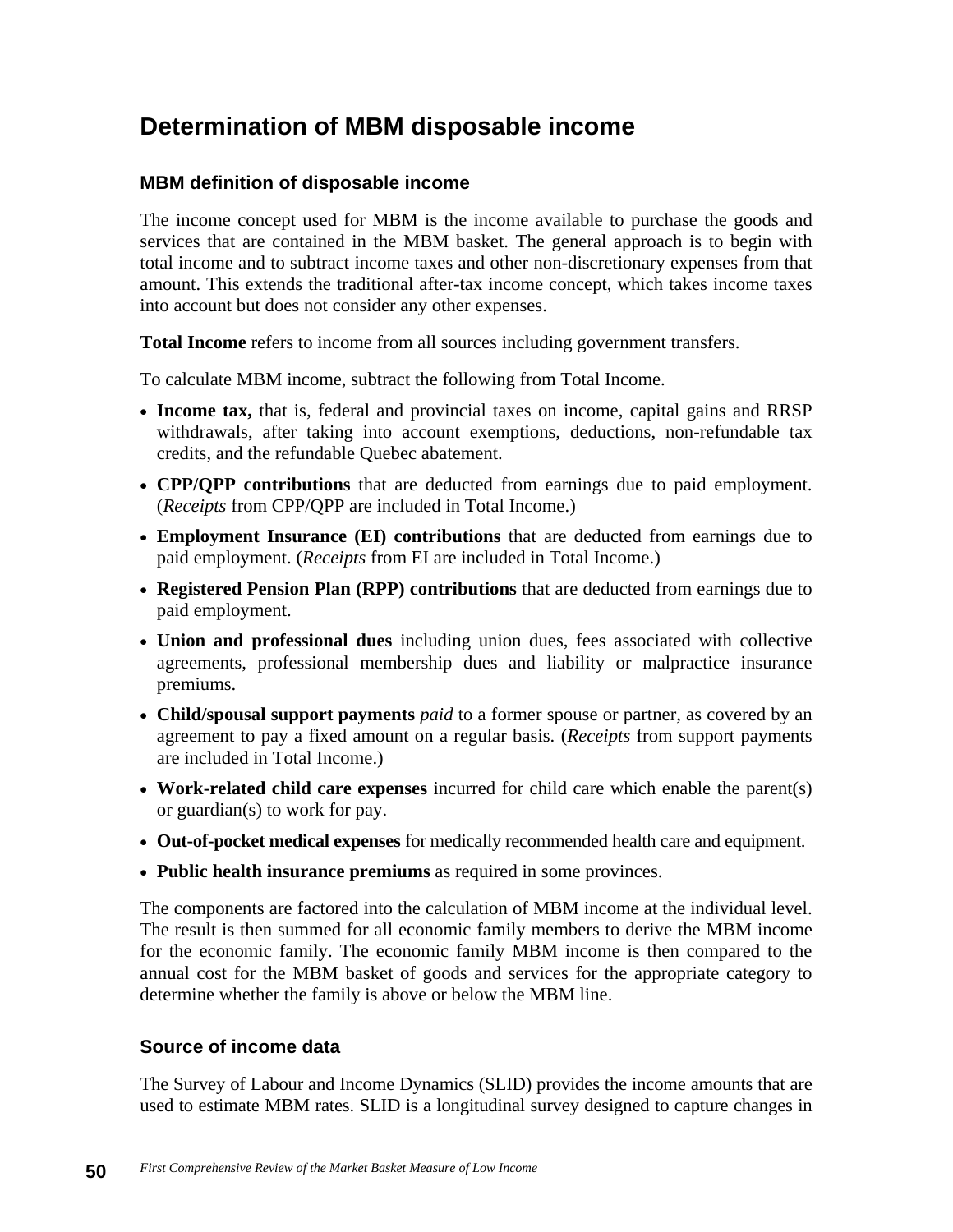the economic well-being of individuals and families over time. The SLID sample is composed of two panels with a combined sample size of approximately 35,000 households. A panel is surveyed for a period of six consecutive years. A new panel is introduced every three years, so there are always two overlapping panels in the survey.

To reduce response burden, respondents can give Statistics Canada permission to use their tax information for the purposes of SLID. Those who do so are only contacted for the labour interviews. For 2007, over 80% of SLID's respondents gave their consent to the use of administrative tax records.

#### **Deductions from total income**

The non-discretionary expenses described in the MBM specifications are obtained in a variety of ways: tax data (for SLID respondents who give permission), reported values in the SLID labour and income interviews, direct calculation based on published algorithms and imputation from SHS.

#### **Rebasing and revision**

There were no changes to the calculation of disposable income in this review.

# **Low income statistics**

#### **Incidence**

Comparing the low-income thresholds and disposable income, the incidence of low income can be calculated. The incidence of low income for individuals is the percentage of individuals living in families whose disposable income falls below the threshold<sup>16</sup>. Since the review process has changed the MBM thresholds, the incidences of low income have been impacted.

Since the MBM (2008 base) thresholds are lower than the 2000 base for the years 2000 to 2007, the incidences of low income are lower in those years. When looking at individuals living in families, the incidences were lower by about just over 2.5 percentage points through the early part of the decade with the difference narrowing through the middle of the decade (Chart 1). By 2007, the difference in the incidences using the two bases of the MBM was only 1.4 percentage points (10.2% for the 2000-base compared to 8.8% for the 2008-base). The incidences based on the LICO-AT follow a similar pattern to both versions of the MBM, but are much closer to the incidences using 2008-base MBM.

<sup>&</sup>lt;sup>16</sup> With the release of 2008 Income in Canada, there is a change in the way that low income statistics are produced. In previous years, the incidence of low income was based at the family level. For example, x% of families were living in low-income. To account for differences in family size, statistics were presented by detailed family type, such as for married couples with children or married couples without children. Beginning with the 2008 release, all low-income statistics are based at the individual level. This means that what will now be reported is, for example, x% of individuals living in married couple families with children were in low-income.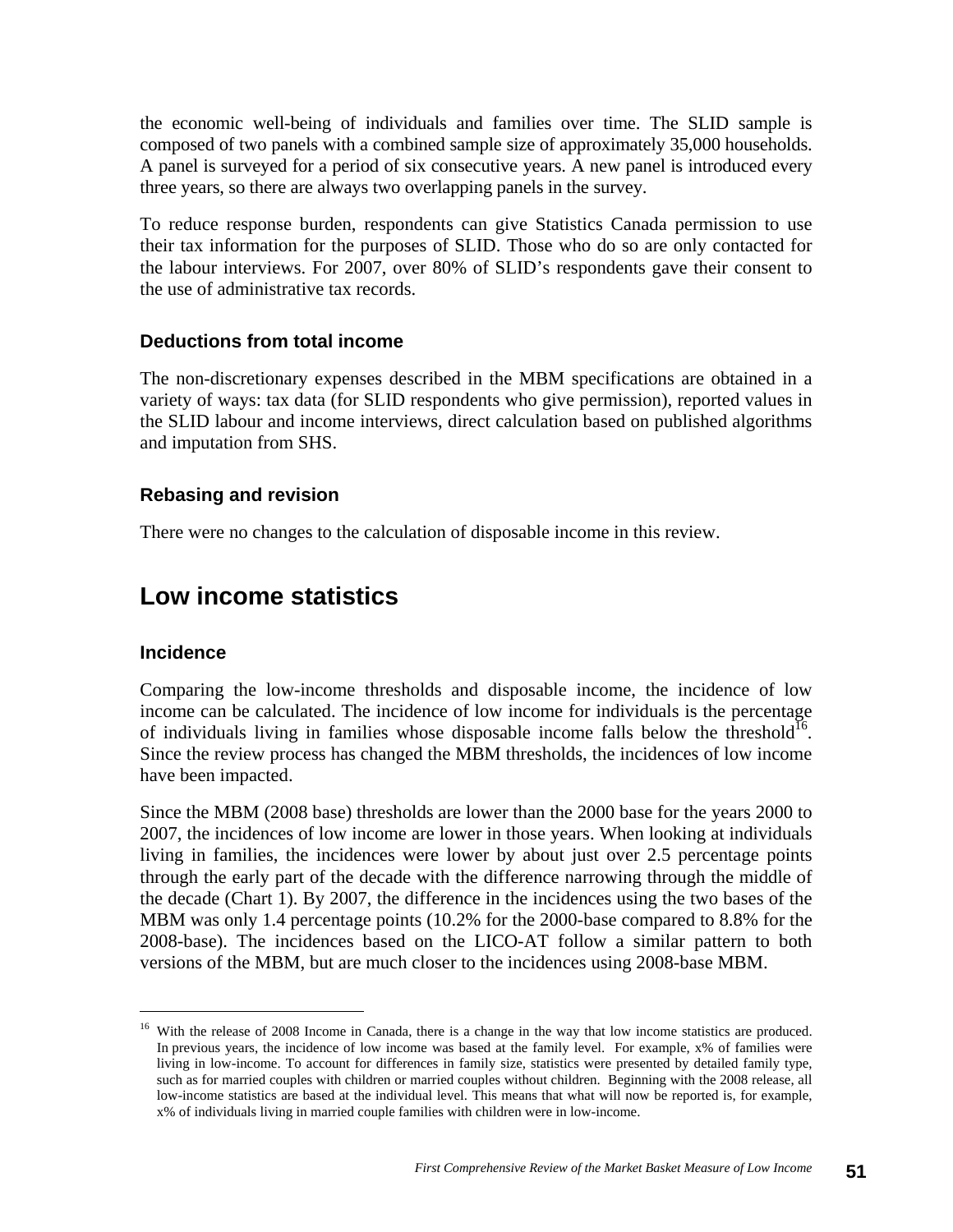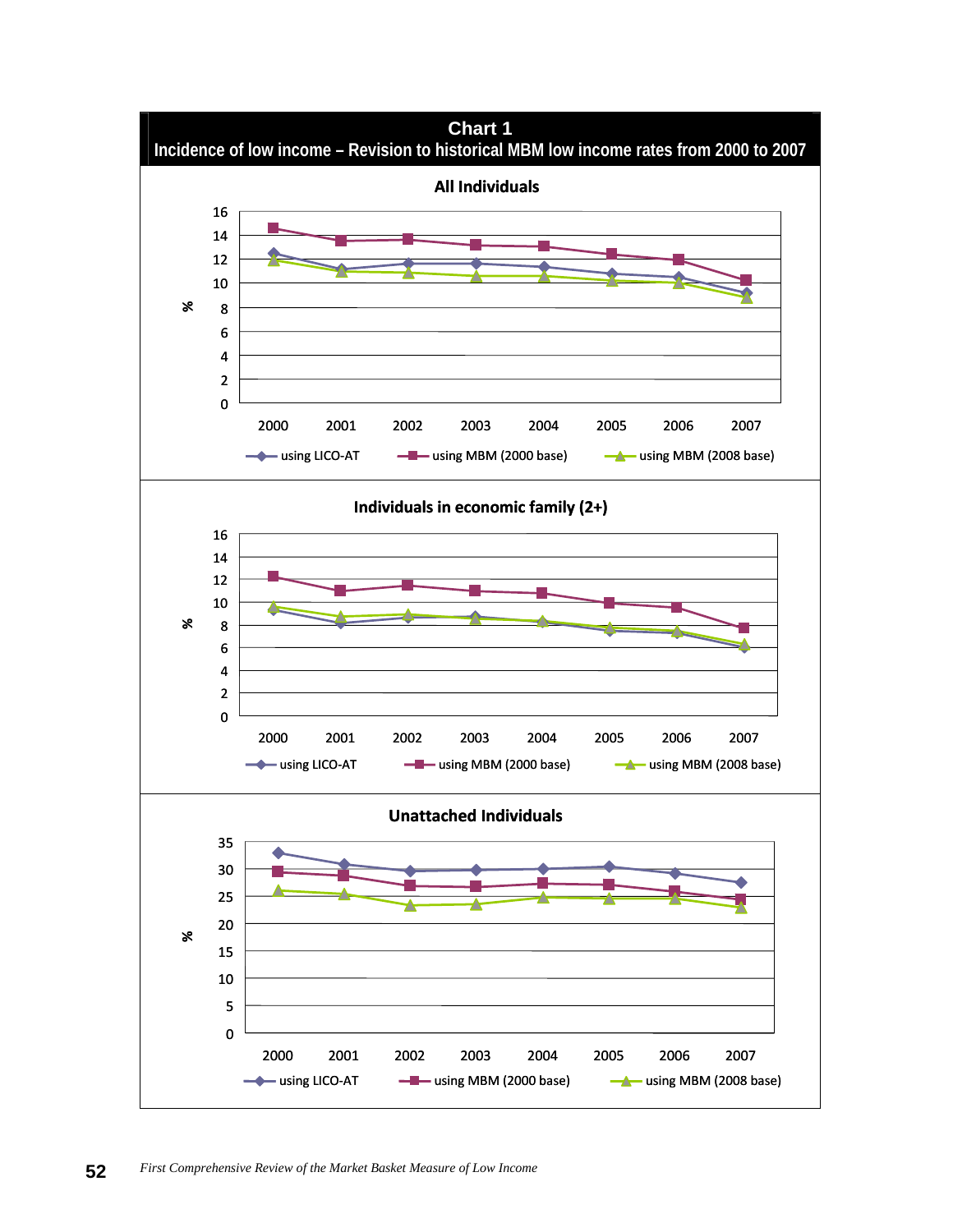For unattached individuals, the incidences were lower by 3.3 percentage points in 2000 and narrowed through the middle of the decade. By 2007, the difference in the incidences using the two bases of the MBM was only 1.4 percentage points (24.4% for the 2000 base compared to 23.0% for the 2008-base). While the incidences using the LICO-AT follow a similar pattern to both bases of the MBM, the rates using the LICO-AT are higher than those using either base of the MBM. The difference between the incidences based on the LICO-AT and the MBM (2008 base) was almost 7 percentage points in 2000 and declined to 4.5 percentage points in 2007.

When looking at the incidences of low income by province in 2007 and comparing the levels using the two bases of the MBM, British Columbia has been the most affected. For all individuals, the low income rate in British Columbia was 13.5% in 2007 using the 2000-base MBM (Chart 2). As a result of rebasing and revisions to the MBM basket, the incidence of low income was 10.4%. These differences held for individuals in families and the unattached. The cost of the shelter component in British Columbia is the driving factor of these differences – the cost of the shelter component was lower by an average of 42% in the regions in BC, substantially larger differences than in other regions.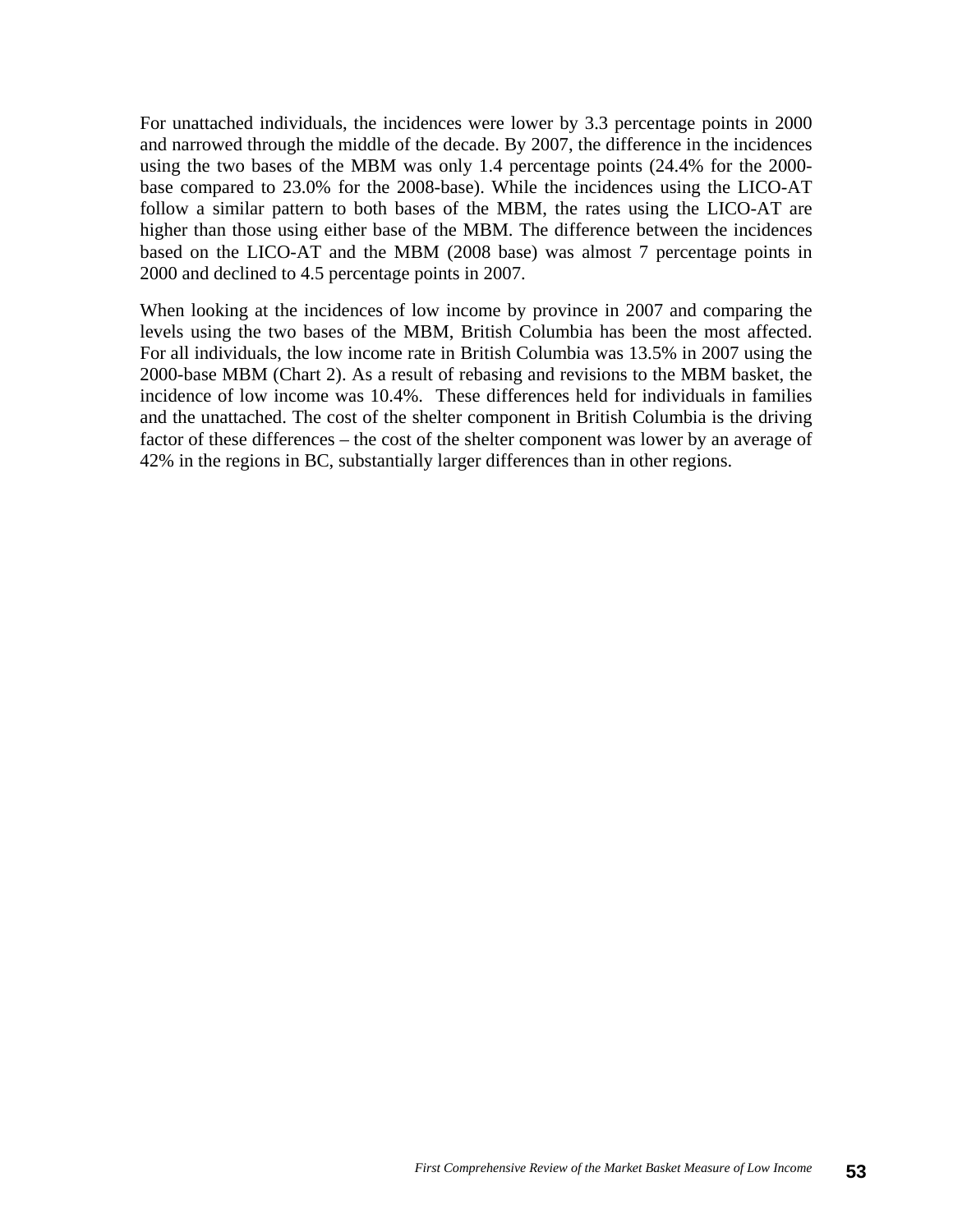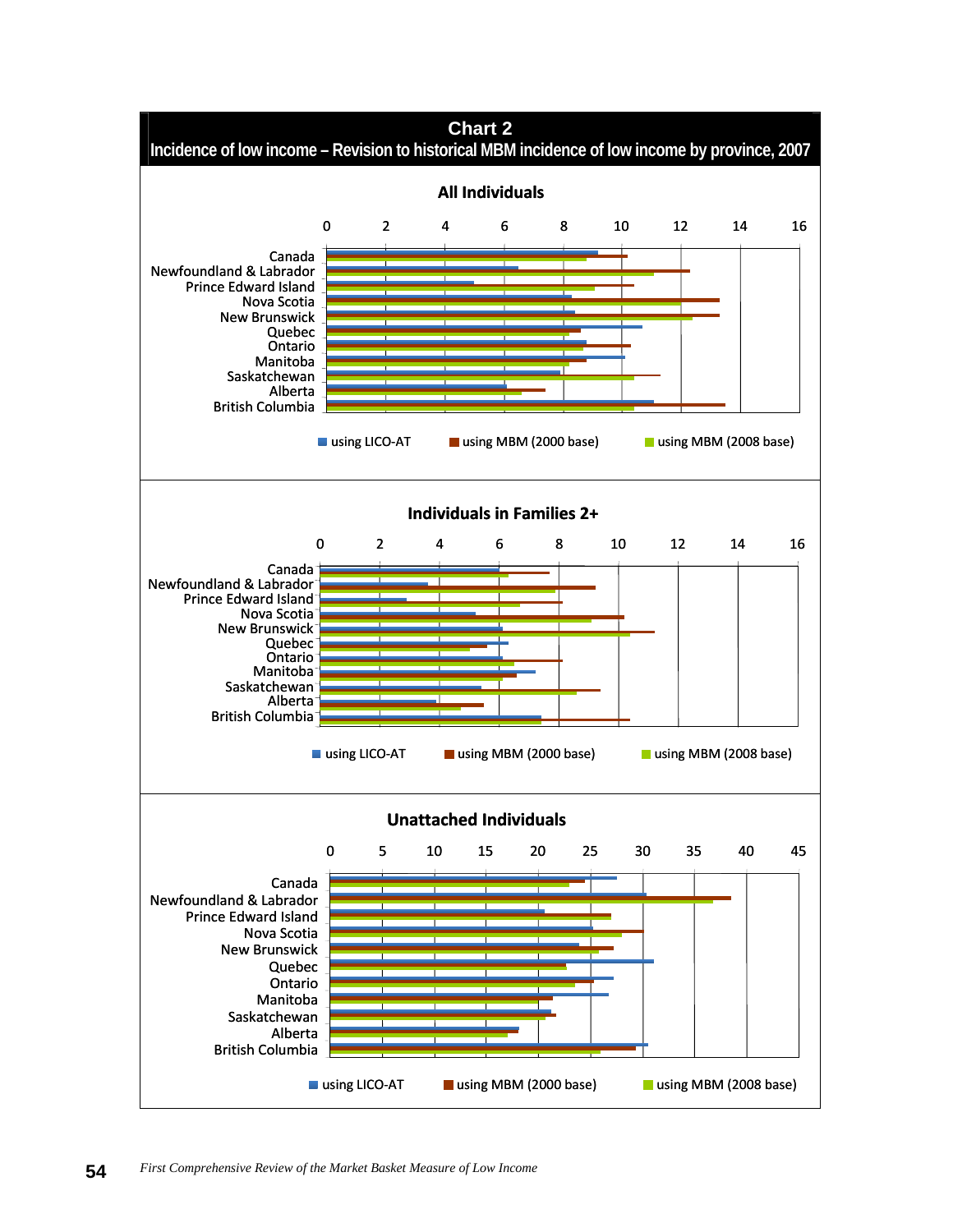## **Depth**

Comparing the low-income thresholds and the disposable income, the depth of low income can be calculated. For those families whose disposable income is below the threshold, the depth of low income is the difference between their disposable income and their low income threshold, expressed as a percentage of the threshold. Although the review process has changed the MBM thresholds, low income depths have not been significantly impacted (Charts 3 and 4).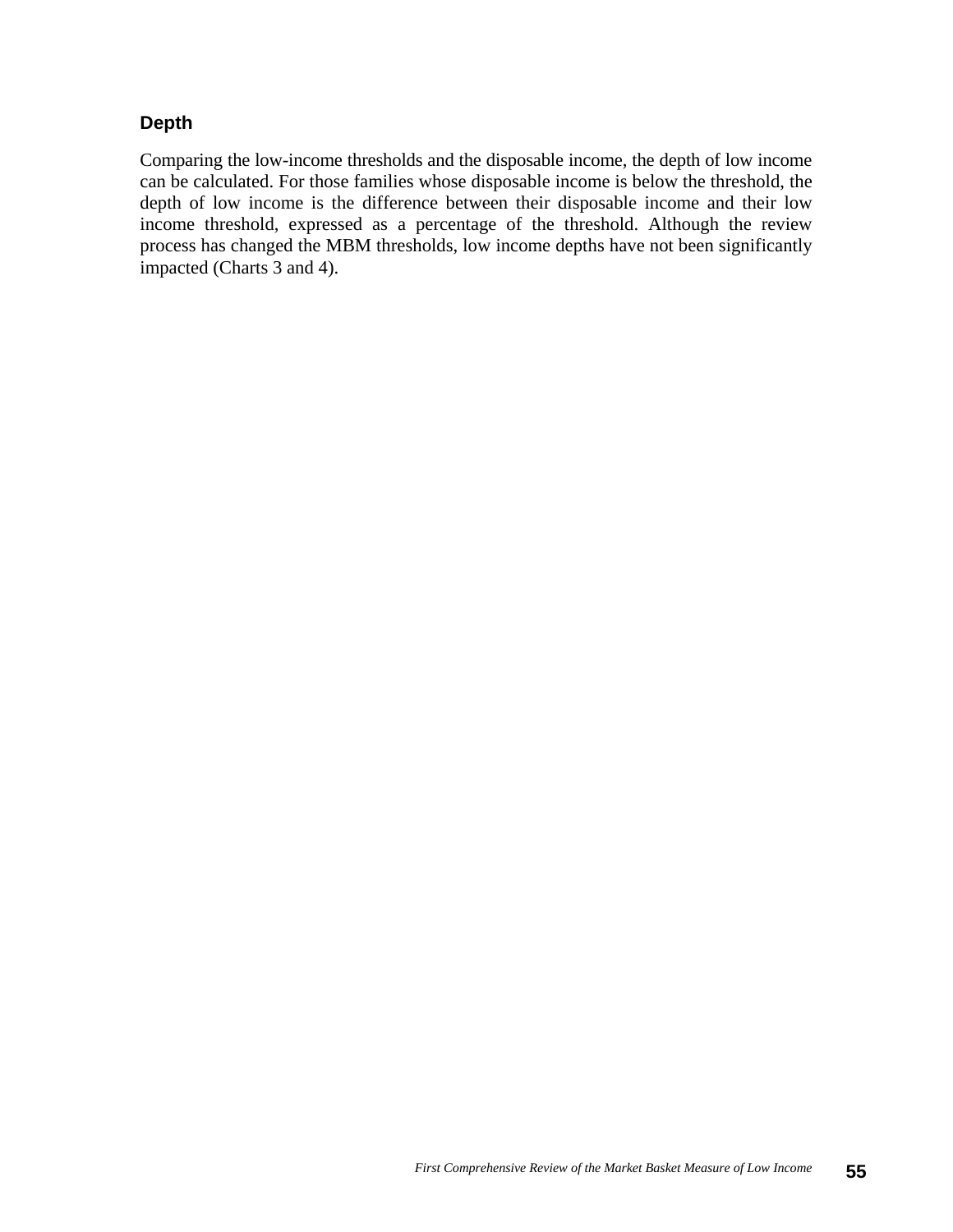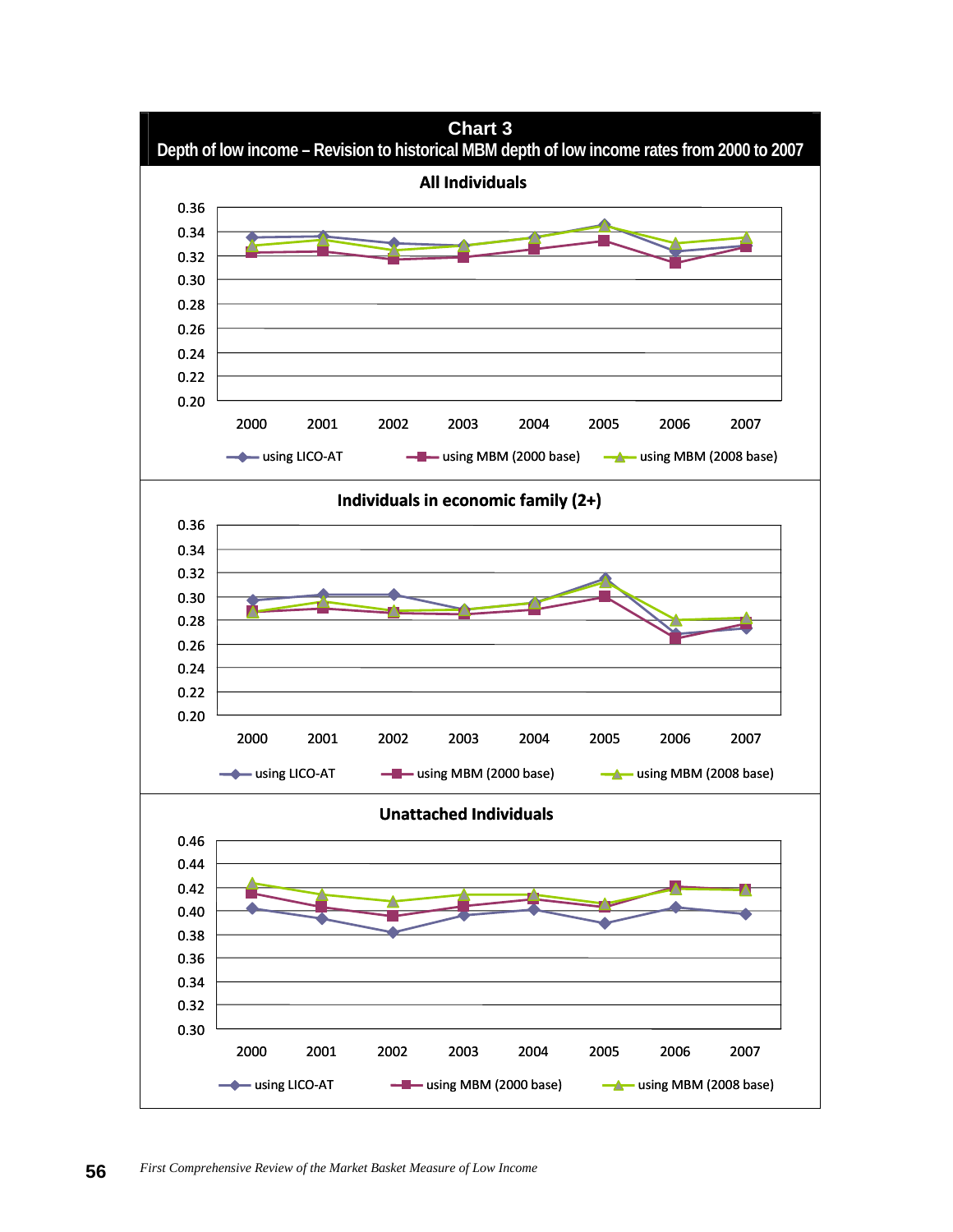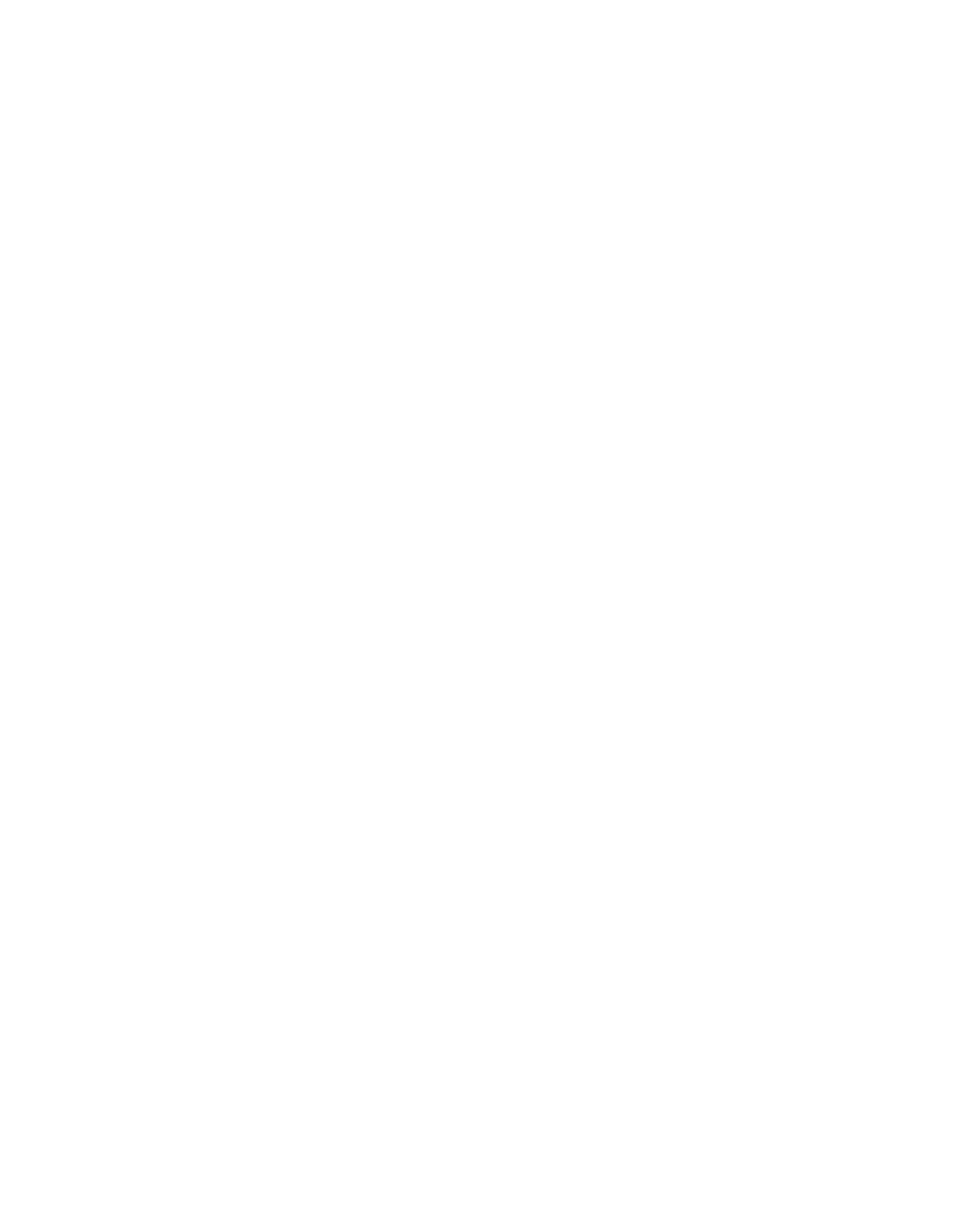# *References*

Canadian Red Book Incorporated. *Canadian Red Book – Official Used Car Valuations*. Oakville.

Michaud, Sylvie, Cathy Cotton and Kevin Bishop. 2004. *Exploration of methodological issues in the development of the market basket measure of low income for Human Resources Development Canada*. Statistics Canada Catalogue no. 75F0002MIE – No. 001. Income Research Paper Series. Ottawa.

http://www.statcan.gc.ca/pub/75f0002m/75f0002m2004001-eng.pdf

Lawn, Judith. 1998. *National Nutritious Food Basket 1998.* Health Canada Cat. No. H39-456/1998E.

Health Canada. 2009. National Nutritious Food Basket. http://www.hc-sc.gc.ca/fnan/surveill/basket-panier/index-eng.php (accessed May 26, 2010).

Hatfield, Michael. 2002. *Constructing the Revised Market Basket Measure.* Human Resources Development Canada Catalogue no. MP32-30/01-1E-IN. Technical Paper Series. Ottawa. http://www.hrsdc.gc.ca/eng/cs/sp/sdc/pkrf/publications/research/2002-002379/it-01-1e.pdf

Statistics Canada. 2010. *Survey of Labour and Income Dynamics: 2008 Survey Overview.*  Statistics Canada Catalogue no. 75F0011XIE. Ottawa. http://www.statcan.gc.ca/bsolc/olc-cel/olc-cel?catno=75F0011XIE&lang=eng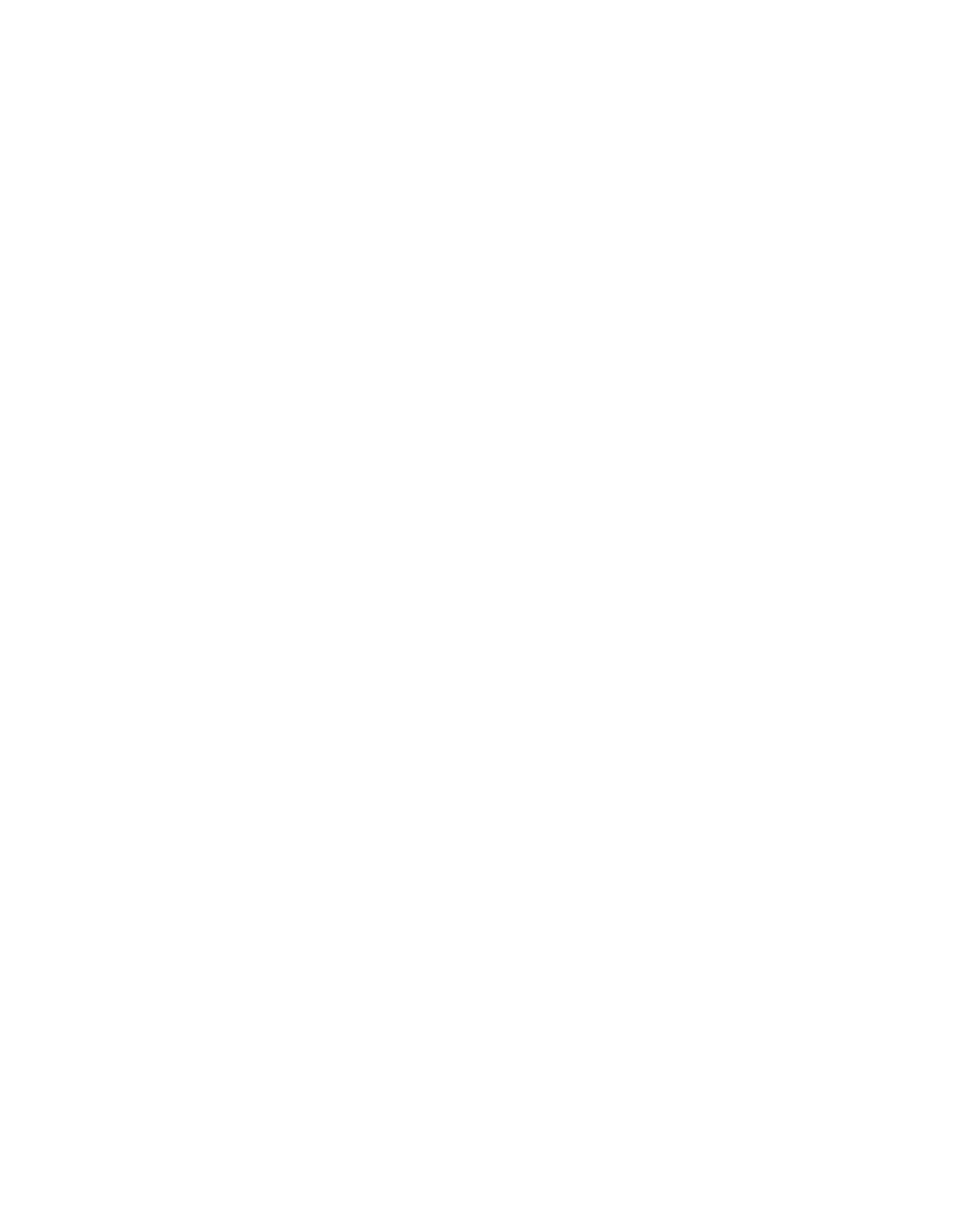# *Appendix B: Methodology of the MBM – MBM Components (Statistics Canada)*

| <b>Table A.1</b><br>Cities in which food and clothing prices are collected, by MBM region |                     |                           |                           |  |  |  |
|-------------------------------------------------------------------------------------------|---------------------|---------------------------|---------------------------|--|--|--|
| <b>MBM Geo-Code</b>                                                                       |                     |                           |                           |  |  |  |
| <b>Province</b>                                                                           | Region              | Food                      | Clothing                  |  |  |  |
| Newfoundland and                                                                          | rural               | <b>Corner Brook</b>       | St. John's                |  |  |  |
| Labrador                                                                                  |                     | <b>Grand Falls</b>        |                           |  |  |  |
|                                                                                           | < 30,000            | Corner Brook              | St. John's                |  |  |  |
|                                                                                           |                     | <b>Grand Falls</b>        |                           |  |  |  |
|                                                                                           | St. John's          | St. John's                | St. John's                |  |  |  |
| <b>Prince Edward Island</b>                                                               | rural               | Charlottetown/ Summerside | Charlottetown/ Summerside |  |  |  |
|                                                                                           | < 30,000            | Charlottetown/ Summerside | Charlottetown/ Summerside |  |  |  |
|                                                                                           | Charlottetown       | Charlottetown/ Summerside | Charlottetown/ Summerside |  |  |  |
| Nova Scotia                                                                               | rural               | Truro                     | Halifax                   |  |  |  |
|                                                                                           | < 30,000            | Truro                     | Halifax                   |  |  |  |
|                                                                                           | 30,000 to 99,999    | Truro                     | Halifax                   |  |  |  |
|                                                                                           | Halifax             | Halifax                   | Halifax                   |  |  |  |
|                                                                                           | Cape Breton         | Sydney                    | Halifax                   |  |  |  |
| <b>New Brunswick</b>                                                                      | rural               | <b>Bathurst</b>           | Saint John                |  |  |  |
|                                                                                           | < 30,000            | <b>Bathurst</b>           | Saint John                |  |  |  |
|                                                                                           | 30,000 to 99,999    | <b>Bathurst</b>           | Saint John                |  |  |  |
|                                                                                           | Fredericton         | Fredericton               | Saint John                |  |  |  |
|                                                                                           | Saint John          | Saint John                | Saint John                |  |  |  |
|                                                                                           | Moncton             | Moncton                   | Saint John                |  |  |  |
| Québec                                                                                    | rural               | Chicoutimi/Jonquière      | Montréal                  |  |  |  |
|                                                                                           |                     | Sherbrooke                |                           |  |  |  |
|                                                                                           |                     | Trois-Rivières            |                           |  |  |  |
|                                                                                           | < 30,000            | Chicoutimi/Jonquière      | Montréal                  |  |  |  |
|                                                                                           |                     | Sherbrooke                |                           |  |  |  |
|                                                                                           |                     | Trois-Rivières            |                           |  |  |  |
|                                                                                           | 30,000 to 99,999    | Chicoutimi/Jonquière      | Montréal                  |  |  |  |
|                                                                                           |                     | Sherbrooke                |                           |  |  |  |
|                                                                                           |                     | Trois-Rivières            |                           |  |  |  |
|                                                                                           | 100,000 to 499,999  | Chicoutimi/Jonquière      | Montréal                  |  |  |  |
|                                                                                           |                     | Sherbrooke                |                           |  |  |  |
|                                                                                           |                     | Trois-Rivières            |                           |  |  |  |
|                                                                                           | Québec City         | Quebec City               | Montréal                  |  |  |  |
|                                                                                           | Montréal            | Montréal                  | Montréal                  |  |  |  |
| Ontario                                                                                   | rural               | Sarnia                    | Ottawa                    |  |  |  |
|                                                                                           | < 30,000            | Sarnia                    | Ottawa                    |  |  |  |
|                                                                                           | 30,000 to 99,999    | Sarnia                    | Ottawa                    |  |  |  |
|                                                                                           | 100,000 to 499,999  | London                    | Ottawa                    |  |  |  |
|                                                                                           |                     | Windsor                   |                           |  |  |  |
|                                                                                           |                     | Sudbury                   |                           |  |  |  |
|                                                                                           |                     | Thunder Bay               |                           |  |  |  |
|                                                                                           | Ottawa              | Ottawa                    | Ottawa                    |  |  |  |
|                                                                                           | Hamilton/Burlington | Hamilton/Burlington       | Ottawa                    |  |  |  |
|                                                                                           | Toronto             | Toronto                   | Toronto                   |  |  |  |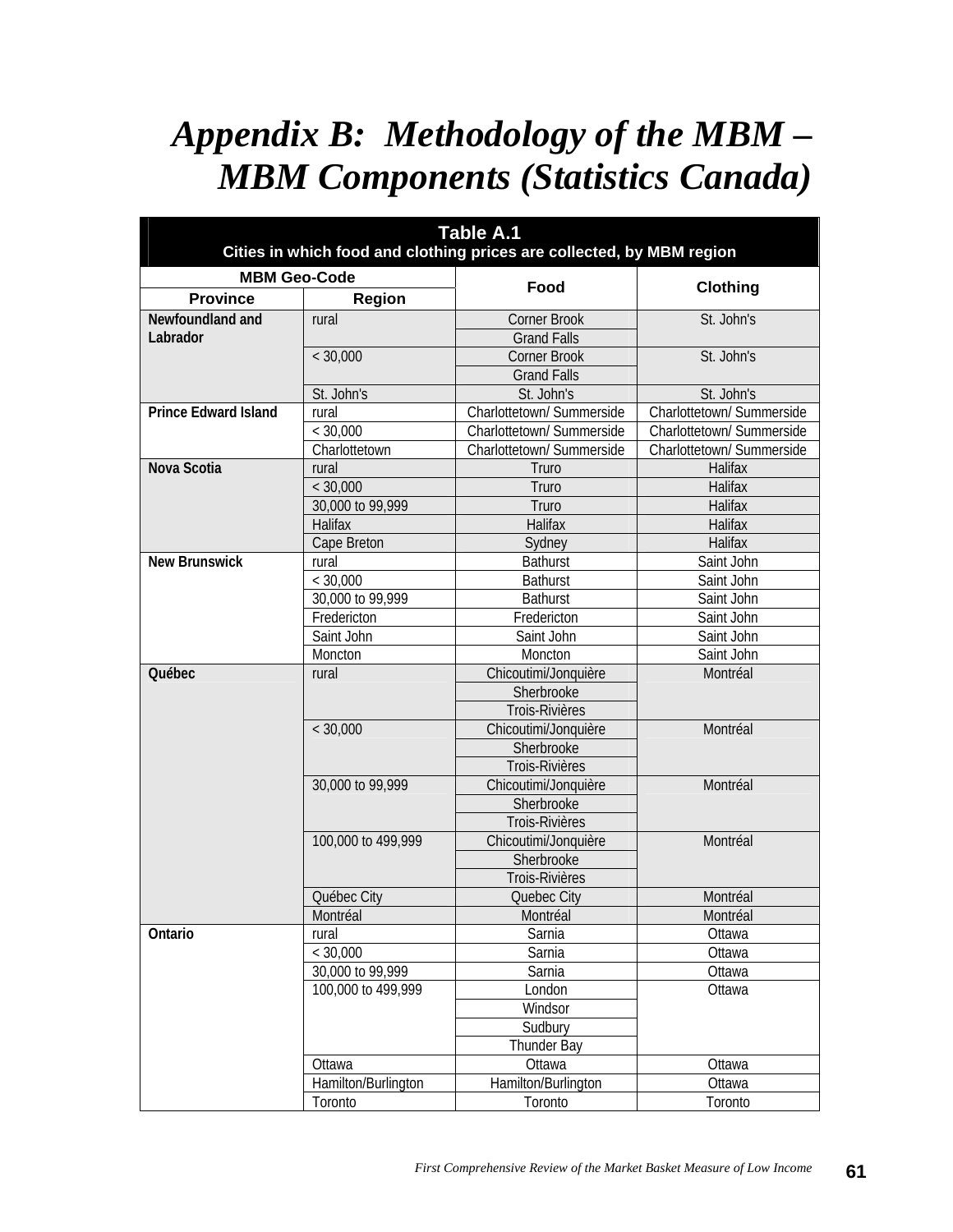| Table A.1 (cont'd)      |                         |                      |                 |  |  |  |  |
|-------------------------|-------------------------|----------------------|-----------------|--|--|--|--|
| <b>MBM Geo-Code</b>     |                         | Food                 |                 |  |  |  |  |
| <b>Province</b>         | <b>Region</b>           |                      | <b>Clothing</b> |  |  |  |  |
| Manitoba                | <b>Brandon</b><br>rural |                      | Winnipeg        |  |  |  |  |
|                         | $<$ 30.000              | <b>Brandon</b>       | Winnipea        |  |  |  |  |
|                         | <b>Brandon</b>          | <b>Brandon</b>       | Winnipeg        |  |  |  |  |
|                         | Winnipeg                | Winnipeg             | Winnipeg        |  |  |  |  |
| Saskatchewan            | rural                   | Moose Jaw            | Regina          |  |  |  |  |
|                         |                         | <b>Prince Albert</b> |                 |  |  |  |  |
|                         | < 30,000                | Moose Jaw            | Regina          |  |  |  |  |
|                         |                         | <b>Prince Albert</b> |                 |  |  |  |  |
|                         | 30,000 to 99,999        | Moose Jaw            | Regina          |  |  |  |  |
|                         |                         | Prince Albert        |                 |  |  |  |  |
|                         | Saskatoon               | Saskatoon            | Regina          |  |  |  |  |
|                         | Regina                  | Regina               | Regina          |  |  |  |  |
| Alberta                 | rural                   | Lethbridge           | Edmonton        |  |  |  |  |
|                         | < 30,000                | Lethbridge           | Edmonton        |  |  |  |  |
|                         | 30,000 to 99,999        | Lethbridge           | Edmonton        |  |  |  |  |
|                         | Edmonton                | Edmonton             | Edmonton        |  |  |  |  |
|                         | Calgary                 | Calgary              | Edmonton        |  |  |  |  |
| <b>British Columbia</b> | rural                   | Prince George        | Vancouver       |  |  |  |  |
|                         | < 30,000                | Prince George        | Vancouver       |  |  |  |  |
|                         | 30,000 to 99,999        | Prince George        | Vancouver       |  |  |  |  |
|                         | 100,000 to 499,999      | Kelowna              | Vancouver       |  |  |  |  |
|                         |                         | Abbotsford-Mission   |                 |  |  |  |  |
|                         |                         | Victoria             |                 |  |  |  |  |
|                         | Vancouver               | Vancouver            | Vancouver       |  |  |  |  |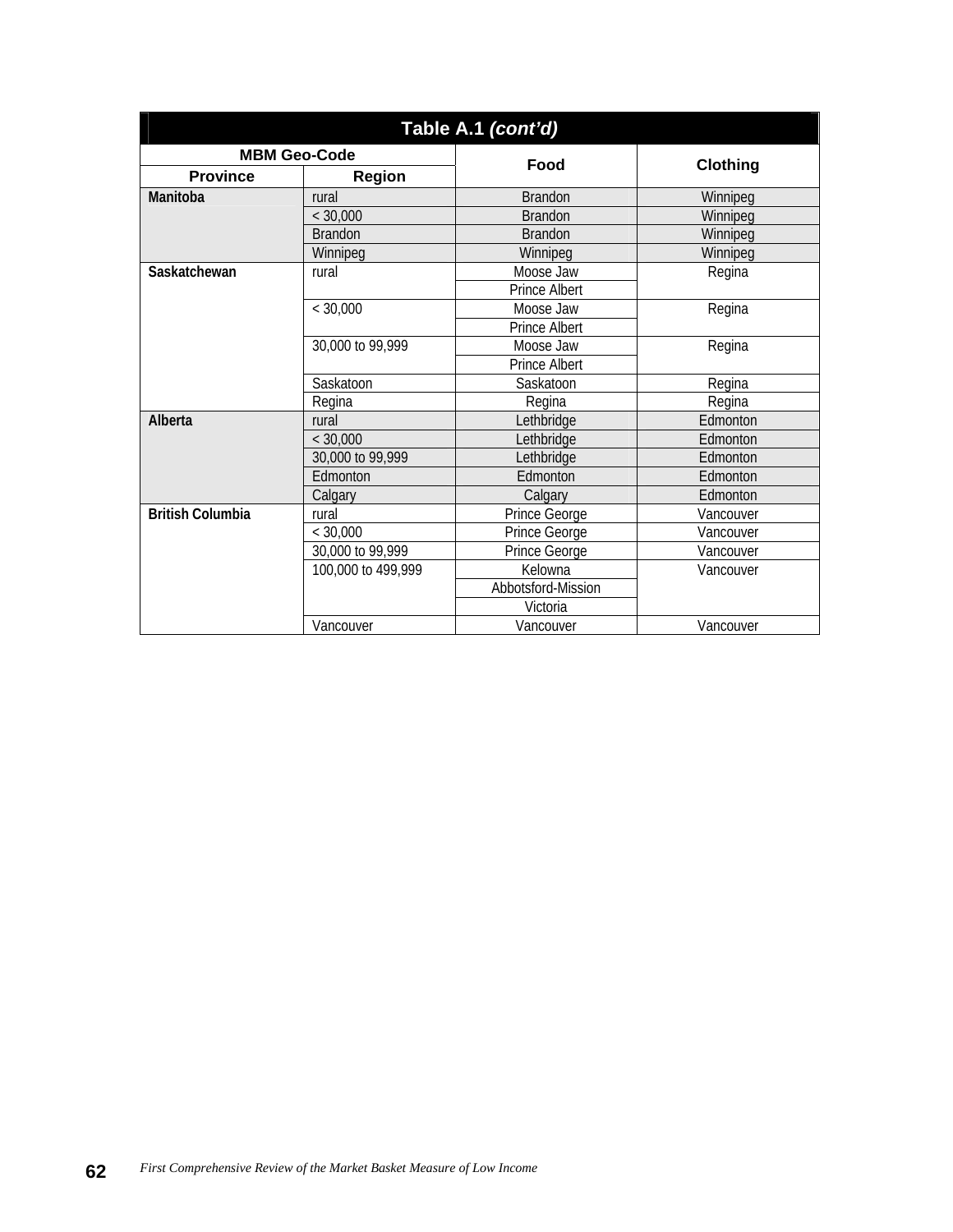| <b>Geographic Name</b><br><b>CMA</b><br>1996<br>2001<br>2006<br>St. John's (N.L.)<br>174,051<br>172,918<br>181,113<br>Grand Falls-Windsor (N.L.)<br>20,378<br>18,981<br>13,558<br>10<br>$\overline{15}$<br>27,945<br>25,747<br>26,623<br>Corner Brook (N.L.)<br>57,224<br>58,358<br>105<br>Charlottetown (P.E.I.)<br>58,625<br>332,518<br>205<br>Halifax (N.S.)<br>372,858<br>359,183<br>215<br>44,102<br>Truro (N.S.)<br>44,276<br>45,077<br>225<br>Cape Breton (N.S.)<br>117,849<br>109,330<br>105,928<br>305<br>113,491<br>117,727<br>126,424<br>Moncton (N.B.)<br>310<br>125,705<br>Saint John (N.B.)<br>122,678<br>122,389<br>320<br>Fredericton (N.B.)<br>78,950<br>81,346<br>85,688<br>328<br>25,415<br>Bathurst (N.B.)<br>23,935<br>31,424<br>31,795<br>406<br>28,940<br>29,808<br>Baie-Comeau (Que.)<br>408<br>Saguenay (Que.)<br>160,454<br>154,938<br>151,643<br>421<br>671,889<br>Québec (Que.)<br>682,757<br>715,515<br>430<br>Thetford Mines (Que.)<br>27,760<br>26,323<br>26,107<br>433<br>147,384<br>Sherbrooke (Que.)<br>153,811<br>186,952<br>41,233<br>440<br>Victoriaville (Que.)<br>40,438<br>48,893<br>137,507<br>442<br>Trois-Rivières (Que.)<br>139,956<br>141,529<br>57,304<br>444<br>Shawinigan (Que.)<br>59,851<br>56,434<br>65,119<br>447<br>Drummondville (Que.)<br>68,451<br>78,108<br>58,872<br>68,352<br>450<br>Granby (Que.)<br>60,264<br>452<br>Saint-Hyacinthe (Que.)<br>49,536<br>55,823<br>50,027<br>454<br>48,295<br>Sorel-Tracy (Que.)<br>40,956<br>459<br>Saint-Jean-sur-Richelieu (Que.)<br>79,600<br>76,461<br>87,492<br>462<br>Montréal (Que.)<br>3,326,510<br>3,426,350<br>3,635,571<br>465<br>Salaberry-de-Valleyfield (Que.)<br>39,563<br>39,672<br>39,028<br>39,096<br>36,308<br>485<br>Rouyn-Noranda (Que.)<br>39,924<br>Cornwall (Ont.)<br>57,581<br>501<br>62,183<br>58,485<br>Ottawa - Gatineau (Que.)<br>100,702<br>102,898<br>242,124<br>505<br>505<br>812,129<br>Ottawa - Gatineau (Ont.)<br>323,340<br>774,072<br>521<br>152,358<br>Kingston (Ont.)<br>143,416<br>146,838<br>$\overline{522}$<br>Belleville (Ont.)<br>87,395<br>93,442<br>91,518<br>529<br>102,423<br>100,193<br>116,570<br>Peterborough (Ont.)<br>532<br>330,594<br>268,773<br>296,298<br>Oshawa (Ont.)<br>535<br>4,263,757<br>4,682,897<br>5,113,149<br>Toronto (Ont.)<br>537<br>Hamilton (Ont.)<br>662,401<br>692,911<br>624,360<br>539<br>St. Catharines - Niagara (Ont.)<br>372,406<br>377,009<br>390,317<br>541<br>Kitchener (Ont.)<br>382,940<br>451,235<br>414,284<br>543<br>100,238<br>Brantford (Ont.)<br>86,417<br>124,607<br>550<br>117,344<br>127,009<br>105,420<br>Guelph (Ont.)<br>555<br>398,616<br>432,451<br>457,720<br>London (Ont.)<br>556<br>107,709<br>108,589<br>Chatham-Kent (Ont.)<br>$\sim$ 100 $\mu$<br>559<br>278,685<br>Windsor (Ont.)<br>307,877<br>323,342<br>562<br>Sarnia (Ont.)<br>88,793<br>86,480<br>88,331<br>568<br>118,695<br>Barrie (Ont.)<br>148,480<br>177,061<br>575<br>63,424<br>North Bay (Ont.)<br>64,785<br>63,681<br>580<br>Greater Sudbury / Grand Sudbury (Ont.)<br>160,488<br>155,601<br>158,258<br>586<br>Timmins (Ont.)<br>47,499<br>42,997<br>43,686<br>590<br>Sault Ste. Marie (Ont.)<br>83,619<br>78,908<br>80,098<br>595<br>125,562<br>121,986<br>122,907<br>Thunder Bay (Ont.) | Table A.2<br>Population counts used in the MBM |  |  |  |  |
|-----------------------------------------------------------------------------------------------------------------------------------------------------------------------------------------------------------------------------------------------------------------------------------------------------------------------------------------------------------------------------------------------------------------------------------------------------------------------------------------------------------------------------------------------------------------------------------------------------------------------------------------------------------------------------------------------------------------------------------------------------------------------------------------------------------------------------------------------------------------------------------------------------------------------------------------------------------------------------------------------------------------------------------------------------------------------------------------------------------------------------------------------------------------------------------------------------------------------------------------------------------------------------------------------------------------------------------------------------------------------------------------------------------------------------------------------------------------------------------------------------------------------------------------------------------------------------------------------------------------------------------------------------------------------------------------------------------------------------------------------------------------------------------------------------------------------------------------------------------------------------------------------------------------------------------------------------------------------------------------------------------------------------------------------------------------------------------------------------------------------------------------------------------------------------------------------------------------------------------------------------------------------------------------------------------------------------------------------------------------------------------------------------------------------------------------------------------------------------------------------------------------------------------------------------------------------------------------------------------------------------------------------------------------------------------------------------------------------------------------------------------------------------------------------------------------------------------------------------------------------------------------------------------------------------------------------------------------------------------------------------------------------------------------------------------------------------------------------------------------------------------------------------------------------------------------------------------------------------------------------------------------|------------------------------------------------|--|--|--|--|
|                                                                                                                                                                                                                                                                                                                                                                                                                                                                                                                                                                                                                                                                                                                                                                                                                                                                                                                                                                                                                                                                                                                                                                                                                                                                                                                                                                                                                                                                                                                                                                                                                                                                                                                                                                                                                                                                                                                                                                                                                                                                                                                                                                                                                                                                                                                                                                                                                                                                                                                                                                                                                                                                                                                                                                                                                                                                                                                                                                                                                                                                                                                                                                                                                                                                 |                                                |  |  |  |  |
|                                                                                                                                                                                                                                                                                                                                                                                                                                                                                                                                                                                                                                                                                                                                                                                                                                                                                                                                                                                                                                                                                                                                                                                                                                                                                                                                                                                                                                                                                                                                                                                                                                                                                                                                                                                                                                                                                                                                                                                                                                                                                                                                                                                                                                                                                                                                                                                                                                                                                                                                                                                                                                                                                                                                                                                                                                                                                                                                                                                                                                                                                                                                                                                                                                                                 |                                                |  |  |  |  |
|                                                                                                                                                                                                                                                                                                                                                                                                                                                                                                                                                                                                                                                                                                                                                                                                                                                                                                                                                                                                                                                                                                                                                                                                                                                                                                                                                                                                                                                                                                                                                                                                                                                                                                                                                                                                                                                                                                                                                                                                                                                                                                                                                                                                                                                                                                                                                                                                                                                                                                                                                                                                                                                                                                                                                                                                                                                                                                                                                                                                                                                                                                                                                                                                                                                                 |                                                |  |  |  |  |
|                                                                                                                                                                                                                                                                                                                                                                                                                                                                                                                                                                                                                                                                                                                                                                                                                                                                                                                                                                                                                                                                                                                                                                                                                                                                                                                                                                                                                                                                                                                                                                                                                                                                                                                                                                                                                                                                                                                                                                                                                                                                                                                                                                                                                                                                                                                                                                                                                                                                                                                                                                                                                                                                                                                                                                                                                                                                                                                                                                                                                                                                                                                                                                                                                                                                 |                                                |  |  |  |  |
|                                                                                                                                                                                                                                                                                                                                                                                                                                                                                                                                                                                                                                                                                                                                                                                                                                                                                                                                                                                                                                                                                                                                                                                                                                                                                                                                                                                                                                                                                                                                                                                                                                                                                                                                                                                                                                                                                                                                                                                                                                                                                                                                                                                                                                                                                                                                                                                                                                                                                                                                                                                                                                                                                                                                                                                                                                                                                                                                                                                                                                                                                                                                                                                                                                                                 |                                                |  |  |  |  |
|                                                                                                                                                                                                                                                                                                                                                                                                                                                                                                                                                                                                                                                                                                                                                                                                                                                                                                                                                                                                                                                                                                                                                                                                                                                                                                                                                                                                                                                                                                                                                                                                                                                                                                                                                                                                                                                                                                                                                                                                                                                                                                                                                                                                                                                                                                                                                                                                                                                                                                                                                                                                                                                                                                                                                                                                                                                                                                                                                                                                                                                                                                                                                                                                                                                                 |                                                |  |  |  |  |
|                                                                                                                                                                                                                                                                                                                                                                                                                                                                                                                                                                                                                                                                                                                                                                                                                                                                                                                                                                                                                                                                                                                                                                                                                                                                                                                                                                                                                                                                                                                                                                                                                                                                                                                                                                                                                                                                                                                                                                                                                                                                                                                                                                                                                                                                                                                                                                                                                                                                                                                                                                                                                                                                                                                                                                                                                                                                                                                                                                                                                                                                                                                                                                                                                                                                 |                                                |  |  |  |  |
|                                                                                                                                                                                                                                                                                                                                                                                                                                                                                                                                                                                                                                                                                                                                                                                                                                                                                                                                                                                                                                                                                                                                                                                                                                                                                                                                                                                                                                                                                                                                                                                                                                                                                                                                                                                                                                                                                                                                                                                                                                                                                                                                                                                                                                                                                                                                                                                                                                                                                                                                                                                                                                                                                                                                                                                                                                                                                                                                                                                                                                                                                                                                                                                                                                                                 |                                                |  |  |  |  |
|                                                                                                                                                                                                                                                                                                                                                                                                                                                                                                                                                                                                                                                                                                                                                                                                                                                                                                                                                                                                                                                                                                                                                                                                                                                                                                                                                                                                                                                                                                                                                                                                                                                                                                                                                                                                                                                                                                                                                                                                                                                                                                                                                                                                                                                                                                                                                                                                                                                                                                                                                                                                                                                                                                                                                                                                                                                                                                                                                                                                                                                                                                                                                                                                                                                                 |                                                |  |  |  |  |
|                                                                                                                                                                                                                                                                                                                                                                                                                                                                                                                                                                                                                                                                                                                                                                                                                                                                                                                                                                                                                                                                                                                                                                                                                                                                                                                                                                                                                                                                                                                                                                                                                                                                                                                                                                                                                                                                                                                                                                                                                                                                                                                                                                                                                                                                                                                                                                                                                                                                                                                                                                                                                                                                                                                                                                                                                                                                                                                                                                                                                                                                                                                                                                                                                                                                 |                                                |  |  |  |  |
|                                                                                                                                                                                                                                                                                                                                                                                                                                                                                                                                                                                                                                                                                                                                                                                                                                                                                                                                                                                                                                                                                                                                                                                                                                                                                                                                                                                                                                                                                                                                                                                                                                                                                                                                                                                                                                                                                                                                                                                                                                                                                                                                                                                                                                                                                                                                                                                                                                                                                                                                                                                                                                                                                                                                                                                                                                                                                                                                                                                                                                                                                                                                                                                                                                                                 |                                                |  |  |  |  |
|                                                                                                                                                                                                                                                                                                                                                                                                                                                                                                                                                                                                                                                                                                                                                                                                                                                                                                                                                                                                                                                                                                                                                                                                                                                                                                                                                                                                                                                                                                                                                                                                                                                                                                                                                                                                                                                                                                                                                                                                                                                                                                                                                                                                                                                                                                                                                                                                                                                                                                                                                                                                                                                                                                                                                                                                                                                                                                                                                                                                                                                                                                                                                                                                                                                                 |                                                |  |  |  |  |
|                                                                                                                                                                                                                                                                                                                                                                                                                                                                                                                                                                                                                                                                                                                                                                                                                                                                                                                                                                                                                                                                                                                                                                                                                                                                                                                                                                                                                                                                                                                                                                                                                                                                                                                                                                                                                                                                                                                                                                                                                                                                                                                                                                                                                                                                                                                                                                                                                                                                                                                                                                                                                                                                                                                                                                                                                                                                                                                                                                                                                                                                                                                                                                                                                                                                 |                                                |  |  |  |  |
|                                                                                                                                                                                                                                                                                                                                                                                                                                                                                                                                                                                                                                                                                                                                                                                                                                                                                                                                                                                                                                                                                                                                                                                                                                                                                                                                                                                                                                                                                                                                                                                                                                                                                                                                                                                                                                                                                                                                                                                                                                                                                                                                                                                                                                                                                                                                                                                                                                                                                                                                                                                                                                                                                                                                                                                                                                                                                                                                                                                                                                                                                                                                                                                                                                                                 |                                                |  |  |  |  |
|                                                                                                                                                                                                                                                                                                                                                                                                                                                                                                                                                                                                                                                                                                                                                                                                                                                                                                                                                                                                                                                                                                                                                                                                                                                                                                                                                                                                                                                                                                                                                                                                                                                                                                                                                                                                                                                                                                                                                                                                                                                                                                                                                                                                                                                                                                                                                                                                                                                                                                                                                                                                                                                                                                                                                                                                                                                                                                                                                                                                                                                                                                                                                                                                                                                                 |                                                |  |  |  |  |
|                                                                                                                                                                                                                                                                                                                                                                                                                                                                                                                                                                                                                                                                                                                                                                                                                                                                                                                                                                                                                                                                                                                                                                                                                                                                                                                                                                                                                                                                                                                                                                                                                                                                                                                                                                                                                                                                                                                                                                                                                                                                                                                                                                                                                                                                                                                                                                                                                                                                                                                                                                                                                                                                                                                                                                                                                                                                                                                                                                                                                                                                                                                                                                                                                                                                 |                                                |  |  |  |  |
|                                                                                                                                                                                                                                                                                                                                                                                                                                                                                                                                                                                                                                                                                                                                                                                                                                                                                                                                                                                                                                                                                                                                                                                                                                                                                                                                                                                                                                                                                                                                                                                                                                                                                                                                                                                                                                                                                                                                                                                                                                                                                                                                                                                                                                                                                                                                                                                                                                                                                                                                                                                                                                                                                                                                                                                                                                                                                                                                                                                                                                                                                                                                                                                                                                                                 |                                                |  |  |  |  |
|                                                                                                                                                                                                                                                                                                                                                                                                                                                                                                                                                                                                                                                                                                                                                                                                                                                                                                                                                                                                                                                                                                                                                                                                                                                                                                                                                                                                                                                                                                                                                                                                                                                                                                                                                                                                                                                                                                                                                                                                                                                                                                                                                                                                                                                                                                                                                                                                                                                                                                                                                                                                                                                                                                                                                                                                                                                                                                                                                                                                                                                                                                                                                                                                                                                                 |                                                |  |  |  |  |
|                                                                                                                                                                                                                                                                                                                                                                                                                                                                                                                                                                                                                                                                                                                                                                                                                                                                                                                                                                                                                                                                                                                                                                                                                                                                                                                                                                                                                                                                                                                                                                                                                                                                                                                                                                                                                                                                                                                                                                                                                                                                                                                                                                                                                                                                                                                                                                                                                                                                                                                                                                                                                                                                                                                                                                                                                                                                                                                                                                                                                                                                                                                                                                                                                                                                 |                                                |  |  |  |  |
|                                                                                                                                                                                                                                                                                                                                                                                                                                                                                                                                                                                                                                                                                                                                                                                                                                                                                                                                                                                                                                                                                                                                                                                                                                                                                                                                                                                                                                                                                                                                                                                                                                                                                                                                                                                                                                                                                                                                                                                                                                                                                                                                                                                                                                                                                                                                                                                                                                                                                                                                                                                                                                                                                                                                                                                                                                                                                                                                                                                                                                                                                                                                                                                                                                                                 |                                                |  |  |  |  |
|                                                                                                                                                                                                                                                                                                                                                                                                                                                                                                                                                                                                                                                                                                                                                                                                                                                                                                                                                                                                                                                                                                                                                                                                                                                                                                                                                                                                                                                                                                                                                                                                                                                                                                                                                                                                                                                                                                                                                                                                                                                                                                                                                                                                                                                                                                                                                                                                                                                                                                                                                                                                                                                                                                                                                                                                                                                                                                                                                                                                                                                                                                                                                                                                                                                                 |                                                |  |  |  |  |
|                                                                                                                                                                                                                                                                                                                                                                                                                                                                                                                                                                                                                                                                                                                                                                                                                                                                                                                                                                                                                                                                                                                                                                                                                                                                                                                                                                                                                                                                                                                                                                                                                                                                                                                                                                                                                                                                                                                                                                                                                                                                                                                                                                                                                                                                                                                                                                                                                                                                                                                                                                                                                                                                                                                                                                                                                                                                                                                                                                                                                                                                                                                                                                                                                                                                 |                                                |  |  |  |  |
|                                                                                                                                                                                                                                                                                                                                                                                                                                                                                                                                                                                                                                                                                                                                                                                                                                                                                                                                                                                                                                                                                                                                                                                                                                                                                                                                                                                                                                                                                                                                                                                                                                                                                                                                                                                                                                                                                                                                                                                                                                                                                                                                                                                                                                                                                                                                                                                                                                                                                                                                                                                                                                                                                                                                                                                                                                                                                                                                                                                                                                                                                                                                                                                                                                                                 |                                                |  |  |  |  |
|                                                                                                                                                                                                                                                                                                                                                                                                                                                                                                                                                                                                                                                                                                                                                                                                                                                                                                                                                                                                                                                                                                                                                                                                                                                                                                                                                                                                                                                                                                                                                                                                                                                                                                                                                                                                                                                                                                                                                                                                                                                                                                                                                                                                                                                                                                                                                                                                                                                                                                                                                                                                                                                                                                                                                                                                                                                                                                                                                                                                                                                                                                                                                                                                                                                                 |                                                |  |  |  |  |
|                                                                                                                                                                                                                                                                                                                                                                                                                                                                                                                                                                                                                                                                                                                                                                                                                                                                                                                                                                                                                                                                                                                                                                                                                                                                                                                                                                                                                                                                                                                                                                                                                                                                                                                                                                                                                                                                                                                                                                                                                                                                                                                                                                                                                                                                                                                                                                                                                                                                                                                                                                                                                                                                                                                                                                                                                                                                                                                                                                                                                                                                                                                                                                                                                                                                 |                                                |  |  |  |  |
|                                                                                                                                                                                                                                                                                                                                                                                                                                                                                                                                                                                                                                                                                                                                                                                                                                                                                                                                                                                                                                                                                                                                                                                                                                                                                                                                                                                                                                                                                                                                                                                                                                                                                                                                                                                                                                                                                                                                                                                                                                                                                                                                                                                                                                                                                                                                                                                                                                                                                                                                                                                                                                                                                                                                                                                                                                                                                                                                                                                                                                                                                                                                                                                                                                                                 |                                                |  |  |  |  |
|                                                                                                                                                                                                                                                                                                                                                                                                                                                                                                                                                                                                                                                                                                                                                                                                                                                                                                                                                                                                                                                                                                                                                                                                                                                                                                                                                                                                                                                                                                                                                                                                                                                                                                                                                                                                                                                                                                                                                                                                                                                                                                                                                                                                                                                                                                                                                                                                                                                                                                                                                                                                                                                                                                                                                                                                                                                                                                                                                                                                                                                                                                                                                                                                                                                                 |                                                |  |  |  |  |
|                                                                                                                                                                                                                                                                                                                                                                                                                                                                                                                                                                                                                                                                                                                                                                                                                                                                                                                                                                                                                                                                                                                                                                                                                                                                                                                                                                                                                                                                                                                                                                                                                                                                                                                                                                                                                                                                                                                                                                                                                                                                                                                                                                                                                                                                                                                                                                                                                                                                                                                                                                                                                                                                                                                                                                                                                                                                                                                                                                                                                                                                                                                                                                                                                                                                 |                                                |  |  |  |  |
|                                                                                                                                                                                                                                                                                                                                                                                                                                                                                                                                                                                                                                                                                                                                                                                                                                                                                                                                                                                                                                                                                                                                                                                                                                                                                                                                                                                                                                                                                                                                                                                                                                                                                                                                                                                                                                                                                                                                                                                                                                                                                                                                                                                                                                                                                                                                                                                                                                                                                                                                                                                                                                                                                                                                                                                                                                                                                                                                                                                                                                                                                                                                                                                                                                                                 |                                                |  |  |  |  |
|                                                                                                                                                                                                                                                                                                                                                                                                                                                                                                                                                                                                                                                                                                                                                                                                                                                                                                                                                                                                                                                                                                                                                                                                                                                                                                                                                                                                                                                                                                                                                                                                                                                                                                                                                                                                                                                                                                                                                                                                                                                                                                                                                                                                                                                                                                                                                                                                                                                                                                                                                                                                                                                                                                                                                                                                                                                                                                                                                                                                                                                                                                                                                                                                                                                                 |                                                |  |  |  |  |
|                                                                                                                                                                                                                                                                                                                                                                                                                                                                                                                                                                                                                                                                                                                                                                                                                                                                                                                                                                                                                                                                                                                                                                                                                                                                                                                                                                                                                                                                                                                                                                                                                                                                                                                                                                                                                                                                                                                                                                                                                                                                                                                                                                                                                                                                                                                                                                                                                                                                                                                                                                                                                                                                                                                                                                                                                                                                                                                                                                                                                                                                                                                                                                                                                                                                 |                                                |  |  |  |  |
|                                                                                                                                                                                                                                                                                                                                                                                                                                                                                                                                                                                                                                                                                                                                                                                                                                                                                                                                                                                                                                                                                                                                                                                                                                                                                                                                                                                                                                                                                                                                                                                                                                                                                                                                                                                                                                                                                                                                                                                                                                                                                                                                                                                                                                                                                                                                                                                                                                                                                                                                                                                                                                                                                                                                                                                                                                                                                                                                                                                                                                                                                                                                                                                                                                                                 |                                                |  |  |  |  |
|                                                                                                                                                                                                                                                                                                                                                                                                                                                                                                                                                                                                                                                                                                                                                                                                                                                                                                                                                                                                                                                                                                                                                                                                                                                                                                                                                                                                                                                                                                                                                                                                                                                                                                                                                                                                                                                                                                                                                                                                                                                                                                                                                                                                                                                                                                                                                                                                                                                                                                                                                                                                                                                                                                                                                                                                                                                                                                                                                                                                                                                                                                                                                                                                                                                                 |                                                |  |  |  |  |
|                                                                                                                                                                                                                                                                                                                                                                                                                                                                                                                                                                                                                                                                                                                                                                                                                                                                                                                                                                                                                                                                                                                                                                                                                                                                                                                                                                                                                                                                                                                                                                                                                                                                                                                                                                                                                                                                                                                                                                                                                                                                                                                                                                                                                                                                                                                                                                                                                                                                                                                                                                                                                                                                                                                                                                                                                                                                                                                                                                                                                                                                                                                                                                                                                                                                 |                                                |  |  |  |  |
|                                                                                                                                                                                                                                                                                                                                                                                                                                                                                                                                                                                                                                                                                                                                                                                                                                                                                                                                                                                                                                                                                                                                                                                                                                                                                                                                                                                                                                                                                                                                                                                                                                                                                                                                                                                                                                                                                                                                                                                                                                                                                                                                                                                                                                                                                                                                                                                                                                                                                                                                                                                                                                                                                                                                                                                                                                                                                                                                                                                                                                                                                                                                                                                                                                                                 |                                                |  |  |  |  |
|                                                                                                                                                                                                                                                                                                                                                                                                                                                                                                                                                                                                                                                                                                                                                                                                                                                                                                                                                                                                                                                                                                                                                                                                                                                                                                                                                                                                                                                                                                                                                                                                                                                                                                                                                                                                                                                                                                                                                                                                                                                                                                                                                                                                                                                                                                                                                                                                                                                                                                                                                                                                                                                                                                                                                                                                                                                                                                                                                                                                                                                                                                                                                                                                                                                                 |                                                |  |  |  |  |
|                                                                                                                                                                                                                                                                                                                                                                                                                                                                                                                                                                                                                                                                                                                                                                                                                                                                                                                                                                                                                                                                                                                                                                                                                                                                                                                                                                                                                                                                                                                                                                                                                                                                                                                                                                                                                                                                                                                                                                                                                                                                                                                                                                                                                                                                                                                                                                                                                                                                                                                                                                                                                                                                                                                                                                                                                                                                                                                                                                                                                                                                                                                                                                                                                                                                 |                                                |  |  |  |  |
|                                                                                                                                                                                                                                                                                                                                                                                                                                                                                                                                                                                                                                                                                                                                                                                                                                                                                                                                                                                                                                                                                                                                                                                                                                                                                                                                                                                                                                                                                                                                                                                                                                                                                                                                                                                                                                                                                                                                                                                                                                                                                                                                                                                                                                                                                                                                                                                                                                                                                                                                                                                                                                                                                                                                                                                                                                                                                                                                                                                                                                                                                                                                                                                                                                                                 |                                                |  |  |  |  |
|                                                                                                                                                                                                                                                                                                                                                                                                                                                                                                                                                                                                                                                                                                                                                                                                                                                                                                                                                                                                                                                                                                                                                                                                                                                                                                                                                                                                                                                                                                                                                                                                                                                                                                                                                                                                                                                                                                                                                                                                                                                                                                                                                                                                                                                                                                                                                                                                                                                                                                                                                                                                                                                                                                                                                                                                                                                                                                                                                                                                                                                                                                                                                                                                                                                                 |                                                |  |  |  |  |
|                                                                                                                                                                                                                                                                                                                                                                                                                                                                                                                                                                                                                                                                                                                                                                                                                                                                                                                                                                                                                                                                                                                                                                                                                                                                                                                                                                                                                                                                                                                                                                                                                                                                                                                                                                                                                                                                                                                                                                                                                                                                                                                                                                                                                                                                                                                                                                                                                                                                                                                                                                                                                                                                                                                                                                                                                                                                                                                                                                                                                                                                                                                                                                                                                                                                 |                                                |  |  |  |  |
|                                                                                                                                                                                                                                                                                                                                                                                                                                                                                                                                                                                                                                                                                                                                                                                                                                                                                                                                                                                                                                                                                                                                                                                                                                                                                                                                                                                                                                                                                                                                                                                                                                                                                                                                                                                                                                                                                                                                                                                                                                                                                                                                                                                                                                                                                                                                                                                                                                                                                                                                                                                                                                                                                                                                                                                                                                                                                                                                                                                                                                                                                                                                                                                                                                                                 |                                                |  |  |  |  |
|                                                                                                                                                                                                                                                                                                                                                                                                                                                                                                                                                                                                                                                                                                                                                                                                                                                                                                                                                                                                                                                                                                                                                                                                                                                                                                                                                                                                                                                                                                                                                                                                                                                                                                                                                                                                                                                                                                                                                                                                                                                                                                                                                                                                                                                                                                                                                                                                                                                                                                                                                                                                                                                                                                                                                                                                                                                                                                                                                                                                                                                                                                                                                                                                                                                                 |                                                |  |  |  |  |
|                                                                                                                                                                                                                                                                                                                                                                                                                                                                                                                                                                                                                                                                                                                                                                                                                                                                                                                                                                                                                                                                                                                                                                                                                                                                                                                                                                                                                                                                                                                                                                                                                                                                                                                                                                                                                                                                                                                                                                                                                                                                                                                                                                                                                                                                                                                                                                                                                                                                                                                                                                                                                                                                                                                                                                                                                                                                                                                                                                                                                                                                                                                                                                                                                                                                 |                                                |  |  |  |  |
|                                                                                                                                                                                                                                                                                                                                                                                                                                                                                                                                                                                                                                                                                                                                                                                                                                                                                                                                                                                                                                                                                                                                                                                                                                                                                                                                                                                                                                                                                                                                                                                                                                                                                                                                                                                                                                                                                                                                                                                                                                                                                                                                                                                                                                                                                                                                                                                                                                                                                                                                                                                                                                                                                                                                                                                                                                                                                                                                                                                                                                                                                                                                                                                                                                                                 |                                                |  |  |  |  |
|                                                                                                                                                                                                                                                                                                                                                                                                                                                                                                                                                                                                                                                                                                                                                                                                                                                                                                                                                                                                                                                                                                                                                                                                                                                                                                                                                                                                                                                                                                                                                                                                                                                                                                                                                                                                                                                                                                                                                                                                                                                                                                                                                                                                                                                                                                                                                                                                                                                                                                                                                                                                                                                                                                                                                                                                                                                                                                                                                                                                                                                                                                                                                                                                                                                                 |                                                |  |  |  |  |
|                                                                                                                                                                                                                                                                                                                                                                                                                                                                                                                                                                                                                                                                                                                                                                                                                                                                                                                                                                                                                                                                                                                                                                                                                                                                                                                                                                                                                                                                                                                                                                                                                                                                                                                                                                                                                                                                                                                                                                                                                                                                                                                                                                                                                                                                                                                                                                                                                                                                                                                                                                                                                                                                                                                                                                                                                                                                                                                                                                                                                                                                                                                                                                                                                                                                 |                                                |  |  |  |  |
|                                                                                                                                                                                                                                                                                                                                                                                                                                                                                                                                                                                                                                                                                                                                                                                                                                                                                                                                                                                                                                                                                                                                                                                                                                                                                                                                                                                                                                                                                                                                                                                                                                                                                                                                                                                                                                                                                                                                                                                                                                                                                                                                                                                                                                                                                                                                                                                                                                                                                                                                                                                                                                                                                                                                                                                                                                                                                                                                                                                                                                                                                                                                                                                                                                                                 |                                                |  |  |  |  |
|                                                                                                                                                                                                                                                                                                                                                                                                                                                                                                                                                                                                                                                                                                                                                                                                                                                                                                                                                                                                                                                                                                                                                                                                                                                                                                                                                                                                                                                                                                                                                                                                                                                                                                                                                                                                                                                                                                                                                                                                                                                                                                                                                                                                                                                                                                                                                                                                                                                                                                                                                                                                                                                                                                                                                                                                                                                                                                                                                                                                                                                                                                                                                                                                                                                                 |                                                |  |  |  |  |
|                                                                                                                                                                                                                                                                                                                                                                                                                                                                                                                                                                                                                                                                                                                                                                                                                                                                                                                                                                                                                                                                                                                                                                                                                                                                                                                                                                                                                                                                                                                                                                                                                                                                                                                                                                                                                                                                                                                                                                                                                                                                                                                                                                                                                                                                                                                                                                                                                                                                                                                                                                                                                                                                                                                                                                                                                                                                                                                                                                                                                                                                                                                                                                                                                                                                 |                                                |  |  |  |  |
|                                                                                                                                                                                                                                                                                                                                                                                                                                                                                                                                                                                                                                                                                                                                                                                                                                                                                                                                                                                                                                                                                                                                                                                                                                                                                                                                                                                                                                                                                                                                                                                                                                                                                                                                                                                                                                                                                                                                                                                                                                                                                                                                                                                                                                                                                                                                                                                                                                                                                                                                                                                                                                                                                                                                                                                                                                                                                                                                                                                                                                                                                                                                                                                                                                                                 |                                                |  |  |  |  |
|                                                                                                                                                                                                                                                                                                                                                                                                                                                                                                                                                                                                                                                                                                                                                                                                                                                                                                                                                                                                                                                                                                                                                                                                                                                                                                                                                                                                                                                                                                                                                                                                                                                                                                                                                                                                                                                                                                                                                                                                                                                                                                                                                                                                                                                                                                                                                                                                                                                                                                                                                                                                                                                                                                                                                                                                                                                                                                                                                                                                                                                                                                                                                                                                                                                                 |                                                |  |  |  |  |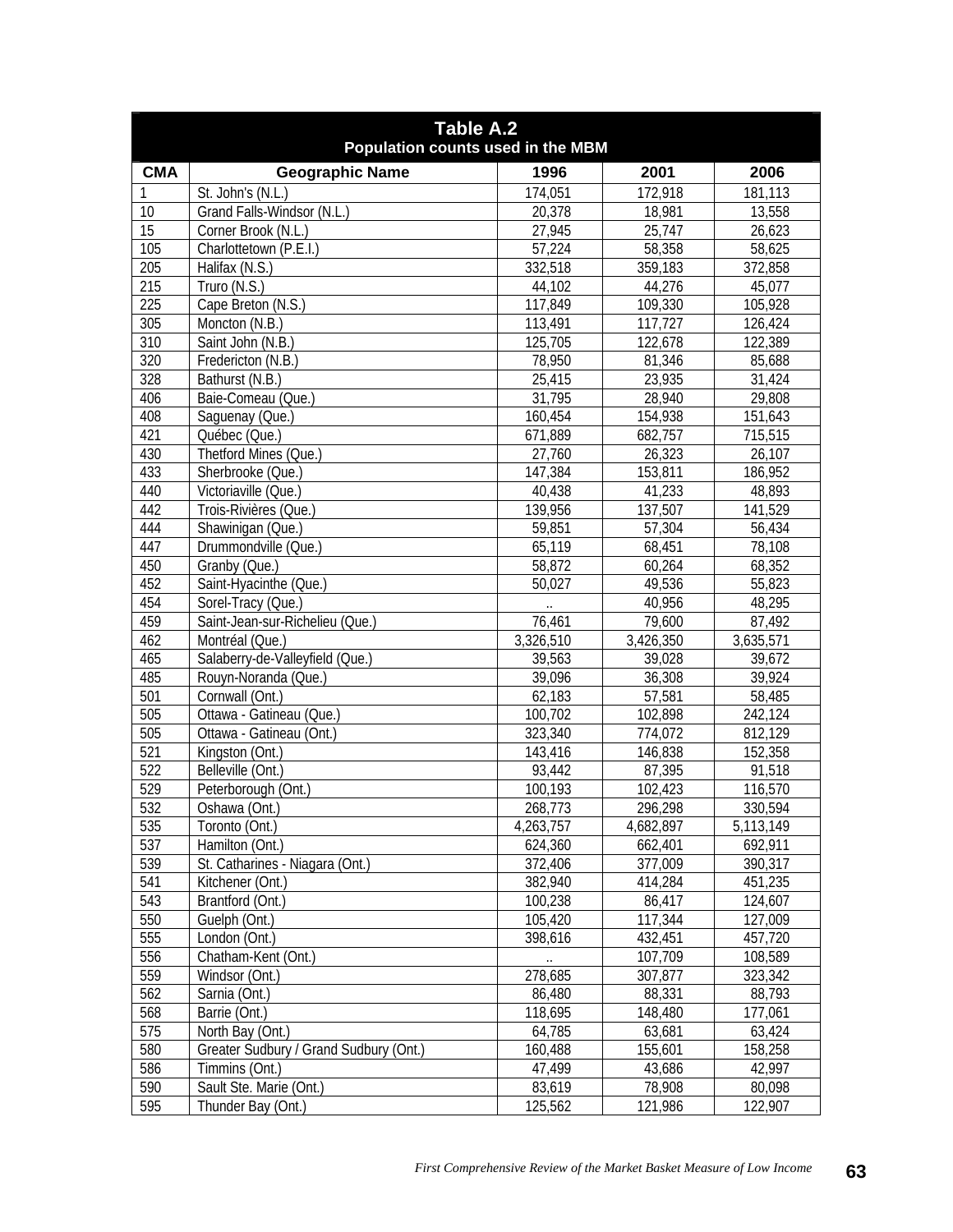| Table A.2 (cont'd) |                        |           |           |           |
|--------------------|------------------------|-----------|-----------|-----------|
| <b>CMA</b>         | <b>Geographic Name</b> | 1996      | 2001      | 2006      |
| 602                | Winnipeg (Man.)        | 667,209   | 671,274   | 694,668   |
| 610                | Brandon (Man.)         | 40,581    | 41,037    | 48,256    |
| 705                | Regina (Sask.)         | 193,652   | 192,800   | 194,971   |
| 715                | Moose Jaw (Sask.)      | 34,829    | 33,519    | 33,360    |
| 725                | Saskatoon (Sask.)      | 219,056   | 225,927   | 233,923   |
| 745                | Prince Albert (Sask.)  | 41,706    | 41,460    | 40,766    |
| 805                | Medicine Hat (Alta.)   | 56,570    | 61,735    | 68,822    |
| 810                | Lethbridge (Alta.)     | 63,053    | 67,374    | 95,196    |
| 825                | Calgary (Alta.)        | 821,628   | 951,395   | 1,079,310 |
| 830                | Red Deer (Alta.)       | 60,075    | 67,707    | 82,772    |
| 835                | Edmonton (Alta.)       | 862,597   | 937,845   | 1,034,945 |
| 860                | Wood Buffalo (Alta.)   | 36,124    | 42,602    | 52,643    |
| 913                | Penticton (B.C.)       | 41,276    | 41,574    | 43,313    |
| 915                | Kelowna (B.C.)         | 136,541   | 147,739   | 162,276   |
| 925                | Kamloops (B.C.)        | 84,914    | 86,491    | 92,882    |
| 930                | Chilliwack (B.C.)      | 66,254    | 69,776    | 80,892    |
| 932                | Abbotsford (B.C.)      | 136,480   | 147,370   | 159,020   |
| 933                | Vancouver (B.C.)       | 1,831,665 | 1,986,965 | 2,116,581 |
| 935                | Victoria (B.C.)        | 304,287   | 311,902   | 330,088   |
| 938                | Nanaimo (B.C.)         | 85,585    | 85,664    | 92,361    |
| 950                | Williams Lake (B.C.)   | 38,552    | 25,122    | 18,760    |
| 970                | Prince George (B.C.)   | 75,150    | 85,035    | 83,225    |

**Source:** Census of Canada 1996, 2001 and 2006

**Note:** .. These figures are not available for the specific reference period, because of boundary changes that occurred in the 2001 Census.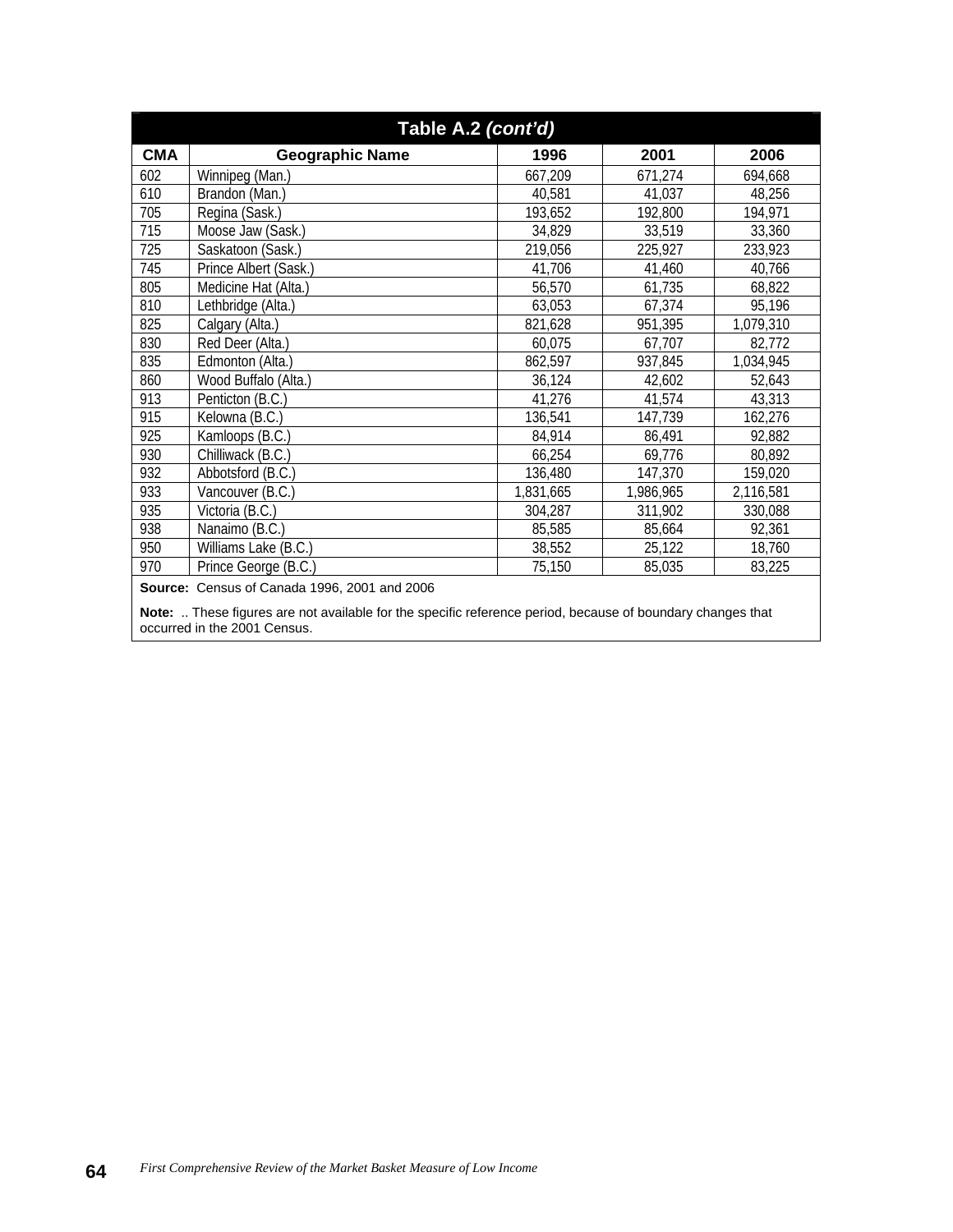| <b>Table A.3</b>                                            |                                               |                                 |                      |  |
|-------------------------------------------------------------|-----------------------------------------------|---------------------------------|----------------------|--|
| Weekly quantities for food component, MBM reference family, |                                               |                                 |                      |  |
|                                                             | National Nutritious Food Basket 1998 and 2008 |                                 |                      |  |
|                                                             |                                               | Approximate Weekly As Purchased |                      |  |
|                                                             | Suggested                                     | Quantities                      |                      |  |
|                                                             | <b>Purchase Unit</b>                          | <b>NNFB 1998</b>                | <b>NNFB 2008</b>     |  |
| <b>Milk Products</b>                                        |                                               |                                 |                      |  |
| 2% milk                                                     | 4 L                                           | 10.45 L                         | 14 L                 |  |
| Yoghurt, fruit, 2% BF                                       | $500$ g                                       | $230$ g                         | 920 $q$              |  |
| Cheddar cheese, medium                                      | $227$ g                                       | $245$ g                         | 416 g                |  |
| Processed cheese slices                                     | $500$ g                                       | $275$ g                         | $235$ g              |  |
| Mozzarella cheese, 16.5% BF                                 | $227$ g                                       | $365$ g                         | 479 g                |  |
| Vanilla ice cream, 10% BF                                   | 2 <sub>l</sub>                                | 930 mL                          | $\ddot{\phantom{a}}$ |  |
| Eggs                                                        |                                               |                                 |                      |  |
| Grade A large                                               | 12 eggs                                       | 12 eggs                         | 14 eggs              |  |
| Meats, Poultry, Fish                                        |                                               |                                 |                      |  |
| Round steak                                                 | kg                                            | $500$ g                         | 400<br>q             |  |
| Boneless stewing beef                                       | kg                                            | $210$ g                         | $\cdot$ .            |  |
| Beef hip, roast                                             | kg                                            | $\ddotsc$                       | $\overline{428}$ g   |  |
| Ground beef, medium                                         | kg                                            | $\overline{6}55$ g              | $564$ g              |  |
| Pork chops, loin                                            | kg                                            | 400 g                           | $525$ g              |  |
| Chicken legs, no back                                       | kg                                            | $\overline{1.34}$ kg            | $1.8$ kg             |  |
| Wieners, beef & pork                                        | 450<br>q                                      | $165$ g                         | $\ddotsc$            |  |
| Sliced ham, 11% fat                                         | $175$ g                                       | 335 g                           | $200$ g              |  |
| Frozen fish fillets                                         | 400 g                                         | 200 <sub>q</sub>                | 364 g                |  |
| Pink salmon, canned                                         | 213q                                          | 115 <sub>q</sub>                | 292 g                |  |
| Tuna, canned, in water                                      | 170q                                          | 65 <sub>q</sub>                 | $164$ q              |  |
| <b>Meat Alternatives</b>                                    |                                               |                                 |                      |  |
| Baked beans, tomato sauce, canned                           | 398 mL                                        | 330 mL                          | 87 mL                |  |
| White beans, dry                                            | 454 g                                         | 80<br>q                         | $\ldots$             |  |
| Lentils, dry                                                | 1<br>kg                                       |                                 | $\overline{35}$ g    |  |
| Peanut butter                                               | 500 g                                         | $365$ g                         | $\overline{174}$ g   |  |
| Peanuts                                                     | 450 g                                         | $\ddot{\phantom{a}}$            | $255$ q              |  |
| <b>Grain Products</b>                                       |                                               |                                 |                      |  |
| Bread, enriched, white                                      | 675 g                                         | $1.4$ kg                        | 955 g                |  |
| Bread, whole wheat                                          | $675$ g                                       | $1.4$ kg                        | 523 g                |  |
| Hot dog/hamburger rolls                                     | 8 pack                                        | 18 rolls                        | 318 g                |  |
| Flour, all purpose                                          | $2.5$ kg                                      | $655$ g                         | $573$ g              |  |
| Flour, whole wheat                                          | $2.5$ kg                                      | $165$ g                         | 526 g                |  |
| Spaghetti/macaroni, enriched                                | 900 g                                         | 755 g                           | $203$ g              |  |
| Rice, long-grained, white, parboiled                        | 900 g                                         | 550 g                           | $242$ g              |  |
| Macaroni/cheese dinner, dry                                 | $225$ g                                       | $155$ g                         | $\ldots$             |  |
| Oatmeal, regular/quick-cooking                              | $1$ kg                                        | 55 g                            | 32 <sub>q</sub>      |  |
| Corn flakes                                                 | 675 g                                         | 345 g                           | $\ddotsc$            |  |
| Shreddies <sup>™</sup>                                      | 800 g                                         | 345 g                           | $\ddotsc$            |  |
| Bran flakes with raisins                                    | 750 g                                         | $\ldots$                        | $627$ g              |  |
| <b>Toasted Os cereal</b>                                    | 750 g                                         | $\ddot{\phantom{1}}$            | 627 g                |  |
| Soda crackers                                               | $450$ g                                       | $205$ g                         | 191 g                |  |
| Social teas                                                 | $400$ g                                       | 455 g                           | 191 g                |  |
| Pita, whole wheat                                           | $675$ g                                       | $\ldots$                        | 438 g                |  |
|                                                             |                                               |                                 |                      |  |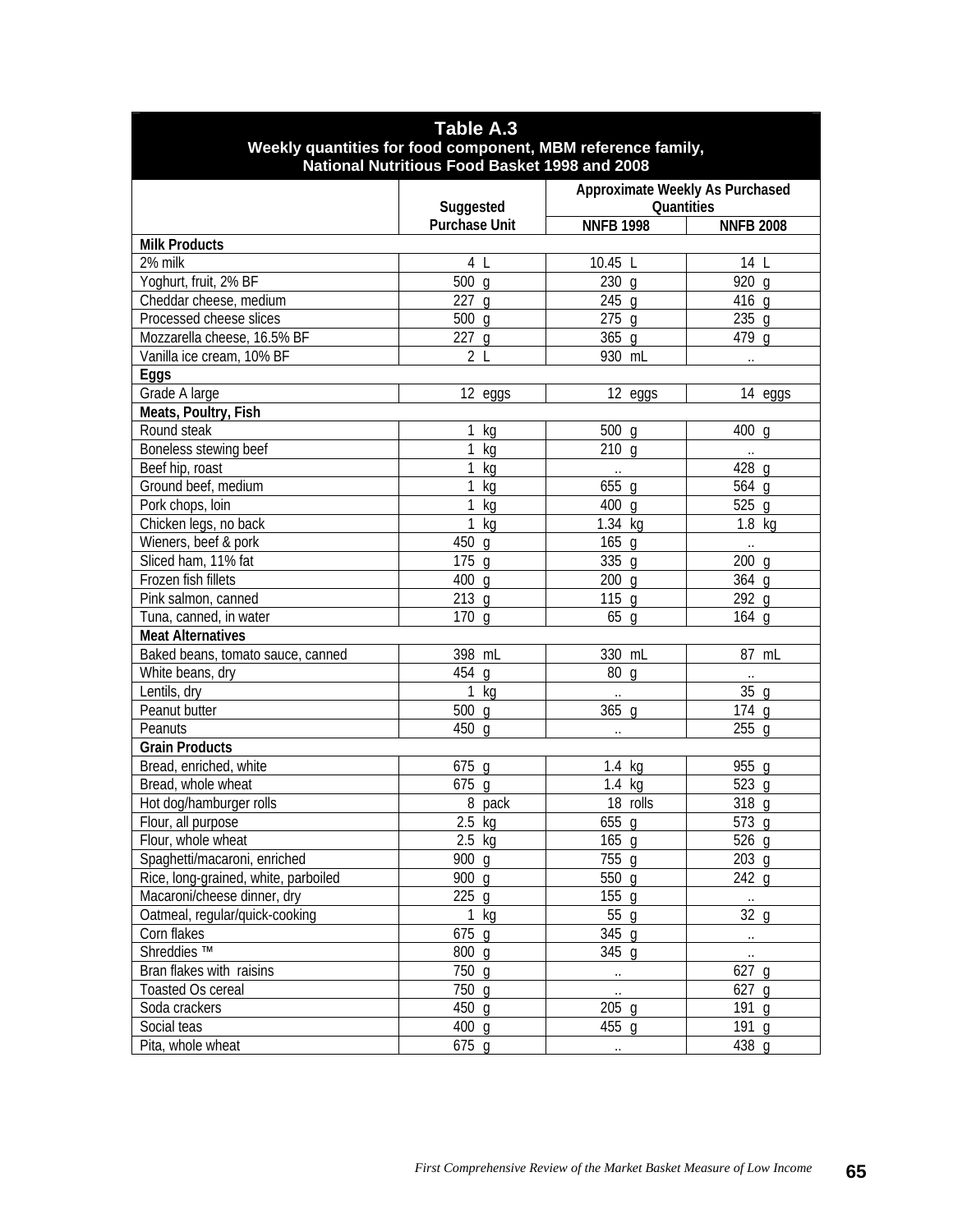|                                      | Table A.3 (cont'd)   |                                 |                                              |
|--------------------------------------|----------------------|---------------------------------|----------------------------------------------|
|                                      |                      | Approximate Weekly As Purchased |                                              |
|                                      | Suggested            | Quantities                      |                                              |
|                                      | <b>Purchase Unit</b> | <b>NNFB 1998</b>                | <b>NNFB 2008</b>                             |
| <b>Citrus Fruits and Tomatoes</b>    |                      |                                 |                                              |
| Oranges                              | 1 kg                 | 710 g                           | $1.0$ kg                                     |
| Apple juice, canned, vitamin C added | 1.36 L               | 1<br>$\mathsf{L}$               | 731 mL                                       |
| Orange juice, frozen concentrate     | 355 mL               | 330 mL                          | 191 mL                                       |
| Tomatoes                             | 1<br>kg              | 560 g                           | $821$ g                                      |
| Whole tomatoes, canned               | 796 mL               | 240 mL                          | 831 mL                                       |
| Tomato juice                         | 1.36 L               | 165 mL                          | $\ddots$                                     |
| Vegetable Cocktail                   | 1.36 L               | $\ddot{\phantom{0}}$            | 366 mL                                       |
| <b>Other Fruit</b>                   |                      |                                 |                                              |
| Apples                               | kg                   | $1.8$ kg                        | $1.3$ kg                                     |
| <b>Bananas</b>                       | kg                   | $2.3$ kg                        | $1.6$ kg                                     |
| Grapes                               | kg                   | 480 g                           | $364$ g                                      |
| Pears                                | kg                   | 755 g                           | $230$ g                                      |
| Raisins, seedless                    | 750 g                | 100 <sub>q</sub>                | 183 g                                        |
| Fruit cocktail, canned in juice      | 398 mL               | 335 mL                          |                                              |
| Peaches, canned                      | 540 mL               |                                 | $\ddots$<br>300 mL                           |
| Cantaloupe                           |                      |                                 | 1.3 <sub>q</sub>                             |
|                                      | kg                   | $\ddot{\phantom{0}}$            | 1.8 <sub>g</sub>                             |
| Strawberries, frozen                 | kg                   | $\ddot{\phantom{0}}$            |                                              |
| Potatoes                             |                      |                                 |                                              |
| Potatoes, fresh                      | 4.54<br>kg           | 5.5<br>kg                       | $1.7$ kg                                     |
| French-fried potatoes, frozen        | kg                   | 615<br>q                        | $\cdot$ .                                    |
| <b>Other Vegetables</b>              |                      |                                 |                                              |
| Broccoli                             | kg                   | 585 g                           | $1.1$ kg                                     |
| Cabbage                              | kg                   | $\overline{2}55$ g              | $\overline{282}$ g                           |
| Carrots, fresh                       | 1.1<br>kg bag        | 885 g                           | 644 g                                        |
| Celery                               | kg                   | 345 g                           | 506 g                                        |
| Cucumber                             | kg                   | 455 g                           | $\overline{565}$ g                           |
| Lettuce, iceberg                     | kg                   | 450<br>q                        | 1<br>kg                                      |
| Lettuce, romaine                     | kg                   | 595<br>q                        | $512$ g                                      |
| Onions                               | kg                   | 740<br>q                        | 688 g                                        |
| Green peppers                        | kg                   | $305$ g                         | 292q                                         |
| Turnips (rutabaga)                   | kg                   | $360$ g                         | 66 g                                         |
| Mixed vegetables, frozen             | 1<br>kg              | 330 g                           | 328 g                                        |
| Kernel corn, canned                  | 341 mL               | 565 mL                          | 225 mL                                       |
| Green peas, canned                   | 540 mL               | 215 mL                          | $\cdot\cdot$                                 |
| Green beans, frozen                  | kg                   | $\cdot$ .                       | 304 g                                        |
| Green peas, frozen                   | kg                   | $\ddot{\phantom{a}}$            | $152$ g                                      |
| Sweet potatoes                       | kg                   | $\ldots$                        | $272$ g                                      |
| Mushrooms                            | kg                   | $\ddotsc$                       | $218$ g                                      |
| <b>Fats and Oils</b>                 |                      |                                 |                                              |
| Margarine, tub, non-hydrogenated     | 454 g                | 365 g                           | 379 g                                        |
| <b>Butter</b>                        | 454 g                | $190$ g                         | $\ddotsc$                                    |
| Canola oil                           | 1                    | 230 mL                          | 379 mL                                       |
| Salad dressing (mayo type, <35% oil) | 500 mL               | 195 mL                          | 253 mL                                       |
| Italian-style salad dressing         | 500 mL               |                                 | 253 mL                                       |
| <b>Sugar and Other Sweets</b>        |                      | $\ddot{\phantom{a}}$            |                                              |
| Sugar, white                         |                      |                                 |                                              |
|                                      |                      |                                 |                                              |
| Strawberry jam                       | $2$ kg<br>500 mL     | 845 g<br>155 mL                 | $\ddot{\phantom{0}}$<br>$\ddot{\phantom{0}}$ |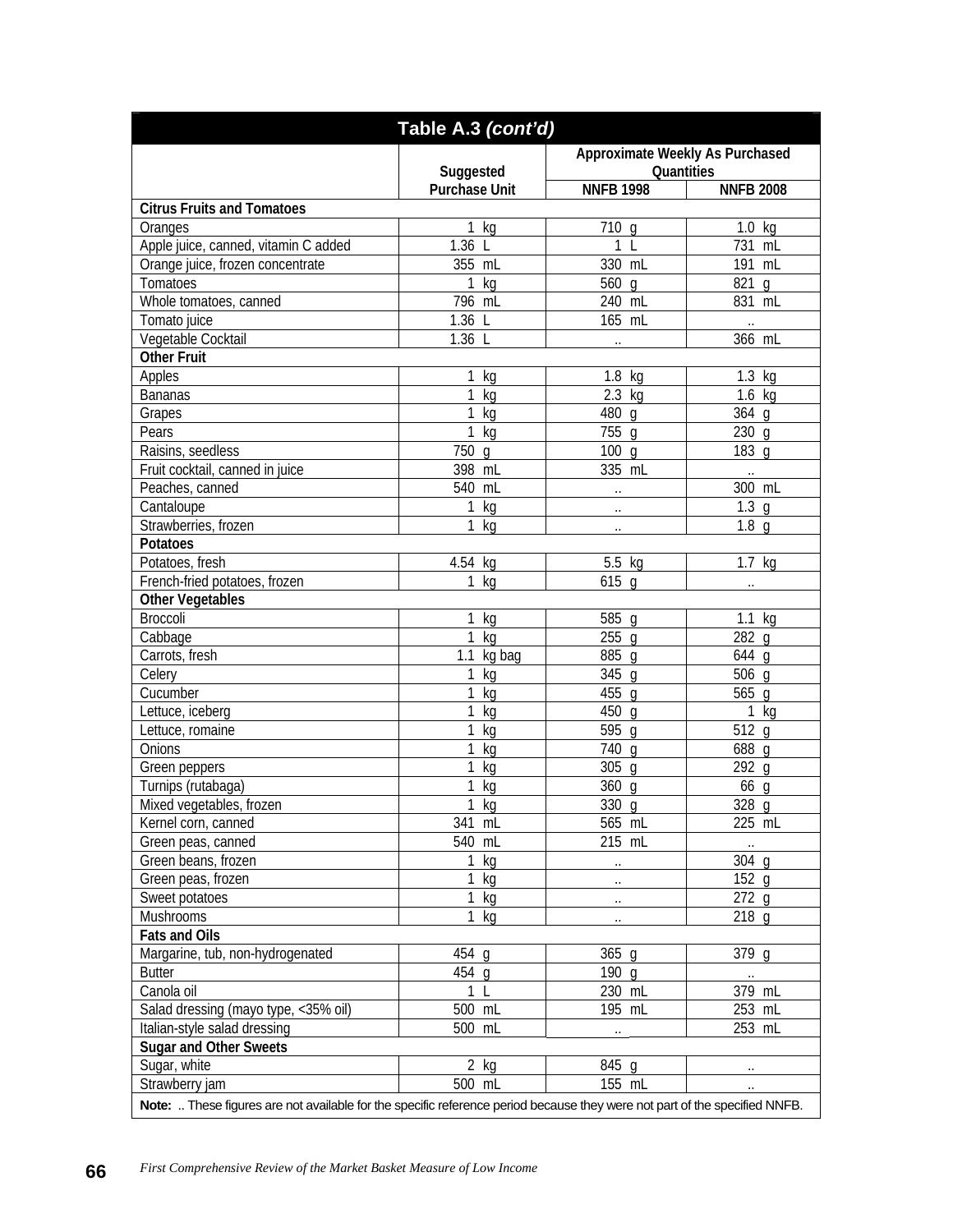| Table A.4<br>Food items priced in January 2010 and the corresponding<br><b>Provincial Level CPI commodity groups</b> |                                                 |  |  |  |
|----------------------------------------------------------------------------------------------------------------------|-------------------------------------------------|--|--|--|
| <b>Food Item</b>                                                                                                     | Consumer Price Index (CPI), 2005 basket         |  |  |  |
| Sweet Potato                                                                                                         | <b>Fresh Vegetables</b>                         |  |  |  |
| Whole Wheat Pita Bread                                                                                               | <b>Bakery Products</b>                          |  |  |  |
| Regular Italian Dressing                                                                                             | Other food products and non alcoholic beverages |  |  |  |
| Frozen Unsweetened Strawberries                                                                                      | Preserved fruit and fruit preparations          |  |  |  |
| Cereal products (excluding infant food)<br><b>Bran Flakes Cereal with Raisins</b>                                    |                                                 |  |  |  |
| <b>Toasted Oat O Cereal</b>                                                                                          | Cereal products (excluding infant food)         |  |  |  |
| Preserved vegetables and vegetable preparations<br>Dried Lentils                                                     |                                                 |  |  |  |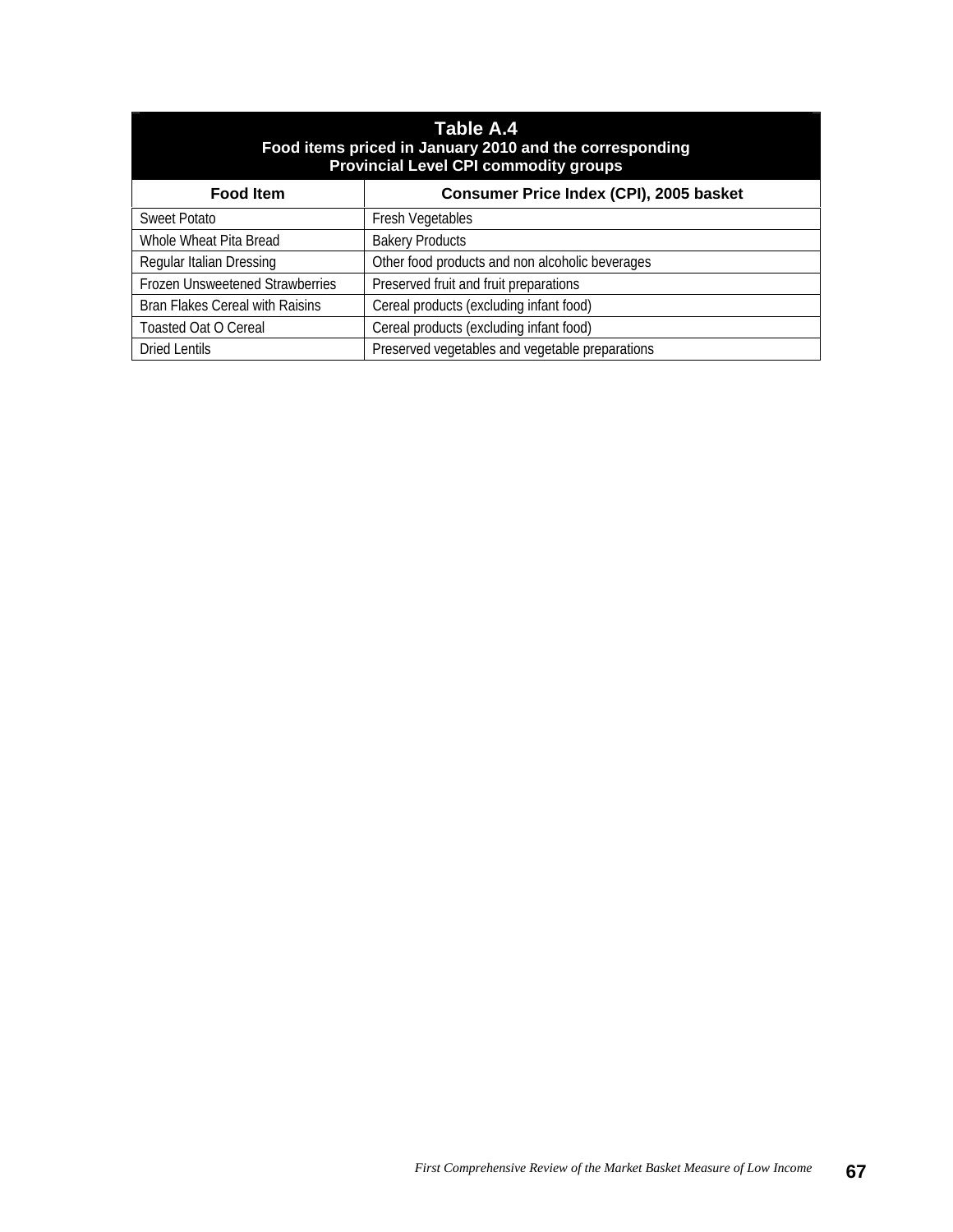## **Table A.5**

## **Revised Clothing and Footwear component (2005) based on January 2001 Social Planning Council of Winnipeg and Winnipeg Harvest Acceptable Level of Living (A.L.L)**

| <b>Item</b>                                | Quantity            | <b>Replacement Schedule</b>    |
|--------------------------------------------|---------------------|--------------------------------|
| Boy's athletic shoes                       | 2                   | Annually                       |
| Girl's athletic shoes                      |                     | Annually                       |
| Men's athletic shoes                       |                     | Annually                       |
| Women's athletic shoes                     |                     | Annually                       |
| Boy's shoes                                | $\overline{2}$      | Annually                       |
| Girl's shoes                               | $\overline{2}$      | Annually                       |
| Men's casual shoes                         |                     | Annually                       |
| Men's dress shoes-medium grade             | $\overline{2}$      | Every 3 Years                  |
| Women's casual shoes                       | $\overline{2}$      | Annually                       |
| Women's dress shoes, medium grade          |                     | Annually                       |
| Boy's summer sandals                       |                     | Every 3 Years                  |
| Girl's summer sandals                      |                     | Every 3 Years                  |
| Men's summer sandals                       |                     | Every 3 Years                  |
| Women's summer sandals                     |                     | Every 3 Years                  |
| Boy's winter boots                         |                     | Annually                       |
| Girl's Winter Boots                        |                     | Annually                       |
| Men's workboots                            |                     | Every 3 Years                  |
| Women's boots                              | 2                   | Every 3 Years                  |
| Boy's rubber boots                         |                     | Annually                       |
| Girl's rubber boots                        |                     | Annually                       |
| Men's rubber boots                         |                     | Annually                       |
| Women's rubber boots                       |                     | Annually                       |
| Boy's socks                                | 6                   | Annually                       |
| Girl's socks                               | 6                   | Annually                       |
| Men's dress socks                          | $\overline{2}$      | Annually                       |
| Men's sport socks                          | 4                   | Annually                       |
| Boy's briefs                               | $\overline{7}$      | Annually                       |
| Girl's briefs                              | 7                   | Annually                       |
| Men's briefs                               | $\overline{7}$      | Annually                       |
| Women's briefs                             | $\overline{7}$      | Annually                       |
| Women's brassiere                          | $\overline{7}$      | Annually                       |
| Women's camisole                           | 7                   | Annually                       |
|                                            | 3                   | Annually                       |
| Women's panty hose<br>Men's long underwear | 1                   |                                |
| Women's long underwear                     | 1                   | Every 2 Years<br>Every 2 Years |
|                                            | 3                   |                                |
| Boy's jeans                                | $\mathfrak{Z}$      | Annually                       |
| Boy's casual slacks                        | 3                   | Annually                       |
| Boy's winter casual pants                  |                     | Annually                       |
| Boy's dress pants                          | 1<br>$\overline{3}$ | Annually                       |
| Girl's jeans                               |                     | Annually                       |
| Girl's summer slacks                       | $\overline{2}$      | Annually                       |
| Girl's winter slacks                       | $\overline{2}$      | Annually                       |
| Men's jeans                                | $\overline{2}$      | Annually                       |
| Men's dress/casual slacks                  | $\overline{2}$      | Annually                       |
| Women's summer slacks                      | 1                   | Annually                       |
| Women's winter slacks                      | 1                   | Annually                       |
| Men's sport jacket/blazer                  | $\overline{1}$      | Every 5 Years                  |
| Women's summer blazer                      | 1                   | Every 2 Years                  |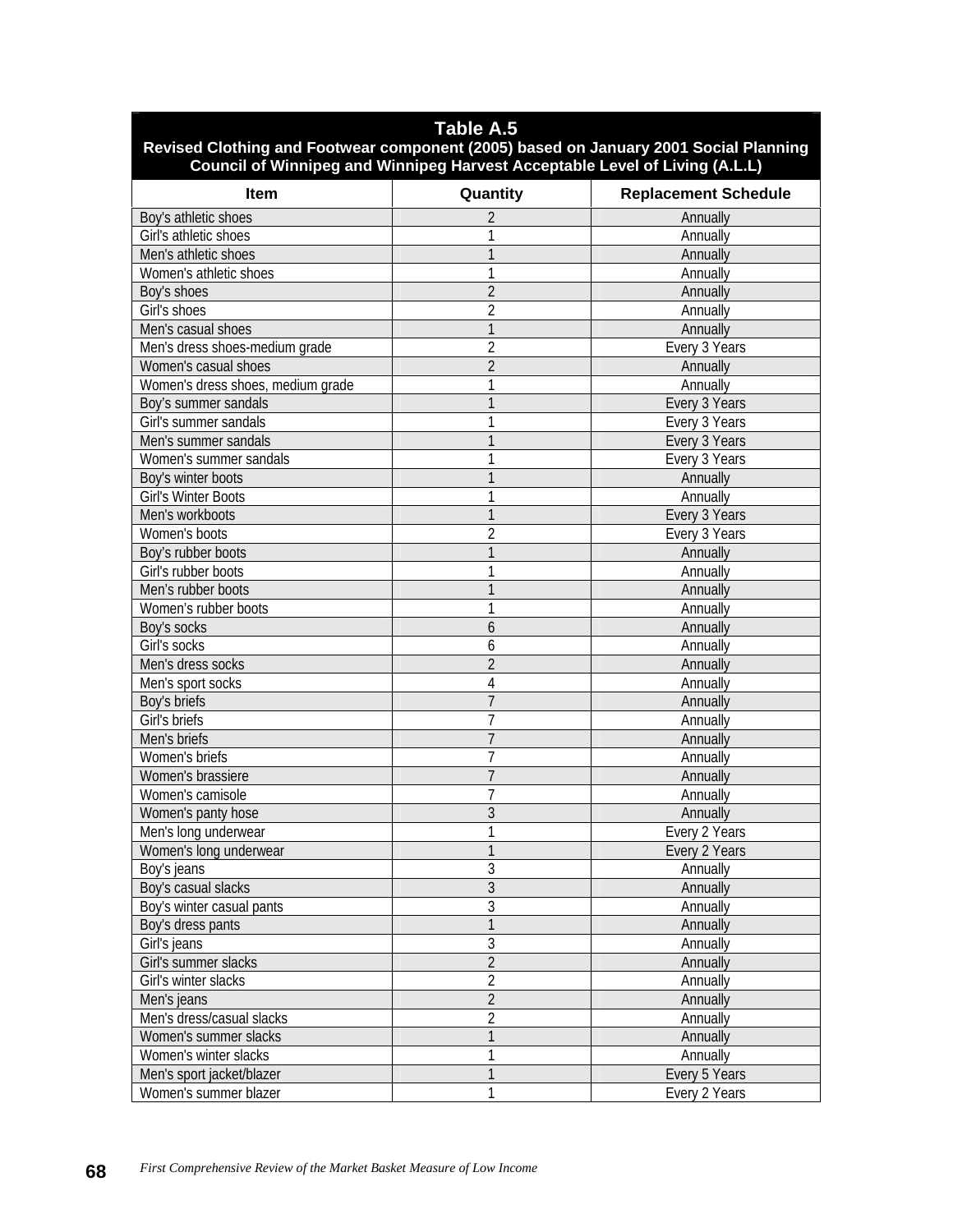| Table A.5 (cont'd)                    |                |                             |  |  |
|---------------------------------------|----------------|-----------------------------|--|--|
| <b>Item</b>                           | Quantity       | <b>Replacement Schedule</b> |  |  |
| Women's winter blazer                 |                | Every 2 Years               |  |  |
| Women's summer skirt                  |                | Annually                    |  |  |
| Women's winter skirt                  |                | Annually                    |  |  |
| Women's dress                         | 2              | Annually                    |  |  |
| Boy's shorts                          | 1              | Annually                    |  |  |
| Girl's shorts                         | 2              | Annually                    |  |  |
| Men's shorts                          | 1              | Every 2 Years               |  |  |
| Women's shorts                        | 1              | Every 2 Years               |  |  |
| Boy's knit shirt                      | 2              | Annually                    |  |  |
| Boy's dress shirt                     | 2              | Annually                    |  |  |
| Girl's T-shirts                       | 4              | Annually                    |  |  |
| Men's dress shirt                     | 2              | Annually                    |  |  |
| Men's knit shirt                      | 1              | Annually                    |  |  |
| Men's sweatshirt                      | 1              | Annually                    |  |  |
| Women's shirt                         | 3              | Annually                    |  |  |
| Women's sweatshirt                    |                | Annually                    |  |  |
| Girl's summer dress                   |                | Annually                    |  |  |
| Girl's winter skirt                   | 1              | Annually                    |  |  |
|                                       | 2              | Annually                    |  |  |
| Boy's sweatshirt<br>Girl's sweatshirt | $\overline{2}$ | Annually                    |  |  |
|                                       |                |                             |  |  |
| Girl's sweater                        | 1              | Annually                    |  |  |
| Men's sweater                         | 1              | Every 2 Years               |  |  |
| Women's sweater                       | 1              | Every 2 Years               |  |  |
| Boy's summer pyjamas                  | $\overline{2}$ | Annually                    |  |  |
| Boy's winter sleepwear                | $\overline{2}$ | Annually                    |  |  |
| Girl's summer nightgown               | 2              | Annually                    |  |  |
| Girl's winter sleepwear               | 1              | Annually                    |  |  |
| Women's summer nightgown              | 1              | Annually                    |  |  |
| Women's winter nightgown              |                | Annually                    |  |  |
| Boy's swim trunks                     | 1              | Annually                    |  |  |
| Girl's bathing suit                   | 1              | Annually                    |  |  |
| Men's swim trunks, boxer style        | $\overline{2}$ | Every 3 Years               |  |  |
| Women's bathing suit                  |                | Annually                    |  |  |
| Boy's ski jacket                      |                | Annually                    |  |  |
| Boy's spring jacket                   |                | Annually                    |  |  |
| Girl's snowsuit                       |                | Annually                    |  |  |
| Men's winter coat                     |                | Every 3 Years               |  |  |
| Men's golf jacket                     |                | Every 2 Years               |  |  |
| Men's raincoat                        |                | Every 3 Years               |  |  |
| Men's ski jacket                      |                | Every 3 Years               |  |  |
| Women's winter coat                   |                | Every 3 Years               |  |  |
| Women's raincoat                      |                | Every 3 Years               |  |  |
| Boy's Raincoat                        |                | Annually                    |  |  |
| Girl's Raincoat                       |                | Annually                    |  |  |
| Men's/women's umbrella                |                | Every 2 Years               |  |  |
| Boy's winter gloves                   | 2              | Annually                    |  |  |
| Girl's winter gloves                  | $\overline{3}$ | Annually                    |  |  |
| Men's gloves                          |                | Annually                    |  |  |
| Women's gloves                        |                | Annually                    |  |  |
| Boy's belt                            |                | Annually                    |  |  |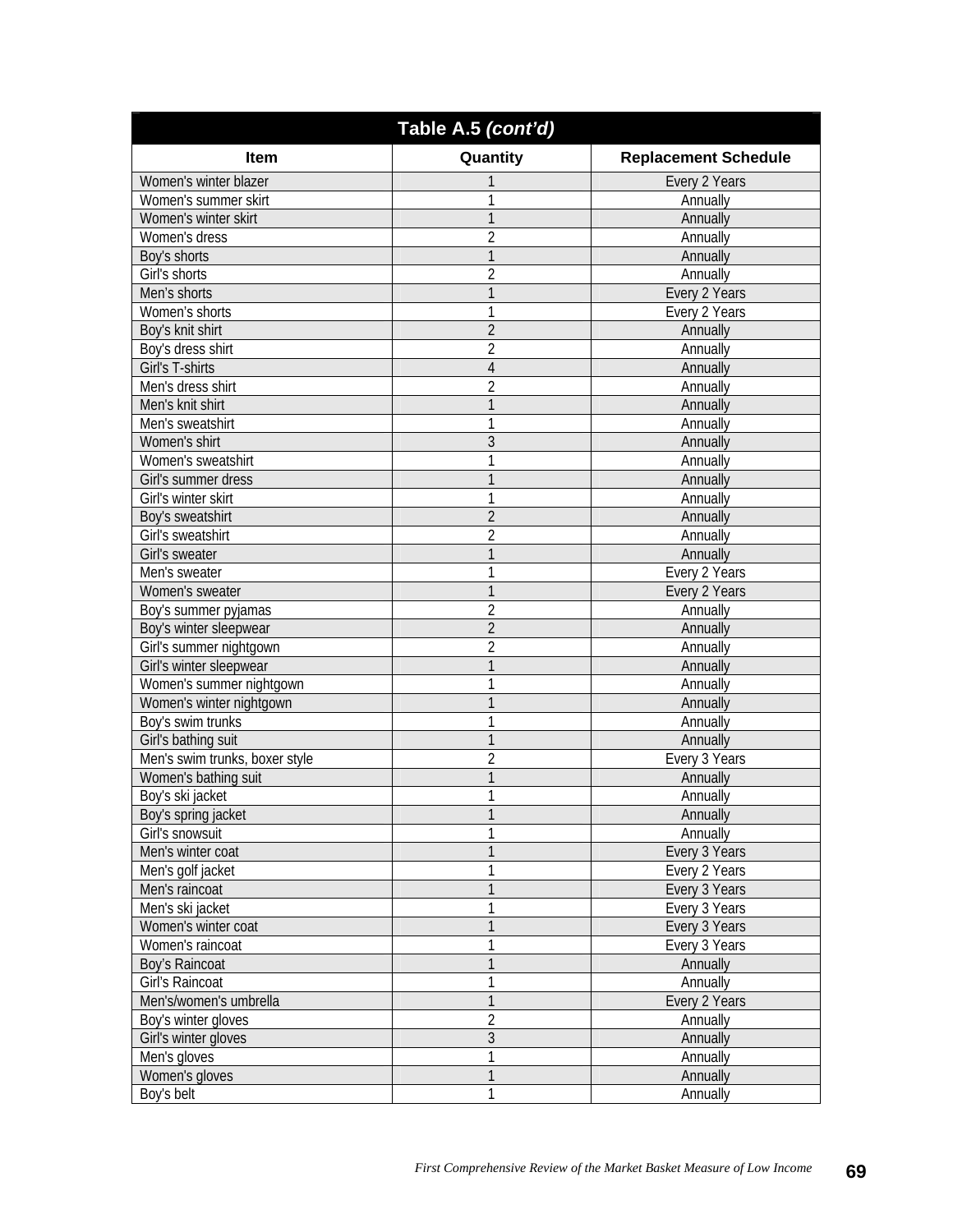|                                 | Table A.5 (cont'd) |                             |
|---------------------------------|--------------------|-----------------------------|
| <b>Item</b>                     | Quantity           | <b>Replacement Schedule</b> |
| Boy's wrist watch               |                    | Every 2 Years               |
| Girl's wrist watch              |                    | Every 2 Years               |
| Men's wallet                    |                    | Every 3 Years               |
| Men's wrist watch               |                    | Every 3 Years               |
| Men's belt                      |                    | Every 2 Years               |
| Women's wrist watch             |                    | Every 3 Years               |
| Women's handbag                 |                    | Every 2 Years               |
| Boy's summer/sport casual shirt |                    | Annually                    |
| Boy's spring jacket             |                    | Annually                    |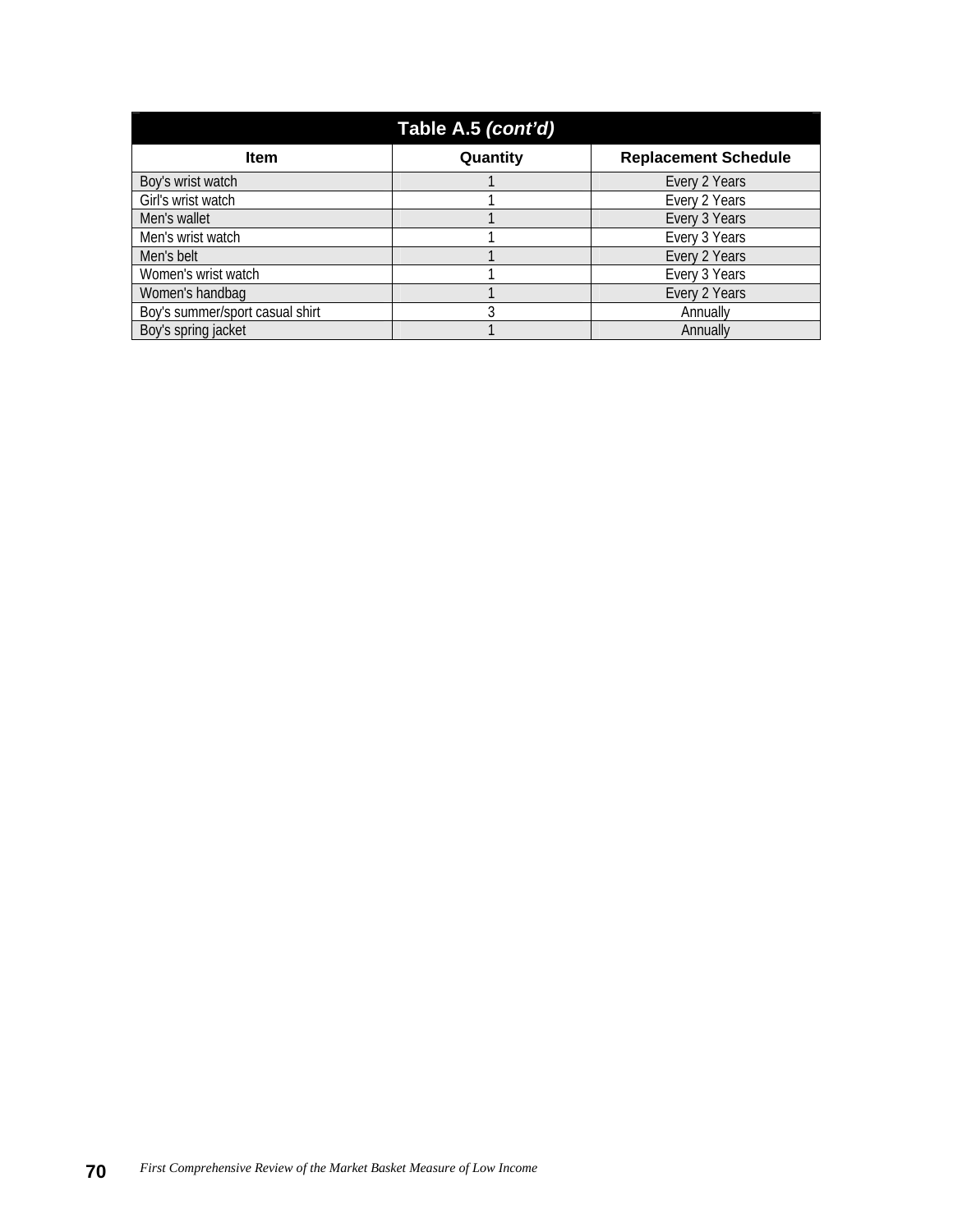| Table A.6<br>Cities in which public transit fares are collected, by MBM region |                     |                       |  |
|--------------------------------------------------------------------------------|---------------------|-----------------------|--|
| <b>MBM Geo-Code</b>                                                            |                     |                       |  |
| <b>Province</b>                                                                | Region              | City                  |  |
| Newfoundland and Labrador                                                      | St. John's          | St. John's            |  |
| Nova Scotia                                                                    |                     | Sydney                |  |
|                                                                                | 30,000 to 99,999    | Halifax               |  |
|                                                                                | Halifax             | Halifax               |  |
|                                                                                | Cape Breton         | Sydney                |  |
| <b>New Brunswick</b>                                                           | Fredericton         | Fredericton           |  |
|                                                                                | Saint John          | Saint John            |  |
|                                                                                | Moncton             | Moncton               |  |
| Québec                                                                         |                     | Victoriaville         |  |
|                                                                                |                     | Drummondville         |  |
|                                                                                | 30,000 to 99,999    | Shawinigan            |  |
|                                                                                |                     | Granby                |  |
|                                                                                |                     | St. Jean              |  |
|                                                                                |                     | Chicoutimi/Jonquiere  |  |
|                                                                                |                     | Sherbrooke            |  |
|                                                                                | 100,000 to 499,999  | Trois-Rivières        |  |
|                                                                                |                     | Gatineau              |  |
|                                                                                | Québec City         | Québec City           |  |
|                                                                                | Montréal            | Montréal              |  |
| Ontario                                                                        | 30,000 to 99,999    | Sarnia                |  |
|                                                                                |                     | Kingston              |  |
|                                                                                | 100,000 to 499,999  | St. Catherines        |  |
|                                                                                |                     | Kitchener             |  |
|                                                                                |                     | London                |  |
|                                                                                |                     | Windsor               |  |
|                                                                                |                     | Oshawa                |  |
|                                                                                |                     | Sudbury               |  |
|                                                                                |                     | Thunder Bay           |  |
|                                                                                | Ottawa              | Ottawa                |  |
|                                                                                | Hamilton/Burlington | Hamilton / Burlington |  |
|                                                                                | Toronto             | Toronto               |  |
| Manitoba                                                                       | <b>Brandon</b>      | <b>Brandon</b>        |  |
|                                                                                | Winnipeg            | Winnipeg              |  |
| Saskatchewan                                                                   | 30,000 to 99,999    | Moose Jaw             |  |
|                                                                                |                     | Prince Albert         |  |
|                                                                                | Saskatoon           | Saskatoon             |  |
|                                                                                | Regina              | Regina                |  |
| Alberta                                                                        |                     | Medicine Hat          |  |
|                                                                                | 30,000 to 99,999    | Wood Buffalo          |  |
|                                                                                |                     | Lethbridge            |  |
|                                                                                |                     | Red Deer              |  |
|                                                                                | Edmonton            | Edmonton              |  |
|                                                                                | Calgary             | Calgary               |  |
| <b>British Columbia</b>                                                        |                     | Kamloops              |  |
|                                                                                | 30,000 to 99,999    | Prince George         |  |
|                                                                                |                     | Nanaimo               |  |
|                                                                                |                     | Kelowna               |  |
|                                                                                | 100,000 to 499,999  | Abbotsford-Mission    |  |
|                                                                                |                     | Victoria              |  |
|                                                                                | Vancouver           | Vancouver             |  |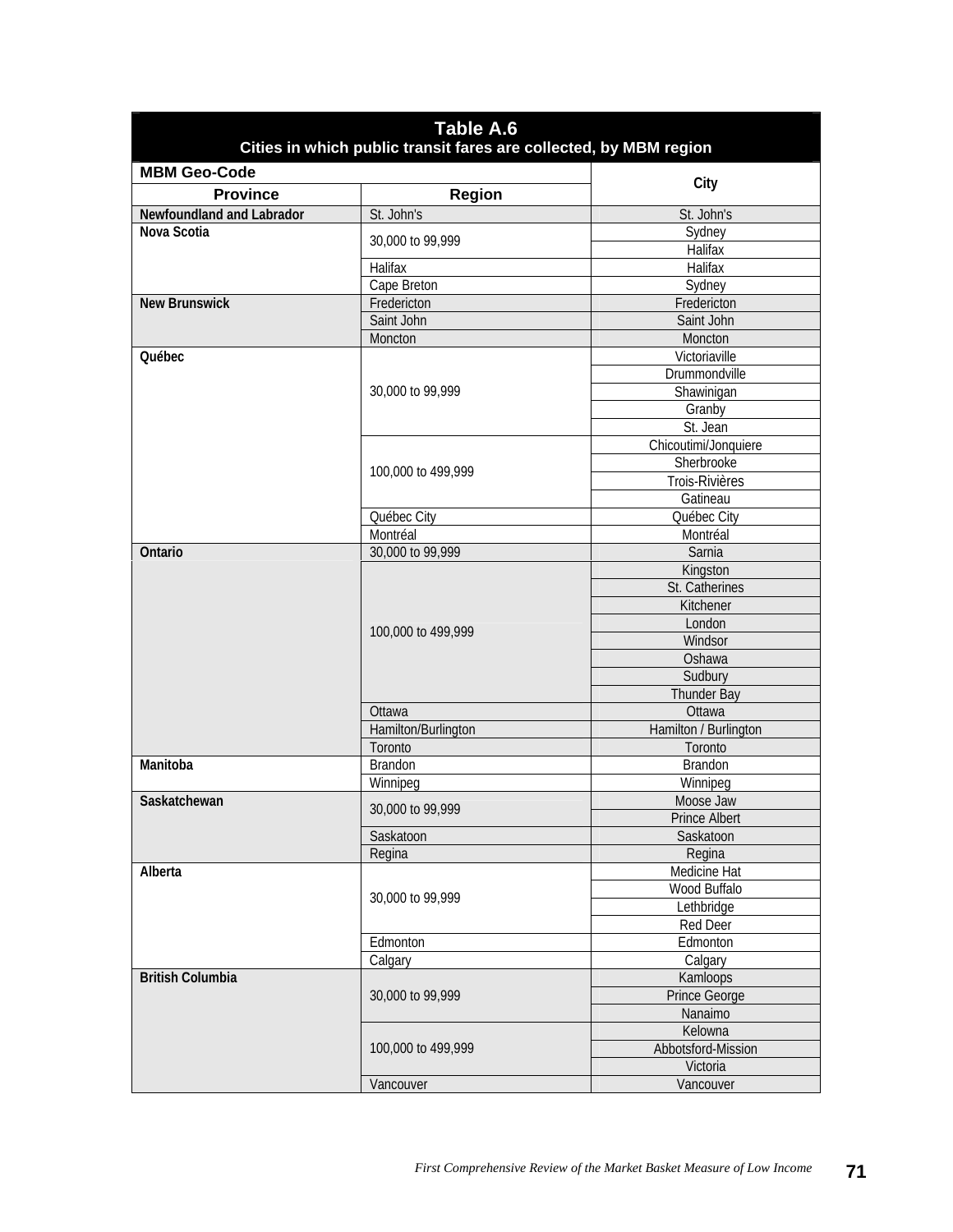| Table A.7<br>Cities in which private transportation items are collected, by MBM region |                  |                               |  |  |
|----------------------------------------------------------------------------------------|------------------|-------------------------------|--|--|
| <b>MBM Geo-Code</b>                                                                    |                  |                               |  |  |
| <b>Province</b>                                                                        | Region           | <b>Private Transportation</b> |  |  |
| Newfoundland and Labrador                                                              | rural            | Corner Brook                  |  |  |
|                                                                                        |                  | <b>Grand Falls</b>            |  |  |
|                                                                                        | < 30,000         | <b>Corner Brook</b>           |  |  |
|                                                                                        |                  | <b>Grand Falls</b>            |  |  |
| <b>Prince Edward Island</b>                                                            | rural            | Charlottetown/Summerside      |  |  |
|                                                                                        | < 30,000         | Charlottetown/Summerside      |  |  |
|                                                                                        | Charlottetown    | Charlottetown/Summerside      |  |  |
| Nova Scotia                                                                            | rural            | Truro                         |  |  |
|                                                                                        | < 30,000         | Truro                         |  |  |
| <b>New Brunswick</b>                                                                   | rural            | <b>Bathurst</b>               |  |  |
|                                                                                        | < 30,000         | <b>Bathurst</b>               |  |  |
|                                                                                        | 30,000 to 99,999 | <b>Bathurst</b>               |  |  |
| Québec                                                                                 | rural            | Chicoutimi/Jonquiere          |  |  |
|                                                                                        |                  | Sherbrooke                    |  |  |
|                                                                                        |                  | Trois-Rivières                |  |  |
|                                                                                        | < 30,000         | Chicoutimi/Jonquiere          |  |  |
|                                                                                        |                  | Sherbrooke                    |  |  |
|                                                                                        |                  | Trois-Rivières                |  |  |
| Ontario                                                                                | rural            | Sarnia                        |  |  |
|                                                                                        | < 30,000         | Sarnia                        |  |  |
| Manitoba                                                                               | rural            | <b>Brandon</b>                |  |  |
|                                                                                        | < 30,000         | <b>Brandon</b>                |  |  |
| Saskatchewan                                                                           | rural            | Moose Jaw                     |  |  |
|                                                                                        |                  | <b>Prince Albert</b>          |  |  |
|                                                                                        | < 30,000         | Moose Jaw                     |  |  |
|                                                                                        |                  | <b>Prince Albert</b>          |  |  |
| Alberta                                                                                | rural            | Lethbridge                    |  |  |
|                                                                                        | < 30,000         | Lethbridge                    |  |  |
| <b>British Columbia</b>                                                                | rural            | Prince George                 |  |  |
|                                                                                        | < 30,000         | Prince George                 |  |  |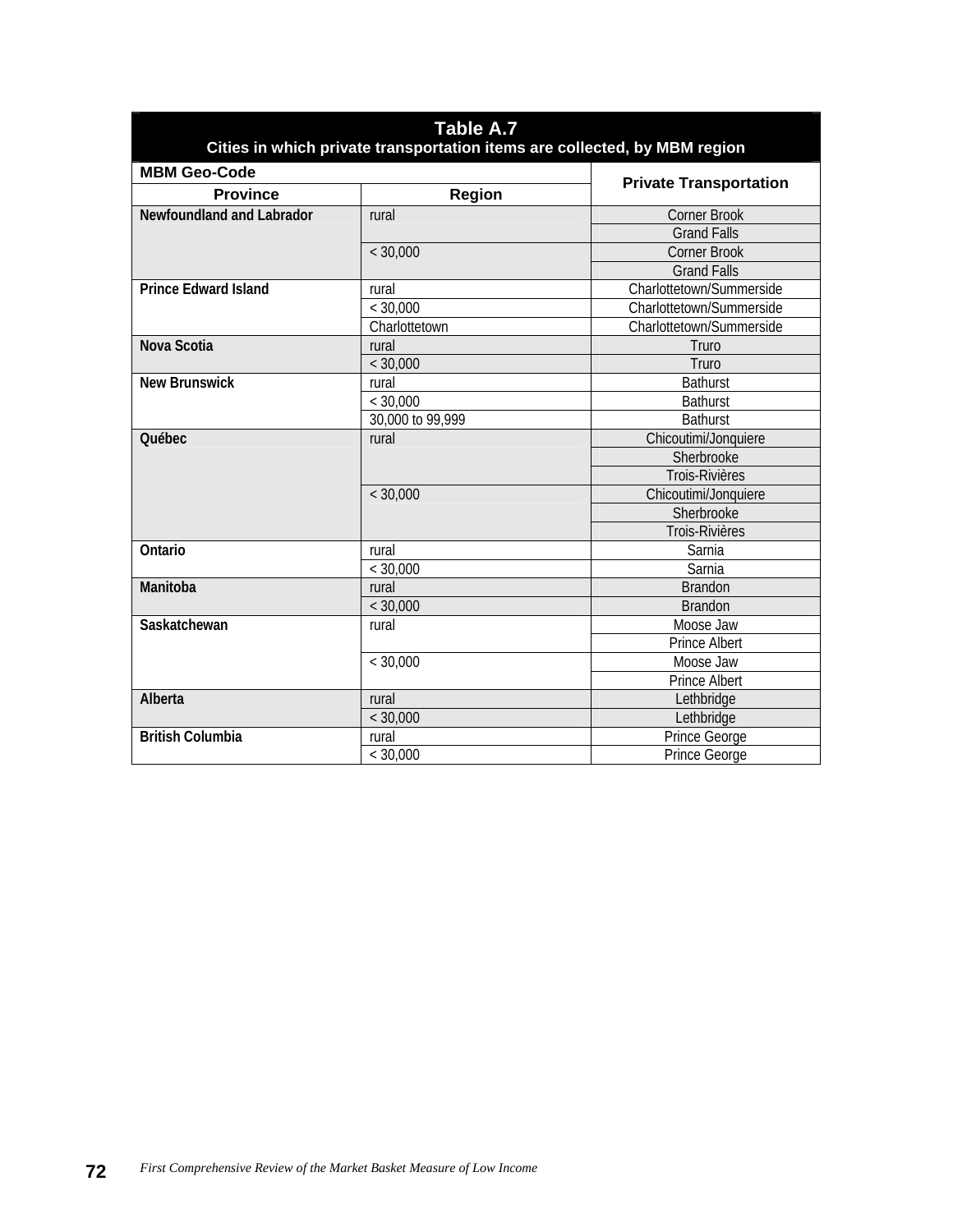| Table A.8<br>Items used in the calculation of the multiplier          |
|-----------------------------------------------------------------------|
| <b>Numerator:</b>                                                     |
| Telephones and telephone services                                     |
| Purchase of telephones and equipment                                  |
| Telephone services                                                    |
| Internet access services <sup>1</sup>                                 |
| Household supplies                                                    |
| Household cleaning supplies                                           |
| Paper, plastic and foil household supplies                            |
| Other household supplies                                              |
| Furniture, furnishings, electric appliances                           |
| Furniture                                                             |
| Rugs, mats and underpadding                                           |
| Window coverings and household textiles                               |
| Room air conditioners, portable humidifiers and dehumidifiers         |
| Microwave and convection ovens                                        |
| Small electric food preparation appliances                            |
| Sewing machines, vacuum cleaners and other rug cleaning equipment     |
| Other electric equipment and appliances                               |
| Attachments and parts for major appliances                            |
| Lamps and lampshades                                                  |
| Non-electric kitchen and cooking equipment                            |
| Cutlery, flatware and silverware                                      |
| Non-electric cleaning equipment                                       |
| Other household equipment, parts and accessories                      |
| Maintenance and repairs of furniture and equipment                    |
| Services related to furnishings and equipment                         |
| Personal care                                                         |
| Other medicines and pharmaceutical products                           |
| Personal care                                                         |
| Home entertainment, sports and recreation                             |
| Sports and athletic equipment                                         |
| Toys and children's vehicles                                          |
| Electronic games and parts                                            |
| Computer equipment and supplies <sup>2</sup>                          |
| Home entertainment equipment and services                             |
| Movie theatres                                                        |
| Live sports events                                                    |
| Live performing arts                                                  |
| Admission to museums and other activities                             |
| Rental of cablevision and satellite services                          |
| Bicycles, parts and accessories                                       |
| Bicycle maintenance and repairs                                       |
| Membership and single usage fees for sports and recreation facilities |
| Children's camps                                                      |
| Reading materials and supplies                                        |
| Reading materials and other printed matter                            |
| <b>Education Supplies</b>                                             |
| Textbooks                                                             |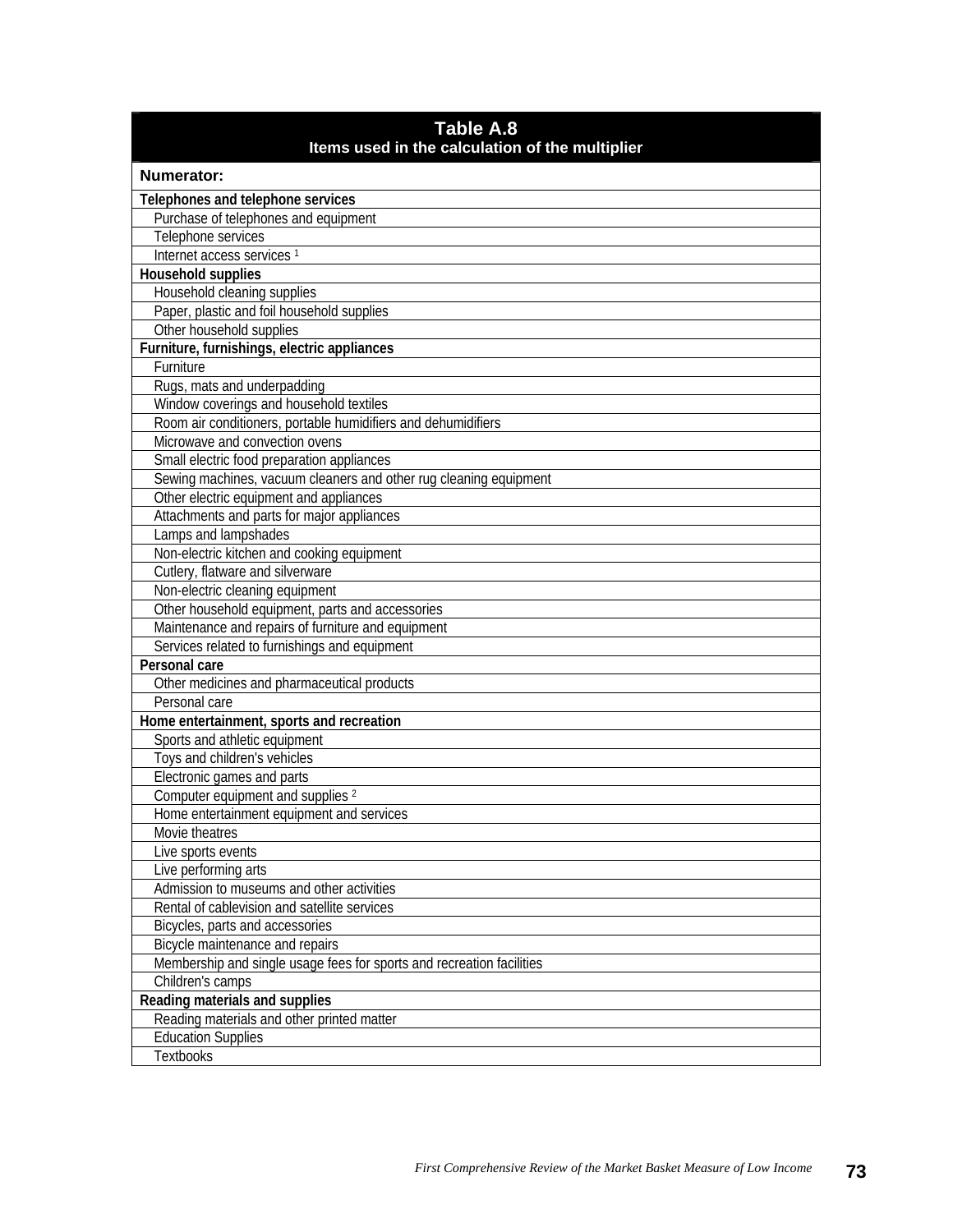| Table A.8 (cont'd)                                                                                                                       |
|------------------------------------------------------------------------------------------------------------------------------------------|
| Numerator (continued):                                                                                                                   |
| Other                                                                                                                                    |
| Service charges from banks                                                                                                               |
| Contributions to charity                                                                                                                 |
| Postal and other communication services                                                                                                  |
| Luggage                                                                                                                                  |
| Home security equipment                                                                                                                  |
| Photographic goods and services                                                                                                          |
| Denominator:                                                                                                                             |
| Food purchased from stores                                                                                                               |
| Women's and Girls' wear - Clothing                                                                                                       |
| Women's and Girls' wear - Footwear                                                                                                       |
| Women's and Girls' wear - Accessories                                                                                                    |
| Men's and Boys' wear - Clothing                                                                                                          |
| Men's and Boys' wear - Footwear                                                                                                          |
| Men's and Boys' wear - Accessories                                                                                                       |
| Children's wear - Clothing and cloth diapers                                                                                             |
| Children's wear - Footwear                                                                                                               |
| Laundry and dry-cleaning service                                                                                                         |
| Laundromats and self-service dry cleaning                                                                                                |
| Other clothing services                                                                                                                  |
| 50% of Board paid to private households                                                                                                  |
| 50% of Food purchased from restaurants                                                                                                   |
| Internet access services was included beginning in 2005.<br><sup>2</sup> Computer equipment and supplies was included beginning in 2005. |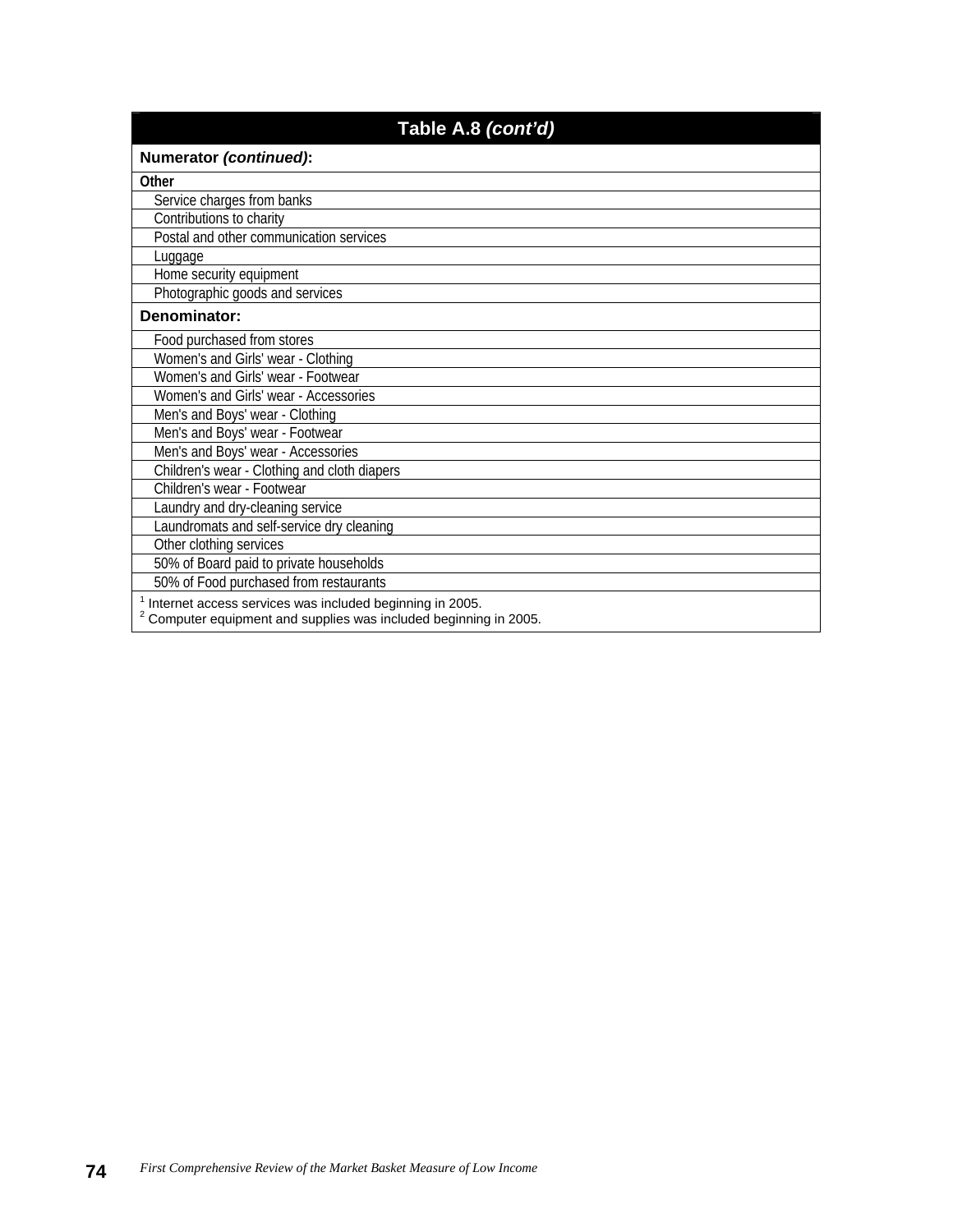| Table A.9               |                                                        |        |        |        |        |        |        |        |        |  |
|-------------------------|--------------------------------------------------------|--------|--------|--------|--------|--------|--------|--------|--------|--|
|                         | MBM thresholds: 2008 base, by MBM region, 2000 to 2007 |        |        |        |        |        |        |        |        |  |
|                         | <b>MBM Geo-Code</b>                                    | 2000   | 2001   | 2002   | 2003   | 2004   | 2005   | 2006   | 2007   |  |
| Province                | Region                                                 |        |        |        |        | \$     |        |        |        |  |
| Newfoundland and        | rural                                                  | 23,884 | 24,365 | 24,760 | 24,938 | 25,730 | 26,569 | 27,621 | 28,356 |  |
| Labrador                | < 30,000                                               | 25,177 | 25,664 | 26,071 | 26,258 | 27,026 | 27,854 | 28,882 | 29,614 |  |
|                         | St. John's                                             | 23,514 | 24,169 | 24,640 | 25,086 | 25,601 | 26,354 | 27,782 | 28,245 |  |
| <b>Prince Edward</b>    | rural                                                  | 22,641 | 23,387 | 23,832 | 24,090 | 24,969 | 26,026 | 27,229 | 27,582 |  |
| Island                  | < 30,000                                               | 24,422 | 25,181 | 25,671 | 25,970 | 26,828 | 27,879 | 29,108 | 29,477 |  |
|                         | Charlottetown                                          | 25,312 | 26,081 | 26,545 | 26,827 | 27,657 | 28,690 | 29,923 | 30,301 |  |
| Nova Scotia             | rural                                                  | 23,086 | 23,780 | 24,030 | 24,326 | 24,885 | 26,033 | 27,054 | 27,980 |  |
|                         | < 30,000                                               | 24,785 | 25,490 | 25,818 | 26,192 | 26,793 | 28,009 | 29,073 | 29,991 |  |
|                         | 30,000 to 99,999                                       | 22,440 | 23,060 | 23,417 | 23,761 | 24,213 | 25,186 | 26,464 | 27,187 |  |
|                         | Halifax                                                | 24,002 | 24,745 | 25,188 | 25,585 | 26,179 | 26,963 | 28,092 | 28,756 |  |
|                         | Cape Breton                                            | 22,152 | 22,887 | 23,317 | 23,597 | 24,091 | 24,836 | 25,975 | 26,673 |  |
| <b>New Brunswick</b>    | rural                                                  | 23,350 | 24,004 | 24,532 | 25,063 | 25,518 | 26,371 | 27,539 | 27,691 |  |
|                         | < 30,000                                               | 24,652 | 25,322 | 25,847 | 26,376 | 26,798 | 27,723 | 28,873 | 29,037 |  |
|                         | 30,000 to 99,999                                       |        |        |        |        |        | 27,260 | 28,399 | 28,560 |  |
|                         | Fredericton                                            | 22,962 | 23,629 | 24,314 | 24,869 | 25,420 | 26,494 | 27,932 | 28,515 |  |
|                         | Saint John                                             | 22,435 | 23,317 | 23,829 | 24,076 | 24,618 | 25,491 | 27,010 | 27,109 |  |
|                         | Moncton                                                | 22,816 | 23,689 | 23,957 | 24,193 | 24,642 | 25,472 | 27,012 | 27,388 |  |
| Québec                  | rural                                                  | 21,391 | 22,398 | 22,350 | 22,307 | 22,868 | 23,858 | 24,746 | 25,205 |  |
|                         | < 30,000                                               | 22,413 | 23,420 | 23,372 | 23,319 | 23,869 | 24,850 | 25,733 | 26,186 |  |
|                         | 30,000 to 99,999                                       | 20,500 | 21,488 | 21,703 | 21,692 | 22,105 | 22,901 | 24,025 | 24,403 |  |
|                         | 100,000 to 499,999                                     | 21,052 | 22,102 | 22,224 | 22,262 | 22,794 | 23,642 | 24,749 | 25,154 |  |
|                         | Québec City                                            | 21,385 | 22,491 | 22,805 | 23,009 | 23,473 | 24,212 | 25,362 | 25,798 |  |
|                         | Montréal                                               | 21,641 | 22,699 | 22,943 | 23,267 | 23,980 | 24,808 | 26,041 | 26,537 |  |
| Ontario                 | rural                                                  | 22,109 | 22,920 | 23,082 | 23,349 | 24,326 | 25,492 | 26,314 | 26,326 |  |
|                         | < 30,000                                               | 23,216 | 24,042 | 24,244 | 24,534 | 25,500 | 26,668 | 27,486 | 27,499 |  |
|                         | 30,000 to 99,999                                       | 21,244 | 22,145 | 22,538 | 22,772 | 23,708 | 25,007 | 26,029 | 25,636 |  |
|                         | 100,000 to 499,999                                     | 22,449 | 23,360 | 23,764 | 24,087 | 24,741 | 25,535 | 26,560 | 26,591 |  |
|                         | Ottawa                                                 | 24,829 | 25,786 | 26,116 | 26,224 | 26,742 | 27,592 | 28,449 | 28,432 |  |
|                         | Hamilton/Burlington                                    | 21,654 | 22,362 | 23,087 | 23,442 | 24,106 | 24,841 | 26,068 | 26,000 |  |
|                         | Toronto                                                | 24,802 | 25,792 | 26,420 | 26,782 | 27,326 | 28,047 | 29,163 | 29,509 |  |
| Manitoba                | rural                                                  | 21,253 | 22,164 | 22,419 | 22,987 | 23,478 | 24,411 | 25,043 | 25,855 |  |
|                         | < 30,000                                               | 22,473 | 23,407 | 23,727 | 24,353 | 24,877 | 25,863 | 26,544 | 27,375 |  |
|                         | Brandon                                                | 20,602 | 21,534 | 22,168 | 22,940 | 23,393 | 24,115 | 25,029 | 25,870 |  |
|                         | Winnipeg                                               | 21,379 | 22,291 | 22,765 | 23,167 | 23,741 | 24,415 | 25,514 | 26,126 |  |
| Saskatchewan            | rural                                                  | 21,882 | 22,601 | 22,505 | 23,146 | 23,921 | 24,516 | 25,520 | 26,558 |  |
|                         | < 30,000                                               | 22,795 | 23,524 | 23,467 | 24,137 | 24,917 | 25,533 | 26,554 | 27,550 |  |
|                         | 30,000 to 99,999                                       | 20,953 | 21,607 | 21,728 | 22,453 | 23,224 | 23,606 | 24,754 | 25,551 |  |
|                         | Saskatoon                                              | 22,188 | 23,279 | 23,549 | 24,018 | 24,552 | 24,867 | 26,071 | 26,750 |  |
|                         | Regina                                                 | 21,613 | 22,243 | 22,752 | 23,194 | 23,789 | 24,226 | 25,406 | 26,270 |  |
| Alberta                 | rural                                                  | 22,647 | 23,625 | 23,693 | 24,300 | 24,534 | 24,705 | 25,960 | 27,332 |  |
|                         | < 30,000                                               | 24,058 | 25,081 | 25,247 | 25,934 | 26,200 | 26,422 | 27,666 | 29,078 |  |
|                         | 30,000 to 99,999                                       | 22,809 | 23,777 | 24,080 | 24,716 | 24,865 | 24,862 | 26,192 | 27,455 |  |
|                         | Edmonton                                               | 22,781 | 23,627 | 24,022 | 24,569 | 24,974 | 25,606 | 26,967 | 27,759 |  |
|                         | Calgary                                                | 23,468 | 24,517 | 25,140 | 25,839 | 26,042 | 26,774 | 28,068 | 29,281 |  |
| <b>British Columbia</b> | rural                                                  | 25,070 | 24,520 | 24,121 | 23,900 | 25,101 | 25,692 | 26,329 | 26,886 |  |
|                         | < 30,000                                               | 25,998 | 25,461 | 25,114 | 24,943 | 26,177 | 26,808 | 27,482 | 28,056 |  |
|                         | 30,000 to 99,999                                       | 23,960 | 23,335 | 23,191 | 23,139 | 24,297 | 24,732 | 25,640 | 26,011 |  |
|                         | 100,000 to 499,999                                     | 22,805 | 23,690 | 23,994 | 24,662 | 25,163 | 25,663 | 26,963 | 27,596 |  |
|                         | Vancouver                                              | 24,167 | 24,955 | 25,332 | 25,738 | 26,209 | 26,823 | 28,002 | 28,418 |  |
|                         | not available for a specific reference period          |        |        |        |        |        |        |        |        |  |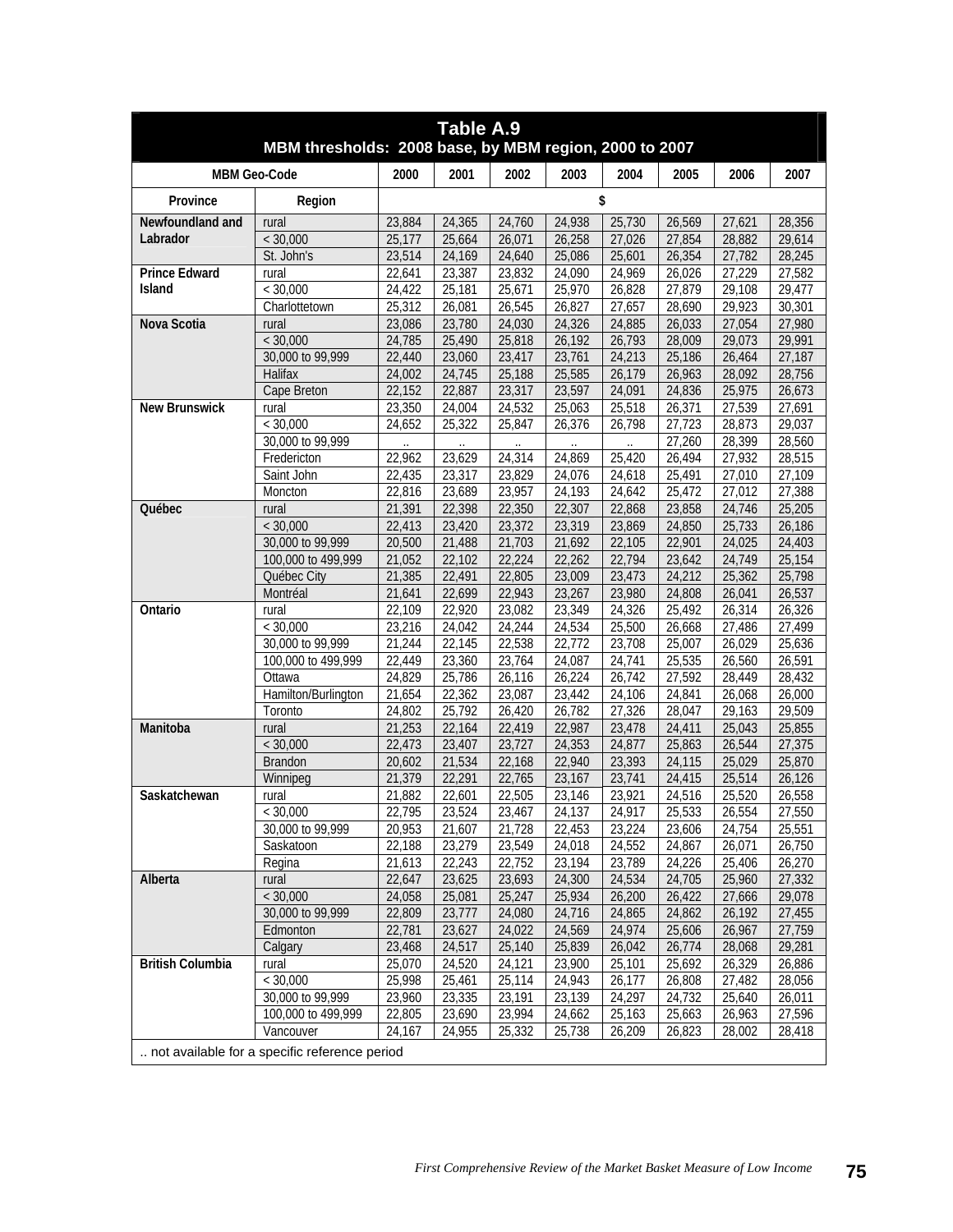| Table A.10<br>MBM thresholds: 2000 base, by MBM region, 2000 to 2007 |                                        |                  |                  |                  |                  |                  |                     |                  |                  |  |
|----------------------------------------------------------------------|----------------------------------------|------------------|------------------|------------------|------------------|------------------|---------------------|------------------|------------------|--|
|                                                                      | <b>MBM Geo-Code</b>                    | 2000             | 2001             | 2002             | 2003             | 2004             | 2005                | 2006             | 2007             |  |
|                                                                      |                                        |                  |                  |                  |                  |                  |                     |                  |                  |  |
| Province                                                             | Region                                 |                  |                  |                  |                  | \$               |                     |                  |                  |  |
| Newfoundland and                                                     | rural                                  | 25,930           | 26,209           | 26,560           | 26,632           | 27,357           | 28,104              | 28,571           | 29,308           |  |
| Labrador                                                             | < 30,000                               | 26,656           | 26,731           | 27,083           | 27,155           | 27,876           | 28,619              | 29,081           | 29,820           |  |
|                                                                      | St. John's                             | 24,469           | 24,837           | 25,317           | 25,780           | 26,336           | 27,051              | 27,933           | 28,544           |  |
| <b>Prince Edward</b>                                                 | rural                                  | 24,352           | 25,339           | 25,717           | 25,970           | 26,689           | 27,599              | 28,222           | 28,603           |  |
| <b>Island</b>                                                        | < 30,000                               | 25,436           | 26,011           | 26,424           | 26,713           | 27,464           | 28,405              | 29,074           | 29,465           |  |
|                                                                      | Charlottetown                          | 26,214           | 27,031           | 27,450           | 27,747           | 28,498           | 29,439              | 30,124           | 30,527           |  |
| Nova Scotia                                                          | rural                                  | 25,714           | 26,325           | 26,656           | 27,087           | 27,522           | 28,713              | 29,211           | 29,967           |  |
|                                                                      | < 30,000                               | 25,961           | 26,793           | 27,090           | 27,484           | 27,880           | 29,030              | 29,487           | 30,245           |  |
|                                                                      | 30,000 to 99,999                       | 23,863           | 24,518           | 24,856           | 25,203           | 25,645           | 26,526              | 27,277           | 28,012           |  |
|                                                                      | Halifax                                | 25,139           | 26,016           | 26,494           | 26,952           | 27,608           | 28,375              | 29,073           | 29,761           |  |
|                                                                      | Cape Breton                            | 23,138           | 23,607           | 24,062           | 24,396           | 24,937           | 25,662              | 26,360           | 27,037           |  |
| <b>New Brunswick</b>                                                 | rural                                  | 25,019           | 25,769           | 26,358           | 26,940           | 27,321           | 28,176              | 28,684           | 28,893           |  |
|                                                                      | < 30,000                               | 25,352           | 26,279           | 26,862           | 27,436           | 27,808           | 28,654              | 29,152           | 29,364           |  |
|                                                                      | Fredericton                            | 24,660           | 25,448           | 26,109           | 26,646           | 27,201           | 28,178              | 29,015           | 29,681           |  |
|                                                                      | Saint John                             | 22,953           | 23,876           | 24,366           | 24,641           | 25,203           | 26,027              | 26,908           | 27,202           |  |
|                                                                      | Moncton                                | 23,660           | 24,797           | 25,065           | 25,325           | 25,790           | 26,574              | 27,474           | 27,946           |  |
| Québec                                                               | rural                                  | 22,823           | 23,733           | 23,693           | 23,564           | 24,094           | 25,034              | 25,411           | 25,861           |  |
|                                                                      | < 30,000                               | 22,921           | 23,937           | 23,878           | 23,729           | 24,239           | 25,157              | 25,513           | 25,964           |  |
|                                                                      | 30,000 to 99,999                       | 20,843           | 21,674           | 21,881           | 21,889           | 22,354           | 23,116              | 23,781           | 24,283           |  |
|                                                                      | 100,000 to 499,999                     | 21,458           | 22,324           | 22,360           | 22,300           | 22,745           | 23,434              | 23,975           | 24,492           |  |
|                                                                      | Québec City                            | 21,818           | 22,717           | 23,046           | 23,277           | 23,804           | 24,528              | 25,253           | 25,810           |  |
|                                                                      | Montréal                               | 22,103           | 23,038           | 23,299           | 23,623           | 24,357           | 25,153              | 25,944           | 26,560           |  |
| Ontario                                                              | rural                                  | 25,226           | 25,556           | 25,908           | 26,205           | 27,107           | 28,235              | 28,594           | 28,440           |  |
|                                                                      | < 30,000                               | 25,201           | 25,652           | 25,984           | 26,261           | 27,140           | 28,246              | 28,582           | 28,428           |  |
|                                                                      | 30,000 to 99,999                       | 23,169           | 23,634           | 24,022           | 24,234           | 25,067           | $\overline{26,135}$ | 26,681           | 26,478           |  |
|                                                                      | 100,000 to 499,999                     | 24,648           | 25,226           | 25,625           | 25,942           | 26,540           | 27,215              | 27,780           | 27,856           |  |
|                                                                      | Ottawa                                 | 26,612           | 27,524           | 27,943           | 28,133           | 28,705           | 29,522              | 29,966           | 30,032           |  |
|                                                                      | Hamilton/Burlington                    | 23,854           | 24,494           | 25,221           | 25,565           | 26,180           | 26,810              | 27,601           | 27,538           |  |
|                                                                      | Toronto                                | 27,131           | 28,526           | 29,187           | 29,537           | 30,074           | 30,714              | 31,399           | 31,729           |  |
| Manitoba                                                             | rural                                  | 22,660           | 23,657           | 24,034           | 24,687           | 25,166           | 26,131              | 26,431           | 27,192           |  |
|                                                                      | < 30,000                               | 23,862           | 24,899           | 25,273           | 25,915           | 26,381           | 27,332              | 27,619           | 28,400           |  |
|                                                                      | <b>Brandon</b>                         | 21,473           | 22,288           | 22,922           | 23,719           | 24,186<br>25,122 | 24,881              | 25,414<br>26,555 | 26,156           |  |
|                                                                      | Winnipeg                               | 22,478           | 23,450           | 24,005           | 24,490           |                  | 25,802              |                  | 27,256           |  |
| Saskatchewan                                                         | rural                                  | 23.042           | 23,730           | 23,741           | 24,405           | 25,084           | 25,639              | 26,216           | 27,018           |  |
|                                                                      | < 30,000                               | 24,025           | 24.708           | 24,732           | 25,402           | 26,082           | 26,640              | 27,224           | 28,047           |  |
|                                                                      | 30,000 to 99,999                       | 21,463<br>22,699 | 22,097           | 22,239           | 22,958           | 23,686           | 24,026              | 24,794           | 25,596           |  |
|                                                                      | Saskatoon                              |                  | 24,162           | 24,445           | 24,919           | 25,453           | 25,722              | 26,534           | 27,292           |  |
|                                                                      | Regina                                 | 22,247           | 23,291           | 23,798           | 24,232           | 24,816           | 25,199              | 26,001<br>27,892 | 26,835           |  |
| Alberta                                                              | rural<br>< 30,000                      | 24,700           | 25,892<br>27,062 | 26,139           | 26,807           | 27,080           | 27,303              |                  | 29,200           |  |
|                                                                      |                                        | 25,910           |                  | 27,377           | 28,102           | 28,417           | 28,682              | 29,332           | 30,729           |  |
|                                                                      | 30,000 to 99,999                       | 23,868           | 25,466           | 25,953           | 26,730           | 26,996           | 27,098              | 27,972           | 29,355           |  |
|                                                                      | Edmonton                               | 23,762           | 24,945           | 25,483           | 26,125           | 26,603           | 27,281              | 28,150           | 29,215           |  |
| <b>British Columbia</b>                                              | Calgary<br>rural                       | 24,371<br>28,255 | 26,592<br>27,772 | 27,274<br>27,489 | 27,958<br>27,372 | 28,178<br>28,179 | 28,849<br>28,627    | 29,579<br>28,652 | 30,951<br>29,219 |  |
|                                                                      |                                        |                  |                  |                  |                  | 28,312           |                     |                  |                  |  |
|                                                                      | < 30,000                               | 28,631           | 27,844           | 27,581           | 27,485<br>25,505 |                  | 28,780<br>26,715    | 28,826           | 29,395<br>27,575 |  |
|                                                                      | 30,000 to 99,999<br>100,000 to 499,999 | 26,771           | 25,494           | 25,458           |                  | 26,346           |                     | 27,049           |                  |  |
|                                                                      | Vancouver                              | 26,514<br>27,670 | 26,982<br>28,446 | 27,407<br>28,901 | 28,188<br>29,379 | 28,783<br>29,909 | 29,316<br>30,477    | 30,173<br>31,175 | 30,956<br>31,768 |  |
|                                                                      |                                        |                  |                  |                  |                  |                  |                     |                  |                  |  |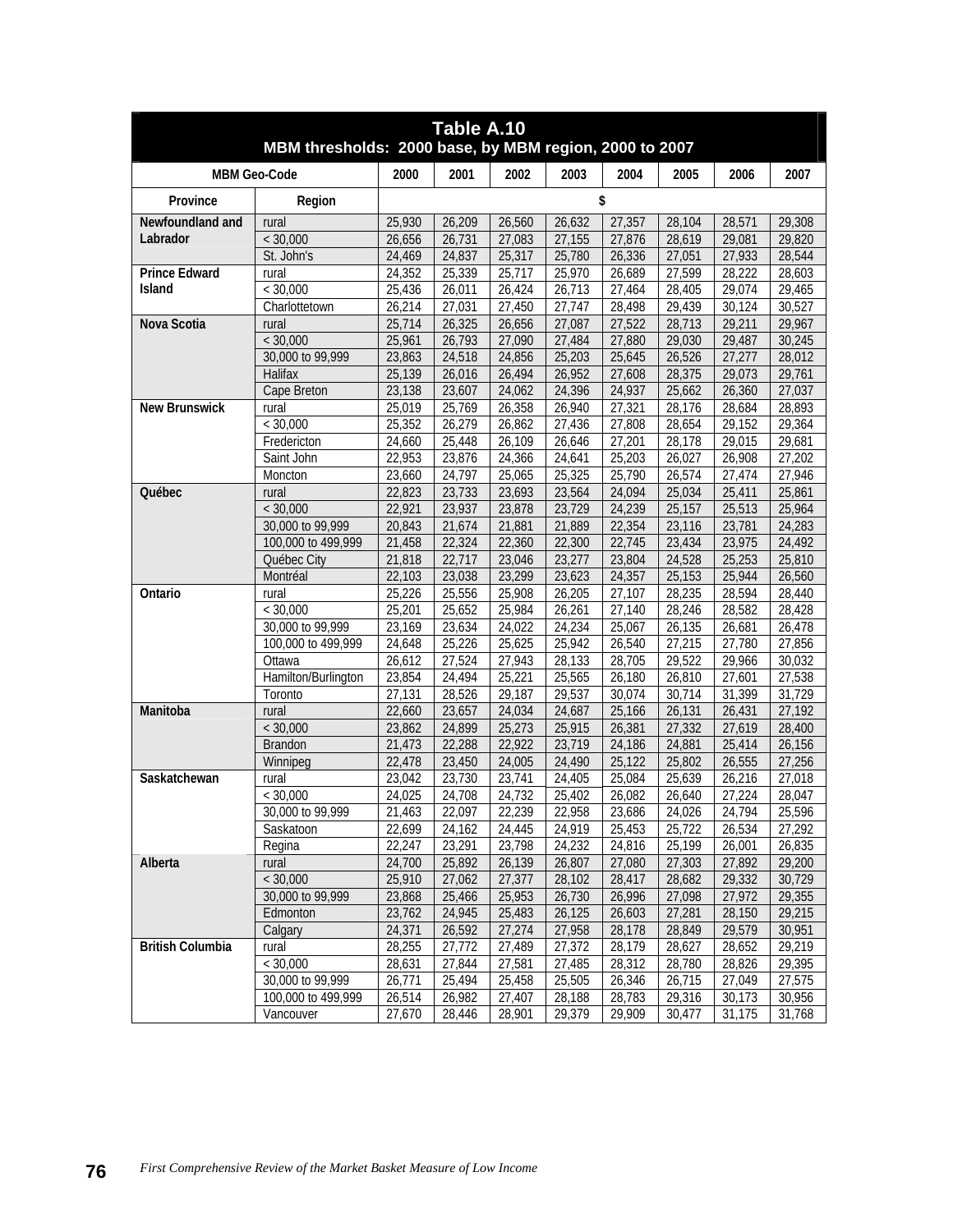| Table A.11<br>MBM food component: 2008 base, by MBM region, 2000 to 2007 |                                                                                   |       |       |       |       |       |       |       |       |  |  |
|--------------------------------------------------------------------------|-----------------------------------------------------------------------------------|-------|-------|-------|-------|-------|-------|-------|-------|--|--|
|                                                                          | <b>MBM Geo-Code</b>                                                               | 2000  | 2001  | 2002  | 2003  | 2004  | 2005  | 2006  | 2007  |  |  |
| Province                                                                 | Region                                                                            |       |       |       |       | \$    |       |       |       |  |  |
| Newfoundland and                                                         | rural                                                                             | 7,397 | 7,430 | 7,826 | 7,843 | 8,034 | 8,161 | 8,465 | 8,765 |  |  |
| Labrador                                                                 | < 30,000                                                                          | 7,397 | 7,430 | 7,826 | 7,843 | 8,034 | 8,161 | 8,465 | 8,765 |  |  |
|                                                                          | St. John's                                                                        | 7,135 | 7,266 | 7,588 | 7,693 | 7,806 | 7,967 | 8,279 | 8,521 |  |  |
| <b>Prince Edward</b>                                                     | rural                                                                             | 6,652 | 6,831 | 7,099 | 7,137 | 7,296 | 7,542 | 7,914 | 8,150 |  |  |
| <b>Island</b>                                                            | $<$ 30.000                                                                        | 6,652 | 6,831 | 7,099 | 7,137 | 7,296 | 7,542 | 7,914 | 8,150 |  |  |
|                                                                          | Charlottetown                                                                     | 6,652 | 6,831 | 7,099 | 7,137 | 7,296 | 7,542 | 7,914 | 8,150 |  |  |
| Nova Scotia                                                              | rural                                                                             | 6,913 | 7,076 | 7,336 | 7,426 | 7,536 | 7,868 | 8,151 | 8,427 |  |  |
|                                                                          | < 30,000                                                                          | 6,913 | 7,076 | 7,336 | 7,426 | 7,536 | 7,868 | 8,151 | 8,427 |  |  |
|                                                                          | 30,000 to 99,999                                                                  | 6,913 | 7,076 | 7,336 | 7,426 | 7,536 | 7,868 | 8,151 | 8,427 |  |  |
|                                                                          | Halifax                                                                           | 6,800 | 7,032 | 7,303 | 7,387 | 7,559 | 7,751 | 7,923 | 8,183 |  |  |
|                                                                          | Cape Breton                                                                       | 6,597 | 6,835 | 7,170 | 7,258 | 7,435 | 7,677 | 7,967 | 8,162 |  |  |
| <b>New Brunswick</b>                                                     | rural                                                                             | 6,901 | 7,047 | 7,402 | 7,607 | 7,684 | 7,875 | 8,256 | 8,308 |  |  |
|                                                                          | < 30,000                                                                          | 6,901 | 7.047 | 7,402 | 7,607 | 7,684 | 7,875 | 8,256 | 8,308 |  |  |
|                                                                          | 30,000 to 99,999                                                                  |       |       |       |       |       | 7,875 | 8,256 | 8,308 |  |  |
|                                                                          | Fredericton                                                                       | 6,816 | 6,921 | 7,273 | 7,374 | 7,449 | 7,712 | 8,015 | 8,255 |  |  |
|                                                                          | Saint John                                                                        | 6,824 | 6,957 | 7,241 | 7,294 | 7,428 | 7,711 | 7,944 | 8,202 |  |  |
|                                                                          | Moncton                                                                           | 6,691 | 6,956 | 7,110 | 7,136 | 7,192 | 7,437 | 7,685 | 7,861 |  |  |
| <b>Ouébec</b>                                                            | rural                                                                             | 6,367 | 6,762 | 6,825 | 6,800 | 6,873 | 7,127 | 7,384 | 7,611 |  |  |
|                                                                          | < 30,000                                                                          | 6,367 | 6,762 | 6,825 | 6,800 | 6,873 | 7,127 | 7,384 | 7,611 |  |  |
|                                                                          | 30,000 to 99,999                                                                  | 6,367 | 6,762 | 6,825 | 6,800 | 6,873 | 7,127 | 7,384 | 7,611 |  |  |
|                                                                          | 100,000 to 499,999                                                                | 6,367 | 6,762 | 6,825 | 6,800 | 6,873 | 7,127 | 7,384 | 7,611 |  |  |
|                                                                          | Québec City                                                                       | 6,315 | 6,756 | 6,865 | 6,929 | 6,975 | 7,170 | 7,414 | 7,669 |  |  |
|                                                                          | Montréal                                                                          | 6,318 | 6,746 | 6,815 | 6,899 | 7,008 | 7,211 | 7,500 | 7,775 |  |  |
| Ontario                                                                  | rural                                                                             | 5,823 | 6,109 | 6,306 | 6,366 | 6,641 | 7,029 | 7,322 | 7,216 |  |  |
|                                                                          | < 30,000                                                                          | 5,823 | 6,109 | 6,306 | 6,366 | 6,641 | 7,029 | 7,322 | 7,216 |  |  |
|                                                                          | 30,000 to 99,999                                                                  | 5,823 | 6,109 | 6,306 | 6,366 | 6,641 | 7,029 | 7,322 | 7,216 |  |  |
|                                                                          | 100,000 to 499,999                                                                | 6,127 | 6,443 | 6,570 | 6,663 | 6,780 | 7,009 | 7,253 | 7,309 |  |  |
|                                                                          | Ottawa                                                                            | 6,594 | 6,937 | 7,055 | 7,008 | 7,062 | 7,319 | 7,371 | 7,409 |  |  |
|                                                                          | Hamilton/Burlington                                                               | 5,598 | 5,827 | 6,148 | 6,213 | 6,326 | 6,526 | 6,929 | 6,903 |  |  |
|                                                                          | Toronto                                                                           | 6,067 | 6,408 | 6,674 | 6,694 | 6,793 | 7,009 | 7,284 | 7,343 |  |  |
| Manitoba                                                                 | rural                                                                             | 6,232 | 6,596 | 6,888 | 7,257 | 7,298 | 7,487 | 7,610 | 7,883 |  |  |
|                                                                          | < 30,000                                                                          | 6,232 | 6,596 | 6,888 | 7,257 | 7,298 | 7,487 | 7,610 | 7,883 |  |  |
|                                                                          | <b>Brandon</b>                                                                    | 6,232 | 6,596 | 6,888 | 7,257 | 7,298 | 7,487 | 7,610 | 7,883 |  |  |
|                                                                          | Winnipeg                                                                          | 6,271 | 6,612 | 6,855 | 6,961 | 7,107 | 7,217 | 7,441 | 7,677 |  |  |
| Saskatchewan                                                             | rural                                                                             | 6,439 | 6,645 | 6,632 | 6,959 | 7,101 | 7,060 | 7,341 | 7,674 |  |  |
|                                                                          | < 30,000                                                                          | 6,439 | 6,645 | 6,632 | 6,959 | 7,101 | 7,060 | 7,341 | 7,674 |  |  |
|                                                                          | 30,000 to 99,999                                                                  | 6,439 | 6,645 | 6,632 | 6,959 | 7,101 | 7,060 | 7,341 | 7,674 |  |  |
|                                                                          | Saskatoon                                                                         | 6,674 | 7,098 | 7,145 | 7,299 | 7,366 | 7,240 | 7,504 | 7,795 |  |  |
|                                                                          | Regina                                                                            | 6,418 | 6,589 | 6,780 | 6,912 | 7,040 | 7,037 | 7,334 | 7,628 |  |  |
| Alberta                                                                  | rural                                                                             | 6,824 | 7,166 | 7,295 | 7,593 | 7,516 | 7,288 | 7,621 | 8,033 |  |  |
|                                                                          | < 30,000                                                                          | 6,824 | 7,166 | 7,295 | 7,593 | 7,516 | 7,288 | 7,621 | 8,033 |  |  |
|                                                                          | 30,000 to 99,999                                                                  | 6,824 | 7,166 | 7,295 | 7,593 | 7,516 | 7,288 | 7,621 | 8,033 |  |  |
|                                                                          | Edmonton                                                                          | 6,572 | 6,846 | 6,961 | 7,109 | 7,134 | 7,228 | 7,522 | 7,750 |  |  |
|                                                                          | Calgary                                                                           | 6,492 | 6,836 | 7,077 | 7,249 | 7,231 | 7,356 | 7,667 | 7,971 |  |  |
| <b>British Columbia</b>                                                  | rural                                                                             | 8,004 | 7,461 | 7,383 | 7,278 | 7,787 | 7,837 | 7,922 | 8,139 |  |  |
|                                                                          | < 30,000                                                                          | 8,004 | 7,461 | 7,383 | 7,278 | 7,787 | 7,837 | 7,922 | 8,139 |  |  |
|                                                                          | 30,000 to 99,999                                                                  | 8,004 | 7,461 | 7,383 | 7,278 | 7,787 | 7,837 | 7,922 | 8,139 |  |  |
|                                                                          | 100,000 to 499,999                                                                | 7,149 | 7,502 | 7,595 | 7,901 | 7,908 | 7,913 | 8,142 | 8,428 |  |  |
|                                                                          | 7,031<br>7,257<br>7,476<br>7,669<br>7,758<br>7,799<br>8,275<br>Vancouver<br>8,049 |       |       |       |       |       |       |       |       |  |  |
|                                                                          | not available for a specific reference period                                     |       |       |       |       |       |       |       |       |  |  |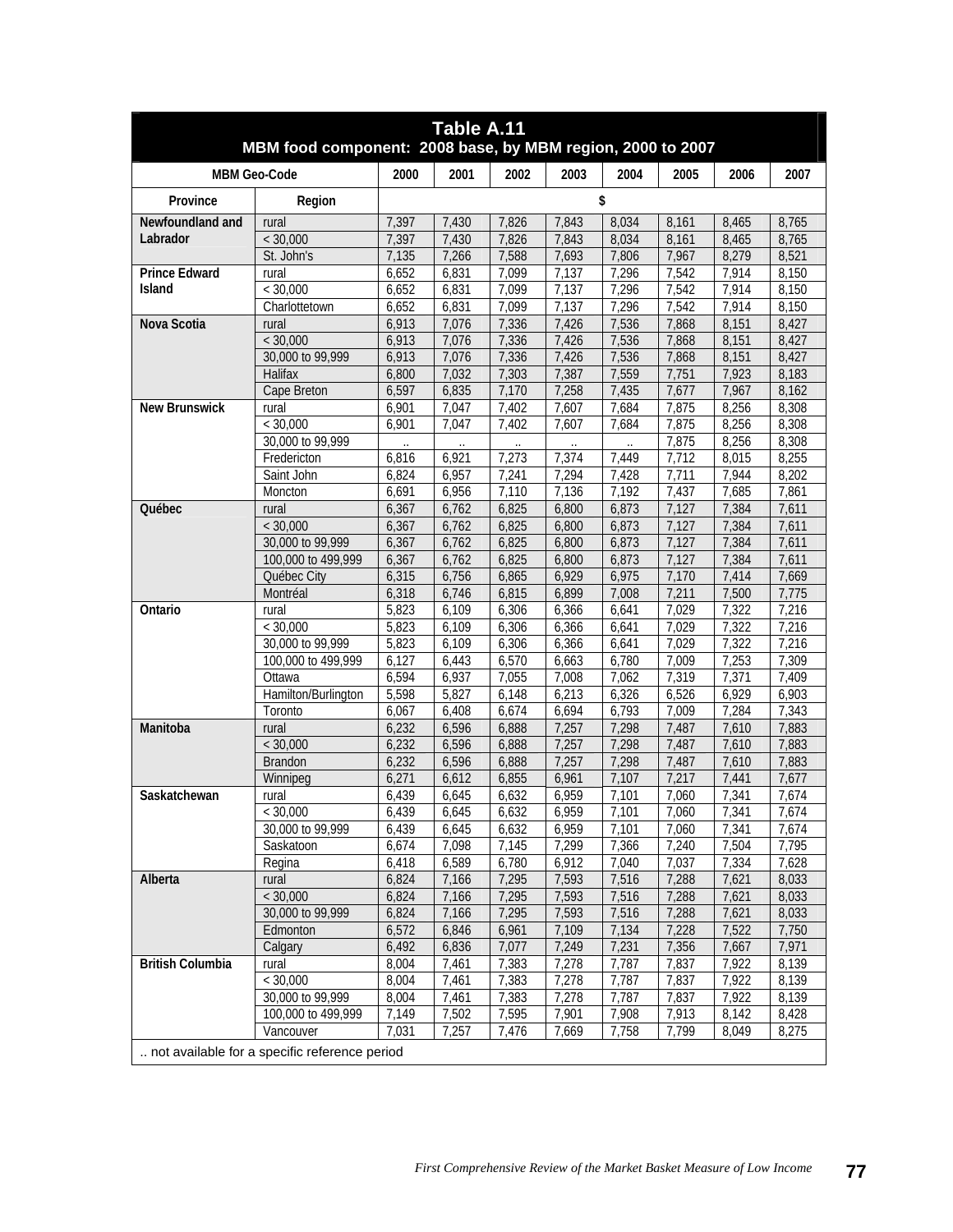| 2002<br><b>MBM Geo-Code</b><br>2000<br>2001<br>2003<br>2004<br>2005<br>2006<br>2007<br>\$<br>Province<br>Region<br>Newfoundland and<br>7,076<br>7,453<br>7,045<br>7,470<br>7,651<br>7,773<br>8,063<br>8,347<br>rural<br>Labrador<br>< 30,000<br>7,045<br>7,076<br>7,453<br>7,773<br>7,470<br>7,651<br>8,063<br>8,347<br>St. John's<br>6,920<br>7,227<br>7,326<br>7,589<br>7,883<br>8,115<br>6,796<br>7,434<br><b>Prince Edward</b><br>6,335<br>6,506<br>6,797<br>6,948<br>7,183<br>7,538<br>7,762<br>6,761<br>rural<br>< 30,000<br>6,506<br>Island<br>6,335<br>6,761<br>6,797<br>7,183<br>7,538<br>7,762<br>6,948<br>6,761<br>6,797<br>7,183<br>7,538<br>7,762<br>Charlottetown<br>6,335<br>6,506<br>6,948<br>Nova Scotia<br>7,072<br>7,177<br>6,584<br>6,739<br>6,987<br>7,492<br>7,761<br>8,026<br>rural<br>< 30,000<br>6,584<br>6,739<br>6,987<br>7,072<br>7,177<br>7,492<br>7,761<br>8,026<br>30,000 to 99,999<br>6,584<br>6,739<br>6,987<br>7,072<br>7,177<br>7,492<br>7,761<br>8,026<br>Halifax<br>6,697<br>7,793<br>6,476<br>6,955<br>7,035<br>7,199<br>7,381<br>7,546<br>6,283<br>6,509<br>6,829<br>7,312<br>7,586<br>7,773<br>Cape Breton<br>6,912<br>7,081<br>6,573<br>7,050<br>7,245<br>7,318<br>7,500<br>7,864<br>7,913<br><b>New Brunswick</b><br>6,711<br>rural<br>7,913<br>< 30,000<br>6,573<br>6,711<br>7,050<br>7,245<br>7,318<br>7,500<br>7,864<br>6,591<br>6,927<br>7,862<br>Fredericton<br>6,491<br>7,023<br>7,094<br>7,345<br>7,632<br>Saint John<br>6,499<br>6,626<br>6,896<br>6,947<br>7,074<br>7,343<br>7,565<br>7,811<br>7,487<br>6,372<br>6,625<br>6,771<br>6,796<br>6,849<br>7,085<br>7,321<br>Moncton<br>6,500<br>6,476<br>6,546<br>6,789<br>7,031<br>7,248<br><b>Ouébec</b><br>6,064<br>6,440<br>rural<br>6,500<br>6,476<br>6,546<br>6,789<br>7,248<br>< 30,000<br>6,064<br>6,440<br>7,031<br>30,000 to 99,999<br>6,476<br>7,031<br>7,248<br>6,064<br>6,440<br>6,500<br>6,546<br>6,789<br>6,500<br>6,546<br>6,789<br>7,248<br>100,000 to 499,999<br>6,064<br>6,440<br>6,476<br>7,031<br>6,599<br>6,826<br>7,304<br>Québec City<br>6,014<br>6,434<br>6,538<br>6,643<br>7,061<br>6,425<br>6,491<br>6,571<br>6,674<br>6,868<br>7,405<br>Montréal<br>6,017<br>7,142<br>5,546<br>5,818<br>6,006<br>6,063<br>6,325<br>6,696<br>6,974<br>6,872<br>Ontario<br>rural<br>5,546<br>5,818<br>6,325<br>6,974<br>6,872<br>< 30,000<br>6,006<br>6,063<br>6,696<br>6,325<br>30,000 to 99,999<br>5,546<br>5,818<br>6,006<br>6,063<br>6,696<br>6,974<br>6,872<br>100,000 to 499,999<br>5,833<br>6,257<br>6,457<br>6,674<br>6,908<br>6,961<br>6,136<br>6,346<br>6,280<br>6,606<br>6,726<br>6,971<br>7,021<br>7,056<br>Ottawa<br>6,719<br>6,674<br>Hamilton/Burlington<br>5,331<br>5,550<br>5,856<br>5,917<br>6,574<br>6,025<br>6,215<br>6,600<br>5,778<br>6,993<br>6,102<br>6,356<br>6,376<br>6,470<br>6,675<br>6,939<br>Toronto<br>Manitoba<br>6,560<br>7,508<br>5,935<br>6,282<br>6,912<br>6,951<br>7,130<br>7,249<br>rural<br>6,282<br>6,560<br>7,130<br>7,249<br>7,508<br>< 30,000<br>5,935<br>6,912<br>6,951<br>5,935<br>6,282<br>6,560<br>6,912<br>6,951<br>7,130<br>7,249<br>7,508<br>Brandon<br>7,312<br>5,972<br>6,297<br>6,528<br>6,629<br>6,768<br>6,873<br>7,085<br>Winnipeg<br>6,329<br>6,316<br>6,628<br>6,763<br>6,724<br>7,308<br>Saskatchewan<br>6,133<br>6,990<br>rural<br>7,308<br>6,133<br>6,329<br>6,316<br>6,628<br>6,763<br>6,724<br>< 30,000<br>6,990<br>30,000 to 99,999<br>6,133<br>6,329<br>6,316<br>6,628<br>6, 763<br>6,724<br>6,990<br>7,308<br>Saskatoon<br>6,356<br>6,760<br>6.805<br>6,951<br>7,015<br>6,897<br>7,148<br>7,424<br>6,457<br>6,582<br>6,699<br>7,265<br>Regina<br>6,112<br>6,275<br>6,704<br>6,984<br>7,158<br>7,258<br>Alberta<br>6,499<br>6,824<br>6,948<br>7,231<br>6,941<br>7,651<br>rural<br>< 30,000<br>7,231<br>7,158<br>7,258<br>6,499<br>6,824<br>6,948<br>6,941<br>7,651<br>30,000 to 99,999<br>7,231<br>7,258<br>6,499<br>6,824<br>6,948<br>7,158<br>6,941<br>7,651<br>Edmonton<br>6,259<br>6,520<br>6,630<br>6,770<br>6,794<br>6,884<br>7,165<br>7,381<br>6,183<br>6,511<br>6,740<br>6,904<br>6,886<br>7,008<br>7,302<br>7,592<br>Calgary<br><b>British Columbia</b><br>7,623<br>7,106<br>7,032<br>6,932<br>7,205<br>7,205<br>7,205<br>7,406<br>rural<br>< 30,000<br>7,623<br>7,106<br>7,032<br>6,932<br>7,205<br>7,205<br>7,205<br>7,406<br>30,000 to 99,999<br>7,032<br>7,205<br>7,205<br>7,205<br>7,623<br>7,106<br>6,932<br>7,406<br>100,000 to 499,999<br>6,801<br>7,145<br>7,233<br>7,525<br>7,532<br>7,536<br>7,754<br>8,026<br>6,697<br>6,912<br>7,120<br>7,304<br>7,389<br>7,430<br>7,881<br>Vancouver<br>7,665 | Table A.12<br>MBM food component: 2000 base, by MBM region, 2000 to 2007 |  |  |  |  |  |  |  |  |  |  |  |
|-----------------------------------------------------------------------------------------------------------------------------------------------------------------------------------------------------------------------------------------------------------------------------------------------------------------------------------------------------------------------------------------------------------------------------------------------------------------------------------------------------------------------------------------------------------------------------------------------------------------------------------------------------------------------------------------------------------------------------------------------------------------------------------------------------------------------------------------------------------------------------------------------------------------------------------------------------------------------------------------------------------------------------------------------------------------------------------------------------------------------------------------------------------------------------------------------------------------------------------------------------------------------------------------------------------------------------------------------------------------------------------------------------------------------------------------------------------------------------------------------------------------------------------------------------------------------------------------------------------------------------------------------------------------------------------------------------------------------------------------------------------------------------------------------------------------------------------------------------------------------------------------------------------------------------------------------------------------------------------------------------------------------------------------------------------------------------------------------------------------------------------------------------------------------------------------------------------------------------------------------------------------------------------------------------------------------------------------------------------------------------------------------------------------------------------------------------------------------------------------------------------------------------------------------------------------------------------------------------------------------------------------------------------------------------------------------------------------------------------------------------------------------------------------------------------------------------------------------------------------------------------------------------------------------------------------------------------------------------------------------------------------------------------------------------------------------------------------------------------------------------------------------------------------------------------------------------------------------------------------------------------------------------------------------------------------------------------------------------------------------------------------------------------------------------------------------------------------------------------------------------------------------------------------------------------------------------------------------------------------------------------------------------------------------------------------------------------------------------------------------------------------------------------------------------------------------------------------------------------------------------------------------------------------------------------------------------------------------------------------------------------------------------------------------------------------------------------------------------------------------------------------------------------------------------------------------------------------------------------------------------------------------------------------------------------------------------------------------------------------------------------------------------------------------------------------------------------------------------------------------------------------------------------------------------------------------------------------------|--------------------------------------------------------------------------|--|--|--|--|--|--|--|--|--|--|--|
|                                                                                                                                                                                                                                                                                                                                                                                                                                                                                                                                                                                                                                                                                                                                                                                                                                                                                                                                                                                                                                                                                                                                                                                                                                                                                                                                                                                                                                                                                                                                                                                                                                                                                                                                                                                                                                                                                                                                                                                                                                                                                                                                                                                                                                                                                                                                                                                                                                                                                                                                                                                                                                                                                                                                                                                                                                                                                                                                                                                                                                                                                                                                                                                                                                                                                                                                                                                                                                                                                                                                                                                                                                                                                                                                                                                                                                                                                                                                                                                                                                                                                                                                                                                                                                                                                                                                                                                                                                                                                                                                                                                               |                                                                          |  |  |  |  |  |  |  |  |  |  |  |
|                                                                                                                                                                                                                                                                                                                                                                                                                                                                                                                                                                                                                                                                                                                                                                                                                                                                                                                                                                                                                                                                                                                                                                                                                                                                                                                                                                                                                                                                                                                                                                                                                                                                                                                                                                                                                                                                                                                                                                                                                                                                                                                                                                                                                                                                                                                                                                                                                                                                                                                                                                                                                                                                                                                                                                                                                                                                                                                                                                                                                                                                                                                                                                                                                                                                                                                                                                                                                                                                                                                                                                                                                                                                                                                                                                                                                                                                                                                                                                                                                                                                                                                                                                                                                                                                                                                                                                                                                                                                                                                                                                                               |                                                                          |  |  |  |  |  |  |  |  |  |  |  |
|                                                                                                                                                                                                                                                                                                                                                                                                                                                                                                                                                                                                                                                                                                                                                                                                                                                                                                                                                                                                                                                                                                                                                                                                                                                                                                                                                                                                                                                                                                                                                                                                                                                                                                                                                                                                                                                                                                                                                                                                                                                                                                                                                                                                                                                                                                                                                                                                                                                                                                                                                                                                                                                                                                                                                                                                                                                                                                                                                                                                                                                                                                                                                                                                                                                                                                                                                                                                                                                                                                                                                                                                                                                                                                                                                                                                                                                                                                                                                                                                                                                                                                                                                                                                                                                                                                                                                                                                                                                                                                                                                                                               |                                                                          |  |  |  |  |  |  |  |  |  |  |  |
|                                                                                                                                                                                                                                                                                                                                                                                                                                                                                                                                                                                                                                                                                                                                                                                                                                                                                                                                                                                                                                                                                                                                                                                                                                                                                                                                                                                                                                                                                                                                                                                                                                                                                                                                                                                                                                                                                                                                                                                                                                                                                                                                                                                                                                                                                                                                                                                                                                                                                                                                                                                                                                                                                                                                                                                                                                                                                                                                                                                                                                                                                                                                                                                                                                                                                                                                                                                                                                                                                                                                                                                                                                                                                                                                                                                                                                                                                                                                                                                                                                                                                                                                                                                                                                                                                                                                                                                                                                                                                                                                                                                               |                                                                          |  |  |  |  |  |  |  |  |  |  |  |
|                                                                                                                                                                                                                                                                                                                                                                                                                                                                                                                                                                                                                                                                                                                                                                                                                                                                                                                                                                                                                                                                                                                                                                                                                                                                                                                                                                                                                                                                                                                                                                                                                                                                                                                                                                                                                                                                                                                                                                                                                                                                                                                                                                                                                                                                                                                                                                                                                                                                                                                                                                                                                                                                                                                                                                                                                                                                                                                                                                                                                                                                                                                                                                                                                                                                                                                                                                                                                                                                                                                                                                                                                                                                                                                                                                                                                                                                                                                                                                                                                                                                                                                                                                                                                                                                                                                                                                                                                                                                                                                                                                                               |                                                                          |  |  |  |  |  |  |  |  |  |  |  |
|                                                                                                                                                                                                                                                                                                                                                                                                                                                                                                                                                                                                                                                                                                                                                                                                                                                                                                                                                                                                                                                                                                                                                                                                                                                                                                                                                                                                                                                                                                                                                                                                                                                                                                                                                                                                                                                                                                                                                                                                                                                                                                                                                                                                                                                                                                                                                                                                                                                                                                                                                                                                                                                                                                                                                                                                                                                                                                                                                                                                                                                                                                                                                                                                                                                                                                                                                                                                                                                                                                                                                                                                                                                                                                                                                                                                                                                                                                                                                                                                                                                                                                                                                                                                                                                                                                                                                                                                                                                                                                                                                                                               |                                                                          |  |  |  |  |  |  |  |  |  |  |  |
|                                                                                                                                                                                                                                                                                                                                                                                                                                                                                                                                                                                                                                                                                                                                                                                                                                                                                                                                                                                                                                                                                                                                                                                                                                                                                                                                                                                                                                                                                                                                                                                                                                                                                                                                                                                                                                                                                                                                                                                                                                                                                                                                                                                                                                                                                                                                                                                                                                                                                                                                                                                                                                                                                                                                                                                                                                                                                                                                                                                                                                                                                                                                                                                                                                                                                                                                                                                                                                                                                                                                                                                                                                                                                                                                                                                                                                                                                                                                                                                                                                                                                                                                                                                                                                                                                                                                                                                                                                                                                                                                                                                               |                                                                          |  |  |  |  |  |  |  |  |  |  |  |
|                                                                                                                                                                                                                                                                                                                                                                                                                                                                                                                                                                                                                                                                                                                                                                                                                                                                                                                                                                                                                                                                                                                                                                                                                                                                                                                                                                                                                                                                                                                                                                                                                                                                                                                                                                                                                                                                                                                                                                                                                                                                                                                                                                                                                                                                                                                                                                                                                                                                                                                                                                                                                                                                                                                                                                                                                                                                                                                                                                                                                                                                                                                                                                                                                                                                                                                                                                                                                                                                                                                                                                                                                                                                                                                                                                                                                                                                                                                                                                                                                                                                                                                                                                                                                                                                                                                                                                                                                                                                                                                                                                                               |                                                                          |  |  |  |  |  |  |  |  |  |  |  |
|                                                                                                                                                                                                                                                                                                                                                                                                                                                                                                                                                                                                                                                                                                                                                                                                                                                                                                                                                                                                                                                                                                                                                                                                                                                                                                                                                                                                                                                                                                                                                                                                                                                                                                                                                                                                                                                                                                                                                                                                                                                                                                                                                                                                                                                                                                                                                                                                                                                                                                                                                                                                                                                                                                                                                                                                                                                                                                                                                                                                                                                                                                                                                                                                                                                                                                                                                                                                                                                                                                                                                                                                                                                                                                                                                                                                                                                                                                                                                                                                                                                                                                                                                                                                                                                                                                                                                                                                                                                                                                                                                                                               |                                                                          |  |  |  |  |  |  |  |  |  |  |  |
|                                                                                                                                                                                                                                                                                                                                                                                                                                                                                                                                                                                                                                                                                                                                                                                                                                                                                                                                                                                                                                                                                                                                                                                                                                                                                                                                                                                                                                                                                                                                                                                                                                                                                                                                                                                                                                                                                                                                                                                                                                                                                                                                                                                                                                                                                                                                                                                                                                                                                                                                                                                                                                                                                                                                                                                                                                                                                                                                                                                                                                                                                                                                                                                                                                                                                                                                                                                                                                                                                                                                                                                                                                                                                                                                                                                                                                                                                                                                                                                                                                                                                                                                                                                                                                                                                                                                                                                                                                                                                                                                                                                               |                                                                          |  |  |  |  |  |  |  |  |  |  |  |
|                                                                                                                                                                                                                                                                                                                                                                                                                                                                                                                                                                                                                                                                                                                                                                                                                                                                                                                                                                                                                                                                                                                                                                                                                                                                                                                                                                                                                                                                                                                                                                                                                                                                                                                                                                                                                                                                                                                                                                                                                                                                                                                                                                                                                                                                                                                                                                                                                                                                                                                                                                                                                                                                                                                                                                                                                                                                                                                                                                                                                                                                                                                                                                                                                                                                                                                                                                                                                                                                                                                                                                                                                                                                                                                                                                                                                                                                                                                                                                                                                                                                                                                                                                                                                                                                                                                                                                                                                                                                                                                                                                                               |                                                                          |  |  |  |  |  |  |  |  |  |  |  |
|                                                                                                                                                                                                                                                                                                                                                                                                                                                                                                                                                                                                                                                                                                                                                                                                                                                                                                                                                                                                                                                                                                                                                                                                                                                                                                                                                                                                                                                                                                                                                                                                                                                                                                                                                                                                                                                                                                                                                                                                                                                                                                                                                                                                                                                                                                                                                                                                                                                                                                                                                                                                                                                                                                                                                                                                                                                                                                                                                                                                                                                                                                                                                                                                                                                                                                                                                                                                                                                                                                                                                                                                                                                                                                                                                                                                                                                                                                                                                                                                                                                                                                                                                                                                                                                                                                                                                                                                                                                                                                                                                                                               |                                                                          |  |  |  |  |  |  |  |  |  |  |  |
|                                                                                                                                                                                                                                                                                                                                                                                                                                                                                                                                                                                                                                                                                                                                                                                                                                                                                                                                                                                                                                                                                                                                                                                                                                                                                                                                                                                                                                                                                                                                                                                                                                                                                                                                                                                                                                                                                                                                                                                                                                                                                                                                                                                                                                                                                                                                                                                                                                                                                                                                                                                                                                                                                                                                                                                                                                                                                                                                                                                                                                                                                                                                                                                                                                                                                                                                                                                                                                                                                                                                                                                                                                                                                                                                                                                                                                                                                                                                                                                                                                                                                                                                                                                                                                                                                                                                                                                                                                                                                                                                                                                               |                                                                          |  |  |  |  |  |  |  |  |  |  |  |
|                                                                                                                                                                                                                                                                                                                                                                                                                                                                                                                                                                                                                                                                                                                                                                                                                                                                                                                                                                                                                                                                                                                                                                                                                                                                                                                                                                                                                                                                                                                                                                                                                                                                                                                                                                                                                                                                                                                                                                                                                                                                                                                                                                                                                                                                                                                                                                                                                                                                                                                                                                                                                                                                                                                                                                                                                                                                                                                                                                                                                                                                                                                                                                                                                                                                                                                                                                                                                                                                                                                                                                                                                                                                                                                                                                                                                                                                                                                                                                                                                                                                                                                                                                                                                                                                                                                                                                                                                                                                                                                                                                                               |                                                                          |  |  |  |  |  |  |  |  |  |  |  |
|                                                                                                                                                                                                                                                                                                                                                                                                                                                                                                                                                                                                                                                                                                                                                                                                                                                                                                                                                                                                                                                                                                                                                                                                                                                                                                                                                                                                                                                                                                                                                                                                                                                                                                                                                                                                                                                                                                                                                                                                                                                                                                                                                                                                                                                                                                                                                                                                                                                                                                                                                                                                                                                                                                                                                                                                                                                                                                                                                                                                                                                                                                                                                                                                                                                                                                                                                                                                                                                                                                                                                                                                                                                                                                                                                                                                                                                                                                                                                                                                                                                                                                                                                                                                                                                                                                                                                                                                                                                                                                                                                                                               |                                                                          |  |  |  |  |  |  |  |  |  |  |  |
|                                                                                                                                                                                                                                                                                                                                                                                                                                                                                                                                                                                                                                                                                                                                                                                                                                                                                                                                                                                                                                                                                                                                                                                                                                                                                                                                                                                                                                                                                                                                                                                                                                                                                                                                                                                                                                                                                                                                                                                                                                                                                                                                                                                                                                                                                                                                                                                                                                                                                                                                                                                                                                                                                                                                                                                                                                                                                                                                                                                                                                                                                                                                                                                                                                                                                                                                                                                                                                                                                                                                                                                                                                                                                                                                                                                                                                                                                                                                                                                                                                                                                                                                                                                                                                                                                                                                                                                                                                                                                                                                                                                               |                                                                          |  |  |  |  |  |  |  |  |  |  |  |
|                                                                                                                                                                                                                                                                                                                                                                                                                                                                                                                                                                                                                                                                                                                                                                                                                                                                                                                                                                                                                                                                                                                                                                                                                                                                                                                                                                                                                                                                                                                                                                                                                                                                                                                                                                                                                                                                                                                                                                                                                                                                                                                                                                                                                                                                                                                                                                                                                                                                                                                                                                                                                                                                                                                                                                                                                                                                                                                                                                                                                                                                                                                                                                                                                                                                                                                                                                                                                                                                                                                                                                                                                                                                                                                                                                                                                                                                                                                                                                                                                                                                                                                                                                                                                                                                                                                                                                                                                                                                                                                                                                                               |                                                                          |  |  |  |  |  |  |  |  |  |  |  |
|                                                                                                                                                                                                                                                                                                                                                                                                                                                                                                                                                                                                                                                                                                                                                                                                                                                                                                                                                                                                                                                                                                                                                                                                                                                                                                                                                                                                                                                                                                                                                                                                                                                                                                                                                                                                                                                                                                                                                                                                                                                                                                                                                                                                                                                                                                                                                                                                                                                                                                                                                                                                                                                                                                                                                                                                                                                                                                                                                                                                                                                                                                                                                                                                                                                                                                                                                                                                                                                                                                                                                                                                                                                                                                                                                                                                                                                                                                                                                                                                                                                                                                                                                                                                                                                                                                                                                                                                                                                                                                                                                                                               |                                                                          |  |  |  |  |  |  |  |  |  |  |  |
|                                                                                                                                                                                                                                                                                                                                                                                                                                                                                                                                                                                                                                                                                                                                                                                                                                                                                                                                                                                                                                                                                                                                                                                                                                                                                                                                                                                                                                                                                                                                                                                                                                                                                                                                                                                                                                                                                                                                                                                                                                                                                                                                                                                                                                                                                                                                                                                                                                                                                                                                                                                                                                                                                                                                                                                                                                                                                                                                                                                                                                                                                                                                                                                                                                                                                                                                                                                                                                                                                                                                                                                                                                                                                                                                                                                                                                                                                                                                                                                                                                                                                                                                                                                                                                                                                                                                                                                                                                                                                                                                                                                               |                                                                          |  |  |  |  |  |  |  |  |  |  |  |
|                                                                                                                                                                                                                                                                                                                                                                                                                                                                                                                                                                                                                                                                                                                                                                                                                                                                                                                                                                                                                                                                                                                                                                                                                                                                                                                                                                                                                                                                                                                                                                                                                                                                                                                                                                                                                                                                                                                                                                                                                                                                                                                                                                                                                                                                                                                                                                                                                                                                                                                                                                                                                                                                                                                                                                                                                                                                                                                                                                                                                                                                                                                                                                                                                                                                                                                                                                                                                                                                                                                                                                                                                                                                                                                                                                                                                                                                                                                                                                                                                                                                                                                                                                                                                                                                                                                                                                                                                                                                                                                                                                                               |                                                                          |  |  |  |  |  |  |  |  |  |  |  |
|                                                                                                                                                                                                                                                                                                                                                                                                                                                                                                                                                                                                                                                                                                                                                                                                                                                                                                                                                                                                                                                                                                                                                                                                                                                                                                                                                                                                                                                                                                                                                                                                                                                                                                                                                                                                                                                                                                                                                                                                                                                                                                                                                                                                                                                                                                                                                                                                                                                                                                                                                                                                                                                                                                                                                                                                                                                                                                                                                                                                                                                                                                                                                                                                                                                                                                                                                                                                                                                                                                                                                                                                                                                                                                                                                                                                                                                                                                                                                                                                                                                                                                                                                                                                                                                                                                                                                                                                                                                                                                                                                                                               |                                                                          |  |  |  |  |  |  |  |  |  |  |  |
|                                                                                                                                                                                                                                                                                                                                                                                                                                                                                                                                                                                                                                                                                                                                                                                                                                                                                                                                                                                                                                                                                                                                                                                                                                                                                                                                                                                                                                                                                                                                                                                                                                                                                                                                                                                                                                                                                                                                                                                                                                                                                                                                                                                                                                                                                                                                                                                                                                                                                                                                                                                                                                                                                                                                                                                                                                                                                                                                                                                                                                                                                                                                                                                                                                                                                                                                                                                                                                                                                                                                                                                                                                                                                                                                                                                                                                                                                                                                                                                                                                                                                                                                                                                                                                                                                                                                                                                                                                                                                                                                                                                               |                                                                          |  |  |  |  |  |  |  |  |  |  |  |
|                                                                                                                                                                                                                                                                                                                                                                                                                                                                                                                                                                                                                                                                                                                                                                                                                                                                                                                                                                                                                                                                                                                                                                                                                                                                                                                                                                                                                                                                                                                                                                                                                                                                                                                                                                                                                                                                                                                                                                                                                                                                                                                                                                                                                                                                                                                                                                                                                                                                                                                                                                                                                                                                                                                                                                                                                                                                                                                                                                                                                                                                                                                                                                                                                                                                                                                                                                                                                                                                                                                                                                                                                                                                                                                                                                                                                                                                                                                                                                                                                                                                                                                                                                                                                                                                                                                                                                                                                                                                                                                                                                                               |                                                                          |  |  |  |  |  |  |  |  |  |  |  |
|                                                                                                                                                                                                                                                                                                                                                                                                                                                                                                                                                                                                                                                                                                                                                                                                                                                                                                                                                                                                                                                                                                                                                                                                                                                                                                                                                                                                                                                                                                                                                                                                                                                                                                                                                                                                                                                                                                                                                                                                                                                                                                                                                                                                                                                                                                                                                                                                                                                                                                                                                                                                                                                                                                                                                                                                                                                                                                                                                                                                                                                                                                                                                                                                                                                                                                                                                                                                                                                                                                                                                                                                                                                                                                                                                                                                                                                                                                                                                                                                                                                                                                                                                                                                                                                                                                                                                                                                                                                                                                                                                                                               |                                                                          |  |  |  |  |  |  |  |  |  |  |  |
|                                                                                                                                                                                                                                                                                                                                                                                                                                                                                                                                                                                                                                                                                                                                                                                                                                                                                                                                                                                                                                                                                                                                                                                                                                                                                                                                                                                                                                                                                                                                                                                                                                                                                                                                                                                                                                                                                                                                                                                                                                                                                                                                                                                                                                                                                                                                                                                                                                                                                                                                                                                                                                                                                                                                                                                                                                                                                                                                                                                                                                                                                                                                                                                                                                                                                                                                                                                                                                                                                                                                                                                                                                                                                                                                                                                                                                                                                                                                                                                                                                                                                                                                                                                                                                                                                                                                                                                                                                                                                                                                                                                               |                                                                          |  |  |  |  |  |  |  |  |  |  |  |
|                                                                                                                                                                                                                                                                                                                                                                                                                                                                                                                                                                                                                                                                                                                                                                                                                                                                                                                                                                                                                                                                                                                                                                                                                                                                                                                                                                                                                                                                                                                                                                                                                                                                                                                                                                                                                                                                                                                                                                                                                                                                                                                                                                                                                                                                                                                                                                                                                                                                                                                                                                                                                                                                                                                                                                                                                                                                                                                                                                                                                                                                                                                                                                                                                                                                                                                                                                                                                                                                                                                                                                                                                                                                                                                                                                                                                                                                                                                                                                                                                                                                                                                                                                                                                                                                                                                                                                                                                                                                                                                                                                                               |                                                                          |  |  |  |  |  |  |  |  |  |  |  |
|                                                                                                                                                                                                                                                                                                                                                                                                                                                                                                                                                                                                                                                                                                                                                                                                                                                                                                                                                                                                                                                                                                                                                                                                                                                                                                                                                                                                                                                                                                                                                                                                                                                                                                                                                                                                                                                                                                                                                                                                                                                                                                                                                                                                                                                                                                                                                                                                                                                                                                                                                                                                                                                                                                                                                                                                                                                                                                                                                                                                                                                                                                                                                                                                                                                                                                                                                                                                                                                                                                                                                                                                                                                                                                                                                                                                                                                                                                                                                                                                                                                                                                                                                                                                                                                                                                                                                                                                                                                                                                                                                                                               |                                                                          |  |  |  |  |  |  |  |  |  |  |  |
|                                                                                                                                                                                                                                                                                                                                                                                                                                                                                                                                                                                                                                                                                                                                                                                                                                                                                                                                                                                                                                                                                                                                                                                                                                                                                                                                                                                                                                                                                                                                                                                                                                                                                                                                                                                                                                                                                                                                                                                                                                                                                                                                                                                                                                                                                                                                                                                                                                                                                                                                                                                                                                                                                                                                                                                                                                                                                                                                                                                                                                                                                                                                                                                                                                                                                                                                                                                                                                                                                                                                                                                                                                                                                                                                                                                                                                                                                                                                                                                                                                                                                                                                                                                                                                                                                                                                                                                                                                                                                                                                                                                               |                                                                          |  |  |  |  |  |  |  |  |  |  |  |
|                                                                                                                                                                                                                                                                                                                                                                                                                                                                                                                                                                                                                                                                                                                                                                                                                                                                                                                                                                                                                                                                                                                                                                                                                                                                                                                                                                                                                                                                                                                                                                                                                                                                                                                                                                                                                                                                                                                                                                                                                                                                                                                                                                                                                                                                                                                                                                                                                                                                                                                                                                                                                                                                                                                                                                                                                                                                                                                                                                                                                                                                                                                                                                                                                                                                                                                                                                                                                                                                                                                                                                                                                                                                                                                                                                                                                                                                                                                                                                                                                                                                                                                                                                                                                                                                                                                                                                                                                                                                                                                                                                                               |                                                                          |  |  |  |  |  |  |  |  |  |  |  |
|                                                                                                                                                                                                                                                                                                                                                                                                                                                                                                                                                                                                                                                                                                                                                                                                                                                                                                                                                                                                                                                                                                                                                                                                                                                                                                                                                                                                                                                                                                                                                                                                                                                                                                                                                                                                                                                                                                                                                                                                                                                                                                                                                                                                                                                                                                                                                                                                                                                                                                                                                                                                                                                                                                                                                                                                                                                                                                                                                                                                                                                                                                                                                                                                                                                                                                                                                                                                                                                                                                                                                                                                                                                                                                                                                                                                                                                                                                                                                                                                                                                                                                                                                                                                                                                                                                                                                                                                                                                                                                                                                                                               |                                                                          |  |  |  |  |  |  |  |  |  |  |  |
|                                                                                                                                                                                                                                                                                                                                                                                                                                                                                                                                                                                                                                                                                                                                                                                                                                                                                                                                                                                                                                                                                                                                                                                                                                                                                                                                                                                                                                                                                                                                                                                                                                                                                                                                                                                                                                                                                                                                                                                                                                                                                                                                                                                                                                                                                                                                                                                                                                                                                                                                                                                                                                                                                                                                                                                                                                                                                                                                                                                                                                                                                                                                                                                                                                                                                                                                                                                                                                                                                                                                                                                                                                                                                                                                                                                                                                                                                                                                                                                                                                                                                                                                                                                                                                                                                                                                                                                                                                                                                                                                                                                               |                                                                          |  |  |  |  |  |  |  |  |  |  |  |
|                                                                                                                                                                                                                                                                                                                                                                                                                                                                                                                                                                                                                                                                                                                                                                                                                                                                                                                                                                                                                                                                                                                                                                                                                                                                                                                                                                                                                                                                                                                                                                                                                                                                                                                                                                                                                                                                                                                                                                                                                                                                                                                                                                                                                                                                                                                                                                                                                                                                                                                                                                                                                                                                                                                                                                                                                                                                                                                                                                                                                                                                                                                                                                                                                                                                                                                                                                                                                                                                                                                                                                                                                                                                                                                                                                                                                                                                                                                                                                                                                                                                                                                                                                                                                                                                                                                                                                                                                                                                                                                                                                                               |                                                                          |  |  |  |  |  |  |  |  |  |  |  |
|                                                                                                                                                                                                                                                                                                                                                                                                                                                                                                                                                                                                                                                                                                                                                                                                                                                                                                                                                                                                                                                                                                                                                                                                                                                                                                                                                                                                                                                                                                                                                                                                                                                                                                                                                                                                                                                                                                                                                                                                                                                                                                                                                                                                                                                                                                                                                                                                                                                                                                                                                                                                                                                                                                                                                                                                                                                                                                                                                                                                                                                                                                                                                                                                                                                                                                                                                                                                                                                                                                                                                                                                                                                                                                                                                                                                                                                                                                                                                                                                                                                                                                                                                                                                                                                                                                                                                                                                                                                                                                                                                                                               |                                                                          |  |  |  |  |  |  |  |  |  |  |  |
|                                                                                                                                                                                                                                                                                                                                                                                                                                                                                                                                                                                                                                                                                                                                                                                                                                                                                                                                                                                                                                                                                                                                                                                                                                                                                                                                                                                                                                                                                                                                                                                                                                                                                                                                                                                                                                                                                                                                                                                                                                                                                                                                                                                                                                                                                                                                                                                                                                                                                                                                                                                                                                                                                                                                                                                                                                                                                                                                                                                                                                                                                                                                                                                                                                                                                                                                                                                                                                                                                                                                                                                                                                                                                                                                                                                                                                                                                                                                                                                                                                                                                                                                                                                                                                                                                                                                                                                                                                                                                                                                                                                               |                                                                          |  |  |  |  |  |  |  |  |  |  |  |
|                                                                                                                                                                                                                                                                                                                                                                                                                                                                                                                                                                                                                                                                                                                                                                                                                                                                                                                                                                                                                                                                                                                                                                                                                                                                                                                                                                                                                                                                                                                                                                                                                                                                                                                                                                                                                                                                                                                                                                                                                                                                                                                                                                                                                                                                                                                                                                                                                                                                                                                                                                                                                                                                                                                                                                                                                                                                                                                                                                                                                                                                                                                                                                                                                                                                                                                                                                                                                                                                                                                                                                                                                                                                                                                                                                                                                                                                                                                                                                                                                                                                                                                                                                                                                                                                                                                                                                                                                                                                                                                                                                                               |                                                                          |  |  |  |  |  |  |  |  |  |  |  |
|                                                                                                                                                                                                                                                                                                                                                                                                                                                                                                                                                                                                                                                                                                                                                                                                                                                                                                                                                                                                                                                                                                                                                                                                                                                                                                                                                                                                                                                                                                                                                                                                                                                                                                                                                                                                                                                                                                                                                                                                                                                                                                                                                                                                                                                                                                                                                                                                                                                                                                                                                                                                                                                                                                                                                                                                                                                                                                                                                                                                                                                                                                                                                                                                                                                                                                                                                                                                                                                                                                                                                                                                                                                                                                                                                                                                                                                                                                                                                                                                                                                                                                                                                                                                                                                                                                                                                                                                                                                                                                                                                                                               |                                                                          |  |  |  |  |  |  |  |  |  |  |  |
|                                                                                                                                                                                                                                                                                                                                                                                                                                                                                                                                                                                                                                                                                                                                                                                                                                                                                                                                                                                                                                                                                                                                                                                                                                                                                                                                                                                                                                                                                                                                                                                                                                                                                                                                                                                                                                                                                                                                                                                                                                                                                                                                                                                                                                                                                                                                                                                                                                                                                                                                                                                                                                                                                                                                                                                                                                                                                                                                                                                                                                                                                                                                                                                                                                                                                                                                                                                                                                                                                                                                                                                                                                                                                                                                                                                                                                                                                                                                                                                                                                                                                                                                                                                                                                                                                                                                                                                                                                                                                                                                                                                               |                                                                          |  |  |  |  |  |  |  |  |  |  |  |
|                                                                                                                                                                                                                                                                                                                                                                                                                                                                                                                                                                                                                                                                                                                                                                                                                                                                                                                                                                                                                                                                                                                                                                                                                                                                                                                                                                                                                                                                                                                                                                                                                                                                                                                                                                                                                                                                                                                                                                                                                                                                                                                                                                                                                                                                                                                                                                                                                                                                                                                                                                                                                                                                                                                                                                                                                                                                                                                                                                                                                                                                                                                                                                                                                                                                                                                                                                                                                                                                                                                                                                                                                                                                                                                                                                                                                                                                                                                                                                                                                                                                                                                                                                                                                                                                                                                                                                                                                                                                                                                                                                                               |                                                                          |  |  |  |  |  |  |  |  |  |  |  |
|                                                                                                                                                                                                                                                                                                                                                                                                                                                                                                                                                                                                                                                                                                                                                                                                                                                                                                                                                                                                                                                                                                                                                                                                                                                                                                                                                                                                                                                                                                                                                                                                                                                                                                                                                                                                                                                                                                                                                                                                                                                                                                                                                                                                                                                                                                                                                                                                                                                                                                                                                                                                                                                                                                                                                                                                                                                                                                                                                                                                                                                                                                                                                                                                                                                                                                                                                                                                                                                                                                                                                                                                                                                                                                                                                                                                                                                                                                                                                                                                                                                                                                                                                                                                                                                                                                                                                                                                                                                                                                                                                                                               |                                                                          |  |  |  |  |  |  |  |  |  |  |  |
|                                                                                                                                                                                                                                                                                                                                                                                                                                                                                                                                                                                                                                                                                                                                                                                                                                                                                                                                                                                                                                                                                                                                                                                                                                                                                                                                                                                                                                                                                                                                                                                                                                                                                                                                                                                                                                                                                                                                                                                                                                                                                                                                                                                                                                                                                                                                                                                                                                                                                                                                                                                                                                                                                                                                                                                                                                                                                                                                                                                                                                                                                                                                                                                                                                                                                                                                                                                                                                                                                                                                                                                                                                                                                                                                                                                                                                                                                                                                                                                                                                                                                                                                                                                                                                                                                                                                                                                                                                                                                                                                                                                               |                                                                          |  |  |  |  |  |  |  |  |  |  |  |
|                                                                                                                                                                                                                                                                                                                                                                                                                                                                                                                                                                                                                                                                                                                                                                                                                                                                                                                                                                                                                                                                                                                                                                                                                                                                                                                                                                                                                                                                                                                                                                                                                                                                                                                                                                                                                                                                                                                                                                                                                                                                                                                                                                                                                                                                                                                                                                                                                                                                                                                                                                                                                                                                                                                                                                                                                                                                                                                                                                                                                                                                                                                                                                                                                                                                                                                                                                                                                                                                                                                                                                                                                                                                                                                                                                                                                                                                                                                                                                                                                                                                                                                                                                                                                                                                                                                                                                                                                                                                                                                                                                                               |                                                                          |  |  |  |  |  |  |  |  |  |  |  |
|                                                                                                                                                                                                                                                                                                                                                                                                                                                                                                                                                                                                                                                                                                                                                                                                                                                                                                                                                                                                                                                                                                                                                                                                                                                                                                                                                                                                                                                                                                                                                                                                                                                                                                                                                                                                                                                                                                                                                                                                                                                                                                                                                                                                                                                                                                                                                                                                                                                                                                                                                                                                                                                                                                                                                                                                                                                                                                                                                                                                                                                                                                                                                                                                                                                                                                                                                                                                                                                                                                                                                                                                                                                                                                                                                                                                                                                                                                                                                                                                                                                                                                                                                                                                                                                                                                                                                                                                                                                                                                                                                                                               |                                                                          |  |  |  |  |  |  |  |  |  |  |  |
|                                                                                                                                                                                                                                                                                                                                                                                                                                                                                                                                                                                                                                                                                                                                                                                                                                                                                                                                                                                                                                                                                                                                                                                                                                                                                                                                                                                                                                                                                                                                                                                                                                                                                                                                                                                                                                                                                                                                                                                                                                                                                                                                                                                                                                                                                                                                                                                                                                                                                                                                                                                                                                                                                                                                                                                                                                                                                                                                                                                                                                                                                                                                                                                                                                                                                                                                                                                                                                                                                                                                                                                                                                                                                                                                                                                                                                                                                                                                                                                                                                                                                                                                                                                                                                                                                                                                                                                                                                                                                                                                                                                               |                                                                          |  |  |  |  |  |  |  |  |  |  |  |
|                                                                                                                                                                                                                                                                                                                                                                                                                                                                                                                                                                                                                                                                                                                                                                                                                                                                                                                                                                                                                                                                                                                                                                                                                                                                                                                                                                                                                                                                                                                                                                                                                                                                                                                                                                                                                                                                                                                                                                                                                                                                                                                                                                                                                                                                                                                                                                                                                                                                                                                                                                                                                                                                                                                                                                                                                                                                                                                                                                                                                                                                                                                                                                                                                                                                                                                                                                                                                                                                                                                                                                                                                                                                                                                                                                                                                                                                                                                                                                                                                                                                                                                                                                                                                                                                                                                                                                                                                                                                                                                                                                                               |                                                                          |  |  |  |  |  |  |  |  |  |  |  |
|                                                                                                                                                                                                                                                                                                                                                                                                                                                                                                                                                                                                                                                                                                                                                                                                                                                                                                                                                                                                                                                                                                                                                                                                                                                                                                                                                                                                                                                                                                                                                                                                                                                                                                                                                                                                                                                                                                                                                                                                                                                                                                                                                                                                                                                                                                                                                                                                                                                                                                                                                                                                                                                                                                                                                                                                                                                                                                                                                                                                                                                                                                                                                                                                                                                                                                                                                                                                                                                                                                                                                                                                                                                                                                                                                                                                                                                                                                                                                                                                                                                                                                                                                                                                                                                                                                                                                                                                                                                                                                                                                                                               |                                                                          |  |  |  |  |  |  |  |  |  |  |  |
|                                                                                                                                                                                                                                                                                                                                                                                                                                                                                                                                                                                                                                                                                                                                                                                                                                                                                                                                                                                                                                                                                                                                                                                                                                                                                                                                                                                                                                                                                                                                                                                                                                                                                                                                                                                                                                                                                                                                                                                                                                                                                                                                                                                                                                                                                                                                                                                                                                                                                                                                                                                                                                                                                                                                                                                                                                                                                                                                                                                                                                                                                                                                                                                                                                                                                                                                                                                                                                                                                                                                                                                                                                                                                                                                                                                                                                                                                                                                                                                                                                                                                                                                                                                                                                                                                                                                                                                                                                                                                                                                                                                               |                                                                          |  |  |  |  |  |  |  |  |  |  |  |
|                                                                                                                                                                                                                                                                                                                                                                                                                                                                                                                                                                                                                                                                                                                                                                                                                                                                                                                                                                                                                                                                                                                                                                                                                                                                                                                                                                                                                                                                                                                                                                                                                                                                                                                                                                                                                                                                                                                                                                                                                                                                                                                                                                                                                                                                                                                                                                                                                                                                                                                                                                                                                                                                                                                                                                                                                                                                                                                                                                                                                                                                                                                                                                                                                                                                                                                                                                                                                                                                                                                                                                                                                                                                                                                                                                                                                                                                                                                                                                                                                                                                                                                                                                                                                                                                                                                                                                                                                                                                                                                                                                                               |                                                                          |  |  |  |  |  |  |  |  |  |  |  |
|                                                                                                                                                                                                                                                                                                                                                                                                                                                                                                                                                                                                                                                                                                                                                                                                                                                                                                                                                                                                                                                                                                                                                                                                                                                                                                                                                                                                                                                                                                                                                                                                                                                                                                                                                                                                                                                                                                                                                                                                                                                                                                                                                                                                                                                                                                                                                                                                                                                                                                                                                                                                                                                                                                                                                                                                                                                                                                                                                                                                                                                                                                                                                                                                                                                                                                                                                                                                                                                                                                                                                                                                                                                                                                                                                                                                                                                                                                                                                                                                                                                                                                                                                                                                                                                                                                                                                                                                                                                                                                                                                                                               |                                                                          |  |  |  |  |  |  |  |  |  |  |  |
|                                                                                                                                                                                                                                                                                                                                                                                                                                                                                                                                                                                                                                                                                                                                                                                                                                                                                                                                                                                                                                                                                                                                                                                                                                                                                                                                                                                                                                                                                                                                                                                                                                                                                                                                                                                                                                                                                                                                                                                                                                                                                                                                                                                                                                                                                                                                                                                                                                                                                                                                                                                                                                                                                                                                                                                                                                                                                                                                                                                                                                                                                                                                                                                                                                                                                                                                                                                                                                                                                                                                                                                                                                                                                                                                                                                                                                                                                                                                                                                                                                                                                                                                                                                                                                                                                                                                                                                                                                                                                                                                                                                               |                                                                          |  |  |  |  |  |  |  |  |  |  |  |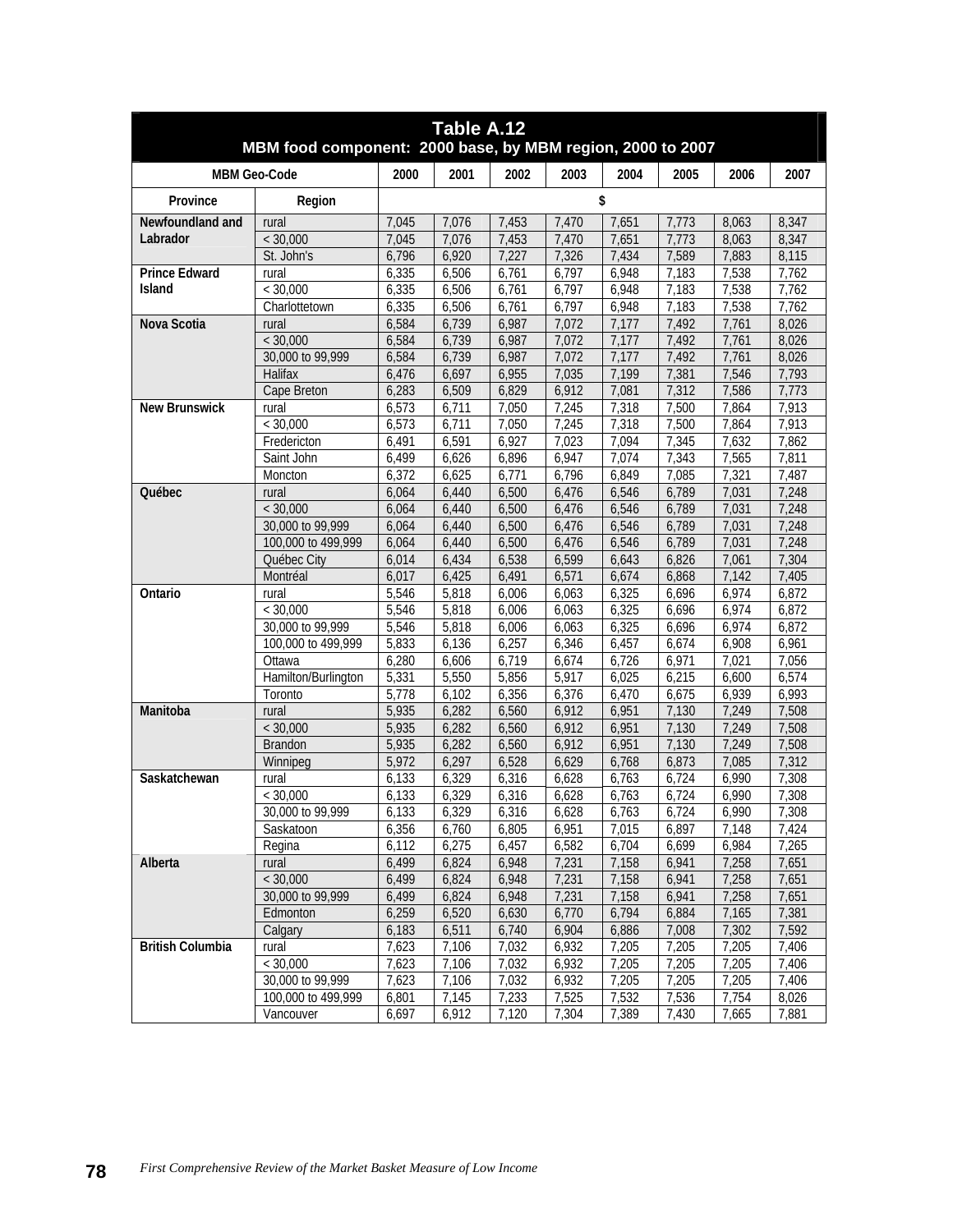| Table A.13<br>MBM clothing component: 2008 base, by MBM region, 2000 to 2007 |                                                                                   |       |       |       |       |       |       |       |       |  |  |
|------------------------------------------------------------------------------|-----------------------------------------------------------------------------------|-------|-------|-------|-------|-------|-------|-------|-------|--|--|
|                                                                              | <b>MBM Geo-Code</b>                                                               | 2000  | 2001  | 2002  | 2003  | 2004  | 2005  | 2006  | 2007  |  |  |
| Province                                                                     | Region                                                                            |       |       |       |       | \$    |       |       |       |  |  |
| Newfoundland and                                                             | rural                                                                             | 2,529 | 2,593 | 2,502 | 2,485 | 2,478 | 2,502 | 2,538 | 2,511 |  |  |
| Labrador                                                                     | < 30,000                                                                          | 2,529 | 2,593 | 2,502 | 2,485 | 2,478 | 2,502 | 2,538 | 2,511 |  |  |
|                                                                              | St. John's                                                                        | 2,529 | 2,593 | 2,502 | 2,485 | 2,478 | 2,502 | 2,538 | 2,511 |  |  |
| <b>Prince Edward</b>                                                         | rural                                                                             | 2,569 | 2,620 | 2,639 | 2,622 | 2,658 | 2,642 | 2,643 | 2,511 |  |  |
| <b>Island</b>                                                                | $<$ 30.000                                                                        | 2,569 | 2,620 | 2,639 | 2,622 | 2,658 | 2,642 | 2,643 | 2,511 |  |  |
|                                                                              | Charlottetown                                                                     | 2,569 | 2,620 | 2,639 | 2,622 | 2,658 | 2,642 | 2,643 | 2,511 |  |  |
| Nova Scotia                                                                  | rural                                                                             | 2,598 | 2,628 | 2,559 | 2,575 | 2,534 | 2,548 | 2,572 | 2,627 |  |  |
|                                                                              | < 30,000                                                                          | 2,598 | 2,628 | 2,559 | 2,575 | 2,534 | 2,548 | 2,572 | 2,627 |  |  |
|                                                                              | 30,000 to 99,999                                                                  | 2,598 | 2,628 | 2,559 | 2,575 | 2,534 | 2,548 | 2,572 | 2,627 |  |  |
|                                                                              | Halifax                                                                           | 2,598 | 2,628 | 2,559 | 2,575 | 2,534 | 2,548 | 2,572 | 2,627 |  |  |
|                                                                              | Cape Breton                                                                       | 2,598 | 2,628 | 2,559 | 2,575 | 2,534 | 2,548 | 2,572 | 2,627 |  |  |
| <b>New Brunswick</b>                                                         | rural                                                                             | 2,670 | 2,727 | 2,687 | 2,665 | 2,640 | 2,606 | 2,649 | 2,607 |  |  |
|                                                                              | < 30,000                                                                          | 2,670 | 2,727 | 2,687 | 2,665 | 2,640 | 2,606 | 2,649 | 2,607 |  |  |
|                                                                              | 30,000 to 99,999                                                                  |       |       |       |       |       | 2,606 | 2,649 | 2,607 |  |  |
|                                                                              | Fredericton                                                                       | 2,670 | 2,727 | 2,687 | 2,665 | 2,640 | 2,606 | 2,649 | 2,607 |  |  |
|                                                                              | Saint John                                                                        | 2,670 | 2,727 | 2,687 | 2,665 | 2,640 | 2,606 | 2,649 | 2,607 |  |  |
|                                                                              | Moncton                                                                           | 2,670 | 2,727 | 2,687 | 2,665 | 2,640 | 2,606 | 2,649 | 2,607 |  |  |
| Québec                                                                       | rural                                                                             | 2,067 | 2,094 | 2,102 | 2,049 | 2,029 | 2,040 | 2,040 | 1,956 |  |  |
|                                                                              | < 30,000                                                                          | 2,067 | 2,094 | 2,102 | 2,049 | 2,029 | 2,040 | 2,040 | 1,956 |  |  |
|                                                                              | 30,000 to 99,999                                                                  | 2,067 | 2,094 | 2,102 | 2,049 | 2,029 | 2,040 | 2,040 | 1,956 |  |  |
|                                                                              | 100,000 to 499,999                                                                | 2,067 | 2,094 | 2,102 | 2,049 | 2,029 | 2,040 | 2,040 | 1,956 |  |  |
|                                                                              | Québec City                                                                       | 2,067 | 2,094 | 2,102 | 2,049 | 2,029 | 2,040 | 2,040 | 1,956 |  |  |
|                                                                              | Montréal                                                                          | 2,067 | 2,094 | 2,102 | 2,049 | 2,029 | 2,040 | 2,040 | 1,956 |  |  |
| Ontario                                                                      | rural                                                                             | 2,330 | 2,321 | 2,281 | 2,228 | 2,235 | 2,203 | 2,121 | 2,003 |  |  |
|                                                                              | < 30,000                                                                          | 2,330 | 2,321 | 2,281 | 2,228 | 2,235 | 2,203 | 2,121 | 2,003 |  |  |
|                                                                              | 30,000 to 99,999                                                                  | 2,330 | 2,321 | 2,281 | 2,228 | 2,235 | 2,203 | 2,121 | 2,003 |  |  |
|                                                                              | 100,000 to 499,999                                                                | 2,330 | 2,321 | 2,281 | 2,228 | 2,235 | 2,203 | 2,121 | 2,003 |  |  |
|                                                                              | Ottawa                                                                            | 2,330 | 2,321 | 2,281 | 2,228 | 2,235 | 2,203 | 2,121 | 2,003 |  |  |
|                                                                              | Hamilton/Burlington                                                               | 2,330 | 2,321 | 2,281 | 2,228 | 2,235 | 2,203 | 2,121 | 2,003 |  |  |
|                                                                              | Toronto                                                                           | 2,143 | 2,134 | 2,098 | 2,049 | 2,055 | 2,021 | 2,004 | 2,009 |  |  |
| Manitoba                                                                     | rural                                                                             | 2,106 | 2,104 | 2,084 | 2,102 | 2,077 | 2,088 | 2,093 | 2,108 |  |  |
|                                                                              | < 30,000                                                                          | 2,106 | 2,104 | 2,084 | 2,102 | 2,077 | 2,088 | 2,093 | 2,108 |  |  |
|                                                                              | <b>Brandon</b>                                                                    | 2,106 | 2,104 | 2,084 | 2,102 | 2,077 | 2,088 | 2,093 | 2,108 |  |  |
|                                                                              | Winnipeg                                                                          | 2,106 | 2,104 | 2,084 | 2,102 | 2,077 | 2,088 | 2,093 | 2,108 |  |  |
| Saskatchewan                                                                 | rural                                                                             | 2,144 | 2,162 | 2,184 | 2,176 | 2,190 | 2,207 | 2,182 | 2,136 |  |  |
|                                                                              | < 30,000                                                                          | 2,144 | 2,162 | 2,184 | 2,176 | 2,190 | 2,207 | 2,182 | 2,136 |  |  |
|                                                                              | 30,000 to 99,999                                                                  | 2,144 | 2,162 | 2,184 | 2,176 | 2,190 | 2,207 | 2,182 | 2,136 |  |  |
|                                                                              | Saskatoon                                                                         | 2,144 | 2,162 | 2,184 | 2,176 | 2,190 | 2,207 | 2,182 | 2,136 |  |  |
|                                                                              | Regina                                                                            | 2,144 | 2,162 | 2,184 | 2,176 | 2,190 | 2,207 | 2,182 | 2,136 |  |  |
| Alberta                                                                      | rural                                                                             | 2,280 | 2,291 | 2,287 | 2,264 | 2,249 | 2,263 | 2,219 | 2,172 |  |  |
|                                                                              | < 30,000                                                                          | 2,280 | 2,291 | 2,287 | 2,264 | 2,249 | 2,263 | 2,219 | 2,172 |  |  |
|                                                                              | 30,000 to 99,999                                                                  | 2,280 | 2,291 | 2,287 | 2,264 | 2,249 | 2,263 | 2,219 | 2,172 |  |  |
|                                                                              | Edmonton                                                                          | 2,280 | 2,291 | 2,287 | 2,264 | 2,249 | 2,263 | 2,219 | 2,172 |  |  |
|                                                                              | Calgary                                                                           | 2,280 | 2,291 | 2,287 | 2,264 | 2,249 | 2,263 | 2,219 | 2,172 |  |  |
| <b>British Columbia</b>                                                      | rural                                                                             | 2,231 | 2,241 | 2,241 | 2,217 | 2,229 | 2,236 | 2,305 | 2,247 |  |  |
|                                                                              | < 30,000                                                                          | 2,231 | 2,241 | 2,241 | 2,217 | 2,229 | 2,236 | 2,305 | 2,247 |  |  |
|                                                                              | 30,000 to 99,999                                                                  | 2,231 | 2,241 | 2,241 | 2,217 | 2,229 | 2,236 | 2,305 | 2,247 |  |  |
|                                                                              | 100,000 to 499,999                                                                | 2,231 | 2,241 | 2,241 | 2,217 | 2,229 | 2,236 | 2,305 | 2,247 |  |  |
|                                                                              | 2,231<br>2,241<br>2,241<br>2,217<br>2,229<br>2,236<br>2,305<br>2,247<br>Vancouver |       |       |       |       |       |       |       |       |  |  |
|                                                                              | not available for a specific reference period                                     |       |       |       |       |       |       |       |       |  |  |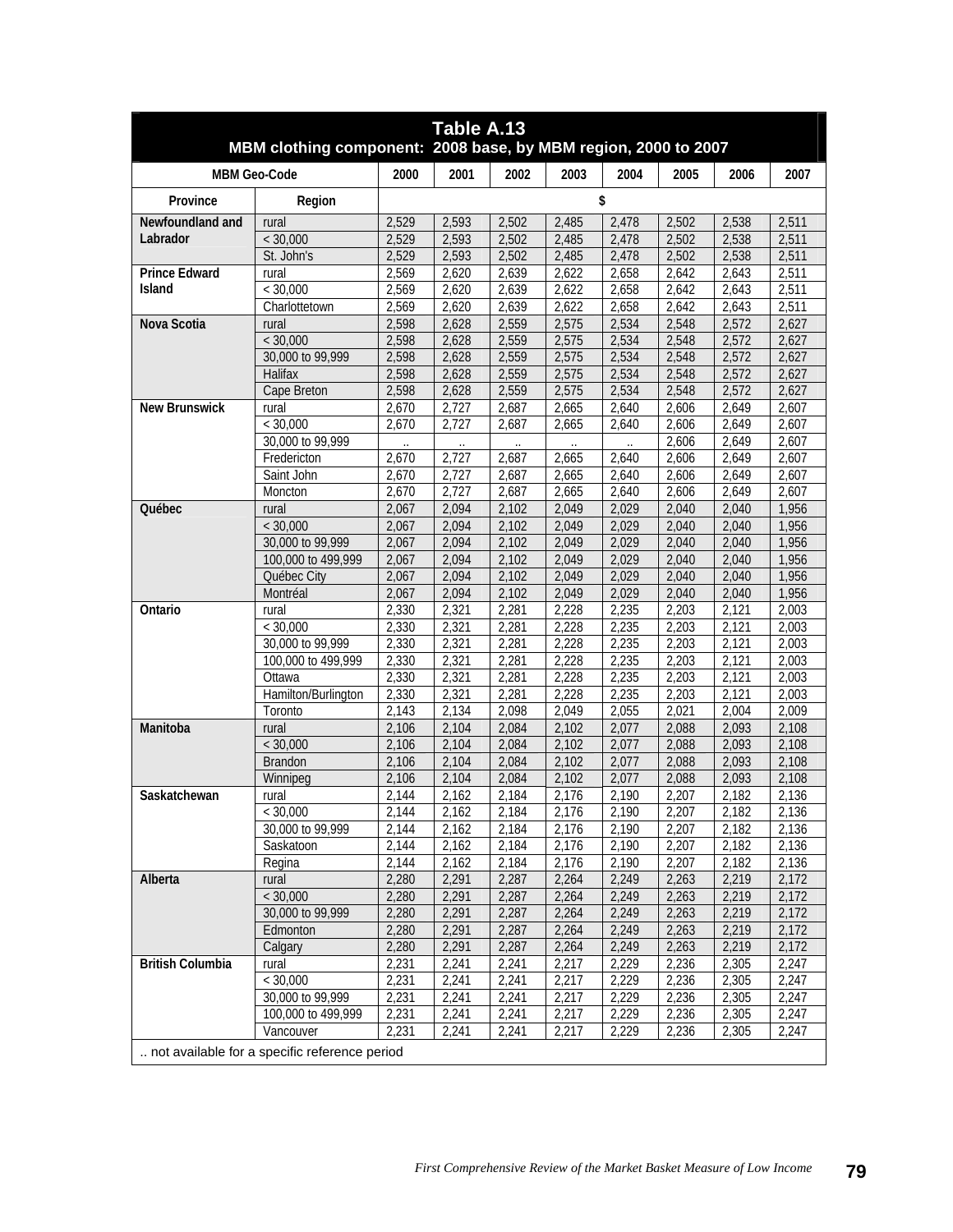| Table A.14<br>MBM clothing component: 2000 base, by MBM region, 2000 to 2007 |                     |                      |       |                      |       |       |       |       |       |  |  |
|------------------------------------------------------------------------------|---------------------|----------------------|-------|----------------------|-------|-------|-------|-------|-------|--|--|
|                                                                              | <b>MBM Geo-Code</b> | 2000                 | 2001  | 2002                 | 2003  | 2004  | 2005  | 2006  | 2007  |  |  |
| Province                                                                     | Region              |                      |       |                      |       | \$    |       |       |       |  |  |
| Newfoundland and                                                             | rural               | 2,513                | 2,577 | 2,487                | 2,470 | 2,462 | 2,489 | 2,538 | 2,530 |  |  |
| Labrador                                                                     | < 30,000            | 2,513                | 2,577 | 2,487                | 2,470 | 2,462 | 2,489 | 2,538 | 2,530 |  |  |
|                                                                              | St. John's          | 2,513                | 2,577 | 2,487                | 2,470 | 2,462 | 2,489 | 2,538 | 2,530 |  |  |
| <b>Prince Edward</b>                                                         | rural               | 2,572                | 2,622 | 2,641                | 2,625 | 2,661 | 2,639 | 2,643 | 2,503 |  |  |
| Island                                                                       | < 30,000            | 2,572                | 2,622 | 2,641                | 2,625 | 2,661 | 2,639 | 2,643 | 2,503 |  |  |
|                                                                              | Charlottetown       | 2,572                | 2,622 | 2,641                | 2,625 | 2,661 | 2,639 | 2,643 | 2,503 |  |  |
| Nova Scotia                                                                  | rural               | 2,607                | 2,637 | 2,567                | 2,584 | 2,542 | 2,549 | 2,615 | 2,629 |  |  |
|                                                                              | < 30,000            | 2,607                | 2,637 | 2,567                | 2,584 | 2,542 | 2,549 | 2,615 | 2,629 |  |  |
|                                                                              | 30,000 to 99,999    | 2,607                | 2,637 | 2,567                | 2,584 | 2,542 | 2,549 | 2,615 | 2,629 |  |  |
|                                                                              | Halifax             | 2,607                | 2,637 | 2,567                | 2,584 | 2,542 | 2,549 | 2,615 | 2,629 |  |  |
|                                                                              | Cape Breton         | 2,607                | 2,637 | 2,567                | 2,584 | 2,542 | 2,549 | 2,615 | 2,629 |  |  |
| <b>New Brunswick</b>                                                         | rural               | 2,696                | 2,753 | 2,713                | 2,691 | 2,666 | 2,638 | 2,667 | 2,614 |  |  |
|                                                                              | < 30,000            | 2,696                | 2,753 | 2,713                | 2,691 | 2,666 | 2,638 | 2,667 | 2,614 |  |  |
|                                                                              | Fredericton         | 2,696                | 2,753 | 2,713                | 2,691 | 2,666 | 2,638 | 2,667 | 2,614 |  |  |
|                                                                              | Saint John          | 2,696                | 2,753 | 2,713                | 2,691 | 2,666 | 2,638 | 2,667 | 2,614 |  |  |
|                                                                              | Moncton             | 2,696                | 2,753 | 2,713                | 2,691 | 2,666 | 2,638 | 2,667 | 2,614 |  |  |
| Québec                                                                       | rural               | 2,068                | 2,095 | 2,103                | 2,050 | 2,030 | 2,038 | 2,041 | 1,976 |  |  |
|                                                                              | < 30,000            | 2,068                | 2,095 | 2,103                | 2,050 | 2,030 | 2,038 | 2,041 | 1,976 |  |  |
|                                                                              | 30,000 to 99,999    | 2,068                | 2,095 | 2,103                | 2,050 | 2,030 | 2,038 | 2,041 | 1,976 |  |  |
|                                                                              | 100,000 to 499,999  | 2,068                | 2,095 | 2,103                | 2,050 | 2,030 | 2,038 | 2,041 | 1,976 |  |  |
|                                                                              | Québec City         | 2,068                | 2,095 | 2,103                | 2,050 | 2,030 | 2,038 | 2,041 | 1,976 |  |  |
|                                                                              | Montréal            | 2,068                | 2,095 | 2,103                | 2,050 | 2,030 | 2,038 | 2,041 | 1,976 |  |  |
| Ontario                                                                      | rural               | 2,357                | 2,348 | 2,307                | 2,254 | 2,260 | 2,220 | 2,177 | 2,014 |  |  |
|                                                                              | < 30,000            | 2,357                | 2,348 | 2,307                | 2,254 | 2,260 | 2,220 | 2,177 | 2,014 |  |  |
|                                                                              | 30,000 to 99,999    | 2,357                | 2,348 | 2,307                | 2,254 | 2,260 | 2,220 | 2,177 | 2,014 |  |  |
|                                                                              | 100,000 to 499,999  | 2,357                | 2,348 | 2,307                | 2,254 | 2,260 | 2,220 | 2,177 | 2,014 |  |  |
|                                                                              | Ottawa              | 2,357                | 2,348 | 2,307                | 2,254 | 2,260 | 2,220 | 2,177 | 2,014 |  |  |
|                                                                              | Hamilton/Burlington | 2,357                | 2,348 | 2,307                | 2,254 | 2,260 | 2,220 | 2,177 | 2,014 |  |  |
|                                                                              | Toronto             | 2,167                | 2,158 | 2,121                | 2,072 | 2,078 | 2,041 | 2,059 | 2,024 |  |  |
| Manitoba                                                                     | rural               | 2,108                | 2,106 | 2,086                | 2,104 | 2,079 | 2,088 | 2,135 | 2,135 |  |  |
|                                                                              | < 30,000            | 2,108                | 2,106 | 2,086                | 2,104 | 2,079 | 2,088 | 2,135 | 2,135 |  |  |
|                                                                              | <b>Brandon</b>      | 2,108                | 2,106 | 2,086                | 2,104 | 2,079 | 2,088 | 2,135 | 2,135 |  |  |
|                                                                              | Winnipeg            | 2,108                | 2,106 | 2,086                | 2,104 | 2,079 | 2,088 | 2,135 | 2,135 |  |  |
| Saskatchewan                                                                 | rural               | 2,131                | 2,149 | 2,170                | 2,162 | 2,176 | 2,190 | 2,224 | 2,178 |  |  |
|                                                                              | $\sqrt{2}$ 30,000   | 2,131                | 2,149 | 2,170                | 2,162 | 2,176 | 2,190 | 2,224 | 2,178 |  |  |
|                                                                              | 30,000 to 99,999    | 2,131                | 2,149 | 2,170                | 2,162 | 2,176 | 2,190 | 2,224 | 2,178 |  |  |
|                                                                              | Saskatoon           | $\overline{2}$ , 131 | 2,149 | $\overline{2}$ , 170 | 2,162 | 2,176 | 2,190 | 2,224 | 2,178 |  |  |
|                                                                              | Regina              | 2,131                | 2,149 | 2,170                | 2,162 | 2,176 | 2,190 | 2,224 | 2,178 |  |  |
| Alberta                                                                      | rural               | 2,269                | 2,280 | 2,275                | 2,253 | 2,238 | 2,262 | 2,233 | 2,172 |  |  |
|                                                                              | < 30,000            | 2,269                | 2,280 | 2,275                | 2,253 | 2,238 | 2,262 | 2,233 | 2,172 |  |  |
|                                                                              | 30,000 to 99,999    | 2,269                | 2,280 | 2,275                | 2,253 | 2,238 | 2,262 | 2,233 | 2,172 |  |  |
|                                                                              | Edmonton            | 2,269                | 2,280 | 2,275                | 2,253 | 2,238 | 2,262 | 2,233 | 2,172 |  |  |
|                                                                              | Calgary             | 2,269                | 2,280 | 2,275                | 2,253 | 2,238 | 2,262 | 2,233 | 2,172 |  |  |
| <b>British Columbia</b>                                                      | rural               | 2,220                | 2,230 | 2,230                | 2,206 | 2,218 | 2,228 | 2,305 | 2,251 |  |  |
|                                                                              | < 30,000            | 2,220                | 2,230 | 2,230                | 2,206 | 2,218 | 2,228 | 2,305 | 2,251 |  |  |
|                                                                              | 30,000 to 99,999    | 2,220                | 2,230 | 2,230                | 2,206 | 2,218 | 2,228 | 2,305 | 2,251 |  |  |
|                                                                              | 100,000 to 499,999  | 2,220                | 2,230 | 2,230                | 2,206 | 2,218 | 2,228 | 2,305 | 2,251 |  |  |
|                                                                              | Vancouver           | 2,220                | 2,230 | 2,230                | 2,206 | 2,218 | 2,228 | 2,305 | 2,251 |  |  |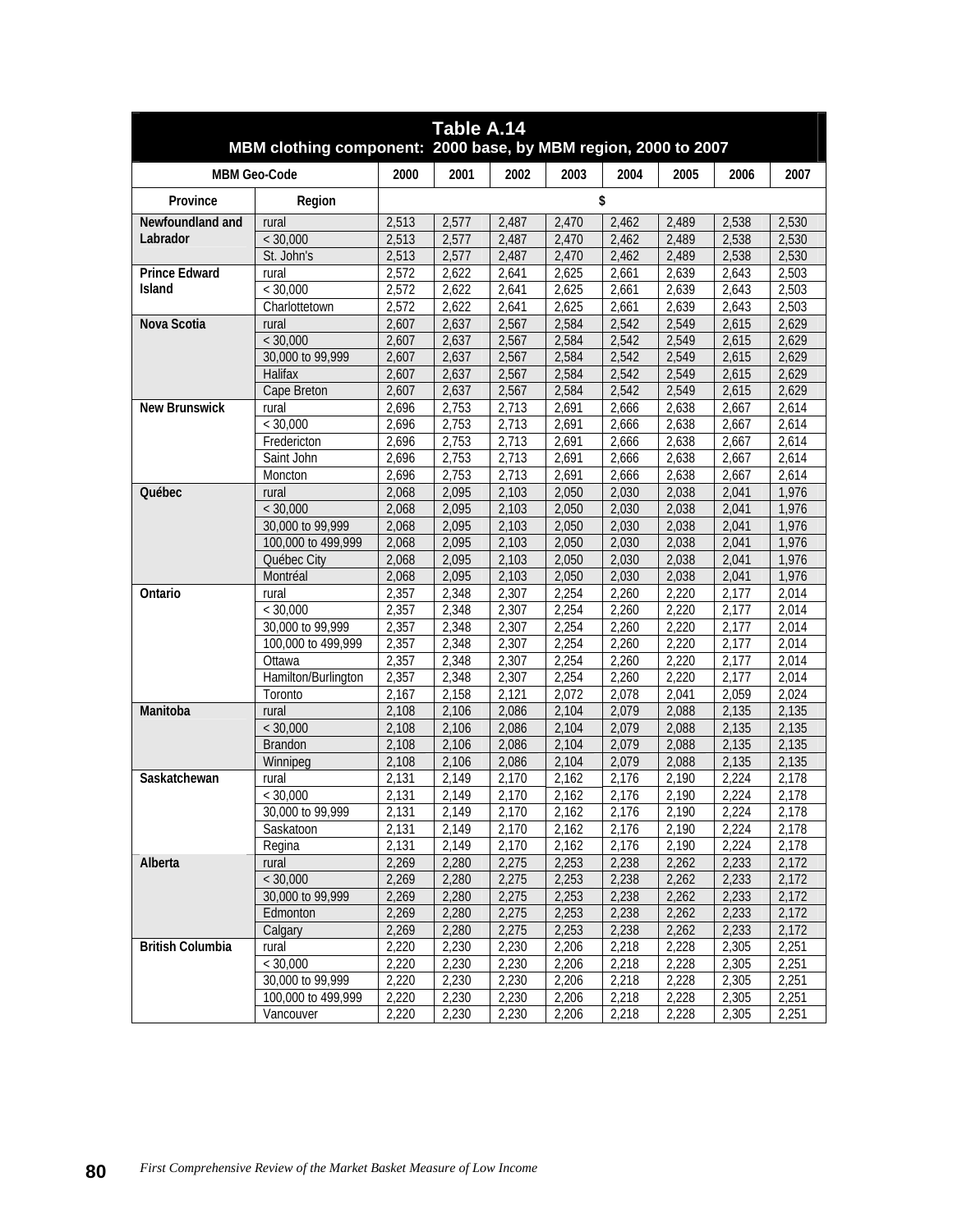| Table A.15<br>MBM transportation component: 2008 base, by MBM region, 2000 to 2007 |                                               |       |       |       |       |       |       |                    |       |  |
|------------------------------------------------------------------------------------|-----------------------------------------------|-------|-------|-------|-------|-------|-------|--------------------|-------|--|
|                                                                                    | <b>MBM Geo-Code</b>                           | 2000  | 2001  | 2002  | 2003  | 2004  | 2005  | 2006               | 2007  |  |
| Province                                                                           | Region                                        |       |       |       |       | \$    |       |                    |       |  |
| Newfoundland and                                                                   | rural                                         | 4,162 | 4,229 | 4,114 | 4,164 | 4,333 | 4,530 | 4,340              | 4,509 |  |
| Labrador                                                                           | < 30,000                                      | 4,162 | 4,229 | 4,114 | 4,164 | 4,333 | 4,530 | 4,340              | 4,509 |  |
|                                                                                    | St. John's                                    | 1,847 | 1,915 | 1,917 | 2,013 | 2,015 | 2,030 | 2,190              | 2,190 |  |
| <b>Prince Edward</b>                                                               | rural                                         | 3,843 | 3,970 | 3,865 | 3,892 | 4,050 | 4,247 | 4,059              | 4,147 |  |
| Island                                                                             | < 30,000                                      | 3,843 | 3,970 | 3,865 | 3,892 | 4,050 | 4,247 | 4,059              | 4,147 |  |
|                                                                                    | Charlottetown                                 | 3,843 | 3,970 | 3,865 | 3,892 | 4,050 | 4,247 | 4,059              | 4,147 |  |
| Nova Scotia                                                                        | rural                                         | 3,911 | 4,011 | 3,926 | 3,906 | 4,023 | 4,219 | 4,042              | 4,276 |  |
|                                                                                    | < 30,000                                      | 3,911 | 4,011 | 3,926 | 3,906 | 4,023 | 4,219 | 4,042              | 4,276 |  |
|                                                                                    | 30,000 to 99,999                              | 1,958 | 1,972 | 1,974 | 1,983 | 1,998 | 2,008 | 2,094              | 2,130 |  |
|                                                                                    | Halifax                                       | 2,039 | 2,045 | 2,047 | 2,056 | 2,071 | 2,083 | 2,185              | 2,188 |  |
|                                                                                    | Cape Breton                                   | 1,724 | 1,731 | 1,733 | 1,742 | 1,757 | 1,760 | 1,773              | 1,924 |  |
| <b>New Brunswick</b>                                                               | rural                                         | 4,192 | 4,275 | 4,294 | 4,425 | 4,490 | 4,701 | 4,482              | 4,566 |  |
|                                                                                    | < 30,000                                      | 4,192 | 4,275 | 4,294 | 4,425 | 4,490 | 4,701 | 4,482              | 4,566 |  |
|                                                                                    | 30,000 to 99,999                              |       |       |       |       |       | 4,701 | 4,482              | 4,566 |  |
|                                                                                    | Fredericton                                   | 1,693 | 1,832 | 1,833 | 1,975 | 1,983 | 2,116 | 2,138              | 2,296 |  |
|                                                                                    | Saint John                                    | 1,764 | 2,078 | 2,117 | 2,134 | 2,141 | 2,149 | 2,490              | 2,140 |  |
|                                                                                    | Moncton                                       | 1,598 | 1,673 | 1,674 | 1,712 | 1,748 | 1,772 | 2,108              | 2,176 |  |
| Québec                                                                             | rural                                         | 3,877 | 3,949 | 3,786 | 3,755 | 3,925 | 4,133 | 4,001              | 4,124 |  |
|                                                                                    | < 30,000                                      | 3,877 | 3,949 | 3,786 | 3,755 | 3,925 | 4,133 | $\overline{4,001}$ | 4,124 |  |
|                                                                                    | 30,000 to 99,999                              | 1,503 | 1,555 | 1,653 | 1,665 | 1,698 | 1,723 | 1,833              | 1,878 |  |
|                                                                                    | 100,000 to 499,999                            | 1,857 | 1,973 | 1,947 | 1,978 | 2,102 | 2,148 | 2,209              | 2,281 |  |
|                                                                                    | Québec City                                   | 1,916 | 2,004 | 2,079 | 2,112 | 2,199 | 2,222 | 2,334              | 2,377 |  |
|                                                                                    | Montréal                                      | 1,627 | 1,681 | 1,727 | 1,817 | 2,019 | 2,089 | 2,173              | 2,230 |  |
| Ontario                                                                            | rural                                         | 4.247 | 4,322 | 4,161 | 4.257 | 4,410 | 4,583 | 4,415              | 4,712 |  |
|                                                                                    | < 30,000                                      | 4,247 | 4,322 | 4,161 | 4,257 | 4,410 | 4,583 | 4,415              | 4,712 |  |
|                                                                                    | 30,000 to 99,999                              | 2,029 | 2,176 | 2,177 | 2,189 | 2,289 | 2,568 | 2,579              | 2,467 |  |
|                                                                                    | 100,000 to 499,999                            | 2,217 | 2,305 | 2,412 | 2,433 | 2,495 | 2,519 | 2,603              | 2,623 |  |
|                                                                                    | Ottawa                                        | 2,165 | 2,215 | 2,255 | 2,303 | 2,359 | 2,413 | 2,683              | 2,674 |  |
|                                                                                    | Hamilton/Burlington                           | 2,124 | 2,159 | 2,245 | 2,334 | 2,401 | 2,410 | 2,421              | 2,479 |  |
|                                                                                    | Toronto                                       | 3,128 | 3,220 | 3,306 | 3,493 | 3,502 | 3,511 | 3,556              | 3,646 |  |
| Manitoba                                                                           | rural                                         | 4,264 | 4,371 | 4,225 | 4,086 | 4,285 | 4,542 | 4,372              | 4,548 |  |
|                                                                                    | < 30,000                                      | 4,264 | 4,371 | 4,225 | 4,086 | 4,285 | 4,542 | 4,372              | 4,548 |  |
|                                                                                    | <b>Brandon</b>                                | 1,496 | 1,582 | 1,745 | 1,758 | 1,916 | 1,934 | 2,028              | 2,210 |  |
|                                                                                    | Winnipeg                                      | 2,076 | 2,181 | 2,248 | 2,308 | 2,375 | 2,447 | 2,518              | 2,518 |  |
| Saskatchewan                                                                       | rural                                         | 4,315 | 4,416 | 4,262 | 4,218 | 4,384 | 4,610 | 4,499              | 4,635 |  |
|                                                                                    | < 30,000                                      | 4,315 | 4,416 | 4,262 | 4,218 | 4,384 | 4,610 | 4,499              | 4,635 |  |
|                                                                                    | 30,000 to 99,999                              | 1,665 | 1,687 | 1,697 | 1,706 | 1,891 | 1,894 | 1,927              | 1,943 |  |
|                                                                                    | Saskatoon                                     | 1,698 | 1,771 | 1,848 | 1,915 | 2,017 | 2,120 | 2,260              | 2,228 |  |
|                                                                                    | Regina                                        | 1,690 | 1,734 | 1,798 | 1,865 | 1,913 | 1,920 | 1,971              | 2,084 |  |
| Alberta                                                                            | rural                                         | 3,584 | 3,696 | 3,573 | 3,626 | 3,748 | 3,959 | 3,826              | 4,017 |  |
|                                                                                    | < 30,000                                      | 3,584 | 3,696 | 3,573 | 3,626 | 3,748 | 3,959 | 3,826              | 4,017 |  |
|                                                                                    | 30,000 to 99,999                              | 1,737 | 1,773 | 1,787 | 1,808 | 1,853 | 1,873 | 1,905              | 1,966 |  |
|                                                                                    | Edmonton                                      | 2,053 | 2,086 | 2,126 | 2,217 | 2,259 | 2,280 | 2,299              | 2,165 |  |
|                                                                                    | Calgary                                       | 1,802 | 1,889 | 2,015 | 2,297 | 2,307 | 2,470 | 2,490              | 2,609 |  |
| <b>British Columbia</b>                                                            | rural                                         | 4,099 | 4,222 | 4,077 | 4,075 | 4,200 | 4,450 | 4,306              | 4,514 |  |
|                                                                                    | < 30,000                                      | 4,099 | 4,222 | 4,077 | 4,075 | 4,200 | 4,450 | 4,306              | 4,514 |  |
|                                                                                    | 30,000 to 99,999                              | 1,690 | 1,720 | 1,723 | 1,790 | 1,795 | 1,808 | 1,858              | 1,857 |  |
|                                                                                    | 100,000 to 499,999                            | 1,574 | 1,614 | 1,696 | 1,706 | 1,803 | 1,865 | 1,959              | 2,087 |  |
|                                                                                    | Vancouver                                     | 2,001 | 2,148 | 2,151 | 2,155 | 2,160 | 2,356 | 2,375              | 2,378 |  |
|                                                                                    | not available for a specific reference period |       |       |       |       |       |       |                    |       |  |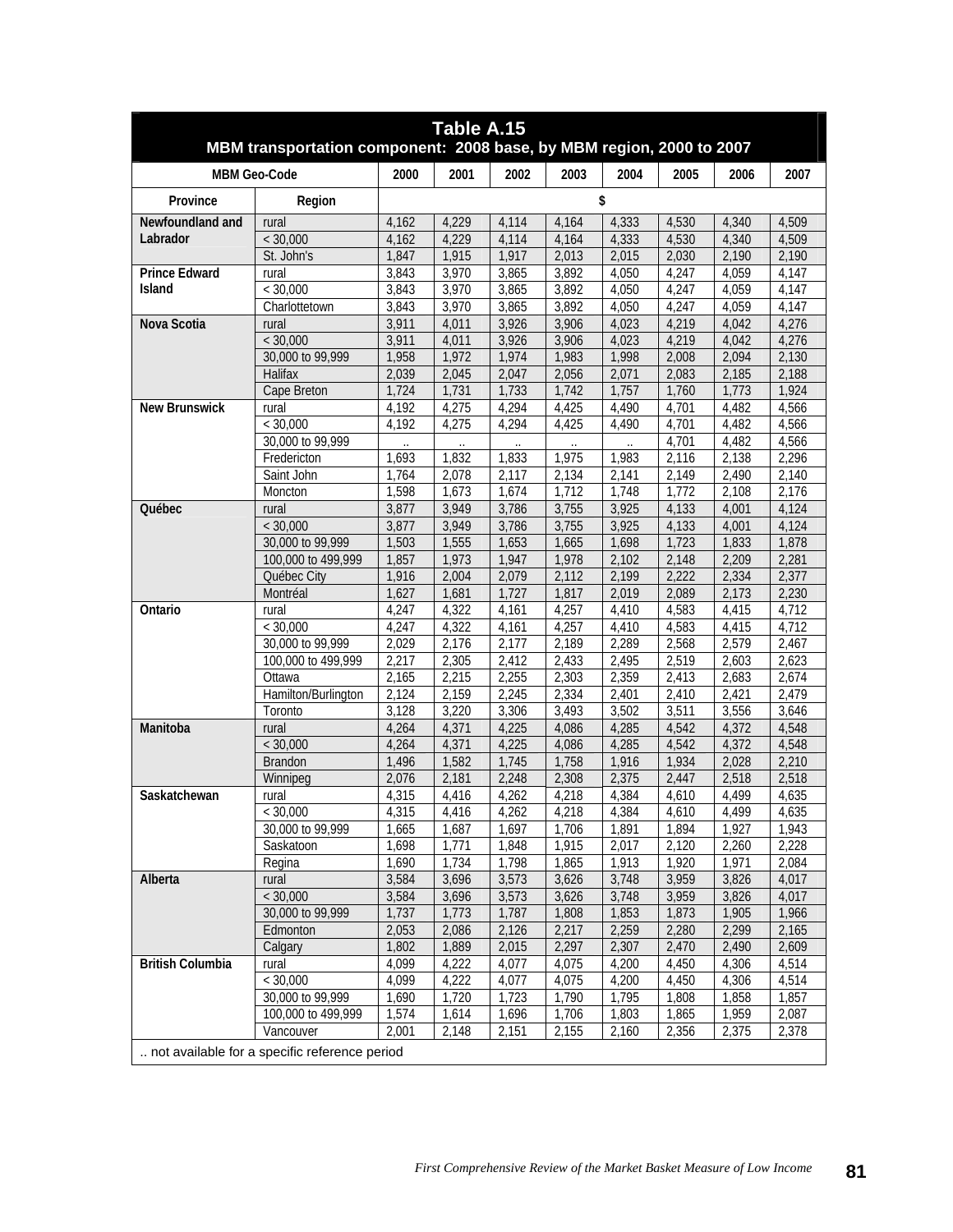| Table A.16<br>MBM transportation component: 2000 base, by MBM region, 2000 to 2007 |                              |                |                |                |                |                |                |                |                |  |
|------------------------------------------------------------------------------------|------------------------------|----------------|----------------|----------------|----------------|----------------|----------------|----------------|----------------|--|
|                                                                                    | <b>MBM Geo-Code</b>          | 2000           | 2001           | 2002           | 2003           | 2004           | 2005           | 2006           | 2007           |  |
| Province                                                                           | Region                       |                |                |                |                | \$             |                |                |                |  |
| Newfoundland and                                                                   | rural                        | 3,955          | 4,059          | 3,928          | 3,856          | 4,002          | 4,200          | 4,013          | 4,055          |  |
| Labrador                                                                           | < 30,000                     | 3,955          | 4,059          | 3,928          | 3,856          | 4,002          | 4,200          | 4,013          | 4,055          |  |
|                                                                                    | St. John's                   | 1,451          | 1,517          | 1,519          | 1,593          | 1,595          | 1,610          | 1,734          | 1,734          |  |
| <b>Prince Edward</b>                                                               | rural                        | 3,612          | 3,767          | 3,643          | 3,675          | 3,761          | 3,948          | 3,710          | 3,703          |  |
| Island                                                                             | < 30,000                     | 3,612          | 3,767          | 3,643          | 3,675          | 3,761          | 3,948          | 3,710          | 3,703          |  |
|                                                                                    | Charlottetown                | 3,612          | 3,767          | 3,643          | 3,675          | 3,761          | 3,948          | 3,710          | 3,703          |  |
| Nova Scotia                                                                        | rural                        | 3,909          | 4,048          | 3,997          | 4,041          | 3,998          | 4,260          | 4,018          | 4,069          |  |
|                                                                                    | < 30,000                     | 3,909          | 4,048          | 3,997          | 4,041          | 3,998          | 4,260          | 4,018          | 4,069          |  |
|                                                                                    | 30,000 to 99,999             | 1,490          | 1,503          | 1,505          | 1,514          | 1,529          | 1,537          | 1,604          | 1,631          |  |
|                                                                                    | Halifax                      | 1,560          | 1,566          | 1,569          | 1,577          | 1,592          | 1,602          | 1,681          | 1,684          |  |
|                                                                                    | Cape Breton                  | 1,286          | 1,293          | 1,295          | 1,304          | 1,319          | 1,323          | 1,335          | 1,444          |  |
| <b>New Brunswick</b>                                                               | rural                        | 3,917          | 4,038          | 4,125          | 4,279          | 4,264          | 4,519          | 4,236          | 4,231          |  |
|                                                                                    | < 30,000                     | 3,917          | 4,038          | 4,125          | 4,279          | 4,264          | 4,519          | 4,236          | 4,231          |  |
|                                                                                    | Fredericton                  | 1.344          | 1,448          | 1,449          | 1,562          | 1,570          | 1,673          | 1,695          | 1,816          |  |
|                                                                                    | Saint John                   | 1,340          | 1,611          | 1,641          | 1,658          | 1,666          | 1,673          | 1,935          | 1,672          |  |
|                                                                                    | Moncton                      | 1,230          | 1,268          | 1,269          | 1,301          | 1,330          | 1,349          | 1,599          | 1,648          |  |
| Québec                                                                             | rural                        | 3,739          | 3,829          | 3,668          | 3,557          | 3,668          | 3,884          | 3,699          | 3,691          |  |
|                                                                                    | < 30,000                     | 3,739          | 3,829          | 3,668          | 3,557          | 3,668          | 3,884          | 3,699          | 3,691          |  |
|                                                                                    | 30,000 to 99,999             | 1,169          | 1,212          | 1,282          | 1,291          | 1,320          | 1,342          | 1,427          | 1,463          |  |
|                                                                                    | 100,000 to 499,999           | 1,396          | 1,496          | 1,476          | 1,500          | 1,595          | 1,631          | 1,681          | 1,733          |  |
|                                                                                    | Québec City                  | 1,476          | 1,551          | 1,607          | 1,632          | 1,701          | 1,721          | 1,810          | 1,843          |  |
|                                                                                    | Montréal                     | 1,320          | 1,365          | 1,401          | 1,472          | 1,634          | 1,691          | 1,762          | 1,810          |  |
| Ontario                                                                            | rural                        | 3,912          | 3,990          | 3,930          | 3,997          | 4,101          | 4,315          | 4,102          | 4,163          |  |
|                                                                                    | < 30,000                     | 3,912          | 3,990          | 3,930          | 3,997          | 4,101          | 4,315          | 4,102          | 4,163          |  |
|                                                                                    | 30,000 to 99,999             | 1,392          | 1,516          | 1,517          | 1,529          | 1,599          | 1,788          | 1,799          | 1,807          |  |
|                                                                                    | 100,000 to 499,999           | 1,645          | 1,713          | 1,792          | 1,810          | 1,856          | 1,876          | 1,943          | 1,952          |  |
|                                                                                    | Ottawa                       | 1,579          | 1,609          | 1,637          | 1,674          | 1,716          | 1,757          | 1,949          | 1,957          |  |
|                                                                                    | Hamilton/Burlington          | 1,584          | 1,599          | 1,661          | 1,728          | 1,779          | 1,788          | 1,799          | 1,807          |  |
|                                                                                    | Toronto                      | 2,316          | 2,379          | 2,441          | 2,579          | 2,589          | 2,598          | 2,633          | 2,641          |  |
| Manitoba                                                                           | rural                        | 4,113          | 4,236          | 4,127          | 4,006          | 4,151          | 4,448          | 4,301          | 4,348          |  |
|                                                                                    | < 30,000                     | 4,113          | 4,236          | 4,127          | 4,006          | 4,151          | 4,448          | 4,301          | 4,348          |  |
|                                                                                    | <b>Brandon</b>               | 1,200          | 1,271          | 1,398          | 1,408          | 1,531          | 1,548          | 1,622          | 1,622          |  |
|                                                                                    | Winnipeg                     | 1,601          | 1,682          | 1,733          | 1,778          | 1,829          | 1,885          | 1,940          | 1,940          |  |
| Saskatchewan                                                                       | rural                        | 3,995          | 4,077          | 3,982          | 3,951          | 4,052          | 4,284          | 4,139          | 4,181          |  |
|                                                                                    | $\frac{1}{5}$ < 30,000       | 3,995          | 4,077          | 3,982          | 3,951          | 4,052          | 4,284          | 4,139          | 4,181          |  |
|                                                                                    | 30,000 to 99,999             | 1,286          | 1,292          | 1,302          | 1,309          | 1,447          | 1,449          | 1,475          | 1,491          |  |
|                                                                                    | Saskatoon                    | 1,272          | 1,327          | 1,385          | 1,434          | 1,507          | 1,582          | 1,684          | 1,700          |  |
|                                                                                    | Regina                       | 1,308          | 1,335          | 1,385          | 1,435          | 1,471          | 1,477          | 1,516          | 1,604          |  |
| Alberta                                                                            | rural                        | 3,517          | 3,645          | 3,484          | 3,441          | 3,508          | 3,671          | 3,463          | 3,536          |  |
|                                                                                    | < 30,000<br>30,000 to 99,999 | 3,517<br>1,319 | 3,645          | 3,484          | 3,441          | 3,508          | 3,671          | 3,463          | 3,536          |  |
|                                                                                    | Edmonton                     |                | 1,341          | 1,351          | 1,367          | 1,402          | 1,418          | 1,443          | 1,462          |  |
|                                                                                    |                              | 1,488          | 1,501          | 1,530          | 1,594          | 1,626          | 1,641          | 1,660          | 1,661          |  |
| <b>British Columbia</b>                                                            | Calgary<br>rural             | 1,392<br>3,934 | 1,465<br>4,065 | 1,560<br>3,917 | 1,772<br>3,904 | 1,782<br>3,973 | 1,905<br>4,160 | 1,924<br>3,992 | 2,045<br>4,044 |  |
|                                                                                    | < 30,000                     | 3,934          | 4,065          | 3,917          | 3,904          | 3,973          | 4,160          | 3,992          | 4,044          |  |
|                                                                                    | 30,000 to 99,999             | 1,353          | 1,361          | 1,363          | 1,416          | 1,421          | 1,433          | 1,477          | 1,477          |  |
|                                                                                    | 100,000 to 499,999           | 1,264          | 1,284          | 1,349          | 1,358          | 1,434          | 1,483          | 1,560          | 1,660          |  |
|                                                                                    | Vancouver                    | 1,592          | 1,713          | 1,716          | 1,720          | 1,725          | 1,879          | 1,899          | 1,898          |  |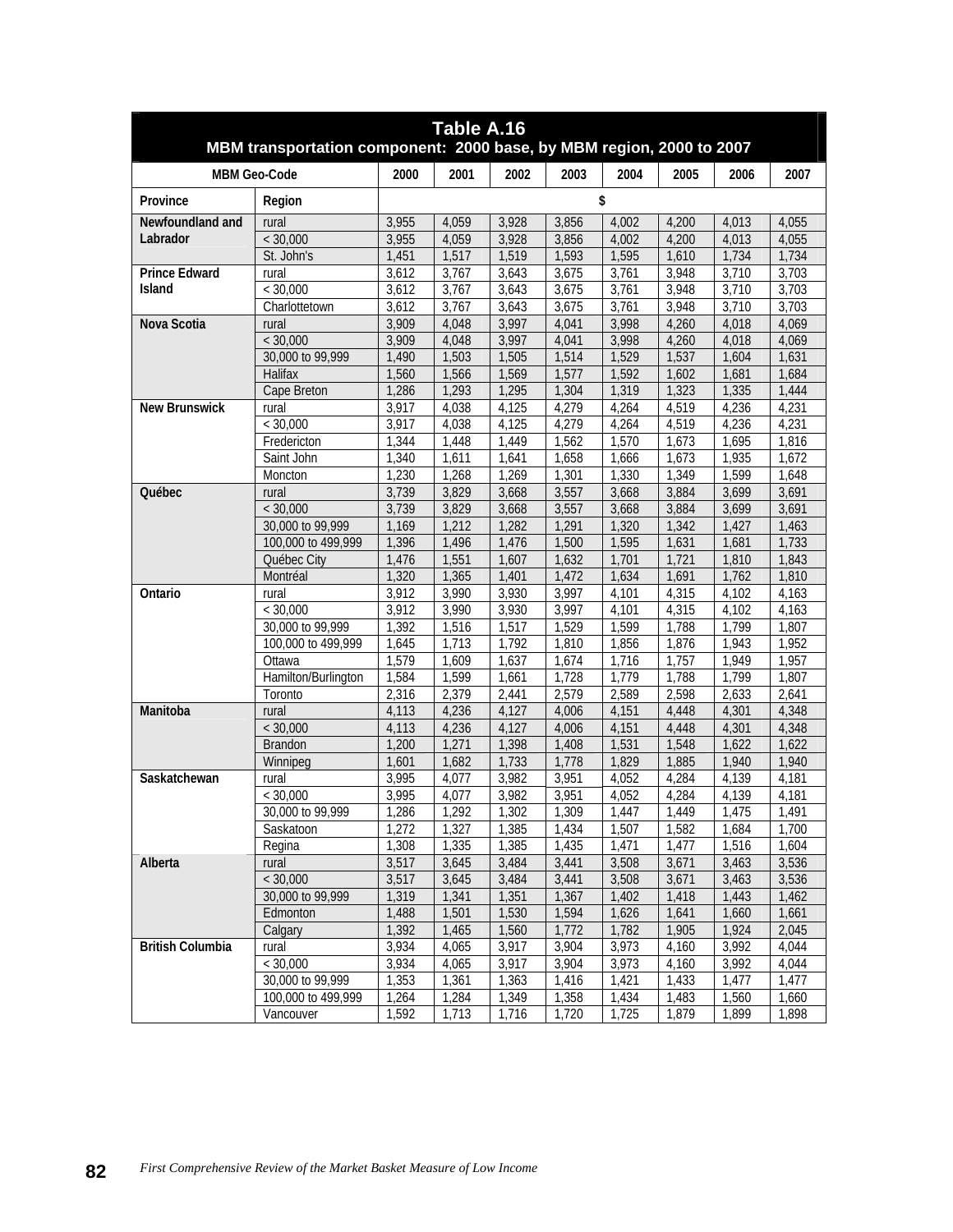| Table A.17<br>MBM shelter component: 2008 base, by MBM region, 2000 to 2007 |                                                                                   |       |       |       |       |       |       |                    |       |  |  |
|-----------------------------------------------------------------------------|-----------------------------------------------------------------------------------|-------|-------|-------|-------|-------|-------|--------------------|-------|--|--|
|                                                                             | <b>MBM Geo-Code</b>                                                               | 2000  | 2001  | 2002  | 2003  | 2004  | 2005  | 2006               | 2007  |  |  |
| Province                                                                    | Region                                                                            |       |       |       |       | \$    |       |                    |       |  |  |
| Newfoundland and                                                            | rural                                                                             | 3,149 | 3,203 | 3,316 | 3,440 | 3,626 | 3,748 | 3,881              | 3,931 |  |  |
| Labrador                                                                    | < 30,000                                                                          | 4,443 | 4,503 | 4,627 | 4,760 | 4,922 | 5,034 | 5,142              | 5,190 |  |  |
|                                                                             | St. John's                                                                        | 5,531 | 5,598 | 5,792 | 5,991 | 6,201 | 6,367 | 6,521              | 6,570 |  |  |
| <b>Prince Edward</b>                                                        | rural                                                                             | 3,402 | 3,450 | 3,626 | 3,819 | 4,092 | 4,311 | 4,558              | 4,606 |  |  |
| <b>Island</b>                                                               | $<$ 30.000                                                                        | 5,182 | 5,244 | 5,465 | 5,699 | 5,951 | 6,163 | 6,438              | 6,501 |  |  |
|                                                                             | Charlottetown                                                                     | 6,072 | 6,144 | 6,340 | 6,556 | 6,780 | 6,974 | 7,252              | 7,325 |  |  |
| Nova Scotia                                                                 | rural                                                                             | 3,295 | 3,375 | 3,500 | 3,634 | 3,839 | 3,947 | 4,107              | 4,181 |  |  |
|                                                                             | < 30,000                                                                          | 4,994 | 5,085 | 5,288 | 5,501 | 5,747 | 5,923 | 6,127              | 6,193 |  |  |
|                                                                             | 30,000 to 99,999                                                                  | 4,601 | 4,693 | 4,839 | 4,993 | 5,192 | 5,311 | 5,466              | 5,534 |  |  |
|                                                                             | Halifax                                                                           | 6,273 | 6,379 | 6,592 | 6,808 | 7,046 | 7,214 | 7,404              | 7,476 |  |  |
|                                                                             | Cape Breton                                                                       | 5,076 | 5,169 | 5,258 | 5,352 | 5,482 | 5,536 | 5,622              | 5,694 |  |  |
| <b>New Brunswick</b>                                                        | rural                                                                             | 3,178 | 3,217 | 3,308 | 3,397 | 3,575 | 3,692 | 3,830              | 3,847 |  |  |
|                                                                             | < 30,000                                                                          | 4,480 | 4,535 | 4,623 | 4,710 | 4,855 | 5,044 | 5,164              | 5,193 |  |  |
|                                                                             | 30,000 to 99,999                                                                  |       |       |       |       |       | 4,581 | 4,690              | 4,716 |  |  |
|                                                                             | Fredericton                                                                       | 5,432 | 5,497 | 5,768 | 6,045 | 6,381 | 6,680 | 6,993              | 7,034 |  |  |
|                                                                             | Saint John                                                                        | 4,820 | 4,879 | 5,053 | 5,227 | 5,457 | 5,646 | 5,844              | 5,879 |  |  |
|                                                                             | Moncton                                                                           | 5,589 | 5,657 | 5,843 | 6,032 | 6,272 | 6,474 | 6,683              | 6,723 |  |  |
| Québec                                                                      | rural                                                                             | 3,431 | 3,487 | 3,585 | 3,700 | 3,894 | 4,001 | 4,131              | 4,185 |  |  |
|                                                                             | < 30.000                                                                          | 4,454 | 4,509 | 4,607 | 4,712 | 4,895 | 4,993 | 5,117              | 5,165 |  |  |
|                                                                             | 30,000 to 99,999                                                                  | 4,914 | 4,970 | 5,070 | 5,176 | 5,358 | 5,454 | 5,578              | 5,629 |  |  |
|                                                                             | 100,000 to 499,999                                                                | 5,113 | 5,168 | 5,298 | 5,432 | 5,643 | 5,770 | 5,925              | 5,976 |  |  |
|                                                                             | Québec City                                                                       | 5,474 | 5,536 | 5,679 | 5,829 | 6,053 | 6,193 | 6,360              | 6,421 |  |  |
|                                                                             | Montréal                                                                          | 6,014 | 6,083 | 6,254 | 6,432 | 6,684 | 6,852 | 7,048              | 7,120 |  |  |
| Ontario                                                                     | rural                                                                             | 4,250 | 4,356 | 4,512 | 4,667 | 4,910 | 5,074 | $\overline{5,250}$ | 5,333 |  |  |
|                                                                             | < 30,000                                                                          | 5,357 | 5,478 | 5,673 | 5,852 | 6,084 | 6,250 | 6,422              | 6,506 |  |  |
|                                                                             | 30,000 to 99,999                                                                  | 5,602 | 5,726 | 5,952 | 6,158 | 6,413 | 6,604 | 6,801              | 6,887 |  |  |
|                                                                             | 100,000 to 499,999                                                                | 6,112 | 6,248 | 6,500 | 6,731 | 7,006 | 7,215 | 7,429              | 7,521 |  |  |
|                                                                             | Ottawa                                                                            | 7,764 | 7,929 | 8,195 | 8,419 | 8,666 | 8,847 | 9,031              | 9,135 |  |  |
|                                                                             | Hamilton/Burlington                                                               | 6,293 | 6,436 | 6,697 | 6,940 | 7,232 | 7,458 | 7,691              | 7,791 |  |  |
|                                                                             | Toronto                                                                           | 7,966 | 8,140 | 8,395 | 8,615 | 8,865 | 9,047 | 9,232              | 9,345 |  |  |
| Manitoba                                                                    | rural                                                                             | 3,068 | 3,096 | 3,140 | 3,192 | 3,344 | 3,445 | 3,565              | 3,660 |  |  |
|                                                                             | < 30,000                                                                          | 4,288 | 4,339 | 4,447 | 4,558 | 4,743 | 4,897 | 5,065              | 5,181 |  |  |
|                                                                             | <b>Brandon</b>                                                                    | 5,185 | 5,253 | 5,368 | 5,474 | 5,628 | 5,757 | 5,894              | 6,013 |  |  |
|                                                                             | Winnipeg                                                                          | 5,316 | 5,385 | 5,517 | 5,648 | 5,840 | 6,008 | 6,188              | 6,325 |  |  |
| Saskatchewan                                                                | rural                                                                             | 3,236 | 3,305 | 3,450 | 3,596 | 3,830 | 4,010 | 4,232              | 4,598 |  |  |
|                                                                             | < 30,000                                                                          | 4,149 | 4,229 | 4,412 | 4,587 | 4,826 | 5,027 | 5,266              | 5,590 |  |  |
|                                                                             | 30,000 to 99,999                                                                  | 4,957 | 5,041 | 5,238 | 5,415 | 5,626 | 5,816 | 6,037              | 6,282 |  |  |
|                                                                             | Saskatoon                                                                         | 5,768 | 5,864 | 6,047 | 6,201 | 6,380 | 6,541 | 6,734              | 6,983 |  |  |
|                                                                             | Regina                                                                            | 5,627 | 5,725 | 5,913 | 6,077 | 6,273 | 6,449 | 6,658              | 6,941 |  |  |
| Alberta                                                                     | rural                                                                             | 3,862 | 3,952 | 4,041 | 4,130 | 4,278 | 4,363 | 4,786              | 5,292 |  |  |
|                                                                             | < 30,000                                                                          | 5,273 | 5,408 | 5,596 | 5,764 | 5,944 | 6,081 | 6,492              | 7,038 |  |  |
|                                                                             | 30,000 to 99,999                                                                  | 5,872 | 6,027 | 6,214 | 6,364 | 6,504 | 6,606 | 6,938              | 7,465 |  |  |
|                                                                             | Edmonton                                                                          | 5,949 | 6,105 | 6,378 | 6,620 | 6,852 | 7,047 | 7,493              | 8,070 |  |  |
|                                                                             | Calgary                                                                           | 7,020 | 7,207 | 7,413 | 7,574 | 7,709 | 7,804 | 8,148              | 8,758 |  |  |
| <b>British Columbia</b>                                                     | rural                                                                             | 3,882 | 3,907 | 3,895 | 3,890 | 3,969 | 3,964 | 3,992              | 4,028 |  |  |
|                                                                             | < 30,000                                                                          | 4,810 | 4,848 | 4,888 | 4,932 | 5,045 | 5,080 | 5,145              | 5,198 |  |  |
|                                                                             | 30,000 to 99,999                                                                  | 5,181 | 5,224 | 5,319 | 5,413 | 5,569 | 5,647 | 5,751              | 5,810 |  |  |
|                                                                             | 100,000 to 499,999                                                                | 5,570 | 5,616 | 5,794 | 5,975 | 6,223 | 6,389 | 6,585              | 6,655 |  |  |
|                                                                             | 6,991<br>7,255<br>7,373<br>7,456<br>Vancouver<br>6,701<br>6,761<br>6,876<br>7,166 |       |       |       |       |       |       |                    |       |  |  |
|                                                                             | not available for a specific reference period                                     |       |       |       |       |       |       |                    |       |  |  |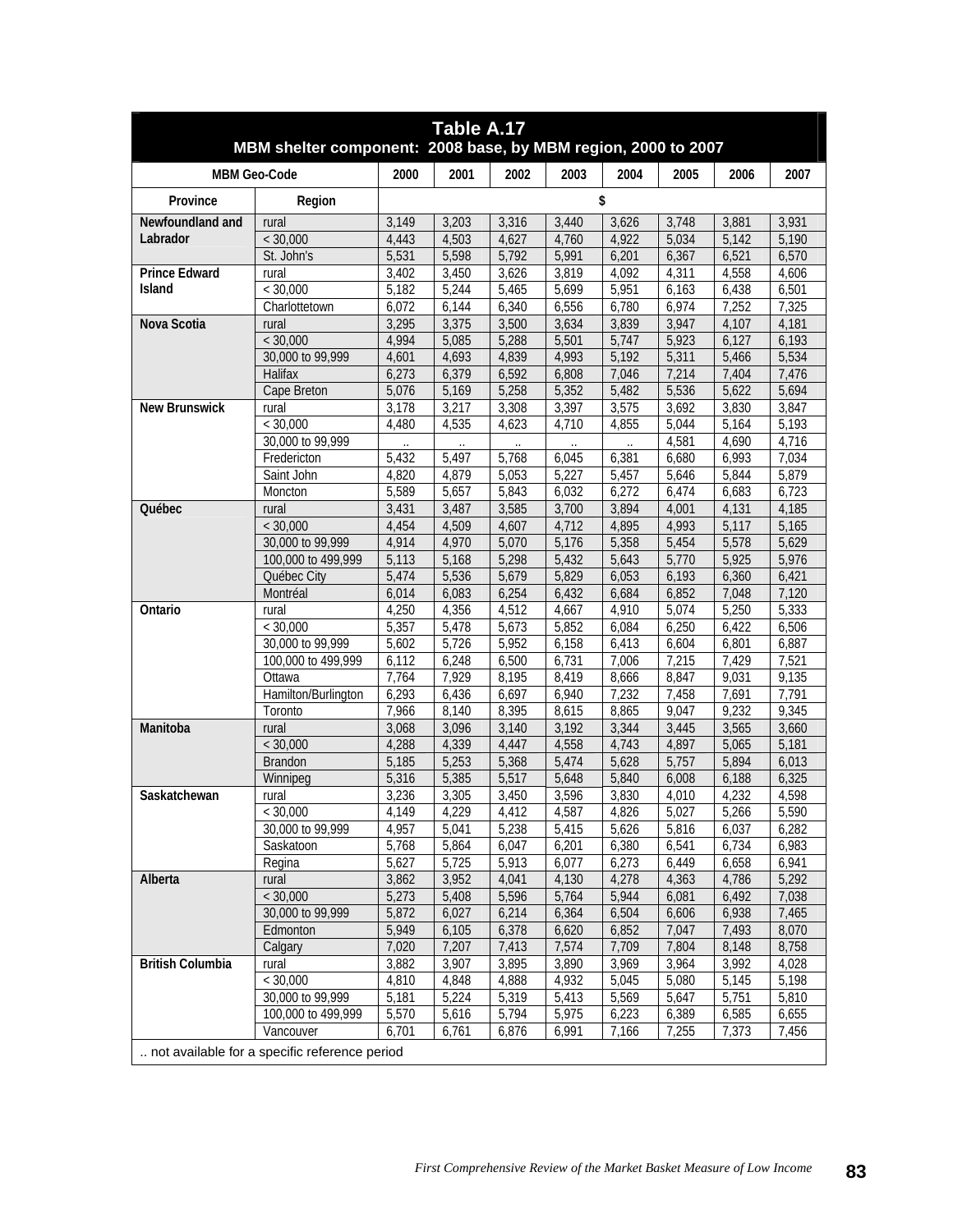| Table A.18<br>MBM shelter component: 2000 base, by MBM region, 2000 to 2007 |                     |                |                    |                    |                 |                 |                 |                  |                  |  |
|-----------------------------------------------------------------------------|---------------------|----------------|--------------------|--------------------|-----------------|-----------------|-----------------|------------------|------------------|--|
|                                                                             | <b>MBM Geo-Code</b> | 2000           | 2001               | 2002               | 2003            | 2004            | 2005            | 2006             | 2007             |  |
| Province                                                                    | Region              |                |                    |                    | \$              |                 |                 |                  |                  |  |
| Newfoundland and                                                            | rural               | 5,835          | 5.843              | 5,983              | 6,125           | 6,250           | 6,325           | 6,398            | 6,422            |  |
| Labrador                                                                    | < 30,000            | 6,560          | 6,365              | 6,506              | 6,648           | 6,769           | 6,840           | 6,908            | 6,934            |  |
|                                                                             | St. John's          | 7,298          | 7,277              | 7,527              | 7,778           | 8,003           | 8,178           | 8,348            | 8,381            |  |
| <b>Prince Edward</b>                                                        | rural               | 5,698          | 6,152              | 6,325              | 6,512           | 6,676           | 6,826           | 7,072            | 7,128            |  |
| Island                                                                      | < 30,000            | 6,783          | 6,824              | 7,032              | 7,255           | 7,451           | 7,632           | 7,924            | 7,990            |  |
|                                                                             | Charlottetown       | 7,561          | 7,844              | 8,058              | 8,289           | 8,485           | 8,666           | 8,974            | 9,052            |  |
| Nova Scotia                                                                 | rural               | 6,285          | 6,438              | 6,656              | 6,871           | 7,086           | 7,253           | 7,419            | 7,451            |  |
|                                                                             | < 30,000            | 6,532          | 6,906              | 7,090              | 7,268           | 7,444           | 7,570           | 7,695            | 7,729            |  |
|                                                                             | 30,000 to 99,999    | 6,853          | 7,176              | 7,348              | 7,514           | 7,678           | 7,789           | 7,899            | 7,934            |  |
|                                                                             | Halifax             | 8,241          | 8,682              | 8,975              | 9,262           | 9,541           | 9,763           | 9,987            | 10,034           |  |
|                                                                             | Cape Breton         | 6,840          | 6,864              | 7,028              | 7,185           | 7,342           | 7,447           | 7,551            | 7,584            |  |
| <b>New Brunswick</b>                                                        | rural               | 5,452          | 5,743              | 5,880              | 6,017           | 6,171           | 6,291           | 6,408            | 6,437            |  |
|                                                                             | < 30,000            | 5,785          | 6,253              | 6,384              | 6,513           | 6,658           | 6,769           | 6,876            | 6,908            |  |
|                                                                             | Fredericton         | 7.803          | 8,215              | 8,513              | 8,812           | 9,124           | 9.404           | 9,678            | 9,729            |  |
|                                                                             | Saint John          | 6,087          | 6,421              | 6,630              | 6,838           | 7,064           | 7,257           | 7,446            | 7,482            |  |
|                                                                             | Moncton             | 7,118          | 7,687              | 7,910              | 8,132           | 8,367           | 8,570           | 8,766            | 8,811            |  |
| Québec                                                                      | rural               | 5,351          | 5,486              | 5,615              | 5,725           | 5,921           | 6,029           | 6,172            | 6,201            |  |
|                                                                             | < 30,000            | 5,449          | 5,690              | 5,800              | 5,890           | 6,066           | 6,152           | 6,274            | 6,304            |  |
|                                                                             | 30,000 to 99,999    | 5.942          | 6,044              | 6,189              | 6,316           | 6,529           | 6,653           | 6,814            | 6,851            |  |
|                                                                             | 100,000 to 499,999  | 6,329          | 6,410              | 6,474              | 6,518           | 6,645           | 6,682           | 6,754            | 6,790            |  |
|                                                                             | Québec City         | 6,692          | 6,758              | 6,965              | 7,157           | 7,434           | 7,623           | 7,852            | 7,901            |  |
|                                                                             | Montréal            | 7,129          | 7,280              | 7,503              | 7,710           | 8,002           | 8,206           | 8,452            | 8,509            |  |
| Ontario                                                                     | rural               | 7,970          | 7,771              | 8,053              | 8,276           | 8,486           | 8,647           | 8,817            | 8,893            |  |
|                                                                             | < 30,000            | 7.945          | 7,867              | 8,129              | 8,332           | 8,519           | 8,658           | 8,805            | 8,881            |  |
|                                                                             | 30,000 to 99,999    | 8,433          | 8,323              | 8,580              | 8,773           | 8,948           | 9,074           | 9,207            | 9,287            |  |
|                                                                             | 100,000 to 499,999  | 9,175          | 9,181              | 9,488              | 9,726           | 9,940           | 10,104          | 10,275           | 10,366           |  |
|                                                                             | Ottawa              | 10.449         | 10,789             | 11,187             | 11,504          | 11,790          | 12,021          | 12,261           | 12,373           |  |
|                                                                             | Hamilton/Burlington | 9,289          | 9,553              | 9,887              | 10,150          | 10,388          | 10,573          | 10,767           | 10,863           |  |
|                                                                             | Toronto             | 11,399         | 12,193             | 12,547             | 12,807          | 13,027          | 13,186          | 13,353           | 13,477           |  |
| Manitoba                                                                    | rural               | 4,965          | 5,251              | 5,425              | 5,578           | 5,742           | 5,893           | 6,056            | 6,149            |  |
|                                                                             | < 30,000            | 6,167          | 6,493              | 6,664              | 6,806           | 6,957           | 7,094           | 7,244            | 7,357            |  |
|                                                                             | Brandon             | 6,691          | 6,847              | 7,042              | 7,208           | 7,382           | 7,543           | 7,718            | 7,839            |  |
|                                                                             | Winnipeg            | 7,233          | 7,573              | 7,843              | 8,083           | 8,330           | 8,567           | 8,822            | 8,961            |  |
| Saskatchewan                                                                | rural               | 5,092          | $\overline{5,331}$ | $\overline{5,545}$ | 5,729           | 5,913           | 6,085           | 6,294            | 6,414            |  |
|                                                                             | < 30,000            | 6.075          | 6,309              | 6,536              | 6,726           | 6,911           | 7,086           | 7,302            | 7,443            |  |
|                                                                             | 30,000 to 99,999    | 6,223          | 6,483              | 6,723              | 6,924           | 7,120           | 7,307           | 7,536            | 7,682            |  |
|                                                                             | Saskatoon           | 7,096<br>7,019 | 7,785<br>7,725     | 8,027              | 8,219<br>8,149  | 8,401<br>8,326  | 8,574<br>8,495  | 8,796<br>8,712   | 8,968<br>8,883   |  |
|                                                                             | Regina              |                |                    | 7,962              |                 |                 |                 |                  |                  |  |
| Alberta                                                                     | rural<br>< 30,000   | 6,377<br>7,587 | 6,868<br>8,038     | 7,206<br>8,444     | 7,479<br>8,774  | 7,680<br>9,017  | 7,867<br>9,246  | 8,171<br>9,611   | 8,658<br>10,187  |  |
|                                                                             | 30,000 to 99,999    |                |                    | 9,153              | 9,476           |                 | 9,915           |                  | 10,887           |  |
|                                                                             | Edmonton            | 7,744          | 8,746              |                    |                 | 9,702           |                 | 10,271           |                  |  |
|                                                                             |                     | 7,874<br>8,707 | 8,578<br>10,276    | 9,037<br>10,614    | 9,416<br>10,847 | 9,701<br>10,964 | 9,973<br>11,065 | 10,391<br>11,321 | 11,015<br>12,002 |  |
| <b>British Columbia</b>                                                     | Calgary<br>rural    | 7,699          | 7,935              | 8,058              | 8,160           | 8,268           | 8,308           | 8,370            | 8,456            |  |
|                                                                             | < 30,000            | 8,075          | 8,007              | 8,150              | 8,273           | 8,401           | 8,461           | 8,544            | 8,632            |  |
|                                                                             | 30,000 to 99,999    | 8,796          | 8,361              | 8,581              | 8,781           | 8,987           | 9,123           | 9,282            | 9,379            |  |
|                                                                             | 100,000 to 499,999  | 10,016         | 9,861              | 10,207             | 10,529          | 10,858          | 11,107          | 11,382           | 11,504           |  |
|                                                                             | Vancouver           | 11,020         | 11,289             | 11,524             | 11,728          | 11,935          | 12,054          | 12,198           | 12,329           |  |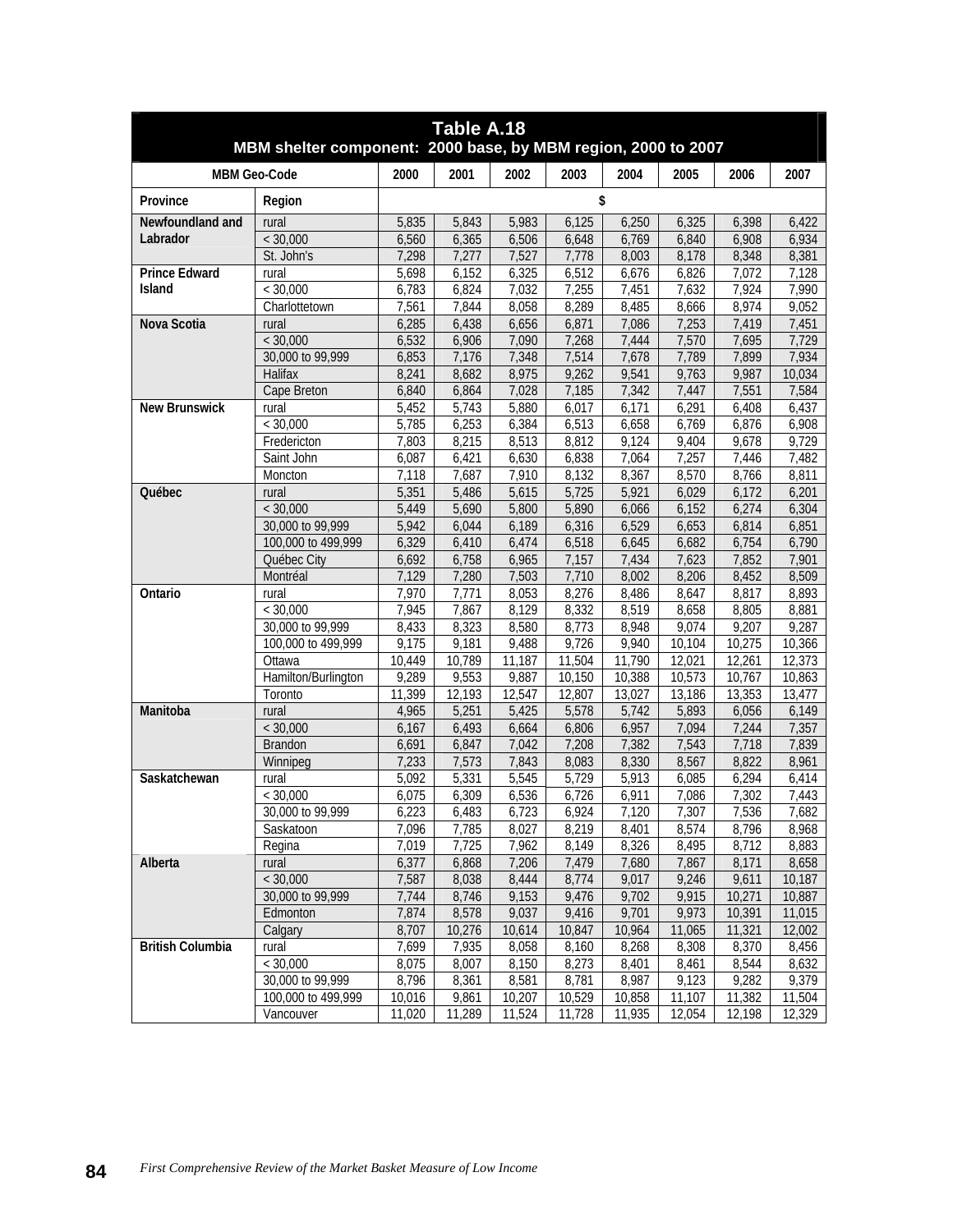| Table A.19<br>MBM other expenses component: 2008 base, by MBM region, 2000 to 2007 |                                               |       |       |       |       |       |       |       |       |  |
|------------------------------------------------------------------------------------|-----------------------------------------------|-------|-------|-------|-------|-------|-------|-------|-------|--|
|                                                                                    | <b>MBM Geo-Code</b>                           | 2000  | 2001  | 2002  | 2003  | 2004  | 2005  | 2006  | 2007  |  |
| Province                                                                           | Region                                        |       |       |       |       | \$    |       |       |       |  |
| Newfoundland and                                                                   | rural                                         | 6,647 | 6,911 | 7,002 | 7,006 | 7,259 | 7,627 | 8,396 | 8,639 |  |
| Labrador                                                                           | < 30,000                                      | 6,647 | 6,911 | 7,002 | 7,006 | 7,259 | 7,627 | 8,396 | 8,639 |  |
|                                                                                    | St. John's                                    | 6,471 | 6,797 | 6,841 | 6,905 | 7,101 | 7,488 | 8,254 | 8,452 |  |
| <b>Prince Edward</b>                                                               | rural                                         | 6,175 | 6,516 | 6,602 | 6,620 | 6,874 | 7,285 | 8,056 | 8,168 |  |
| Island                                                                             | < 30,000                                      | 6,175 | 6,516 | 6,602 | 6,620 | 6,874 | 7,285 | 8,056 | 8,168 |  |
|                                                                                    | Charlottetown                                 | 6,175 | 6,516 | 6,602 | 6,620 | 6,874 | 7,285 | 8,056 | 8,168 |  |
| Nova Scotia                                                                        | rural                                         | 6,369 | 6,691 | 6,709 | 6,784 | 6,954 | 7,450 | 8,182 | 8,469 |  |
|                                                                                    | < 30,000                                      | 6,369 | 6,691 | 6,709 | 6,784 | 6,954 | 7,450 | 8,182 | 8,469 |  |
|                                                                                    | 30,000 to 99,999                              | 6,369 | 6,691 | 6,709 | 6,784 | 6,954 | 7,450 | 8,182 | 8,469 |  |
|                                                                                    | Halifax                                       | 6,293 | 6,660 | 6,686 | 6,758 | 6,970 | 7,367 | 8,008 | 8,282 |  |
|                                                                                    | Cape Breton                                   | 6,157 | 6,524 | 6,596 | 6,671 | 6,884 | 7,314 | 8,042 | 8,266 |  |
| <b>New Brunswick</b>                                                               | rural                                         | 6,409 | 6,739 | 6,840 | 6,968 | 7,129 | 7,497 | 8,321 | 8,363 |  |
|                                                                                    | < 30,000                                      | 6,409 | 6,739 | 6,840 | 6,968 | 7,129 | 7,497 | 8,321 | 8,363 |  |
|                                                                                    | 30,000 to 99,999                              |       |       |       |       |       | 7,497 | 8,321 | 8,363 |  |
|                                                                                    | Fredericton                                   | 6,352 | 6,652 | 6,753 | 6,810 | 6,967 | 7,380 | 8,137 | 8,322 |  |
|                                                                                    | Saint John                                    | 6,358 | 6,677 | 6,731 | 6,756 | 6,952 | 7,380 | 8,083 | 8,281 |  |
|                                                                                    | Moncton                                       | 6,269 | 6,676 | 6,642 | 6,649 | 6,789 | 7,184 | 7,886 | 8,020 |  |
| Québec                                                                             | rural                                         | 5,648 | 6,106 | 6,052 | 6,003 | 6,147 | 6,557 | 7,191 | 7,330 |  |
|                                                                                    | < 30,000                                      | 5,648 | 6,106 | 6,052 | 6,003 | 6,147 | 6,557 | 7,191 | 7,330 |  |
|                                                                                    | 30,000 to 99,999                              | 5,648 | 6,106 | 6,052 | 6,003 | 6,147 | 6,557 | 7,191 | 7,330 |  |
|                                                                                    | 100,000 to 499,999                            | 5,648 | 6,106 | 6,052 | 6,003 | 6,147 | 6,557 | 7,191 | 7,330 |  |
|                                                                                    | Québec City                                   | 5,613 | 6,102 | 6,080 | 6,090 | 6,218 | 6,588 | 7,214 | 7,374 |  |
|                                                                                    | Montréal                                      | 5,615 | 6,095 | 6,046 | 6,070 | 6,240 | 6,617 | 7,280 | 7,456 |  |
| Ontario                                                                            | rural                                         | 5,460 | 5,812 | 5,822 | 5,830 | 6,129 | 6,604 | 7,206 | 7,063 |  |
|                                                                                    | < 30,000                                      | 5,460 | 5,812 | 5,822 | 5,830 | 6,129 | 6,604 | 7,206 | 7,063 |  |
|                                                                                    | 30,000 to 99,999                              | 5,460 | 5,812 | 5,822 | 5,830 | 6,129 | 6,604 | 7,206 | 7,063 |  |
|                                                                                    | 100,000 to 499,999                            | 5,663 | 6,043 | 6,001 | 6,031 | 6,225 | 6,589 | 7,153 | 7,134 |  |
|                                                                                    | Ottawa                                        | 5,976 | 6,383 | 6,330 | 6,266 | 6,420 | 6,811 | 7,243 | 7,211 |  |
|                                                                                    | Hamilton/Burlington                           | 5,309 | 5,618 | 5,715 | 5,726 | 5,912 | 6,244 | 6,906 | 6,823 |  |
|                                                                                    | Toronto                                       | 5,498 | 5,889 | 5,947 | 5,931 | 6,110 | 6,459 | 7,087 | 7,165 |  |
| Manitoba                                                                           | rural                                         | 5,583 | 5,998 | 6,083 | 6,349 | 6,474 | 6,849 | 7,404 | 7,655 |  |
|                                                                                    | < 30,000                                      | 5,583 | 5,998 | 6,083 | 6,349 | 6,474 | 6,849 | 7,404 | 7,655 |  |
|                                                                                    | <b>Brandon</b>                                | 5,583 | 5,998 | 6,083 | 6,349 | 6,474 | 6,849 | 7,404 | 7,655 |  |
|                                                                                    | Winnipeg                                      | 5,610 | 6,009 | 6,061 | 6,148 | 6,342 | 6,656 | 7,275 | 7,497 |  |
| Saskatchewan                                                                       | rural                                         | 5,748 | 6,072 | 5,977 | 6,197 | 6,416 | 6,629 | 7,267 | 7,516 |  |
|                                                                                    | < 30,000                                      | ხ,748 | 6,072 | 5,977 | 6,197 | 6,416 | 6,629 | 7,267 | 7,516 |  |
|                                                                                    | 30,000 to 99,999                              | 5,748 | 6,072 | 5,977 | 6,197 | 6,416 | 6,629 | 7,267 | 7,516 |  |
|                                                                                    | Saskatoon                                     | 5,905 | 6,385 | 6,325 | 6,428 | 6,599 | 6,757 | 7,391 | 7,609 |  |
|                                                                                    | Regina                                        | 5,733 | 6,034 | 6,078 | 6,165 | 6,374 | 6,612 | 7,261 | 7,481 |  |
| Alberta                                                                            | rural                                         | 6,096 | 6,520 | 6,497 | 6,687 | 6,743 | 6,832 | 7,509 | 7,819 |  |
|                                                                                    | < 30,000                                      | 6,096 | 6,520 | 6,497 | 6,687 | 6,743 | 6,832 | 7,509 | 7,819 |  |
|                                                                                    | 30,000 to 99,999                              | 6,096 | 6,520 | 6,497 | 6,687 | 6,743 | 6,832 | 7,509 | 7,819 |  |
|                                                                                    | Edmonton                                      | 5,928 | 6,300 | 6,270 | 6,358 | 6,479 | 6,789 | 7,433 | 7,602 |  |
|                                                                                    | Calgary                                       | 5,874 | 6,293 | 6,349 | 6,453 | 6,546 | 6,880 | 7,544 | 7,771 |  |
| <b>British Columbia</b>                                                            | rural                                         | 6,854 | 6,689 | 6,525 | 6,441 | 6,916 | 7,205 | 7,804 | 7,957 |  |
|                                                                                    | < 30,000                                      | 6,854 | 6,689 | 6,525 | 6,441 | 6,916 | 7,205 | 7,804 | 7,957 |  |
|                                                                                    | 30,000 to 99,999                              | 6,854 | 6,689 | 6,525 | 6,441 | 6,916 | 7,205 | 7,804 | 7,957 |  |
|                                                                                    | 100,000 to 499,999                            | 6,281 | 6,718 | 6,669 | 6,864 | 7,000 | 7,259 | 7,972 | 8,179 |  |
|                                                                                    | Vancouver                                     | 6,202 | 6,549 | 6,588 | 6,706 | 6,896 | 7,178 | 7,901 | 8,062 |  |
|                                                                                    | not available for a specific reference period |       |       |       |       |       |       |       |       |  |